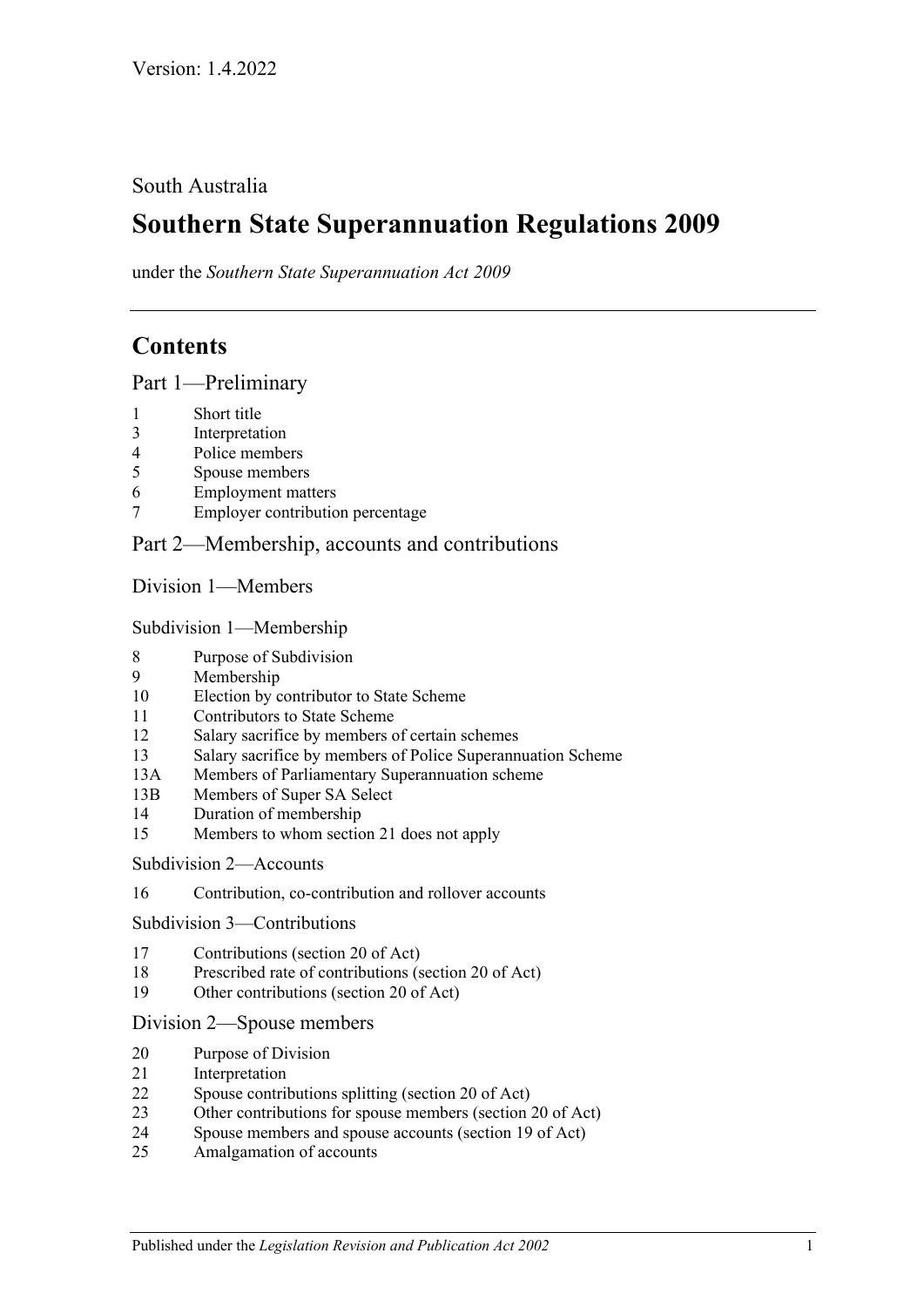# [Part 3—Insurance and investment](#page-22-1)

#### [Division 1—Preliminary](#page-22-2)

- 26 [Purpose of Part](#page-22-3)
- 27 [Interpretation](#page-22-4)
- [Division 2—Members](#page-23-0)

[Subdivision 1—Default invalidity/death insurance](#page-23-1)

28 [Default invalidity/death insurance](#page-23-2)

#### [Subdivision 2—Additional invalidity/death insurance](#page-24-0)

- 29 [Interpretation](#page-24-1)
- 30 [Application for additional invalidity/death insurance](#page-24-2)
- 31 [Additional invalidity/death insurance for prescribed members](#page-25-0)

[Subdivision 3—Amount of insurance benefits and premiums](#page-25-1)

- 34 [Amount of invalidity/death insurance benefits and amount of premiums](#page-25-2)
- 35 [Voluntary reduction or cessation of invalidity/death insurance](#page-27-0)
- 35A [Application for insurance following decrease or cessation of insurance](#page-27-1)

[Subdivision 4—Income protection](#page-27-2)

- 36 [Disability pension](#page-27-3)
- 36AA [Application for disability pension](#page-28-0)
- 36AAB [Amount of pension](#page-29-0)
- 36AAC [Matters affecting entitlement to pension](#page-29-1)
- 36AAD [Duration of disability pension](#page-31-0)
- 36AAE [Miscellaneous](#page-31-1)
- 36A [Notional salary](#page-32-0)
- 36B [Maximum level of income protection](#page-34-0)
- 37 [Exemption from ambit of regulation](#page-34-1) 36
- 37A [Applications for income protection](#page-34-2)
- 38 [Persons not entitled to disability pension](#page-36-0)

[Subdivision 4A—Special disability pension for police officers](#page-36-1)

- 38A [Police disability pension](#page-36-2)
- 38B [Members of Police Superannuation Scheme](#page-38-0)
- 38C [Administrative charges and reimbursement of Fund](#page-38-1)

[Subdivision 5—Payment of premiums](#page-39-0)

39 [Payment of premiums by members](#page-39-1)

#### [Division 3—Spouse members—death insurance](#page-39-2)

- 40 [Application for death insurance](#page-39-3)
- 41 [Variation of death insurance](#page-39-4)
- 42 [Amount of death insurance benefits and amount of premiums](#page-40-0)
- 43 [Payment of premiums by spouse members](#page-40-1)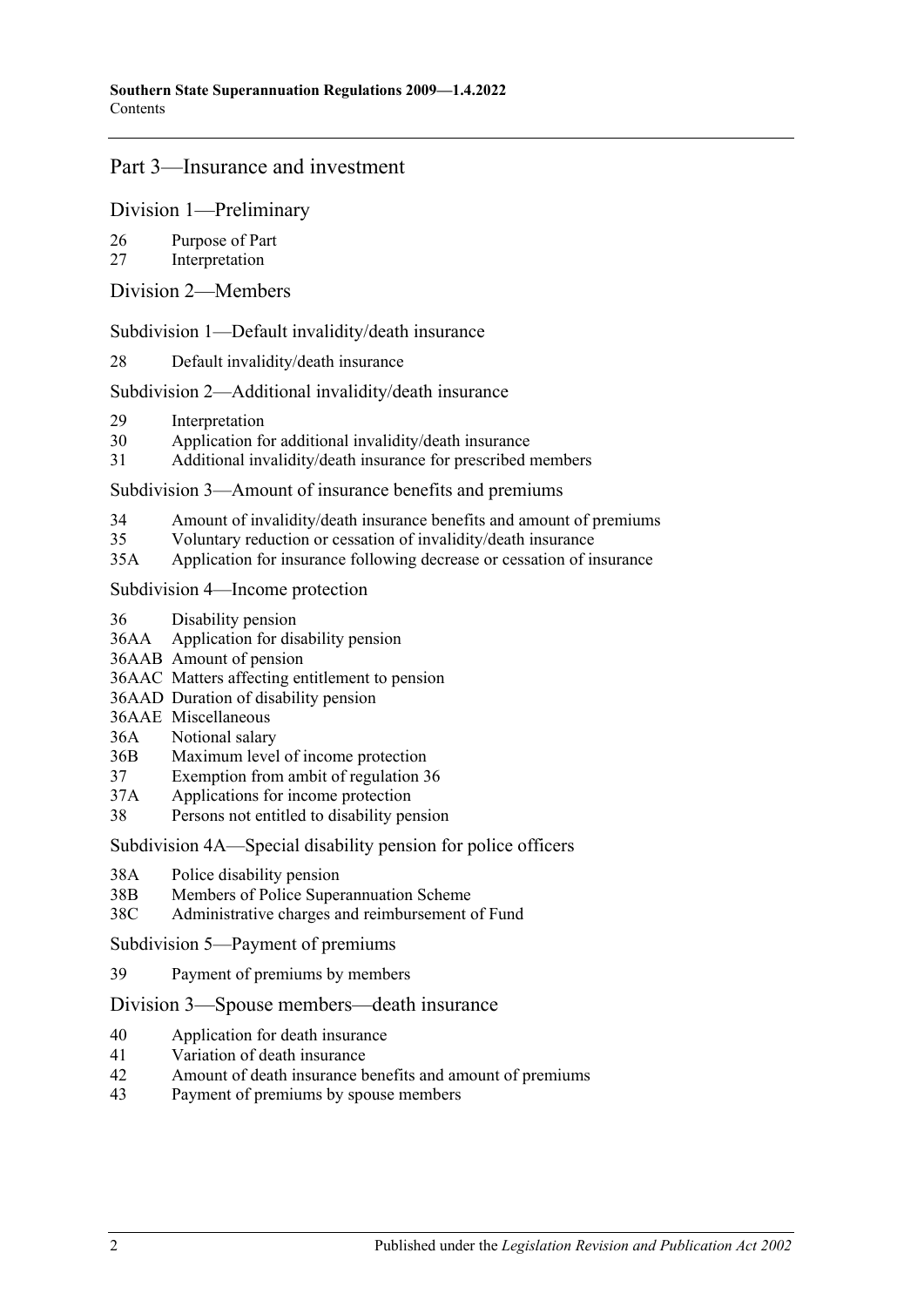[Division 4—Post retirement investment and invalidity/death insurance](#page-41-0)

[Subdivision 1—Preliminary](#page-41-1)

44 [Interpretation](#page-41-2)

[Subdivision 2—Post retirement investment](#page-41-3)

45 [Post retirement investment](#page-41-4)

[Subdivision 3—Post retirement insurance](#page-42-0)

- 46 [Post retirement invalidity and death insurance](#page-42-1)
- 47 [Terms and conditions](#page-43-0)

#### [Division 5—General](#page-46-0)

- 49 [Application for insurance](#page-46-1)
- 50 [Application to decrease level of insurance](#page-47-0)
- 51 [Financial statements](#page-48-0)

[Part 4—Superannuation benefits](#page-48-1)

[Division 1—Members](#page-48-2)

[Subdivision 1—Preliminary](#page-48-3)

52 [Interpretation](#page-48-4)

[Subdivision 2—Members \(other than PSS](#page-48-5) 3 members)

- 52A [Application of Subdivision](#page-48-6)
- 53 [Early access to superannuation benefits](#page-48-7)
- 53A [Early access to superannuation benefits in case of severe financial hardship or on](#page-50-0)  [compassionate grounds](#page-50-0)
- 54 [Retirement](#page-51-0)
- 55 [Resignation](#page-52-0)
- 56 [Benefits payable to overseas residents](#page-54-0)
- 56A [Rollover of certain components](#page-54-1)
- 57 [Retrenchment](#page-55-0)
- 58 [Invalidity or terminal illness](#page-55-1)
- 59 [Death of member](#page-60-0)
- 60 [Commutation to pay deferred superannuation contributions surcharge](#page-62-0)
- 61 [Commutation to pay deferred superannuation contributions surcharge following death](#page-64-0)
- 62 [Withheld amount](#page-65-0)
- 62AA [Payment of Division](#page-66-0) 293 tax
- 62AAB [Excess non-concessional contributions](#page-66-1)

#### [Subdivision 3—PSS](#page-66-2) 3 members

- 62A [Interpretation](#page-66-3)
- 62B Retirement of PSS [3 member at or above age](#page-67-0) 55
- 62C [Cessation of membership of PSS](#page-67-1) 3 member before age 55
- 62D [Preservation of components](#page-68-0)
- 62E [Invalidity](#page-69-0)
- 62F [Death of PSS](#page-69-1) 3 member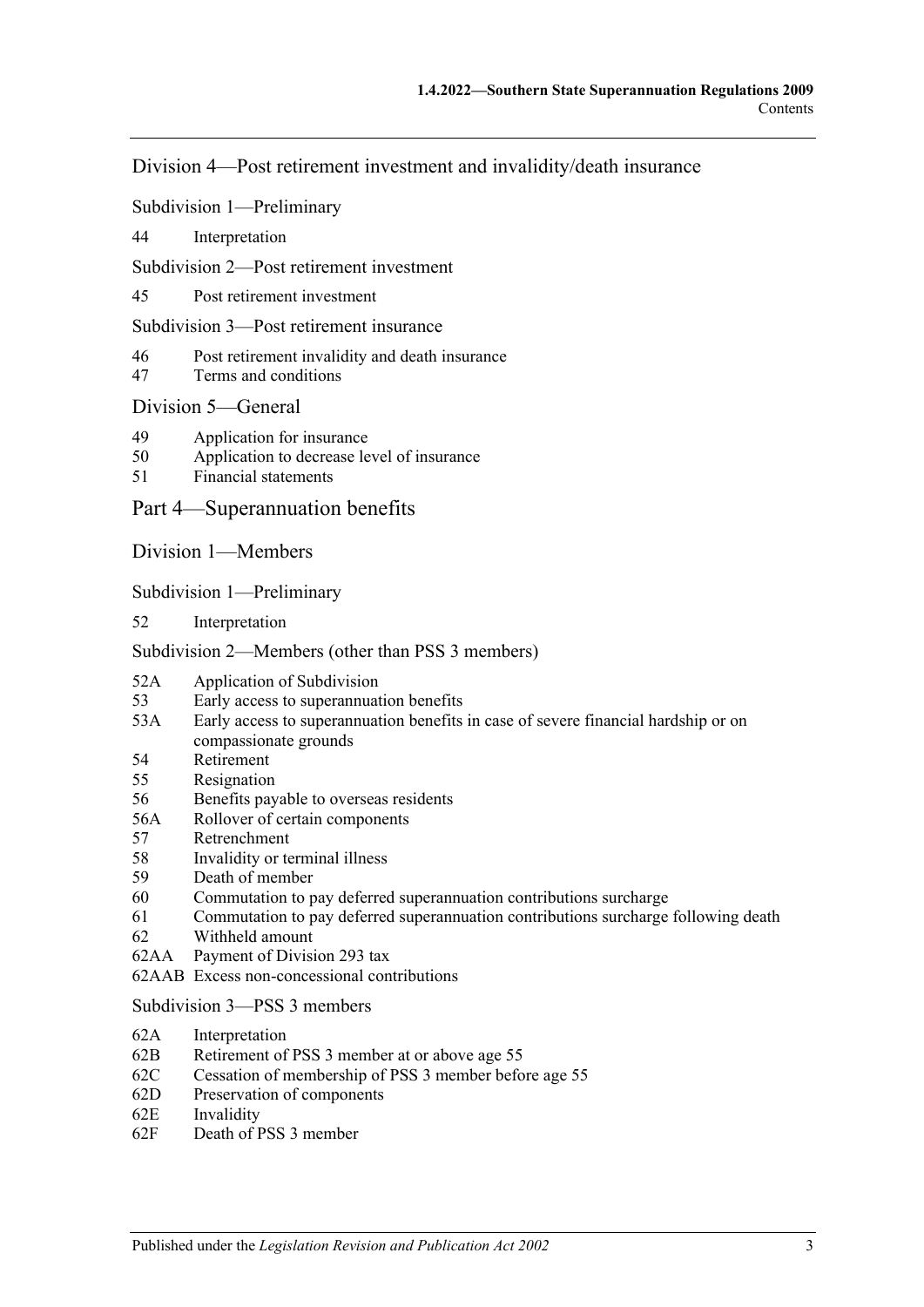#### [Division 2—Spouse members](#page-70-0)

- [Benefits for spouse members](#page-70-1)
- 63A [Early access to superannuation benefits in case of severe financial hardship or on](#page-72-0)  [compassionate grounds](#page-72-0)

#### [Part 5—Family Law Act provisions](#page-74-0)

- [Purpose of this Part](#page-74-1)
- [Interpretation](#page-74-2)
- [Non-member spouse entitlement](#page-74-3)
- [Payment of lump sum](#page-75-0)
- [Effect on member's entitlement](#page-76-0)
- [Lump sum not payable to spouse on death of member if split has occurred](#page-76-1)
- [Board to comply with Commonwealth requirements](#page-76-2)
- [Provision of information](#page-77-0)
- [Payment from contribution account in name of non-member spouse](#page-77-1)
- [Fees](#page-77-2)

# [Part 6—Miscellaneous](#page-77-3)

- 73A [Medical information for invalidity and terminal illness benefits](#page-77-4)
- [Division of benefit where deceased member or spouse member is survived by lawful and](#page-78-0)  [putative spouse](#page-78-0)
- [Payment in case of death](#page-78-1)
- Liabilities [may be set off against benefits](#page-78-2)
- [Annuities](#page-79-0)
- [Information to be given to certain members](#page-79-1)
- [Inactive low balance and lost member accounts](#page-79-2)

[Schedule 1—Invalidity/death insurance benefits](#page-80-0)

[Schedule 2—Death insurance benefits](#page-81-0)

# [Schedule 3—Transitional provisions](#page-82-0)

# Part 1—Transitional provisions operating from commencement of these regulations

- [Members previously entitled to future service benefit](#page-82-1)
- [Visiting medical officers](#page-83-0)
- [Transitional arrangement for certain police members \(Schedule](#page-84-0) 1 clause 12)
- [Application for disability pension](#page-85-0)
- [Restrictions on payment of disability pension for certain members](#page-86-0)
- [Continuation of disability pension for certain members](#page-86-1)
- [Post retirement investment](#page-86-2)
- [Conditions of insurance](#page-86-3)

# Part 2—Transitional provisions operating from commencement of *Southern State Superannuation (Insurance) Variation Regulations 2017*

Division 1—Interpretation

- [Interpretation](#page-87-0)
- [Application of Part](#page-87-1)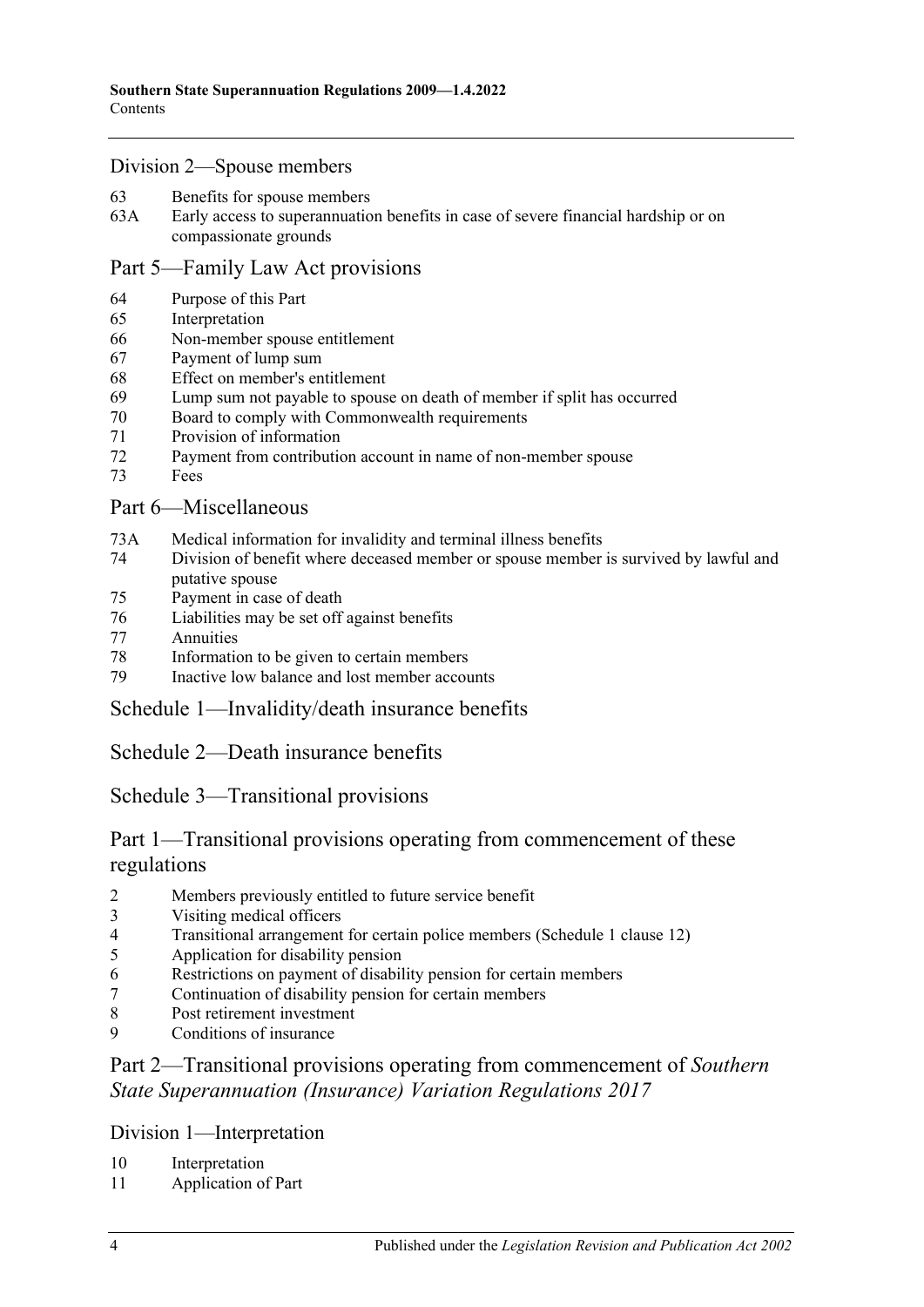#### Division 2—Invalidity/death insurance

#### Subdivision 1—General

12 [Application of Schedule](#page-87-2)

#### Subdivision 2—Members

- 13 [Continuation of basic invalidity/death insurance held by members before commencement](#page-87-3)  [day](#page-87-3)
- 14 [Continuation of voluntary invalidity/death insurance held by members before](#page-89-0)  [commencement day](#page-89-0)
- 15 [Eligibility for invalidity benefits \(members\)](#page-89-1)
- 16 [Application of earlier transitional provisions in relation to certain members](#page-90-0)
- 17 [Visiting medical officers](#page-90-1)
- 18 [Suspension of insurance to continue](#page-91-0)

Subdivision 3—Spouse members

- 19 [Application of Subdivision](#page-92-0)
- 20 [Continuation of voluntary invalidity/death insurance held by spouse members before](#page-92-1)  [commencement day](#page-92-1)

Subdivision 4—Public sector superannuation beneficiaries and their spouses

- 21 [Application of Subdivision](#page-92-2)
- 22 [Eligibility for invalidity benefits](#page-92-3)

### Subdivision 5—Fixed insurance cover

- 23 [Continuation of fixed invalidity/death insurance cover held by members before](#page-92-4)  [commencement day](#page-92-4)
- 24 [Continuation of fixed death insurance cover in limited circumstances \(spouse members\)](#page-93-0)
- 25 [Continuation of fixed invalidity/death insurance \(public sector superannuation](#page-94-0)  [beneficiaries and their spouses\)](#page-94-0)

Subdivision 6—Invalidity/death insurance benefits—fixed insurance cover (closed)

#### Division 3—Income protection

- 26 [Members over 60 on commencement day](#page-98-0)
- 27 [Contribution replacement benefit](#page-98-1)
- 28 [Waiting period](#page-98-2)
- 29 [Eligibility for disability pension](#page-98-3)
- 30 Conditions of [income protection to continue](#page-99-0)
- 31 [Notional salary and automatic acceptance limit](#page-99-1)
- 32 [Maximum salary income protection cap](#page-100-0)

[Legislative history](#page-101-0)

# <span id="page-4-0"></span>**Part 1—Preliminary**

# <span id="page-4-1"></span>**1—Short title**

These regulations may be cited as the *Southern State Superannuation Regulations 2009*.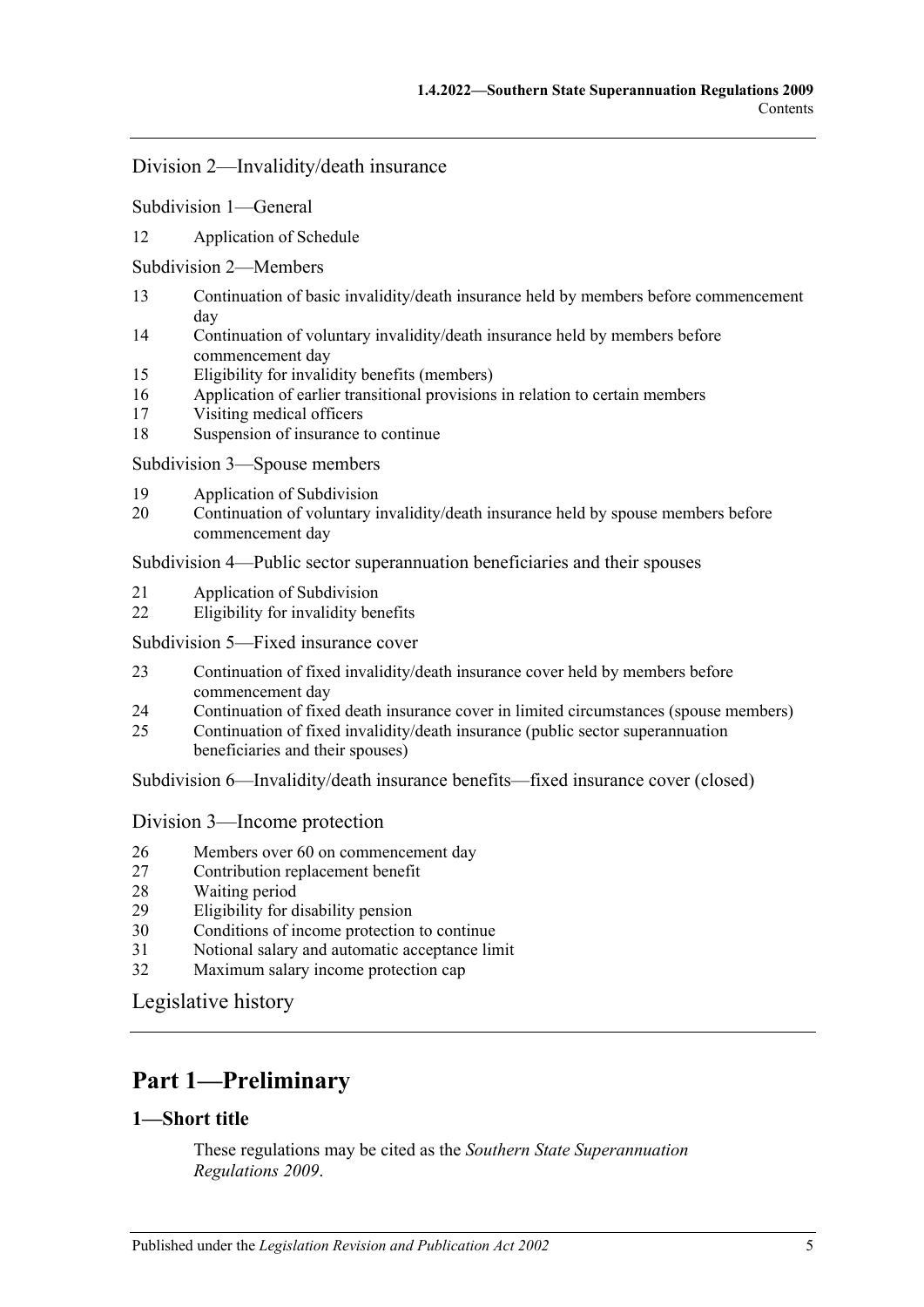# <span id="page-5-0"></span>**3—Interpretation**

(1) In these regulations, unless the contrary intention appears—

*Act* means the *[Southern State Superannuation Act](http://www.legislation.sa.gov.au/index.aspx?action=legref&type=act&legtitle=Southern%20State%20Superannuation%20Act%202009) 2009*;

*additional invalidity/death insurance* means invalidity/death insurance granted by the Board under [Part 3 Division 2 Subdivision 2;](#page-24-0)

*additional invalidity/death insurance benefits* means benefits payable in respect of additional invalidity/death insurance;

*approved form* means a form approved by the Board;

*contributions* means contributions made pursuant to section 20 of the Act;

*default invalidity/death insurance*—see [regulation](#page-23-2) 28;

*default invalidity/death insurance benefits* means benefits payable in respect of default invalidity/death insurance;

*deferred superannuation contributions surcharge* in relation to a member means the amount that the member is liable to pay the Commissioner of Taxation under section 15(6) or (6AA) of the Superannuation Contributions Tax Act;

*employee contribution account* means the division of a member's contribution account to which employee contributions are being or have been credited pursuant to [regulation](#page-18-0) 16(4);

*employer contribution account* means the division of a member's contribution account to which employer contributions are being or have been credited pursuant to [regulation](#page-17-0) 16(2);

*gainful employment*, of a person, means employment (including self-employment) of the person for gain or reward in a business, trade, profession, vocation, calling or occupation;

*invalidity/death insurance benefits* means default or additional invalidity/death insurance benefits;

*legal personal representative*—see [subregulation](#page-7-3) (4);

*medical practitioner* means a person registered under the *Health Practitioner Regulation National Law* to practise in the medical profession (other than as a student);

*police disability pension*—see [regulation](#page-36-2) 38A;

*preservation age* has the same meaning as in Part 6 of the *Superannuation Industry (Supervision) Regulations 1994* of the Commonwealth under the SIS Act;

*PSESS Scheme* means the superannuation scheme known as the Public Sector Employees Superannuation Scheme established pursuant to a deed of arrangement dated 27 September 1989 between the Treasurer and the secretary of the United Trades and Labor Council;

*PSS 3* means the scheme of superannuation known as PSS 3 under the *[Parliamentary](http://www.legislation.sa.gov.au/index.aspx?action=legref&type=act&legtitle=Parliamentary%20Superannuation%20Act%201974)  [Superannuation Act](http://www.legislation.sa.gov.au/index.aspx?action=legref&type=act&legtitle=Parliamentary%20Superannuation%20Act%201974) 1974*;

*PSS 3 member* means a member of PSS 3 under the *[Parliamentary Superannuation](http://www.legislation.sa.gov.au/index.aspx?action=legref&type=act&legtitle=Parliamentary%20Superannuation%20Act%201974)  Act [1974](http://www.legislation.sa.gov.au/index.aspx?action=legref&type=act&legtitle=Parliamentary%20Superannuation%20Act%201974)*;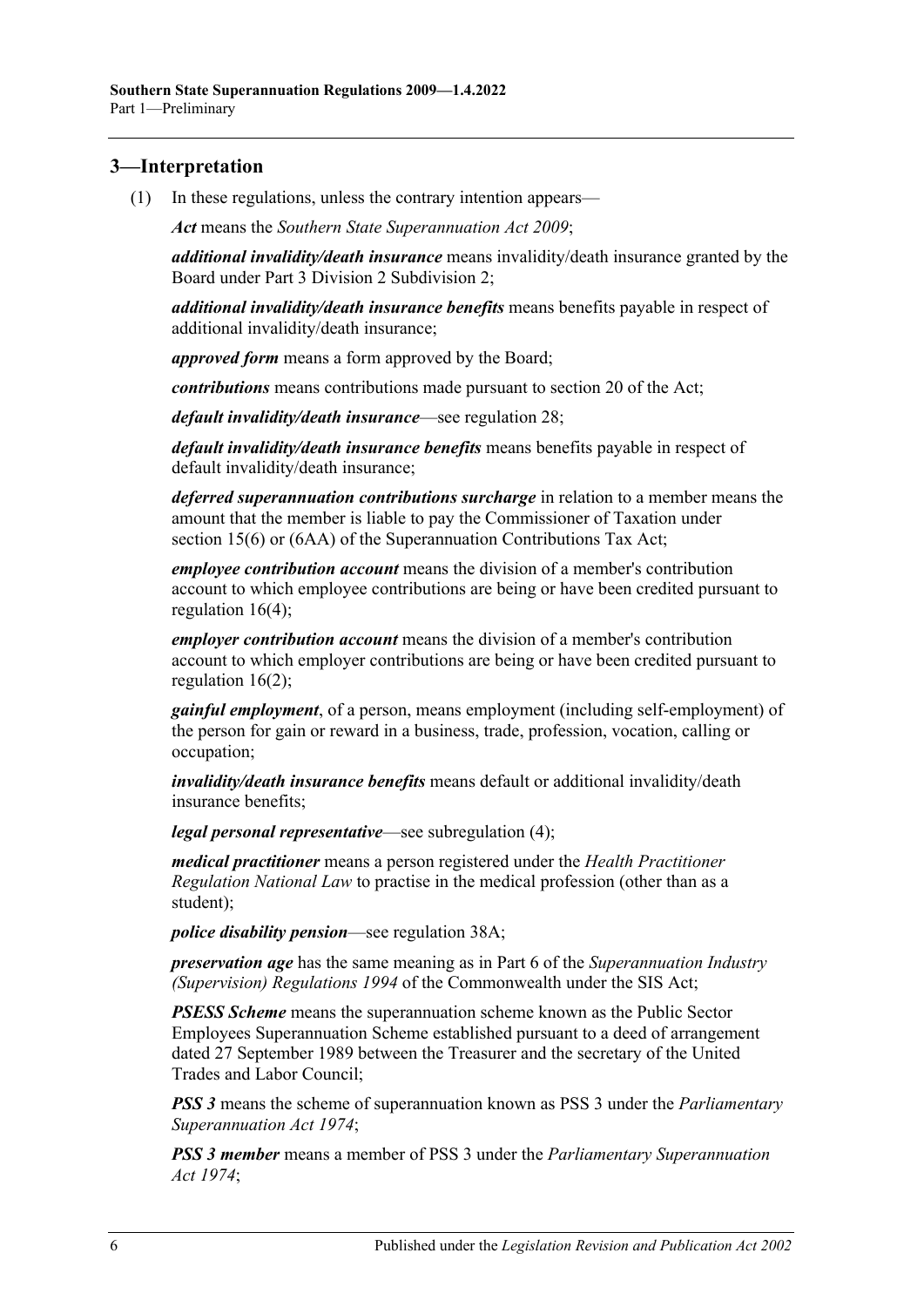*retirement age* means—

- (a) in the case of a member who is a police officer—the age of 50 years; and
- (b) in the case of any other member or a spouse member—the age of 55 years;

*retrenchment* in relation to a member means the termination of the member's employment by his or her employer for any reason except on account of—

- (a) invalidity in the circumstances referred to in [regulation](#page-58-0)  $58(11)(a)$ , [\(b\),](#page-58-1) [\(c\)](#page-58-2) or [\(e\);](#page-59-0) or
- (b) the unsatisfactory performance by the member of his or her duties (including the member's failure to meet performance standards); or
- (c) the loss by the member of a qualification that is necessary for the proper performance of his or her duties; or
- (d) the member's bankruptcy or insolvency; or
- (e) the fact that the member has engaged in remunerative employment or an occupation or business outside the duties of his or her position; or
- (f) any other conduct that justifies termination of the member's employment;

*SIS Act* means the *Superannuation Industry (Supervision) Act 1993* of the Commonwealth;

*special deposit account* means a special deposit account established under section 8 of the *[Public Finance and Audit Act](http://www.legislation.sa.gov.au/index.aspx?action=legref&type=act&legtitle=Public%20Finance%20and%20Audit%20Act%201987) 1987*;

*Superannuation Contributions Tax Act* means the *Superannuation Contributions Tax (Members of Constitutionally Protected Superannuation Funds) Assessment and Collection Act 1997* of the Commonwealth;

*Super SA Select* means the superannuation fund of that name established under a trust deed and for which Southern Select Super Corporation is trustee;

*Super SA Select member* means a member of Super SA Select;

*surcharge notice* means a notice issued by the Commissioner of Taxation under section 15(7) of the Superannuation Contributions Tax Act;

*terminal illness*, of a person, means an illness or condition that is likely, in the opinion of at least 2 medical practitioners (1 of whom must have specialist expertise in the relevant field of medicine), to result in death of the person within 24 months of the day on which the opinion is given;

*visiting medical officer* means a person appointed to a hospital incorporated under the *[Health Care Act](http://www.legislation.sa.gov.au/index.aspx?action=legref&type=act&legtitle=Health%20Care%20Act%202008) 2008* as a senior visiting medical specialist or a visiting medical specialist by the administrative unit of the public service that is primarily responsible for assisting a Minister in the administration of that Act.

(2) For the purposes of these regulations, an amount of money rolled over for payment into the Fund under the provisions of an Act that operate in conjunction with Part VIIIB of the *Family Law Act 1975* of the Commonwealth will, subject to these regulations, be taken to be money rolled over from a superannuation scheme to the Triple S scheme.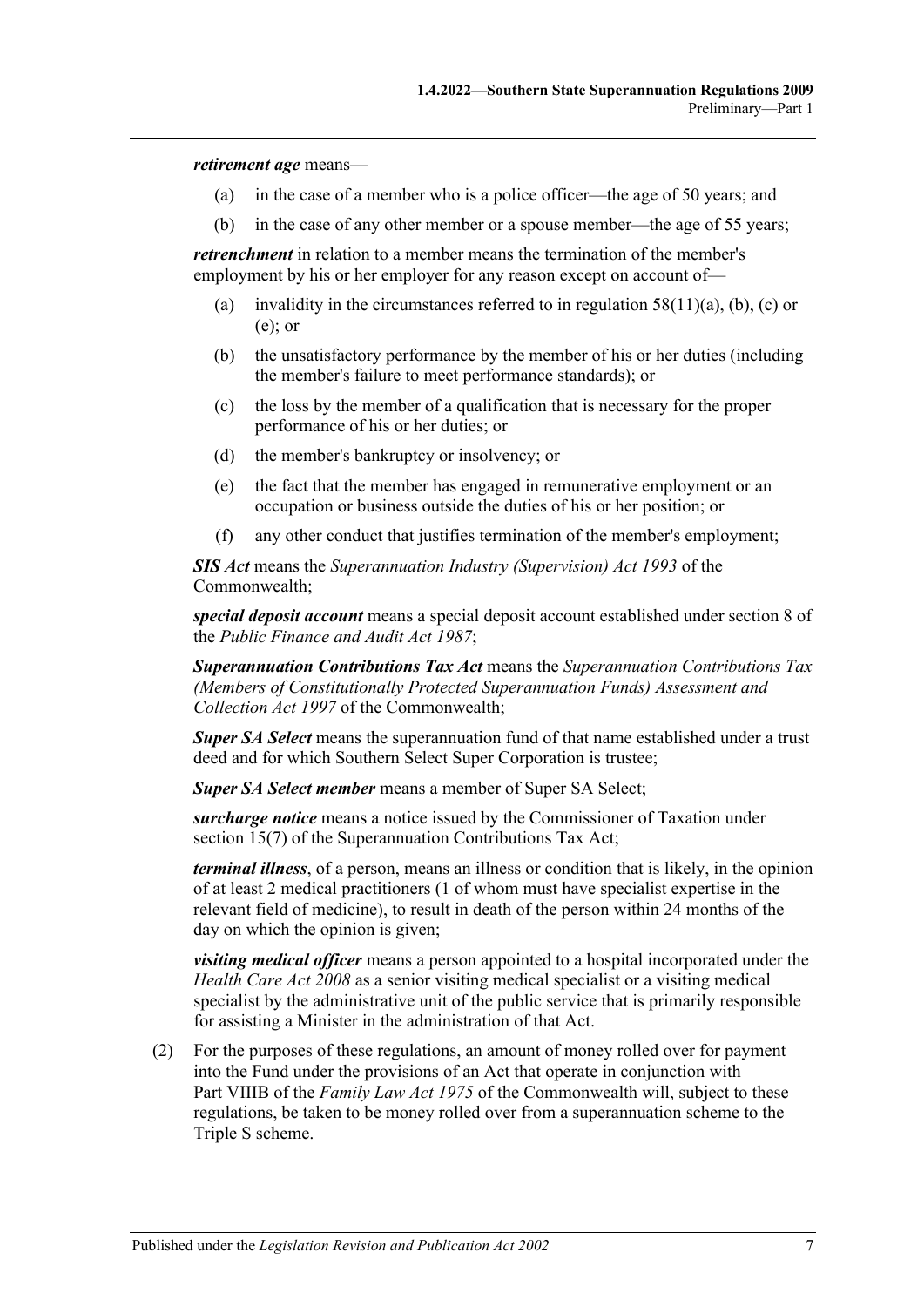## $(3)$  If—

- (a) a person became a member of the scheme or made an election under a provision of the repealed Act (the *earlier provision*); and
- (b) a provision of these regulations corresponds to the earlier provision,

the person will be taken, for the purposes of these regulations, to be a member of the scheme by virtue of, or to have made an election under, (as the case may be) that corresponding provision.

#### **Examples—**

A person who became a member of the scheme under section 14(9) of the repealed Act will be taken to be a member of the scheme by virtue of [regulation](#page-10-0) 9(5).

A person who made an election under section 15B(1) of the repealed Act will be taken to have made an election under [regulation](#page-12-2) 12(1).

- <span id="page-7-3"></span>(4) For the purposes of these regulations, a person is the *legal personal representative* of a person who has died if—
	- (a) the person has been nominated by the deceased, by notice in writing to the Board, as his or her legal personal representative in accordance with the requirements of the Board; and
	- (b) the notice has effect for the purposes of the SIS Act.

#### <span id="page-7-0"></span>**4—Police members**

Pursuant to section 19(3)(b) of the Act, a *police member* of the scheme is a police officer or police cadet who is a member of the scheme other than by virtue of [regulation](#page-10-0)  $9(5)$ ,  $(5b)$  or  $(7)$ .

# <span id="page-7-1"></span>**5—Spouse members**

Pursuant to section 19(3)(c) of the Act, a *spouse member* of the scheme is a person who becomes a spouse member of the scheme by virtue of [regulation](#page-21-2) 24(1).

# <span id="page-7-2"></span>**6—Employment matters**

- (1) A reference in these regulations to resignation from, or termination of, employment will be read subject to the qualification that resignation from a particular position so that the member can take up some other position in employment to which the Act applies, or so that he or she can take up employment in the same position but on a different basis, will be ignored unless there is an interval of more than 1 month between the time the resignation or termination of employment takes effect and the commencement of the new employment.
- <span id="page-7-4"></span>(2) If a member is employed—
	- (a) pursuant to a contract for a fixed term; or
	- (b) pursuant to an arrangement of the kind referred to in [subregulation](#page-8-0) (5); or
	- (c) on a temporary basis for a particular period or until the occurrence of a particular event,

and the employment is not renewed at the end of the term or period, the member's employment will be taken to have been terminated by retirement or resignation (depending on the member's age).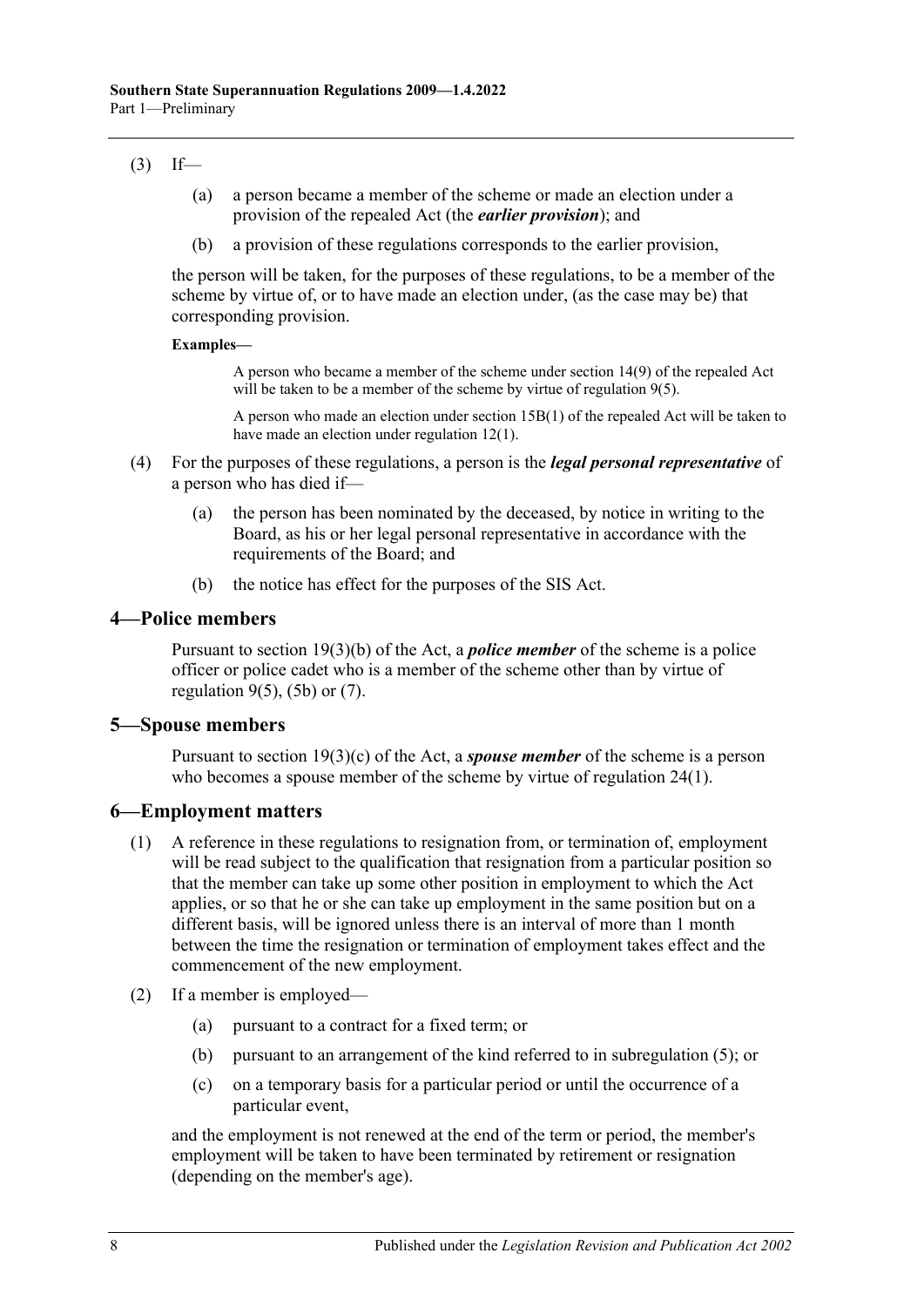- (3) Despite [subregulation](#page-7-4) (2), if—
	- (a) a member is employed pursuant to a contract for a fixed term; and
	- (b) the member is, within the period of 3 months after the end of the term of the contract, employed under a new contract for a fixed term in the same or similar employment,

the member will, for the purposes of the Act and these regulations, be taken to have remained in the relevant employment during the period between the end of the term of the first contract and the beginning of the term of the second contract.

- <span id="page-8-2"></span><span id="page-8-1"></span>(4) Subject to [subregulations](#page-8-0) (5) and (7), the following provisions apply for the purposes of these regulations to and in relation to a member who is employed on a casual basis pursuant to an arrangement under which he or she is to work for 9 or more hours each week or for periods that average, over a 3 month period, 9 or more hours each week:
	- (a) subject to this subregulation, the member will be taken to remain in employment for a period of 12 months after the last time that he or she performed work for the employer and accordingly—
		- (i) if the member is incapacitated during that 12 month period, the member may be entitled to benefits under [regulation](#page-55-1) 58 on account of invalidity, subject to the following:
			- (A) for the purposes of [regulation](#page-55-1) 58, the member's employment will be taken to have been terminated on account of invalidity by the employer on the day on which the member became incapacitated;
			- (B) [regulation](#page-58-3) 58(11) and [\(12\)](#page-59-1) will not apply for the purposes of determining the member's entitlement to benefits;
			- (C) the member must, within 2 years after the day on which the member becomes incapacitated to the extent envisaged by this subparagraph, give written notice to the Board claiming that the member is entitled to benefits under [regulation](#page-55-1) 58; and
		- (ia) if, during that 12 month period, the member suffers from a terminal illness, the member may be entitled to benefits under [regulation](#page-55-2)  $58(1)(b)$ ; and
		- (ib) if, during that 12 month period, the member is incapacitated for work on account of a disability, the member may be entitled to a disability pension under [Part 3 Division 2 Subdivision 4;](#page-27-2) and
		- (ii) if the member dies during that period his or her spouse or estate will be entitled to benefits under these regulations;
	- (b) at the expiration of that period of 12 months the member's employment will be taken to have been terminated (if not terminated by invalidity or death) by retirement or resignation (depending on the member's age).
- <span id="page-8-0"></span>(5) [Subregulation](#page-8-1) (4) does not apply where the member is employed pursuant to an arrangement under which the member is to work for 3 or more separate periods during a designated period or a period determined by the occurrence of a particular event.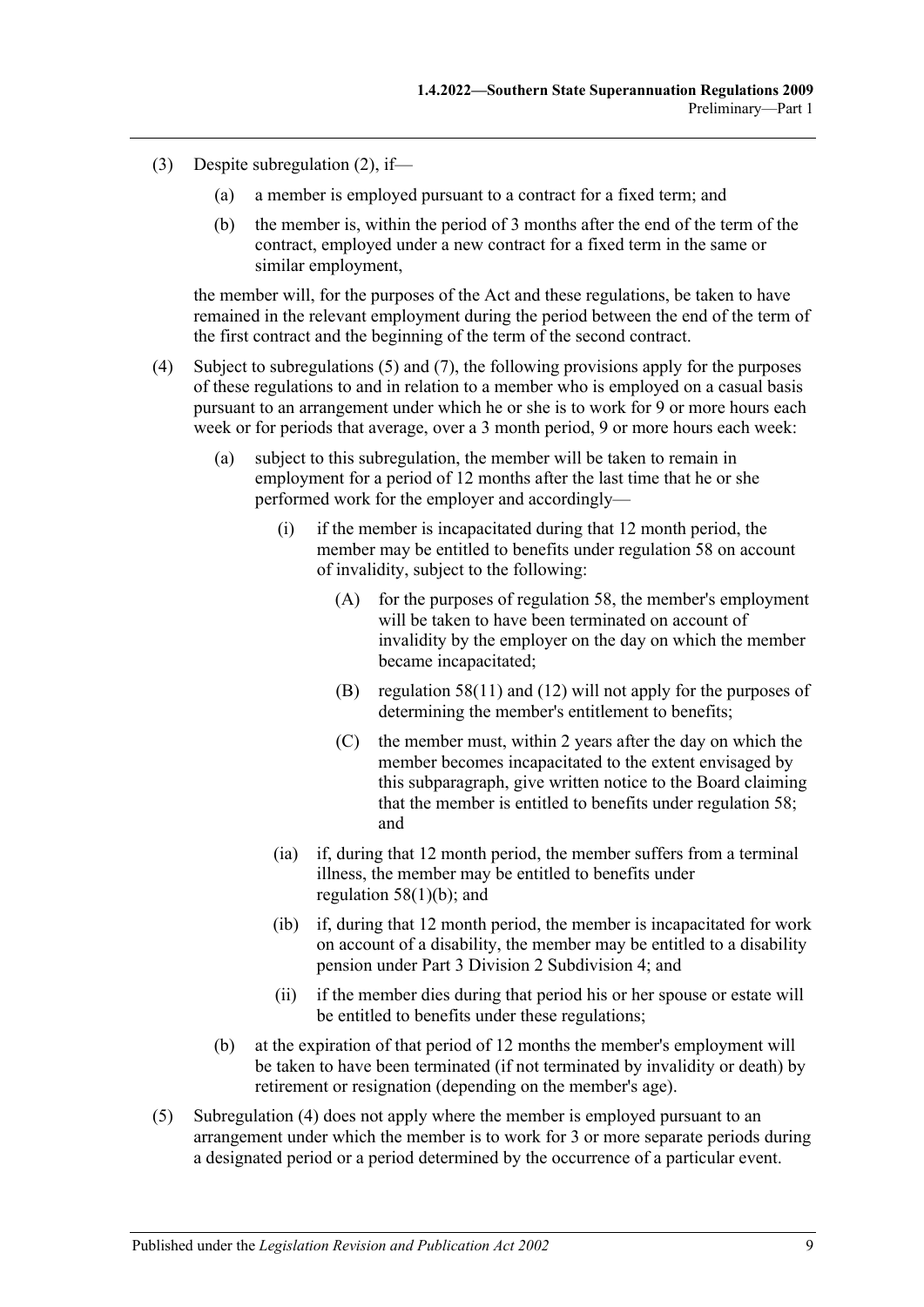(7) If, during the period of 12 months referred to in [subregulation](#page-8-2)  $(4)(a)$ , all benefits payable under the Act or these regulations to, on behalf of or in respect of the member are paid, [subregulation](#page-8-1) (4) will cease to operate in relation to the member.

# <span id="page-9-0"></span>**7—Employer contribution percentage**

- (1) For the purposes of section 5(1) of the Act, the *employer contribution percentage* applicable in respect of a member (other than a member referred to in section 5(3) of the Act) is as follows:
	- (a) in the case of a member whose conditions of employment are specified in a contract negotiated between the member and his or her employer and which includes an agreement between the member and the employer as to the value of the employer contribution percentage—the number representing that value;
	- (b) in the case of a person referred to in [regulation](#page-10-3)  $9(2)$  or  $(3)$ —the amount required to reduce the charge percentage under the Commonwealth Act in respect of the member to zero;
	- (c) in the case of a visiting medical officer—a percentage determined by reference to and in accordance with the *Department of Health Visiting Medical Specialists Agreement 2006* (or its successor);
	- (d) in the case of a member referred to in [regulation](#page-11-1)  $9(8)$ —3%;
	- (e) in the case of a person who has elected to become a member under [regulation](#page-12-2) 12(1) or [13\(1\),](#page-13-1) or is taken to have elected to become a member under [regulation](#page-13-1) 13(1)—zero.
- (2) If a member and his or her employer enter into an agreement as to the value of the employer contribution percentage, the employing authority must give the Board written notice of the agreement.

# <span id="page-9-1"></span>**Part 2—Membership, accounts and contributions**

# <span id="page-9-3"></span><span id="page-9-2"></span>**Division 1—Members**

# **Subdivision 1—Membership**

# <span id="page-9-4"></span>**8—Purpose of Subdivision**

Pursuant to section 19(3) of the Act, the purpose of this Subdivision is to make provision in relation to membership of the scheme.

# <span id="page-9-5"></span>**9—Membership**

- <span id="page-9-7"></span><span id="page-9-6"></span>(1) Subject to [subregulations](#page-10-3) (2), [\(3\)](#page-10-4) and [\(8\),](#page-11-1) the following persons are not members of the scheme:
	- (a) a person employed pursuant to a fixed term contract that—
		- (i) requires the employer to provide for or contribute towards benefits for the employee in a scheme of superannuation other than the Triple S scheme; and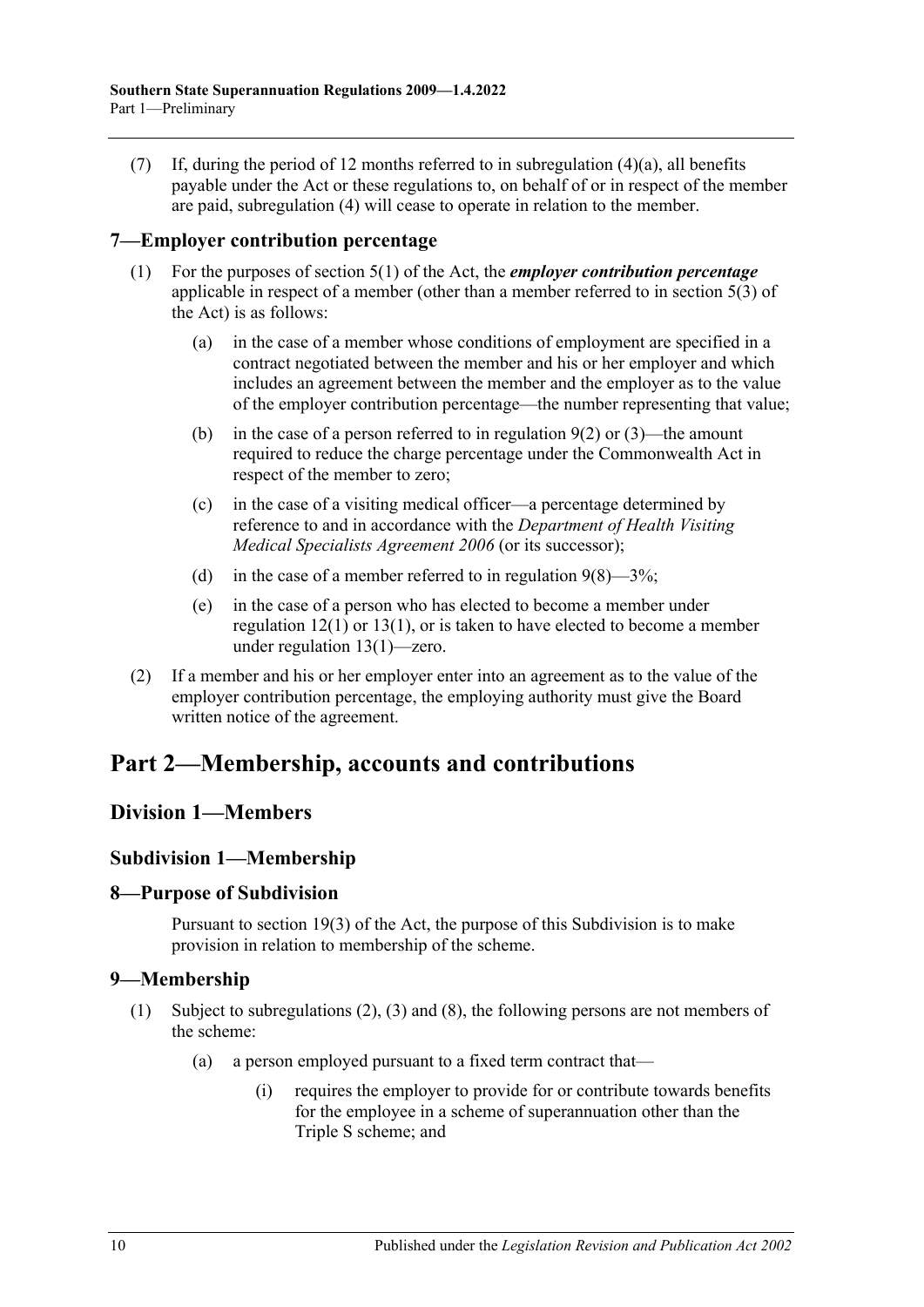- (ii) does not expressly state that the provision or contribution by the employer referred to in [subparagraph](#page-9-6) (i) is in addition to the employee's membership of the Triple S scheme;
- (e) a medical practitioner in respect of employment by a hospital incorporated under the *[Health Care Act](http://www.legislation.sa.gov.au/index.aspx?action=legref&type=act&legtitle=Health%20Care%20Act%202008) 2008* where the medical practitioner is paid on a "fee for service" basis.
- <span id="page-10-3"></span>(2) A member of—
	- (a) the State Scheme or of any other scheme established by or under an Act; or
	- (b) a scheme of superannuation established for the benefit of employees of an agency or instrumentality of the Crown,

becomes a member of the Triple S scheme whenever an entitlement to benefits needs to accrue to the member under the Triple S scheme to ensure that the Crown or an agency or instrumentality of the Crown satisfies the requirements of the Commonwealth Act.

- <span id="page-10-4"></span>(3) If the employer contributions pursuant to a contract referred to in [subregulation](#page-9-7)  $(1)(a)$ are not sufficient to reduce the charge percentage under the Commonwealth Act to zero, the employee is a member of the Triple S scheme.
- (4) A person who has made an election under [regulation](#page-11-0) 10 is a member of the Triple S scheme.
- <span id="page-10-0"></span>(5) A person who has made an election under [regulation](#page-12-2) 12(1) or [13\(1\),](#page-13-1) or is taken to have made an election under [regulation](#page-13-1) 13(1), is a member of the Triple S scheme.
- <span id="page-10-5"></span>(5a) A PSS 3 member who has elected under section 36 of the *[Parliamentary](http://www.legislation.sa.gov.au/index.aspx?action=legref&type=act&legtitle=Parliamentary%20Superannuation%20Act%201974)  [Superannuation Act](http://www.legislation.sa.gov.au/index.aspx?action=legref&type=act&legtitle=Parliamentary%20Superannuation%20Act%201974) 1974* to take out voluntary invalidity/death insurance (and who is not, at the time of making the election, a member of the Triple S scheme) becomes a member of the Triple S scheme on the making of the election.
- <span id="page-10-1"></span>(5b) If a contributor to the Police Superannuation Scheme who is not a member of the Triple S scheme applies for a police disability pension, the contributor becomes a member of the Triple S scheme if and when the application is accepted.
- <span id="page-10-6"></span> $(6)$  If—
	- (a) a person who is not a member of the Triple S scheme has an entitlement to a lump sum under [Part 5](#page-74-0) or under the provisions of an Act that correspond to that Part; and
	- (b) that entitlement is to be retained in the Fund, or rolled over for payment into the Fund (as the case may be),

then that person becomes a member of the Triple S scheme by force of this subregulation.

<span id="page-10-2"></span>(7) If a co-contribution or benefit rolled over from another superannuation fund or scheme is paid to the Board for a person who is a member of the State Scheme or the Police Superannuation Scheme but not, at the time of the payment, a member of the Triple S scheme, the person becomes a member of the Triple S scheme by virtue of this subregulation when the payment is received by the Board.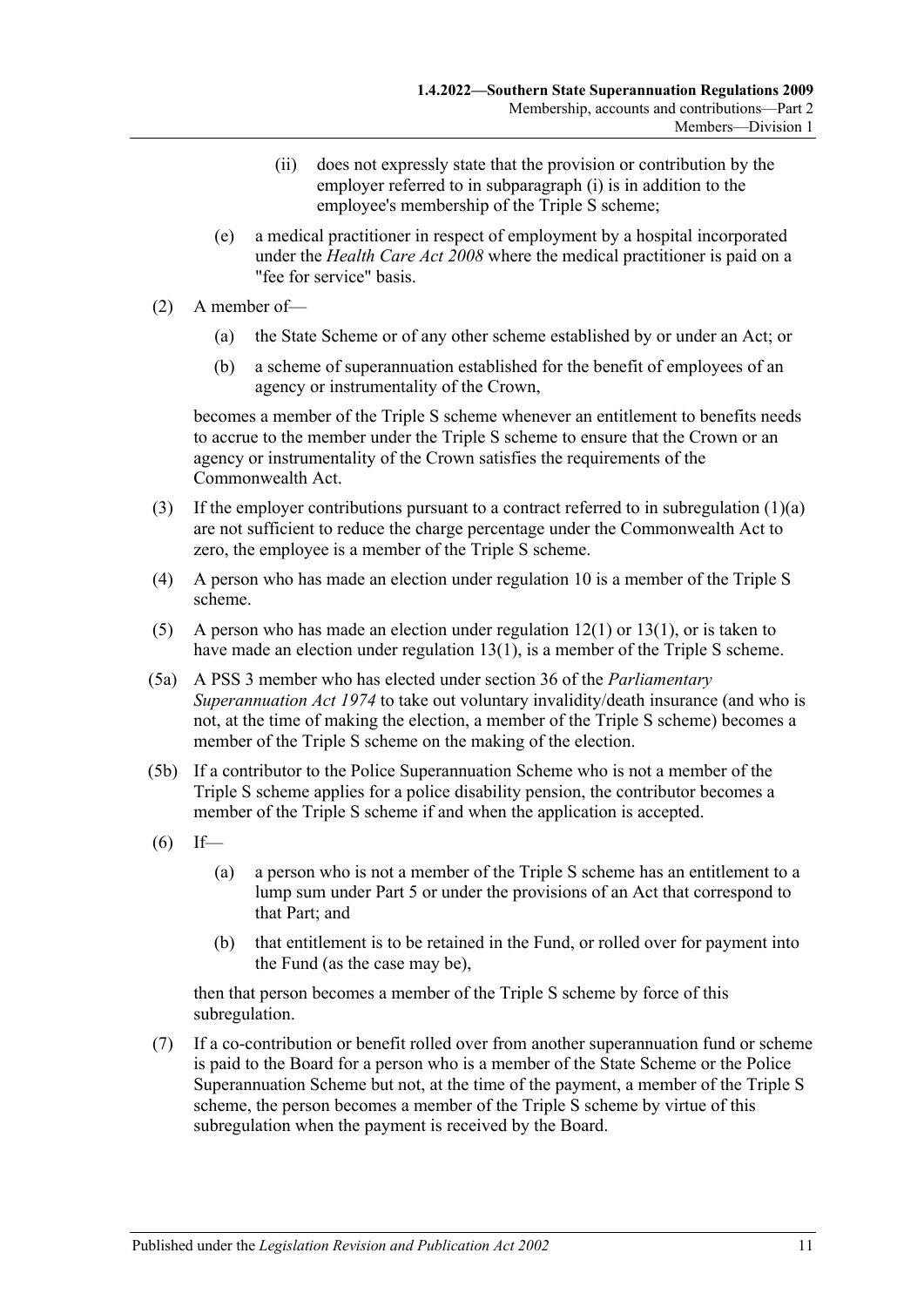- <span id="page-11-1"></span>(8) The following persons are members of the Triple S scheme in order to provide them with superannuation benefits in place of benefits that would have accrued to them under the PSESS Scheme if that scheme had continued for their benefit after 30 June 1992:
	- (a) PSS 1 members of the superannuation scheme established by the *[Parliamentary Superannuation Act](http://www.legislation.sa.gov.au/index.aspx?action=legref&type=act&legtitle=Parliamentary%20Superannuation%20Act%201974) 1974* who are sitting members of the Legislative Council or the House of Assembly;
	- (b) members of a superannuation scheme established by a hospital incorporated under the *[Health Care Act](http://www.legislation.sa.gov.au/index.aspx?action=legref&type=act&legtitle=Health%20Care%20Act%202008) 2008*;

#### **Exception—**

This paragraph does not apply to former members of—

- (a) the Bordertown Memorial Hospital Incorporated Superannuation Fund; or
- (b) the Kingston Soldiers' Memorial Hospital Incorporated Superannuation Fund; or
- (c) the Mothers' and Babies' Health Association Superannuation Fund.
- (c) those members of the SAHC Visiting Medical Officers Superannuation Fund established by a trust deed dated 24 February 1983 who were appointed as visiting medical specialists on or before the commencement of paragraph (c) of regulation 11(1) of the revoked *Southern State [Superannuation](http://www.legislation.sa.gov.au/index.aspx?action=legref&type=subordleg&legtitle=Southern%20State%20Superannuation%20Regulations%201995)  [Regulations](http://www.legislation.sa.gov.au/index.aspx?action=legref&type=subordleg&legtitle=Southern%20State%20Superannuation%20Regulations%201995) 1995*;
- (d) those members of the State Scheme referred to in clause  $15(1)(c)$  of Schedule 1 of the *[Superannuation Act](http://www.legislation.sa.gov.au/index.aspx?action=legref&type=act&legtitle=Superannuation%20Act%201988) 1988*;
- (e) an employee of the Adelaide Festival Centre Trust who is a member of a scheme of superannuation established for the benefit of the employee;
- (f) those contributors to the State Scheme who are employees of TransAdelaide and whose names appear in Schedule 1 of the *[Superannuation \(STA](http://www.legislation.sa.gov.au/index.aspx?action=legref&type=subordleg&legtitle=Superannuation%20(STA%20Employees)%20Regulations%202005)  [Employees\) Regulations](http://www.legislation.sa.gov.au/index.aspx?action=legref&type=subordleg&legtitle=Superannuation%20(STA%20Employees)%20Regulations%202005) 2005* made under the *[Superannuation Act](http://www.legislation.sa.gov.au/index.aspx?action=legref&type=act&legtitle=Superannuation%20Act%201988) 1988*;
- (g) those persons whose names appear in Schedule 1 of the *[Superannuation](http://www.legislation.sa.gov.au/index.aspx?action=legref&type=subordleg&legtitle=Superannuation%20(Lyell%20McEwin%20Employees)%20Regulations%202009)  [\(Lyell McEwin Employees\) Regulations](http://www.legislation.sa.gov.au/index.aspx?action=legref&type=subordleg&legtitle=Superannuation%20(Lyell%20McEwin%20Employees)%20Regulations%202009) 2009*;
- (h) those persons whose names appear in Schedule 1 of the *[Superannuation](http://www.legislation.sa.gov.au/index.aspx?action=legref&type=subordleg&legtitle=Superannuation%20(Julia%20Farr%20Services%20Employees)%20Regulations%202003)  [\(Julia Farr Services Employees\) Regulations](http://www.legislation.sa.gov.au/index.aspx?action=legref&type=subordleg&legtitle=Superannuation%20(Julia%20Farr%20Services%20Employees)%20Regulations%202003) 2003*.
- (9) If a person who is a member of a scheme of superannuation other than the Triple S scheme becomes a member of the Triple S scheme by virtue of this regulation, the person's membership of the other scheme is not affected by his or her membership of the Triple S scheme (except to the extent (if any) prescribed pursuant to section 30(6) of the Act).

# <span id="page-11-2"></span><span id="page-11-0"></span>**10—Election by contributor to State Scheme**

- (1) A contributor within the meaning of the *[Superannuation Act](http://www.legislation.sa.gov.au/index.aspx?action=legref&type=act&legtitle=Superannuation%20Act%201988) 1988* may elect to become a member of the Southern State Superannuation Scheme if the employment on which his or her status as such a contributor is based has not terminated.
- (2) An election takes effect on a date fixed by the Board being a date occurring within 2 months after the election was made.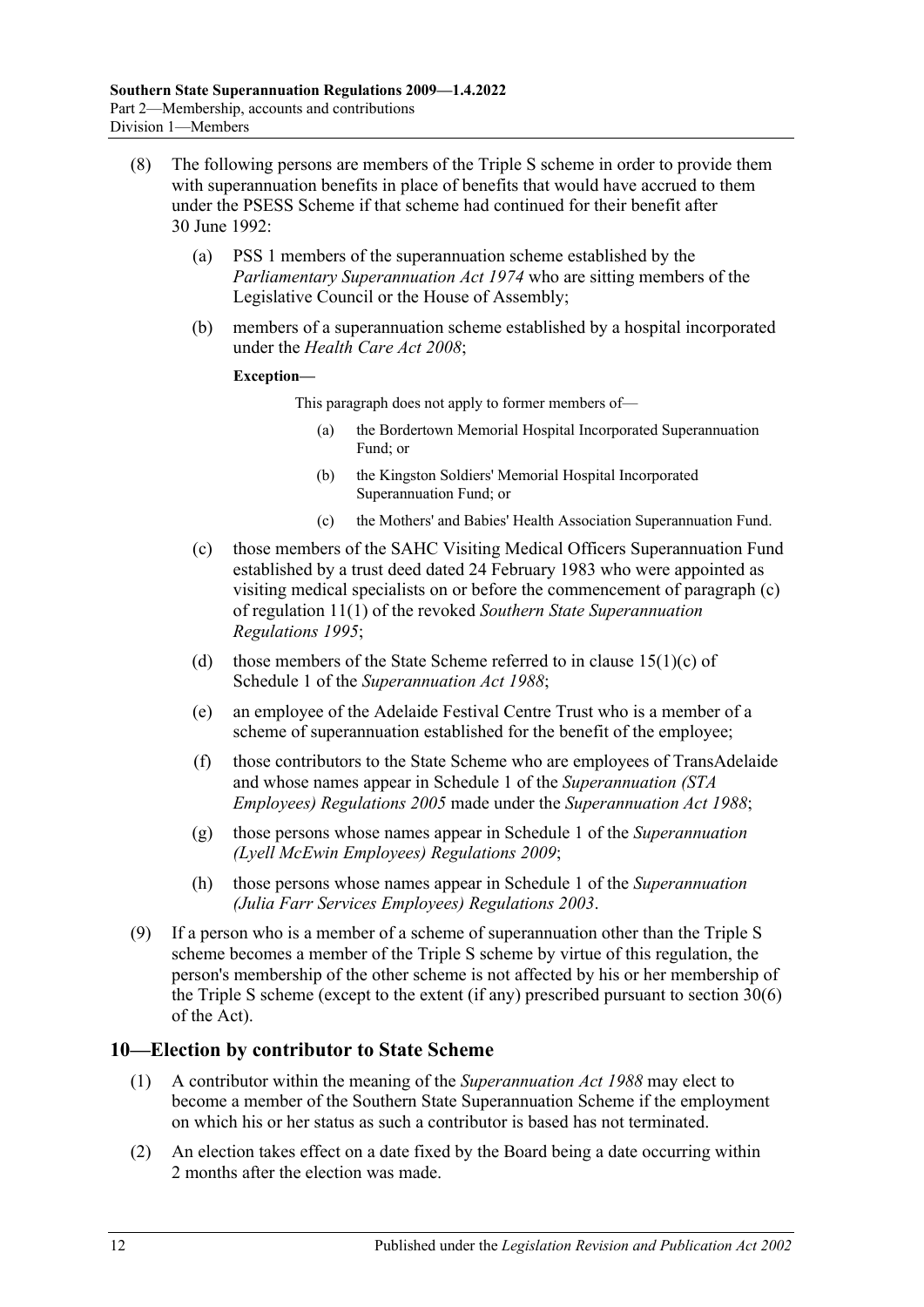- (3) For the purposes of the *[Superannuation Act](http://www.legislation.sa.gov.au/index.aspx?action=legref&type=act&legtitle=Superannuation%20Act%201988) 1988*, a contributor who has made an election under [subregulation](#page-11-2) (1) will be taken—
	- (a) to have resigned from employment and to have preserved his or her accrued superannuation benefits (whether he or she has reached the age of 55 years or not); and
	- (b) not to reach the age of 55 years until he or she reaches that age and ceases to be employed in employment to which that Act applies.
- (4) An election under this regulation—
	- (a) must be made in writing to the Board; and
	- (b) may specify the rate (if any) at which the member elects to contribute to the scheme.

## <span id="page-12-0"></span>**11—Contributors to State Scheme**

- (1) This regulation applies to a contributor within the meaning of the *[Superannuation](http://www.legislation.sa.gov.au/index.aspx?action=legref&type=act&legtitle=Superannuation%20Act%201988)  Act [1988](http://www.legislation.sa.gov.au/index.aspx?action=legref&type=act&legtitle=Superannuation%20Act%201988)* who is a member of the Triple S scheme by virtue of [regulation](#page-10-3) 9(2) if—
	- (a) he or she elects to make contributions to the Treasurer under [regulation](#page-19-1) 17; or
	- (b) his or her employer pays an amount in respect of him or her to the Treasurer under section 21(2) of the Act.
- (2) For the purposes of the *[Superannuation Act](http://www.legislation.sa.gov.au/index.aspx?action=legref&type=act&legtitle=Superannuation%20Act%201988) 1988*, a contributor to whom this regulation applies will be taken—
	- (a) to have resigned from employment and to have preserved his or her accrued superannuation benefits (whether he or she has reached the age of 55 years or not); and
	- (b) not to reach the age of 55 years until he or she reaches that age and ceases to be employed in employment to which the Act applies.

#### <span id="page-12-2"></span><span id="page-12-1"></span>**12—Salary sacrifice by members of certain schemes**

- (1) A prescribed person may elect, by notice in writing to the Board, to become a member of the Triple S scheme in order to establish an entitlement to the employer component of benefits under [Part 4](#page-48-1) by sacrificing part of his or her salary in accordance with an agreement or arrangement that entitles the person to sacrifice all or part of his or her salary.
- <span id="page-12-4"></span>(2) Subject to [subregulation](#page-12-3) (3), if a person has elected to become a member of the Triple S scheme under [subregulation](#page-12-2) (1), the employer must, within 7 days after salary is paid to the member, pay to the Treasurer an amount (or arrange for the payment within that period to the Treasurer of an amount) equivalent to the member's non-monetary salary that is allocated for the purpose of the employer component of benefits under [Part 4](#page-48-1) in accordance with the agreement or arrangement.
- <span id="page-12-3"></span>(3) [Subregulation](#page-12-4) (2) does not apply to, or in relation to, a member who is a contributor to the State Scheme during a period in which he or she is not an active contributor to that scheme except where the member is not an active contributor because of section 23(7) of the *[Superannuation Act](http://www.legislation.sa.gov.au/index.aspx?action=legref&type=act&legtitle=Superannuation%20Act%201988) 1988*.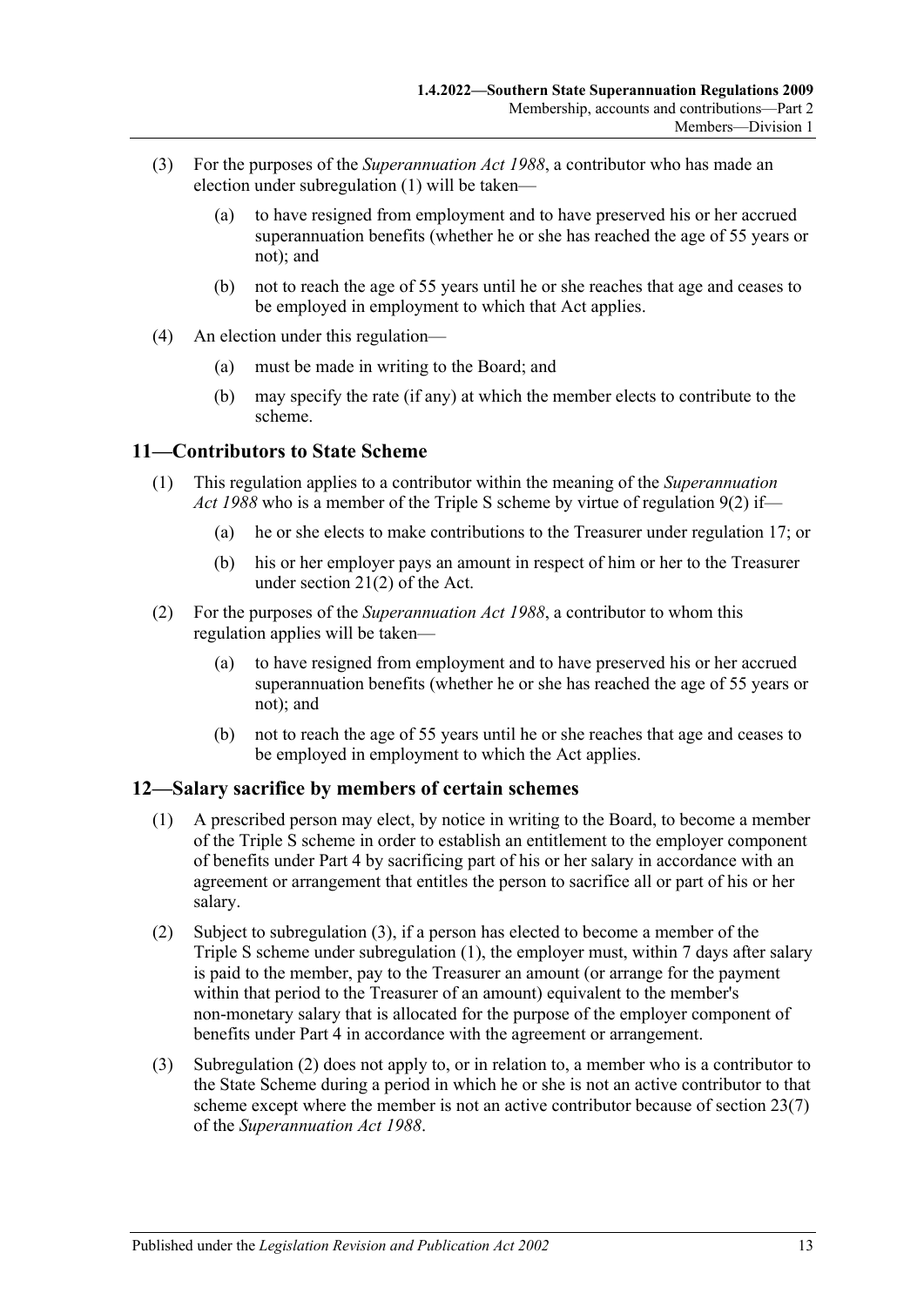- (4) A person who has elected to become a member of the Triple S scheme under [subregulation](#page-12-2) (1)—
	- (a) is not entitled to make contributions under section  $20(1)(a)$  of the Act; and
	- (b) is entitled to the employer component of benefits under [Part 4](#page-48-1) but is not entitled to any other benefit under the Act or these regulations in his or her capacity as a member under this regulation other than any additional invalidity/death insurance taken out under [Part 3 Division 2 Subdivision 2.](#page-24-0)
- (5) In this regulation—

*prescribed person* means—

- (a) a person who is an active contributor to the State Scheme; or
- (b) a person who—
	- (i) is employed by an incorporated hospital within the meaning of the *[Health Care Act](http://www.legislation.sa.gov.au/index.aspx?action=legref&type=act&legtitle=Health%20Care%20Act%202008) 2008*; and
	- (ii) is an active member of the Commonwealth Superannuation Scheme or the Public Sector Superannuation Scheme; or
- (ba) a person who is an active member of the SA Ambulance Service Superannuation Scheme; or
- (c) a Judge (within the meaning of the *[Judges' Pensions Act](http://www.legislation.sa.gov.au/index.aspx?action=legref&type=act&legtitle=Judges%20Pensions%20Act%201971) 1971*); or
- (d) the Governor; or
- (e) the Lieutenant-Governor within the meaning of the *[Constitution](http://www.legislation.sa.gov.au/index.aspx?action=legref&type=act&legtitle=Constitution%20(Appointments)%20Act%202009)  [\(Appointments\) Act](http://www.legislation.sa.gov.au/index.aspx?action=legref&type=act&legtitle=Constitution%20(Appointments)%20Act%202009) 2009*.

#### <span id="page-13-1"></span><span id="page-13-0"></span>**13—Salary sacrifice by members of Police Superannuation Scheme**

- (1) A police officer who is a contributor to the Police Superannuation Scheme may elect, by notice in writing to the Board, to become a member of the Triple S scheme in order to establish an entitlement to the employer component of benefits under [Part 4](#page-48-1) by sacrificing part of his or her salary in accordance with an agreement or arrangement that entitles the person to sacrifice all or part of his or her salary.
- <span id="page-13-2"></span>(2) If a person has elected, or is taken to have elected, to become a member of the Triple S scheme under this regulation, the employer must, within 7 days after salary is paid to the member, pay to the Treasurer an amount (or arrange for the payment within that period to the Treasurer of an amount) equivalent to the member's non-monetary salary that is allocated for the purposes of the employer component of benefits under [Part 4](#page-48-1) in accordance with the agreement or arrangement.
- (3) A person who has elected, or is taken to have elected, to become a member of the Triple S scheme under [subregulation](#page-13-1) (1) is entitled to—
	- (a) payment, in accordance with [Part 4,](#page-48-1) of the balance of each account maintained for the person by the Board as required by section 12 of the Act; and
	- (b) additional invalidity/death insurance taken out under [Part 3 Division 2](#page-24-0)  [Subdivision 2](#page-24-0) (if any); and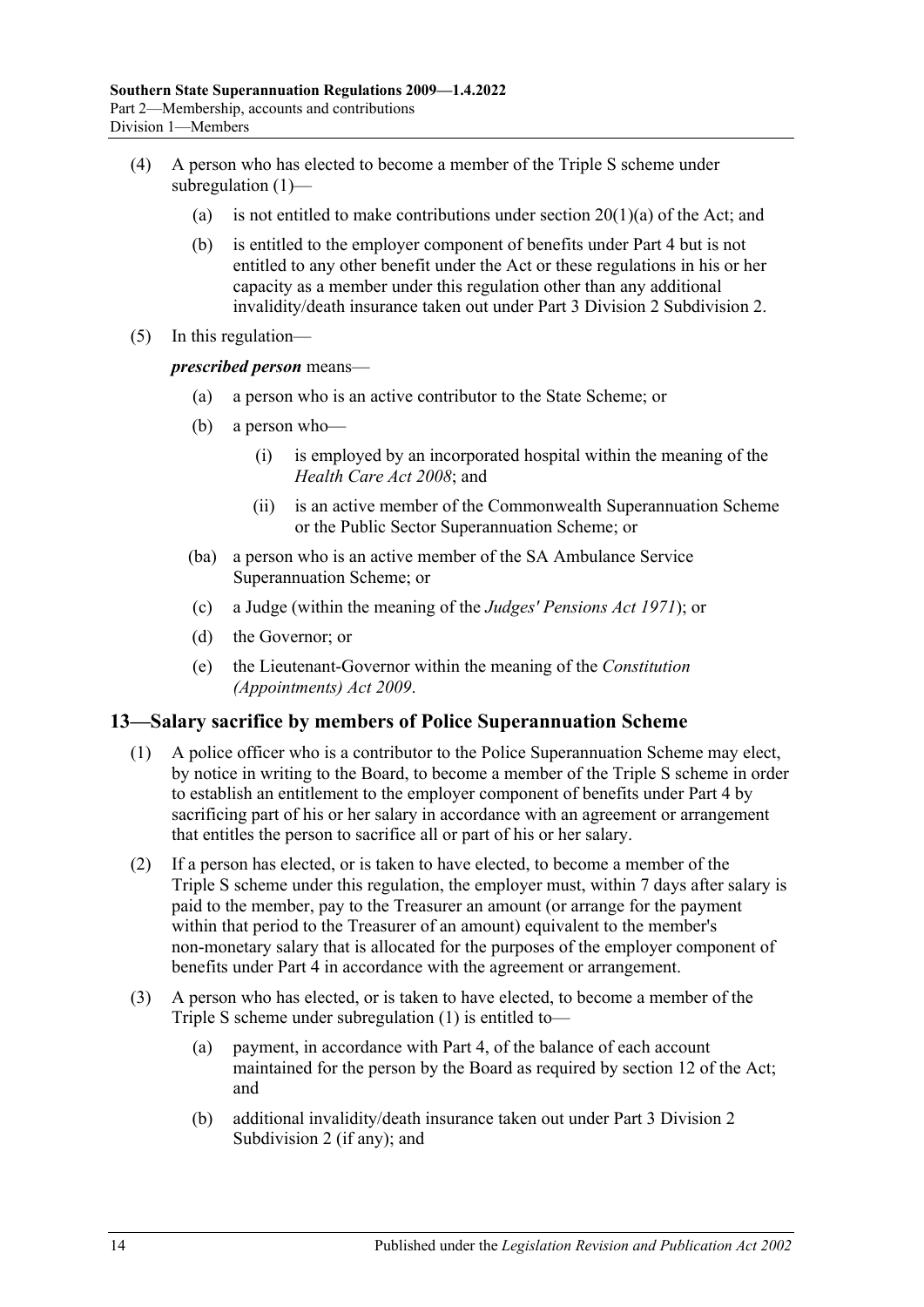(c) subject to [regulation](#page-36-2) 38A, a police disability pension in the circumstances set out in that regulation,

but is not entitled to make contributions under section 20(1)(a) of the Act and is not entitled to any other benefits under the Act or these regulations in his or her capacity as a member under this regulation.

# <span id="page-14-0"></span>**13A—Members of Parliamentary Superannuation scheme**

- (1) The Board must maintain a contribution account in the name of a PSS 3 member who has made an election under section 36 of the *[Parliamentary Superannuation Act](http://www.legislation.sa.gov.au/index.aspx?action=legref&type=act&legtitle=Parliamentary%20Superannuation%20Act%201974) 1974* to take out voluntary invalidity/death insurance and is a member of the Triple S scheme.
- (2) A PSS 3 member who has made an election under section 36 of the *[Parliamentary](http://www.legislation.sa.gov.au/index.aspx?action=legref&type=act&legtitle=Parliamentary%20Superannuation%20Act%201974)  [Superannuation Act](http://www.legislation.sa.gov.au/index.aspx?action=legref&type=act&legtitle=Parliamentary%20Superannuation%20Act%201974) 1974* to take out voluntary invalidity/death insurance and is a member of the Triple S scheme is entitled to—
	- (a) payment, in accordance with [Part 4,](#page-48-1) of the balance of the member's contribution account; and
	- (b) additional invalidity/death insurance taken out in accordance with the election,

but is not entitled to any other benefits under the Act or these regulations in connection with the election.

(3) An amount transferred from the Parliamentary Superannuation scheme to the Triple S scheme in respect of a PSS 3 member will be taken for the purposes of these regulations to be a contribution made in relation to the member by the member's employer.

# <span id="page-14-1"></span>**13B—Members of Super SA Select**

- (1) Pursuant to section  $19(3)(a)$  of the Act, a member who becomes a Super SA Select member will (despite section 19(2)(b) of the Act) continue to be a member of the Triple S scheme until—
	- (a) the Crown, or an agency or instrumentality of the Crown, is no longer liable to pay a superannuation guarantee charge under the Commonwealth Act in relation to the member (but the member will continue to be a member of the Triple S scheme during any period in which the member is taken under [regulation](#page-7-2) 6 to have remained in employment); or
	- (b) his or her membership of the Triple S scheme otherwise ceases under [regulation](#page-15-1) 14(1).
- (2) If a member is a Super SA Select member—
	- (a) he or she may elect, in the approved form, to have an amount equivalent to the balance standing to the credit of each account maintained by the Board in his or her name rolled over to Super SA Select; but
	- (b) the Board must continue to maintain an employer contribution account in his or her name from which insurance premiums payable by the member, and the disability pension premium, will be debited in accordance with [regulation](#page-39-1) 39.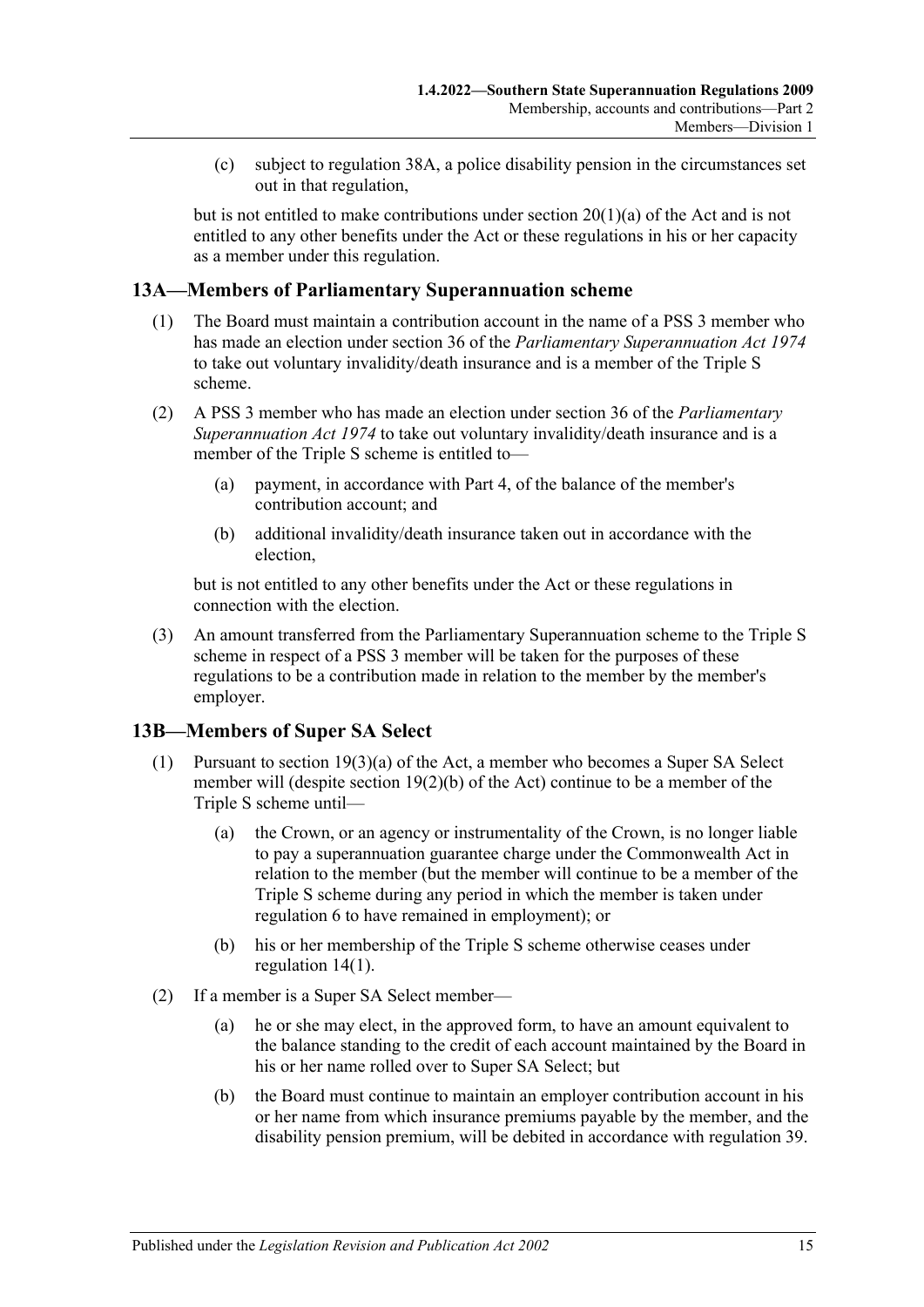- (3) A member of the scheme who is a Super SA Select member is entitled to—
	- (a) payment, in accordance with [Part 4,](#page-48-1) of the balance of each account maintained for the member by the Board as required under section 12 of the Act; and
	- (b) default invalidity/death insurance and additional invalidity/death insurance taken out under Part 3 Division 2 Subdivision 2 (if any); and
	- (c) subject to Part [3 Division 2 Subdivisions](#page-27-2) 4 and [4A,](#page-36-1) a disability pension or police disability pension,

but is not entitled to make contributions under section 20 of the Act and is not entitled to any other benefits under the Act.

# <span id="page-15-1"></span><span id="page-15-0"></span>**14—Duration of membership**

- (1) Despite any other provision of these regulations, a person who fulfils the requirements for membership of the scheme under section 19 of the Act, or under this Division, remains a member of the scheme until benefits payable under the Act or these regulations to, on behalf of, or in respect of, the member have been paid even though the member may have subsequently ceased to fulfil the requirements for membership.
- (2) However, a member to whom benefits payable under the Act or these regulations have been paid under [regulation](#page-55-2) 58(1)(b) because the member is suffering from a terminal illness remains a member of the scheme until the employment of the member terminates.
- <span id="page-15-3"></span>(3) Subject to [subregulation](#page-15-2) (3a), if a member becomes a member of a scheme of superannuation established for the benefit of the employees of an agency or instrumentality of the Crown, his or her membership of the Triple S scheme that is attributable to his or her employment by the agency or instrumentality is terminated and an amount equivalent to the balance standing to the credit of each account maintained by the Board in the name of the member is to be carried over to the other superannuation scheme.
- <span id="page-15-2"></span>(3a) [Subregulation](#page-15-3) (3) does not apply in relation to membership of Super SA Select.
- <span id="page-15-4"></span>(4) If an employer contribution has not accrued to a member under the Act or the repealed Act for a period of 3 years or more because the member has been an active contributor during that period under the *[Superannuation Act](http://www.legislation.sa.gov.au/index.aspx?action=legref&type=act&legtitle=Superannuation%20Act%201988) 1988*, an amount equivalent to the balance standing to the credit of the member's contribution account and the member's rollover account (if any) may be paid by the Treasurer to the credit of the member's rollover account under the *[Superannuation Act](http://www.legislation.sa.gov.au/index.aspx?action=legref&type=act&legtitle=Superannuation%20Act%201988) 1988* and in that event the member ceases to be a member of the Triple S scheme.
- (5) However, if the Board is maintaining a co-contribution account on behalf of a member of the State Scheme because of co-contribution payments received in respect of that membership, the member does not cease to be a member of the Triple S scheme by virtue of the operation of [subregulation](#page-15-4) (4).
- $(6)$  If—
	- (a) a person is a member of the scheme solely by virtue of being a member of the State Scheme in respect of whom a co-contribution has been paid to the Board; and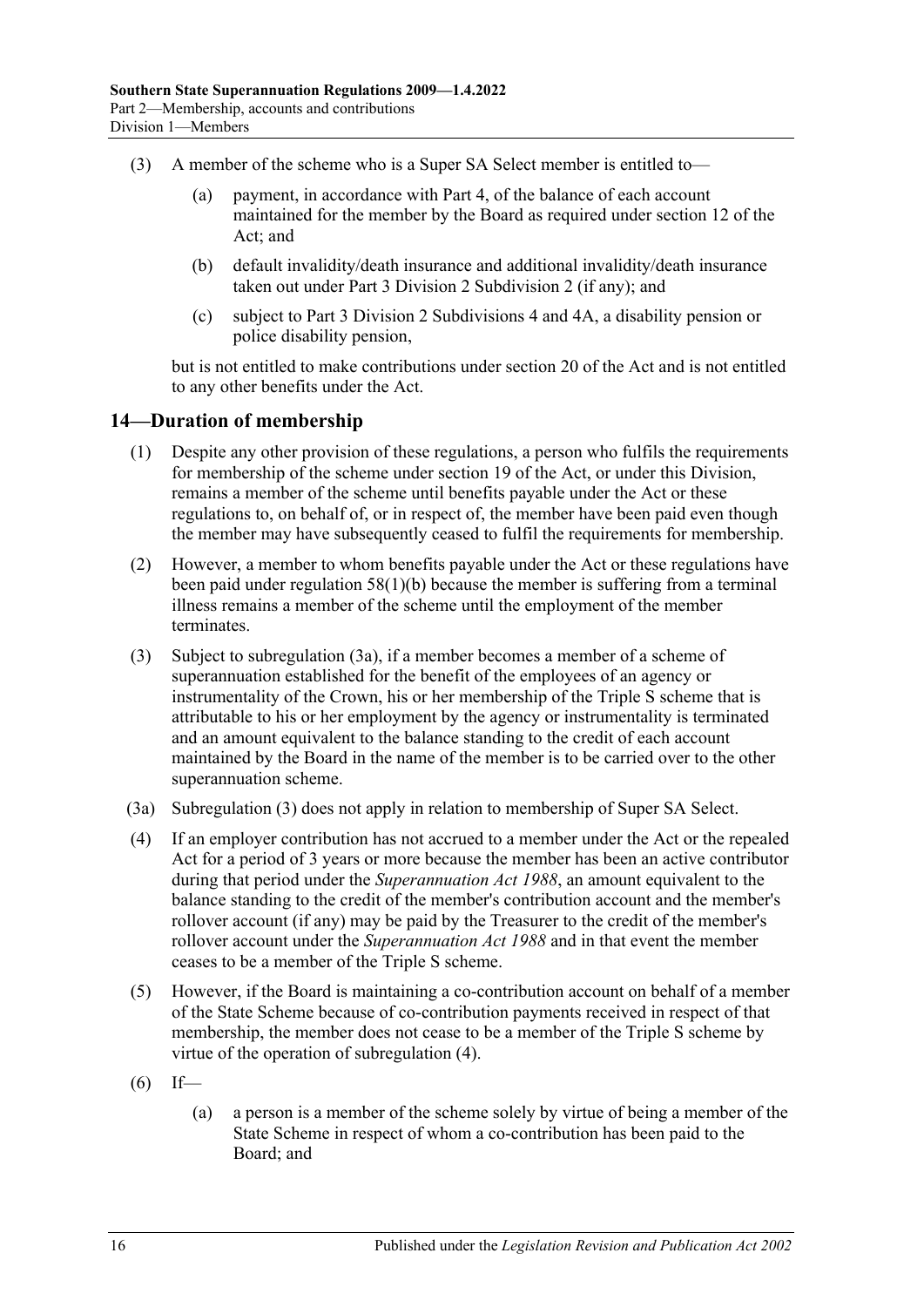(b) the person becomes entitled to the payment of benefits under the *[Superannuation Act](http://www.legislation.sa.gov.au/index.aspx?action=legref&type=act&legtitle=Superannuation%20Act%201988) 1988* and to the payment of the amount standing to the credit of the person's co-contribution account,

then the person ceases to be a member of the Triple S scheme on the payment of the balance of the co-contribution account.

- $(7)$  If—
	- (a) a person is a member of the scheme solely by virtue of being a member of the Police Superannuation Scheme—
		- (i) in respect of whom a co-contribution or a benefit rolled over from another fund or scheme has been paid to the Board; or
		- (ii) who has made an election, or is taken to have made an election, under [regulation](#page-13-0) 13; and
	- (b) the person becomes entitled to the payment of benefits under the *[Police](http://www.legislation.sa.gov.au/index.aspx?action=legref&type=act&legtitle=Police%20Superannuation%20Act%201990)  [Superannuation Act](http://www.legislation.sa.gov.au/index.aspx?action=legref&type=act&legtitle=Police%20Superannuation%20Act%201990) 1990* and [Part 4](#page-48-1) of these regulations,

then the person ceases to be a member of the Triple S scheme on the payment of the balance of each account maintained by the Board in his or her name.

## <span id="page-16-0"></span>**15—Members to whom section 21 does not apply**

- (1) Pursuant to section 21(4)(b) of the Act, that section does not apply in relation to a person who is a member of the scheme by virtue of [regulation](#page-10-5) 9(5a), [\(5b\)](#page-10-1) or [\(6\).](#page-10-6)
- (2) For the purposes of the definition of *prescribed scheme* in section 21 of the Act, Super SA Select is prescribed.

# <span id="page-16-1"></span>**Subdivision 2—Accounts**

#### <span id="page-16-2"></span>**16—Contribution, co-contribution and rollover accounts**

- (1) A contribution account maintained by the Board in the name of a member is to consist of—
	- (a) if contributions are being or have been made in relation to the member by the member's employer—an employer contribution account; and
	- (b) if the member is making or has made monetary contributions to the scheme—an employee contribution account.
- (1a) For the purposes of this regulation, a payment received by the Board from the board of the Southern Select Super Corporation on behalf of a member who is also a Super SA Select member is to be taken to be a contribution made in relation to the member by his or her employer.

**Note—**

Payments will be made by the board of the Southern Select Super Corporation to the Board on behalf of Super SA Select members for the purpose of ensuring that insurance premiums and the disability pension premium can be deducted from the member's employer contribution account in accordance with [subregulation](#page-17-1) (3)(a).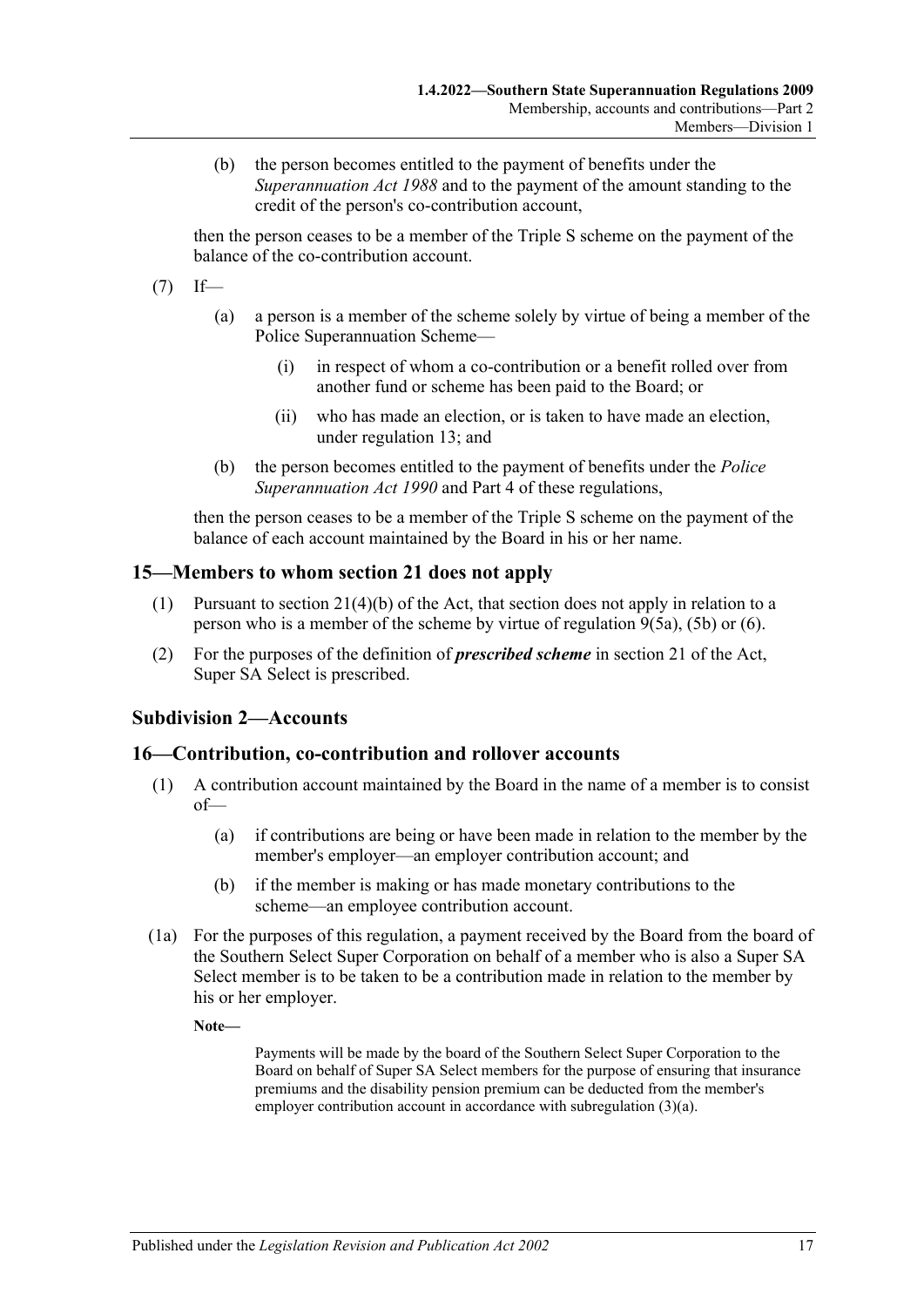- <span id="page-17-0"></span>(2) A member's employer contribution account must be credited with—
	- (a) amounts that are equivalent to the amounts paid or payable by the member's employer to the Treasurer under section 21 of the Act in respect of salary paid to the member; and
	- (ab) in the case of a member who is in receipt of a disability pension under [regulation](#page-27-3) 36—a contribution replacement benefit as required under regulation [36AAB\(2\);](#page-29-2) and
	- (b) in the case of the employer contribution account of a member referred to in section 21(2) of the Act—amounts that are equivalent to the amounts paid or payable by, or on behalf of, the member's employer to the Treasurer under that subsection in respect of the member; and
	- (c) in the case of the employer contribution account of a person who has elected to become a member of the Triple S scheme under [regulation](#page-12-1) 12 or [13,](#page-13-0) or is taken to have elected to become a member under [regulation](#page-13-0) 13—amounts that are equivalent to the amounts paid or payable by, or on behalf of, the member's employer to the Treasurer under [regulation](#page-12-4) 12(2) or [13\(2\)](#page-13-2) in respect of the member; and
	- (d) in the case of the employer contribution account of a PSS 3 member who has made an election under section 36 of the *[Parliamentary Superannuation](http://www.legislation.sa.gov.au/index.aspx?action=legref&type=act&legtitle=Parliamentary%20Superannuation%20Act%201974)  Act [1974](http://www.legislation.sa.gov.au/index.aspx?action=legref&type=act&legtitle=Parliamentary%20Superannuation%20Act%201974)* to take out voluntary invalidity/death insurance and is a member of the Triple S scheme—amounts that are equivalent to amounts transferred from the Parliamentary Superannuation scheme to the Triple S scheme in respect of the PSS 3 member; and
	- (e) in the case of the employer contribution account of a member who is a Super SA Select member—amounts that are equivalent to amounts transferred from Super SA Select to the Triple S scheme in respect of the member.
- <span id="page-17-3"></span><span id="page-17-2"></span><span id="page-17-1"></span>(3) A member's employer contribution account must be debited with
	- (a) in the case of a member other than a member referred to in [paragraph](#page-17-2)  $(b)$ 
		- (i) an administrative charge to be fixed by the Board; and
		- (ii) the amount of the premium fixed by or under these regulations in respect of the default invalidity/death insurance and the additional invalidity/death insurance (if any) for the member; and
		- (iii) a disability pension premium which, subject to [subregulation](#page-18-1) (12), will be an amount fixed by the Board; and
	- (b) in the case of a person who has elected to become a member of the Triple S scheme under [regulation](#page-12-1) 12 or [13,](#page-13-0) or is taken to have elected to become a member under [regulation](#page-13-0) 13, or is a PSS 3 member who has made an election under section 36 of the *[Parliamentary Superannuation Act](http://www.legislation.sa.gov.au/index.aspx?action=legref&type=act&legtitle=Parliamentary%20Superannuation%20Act%201974) 1974* to take out voluntary invalidity/death insurance and is a member of the Triple S scheme—
		- (i) an administrative charge to be fixed by the Board; and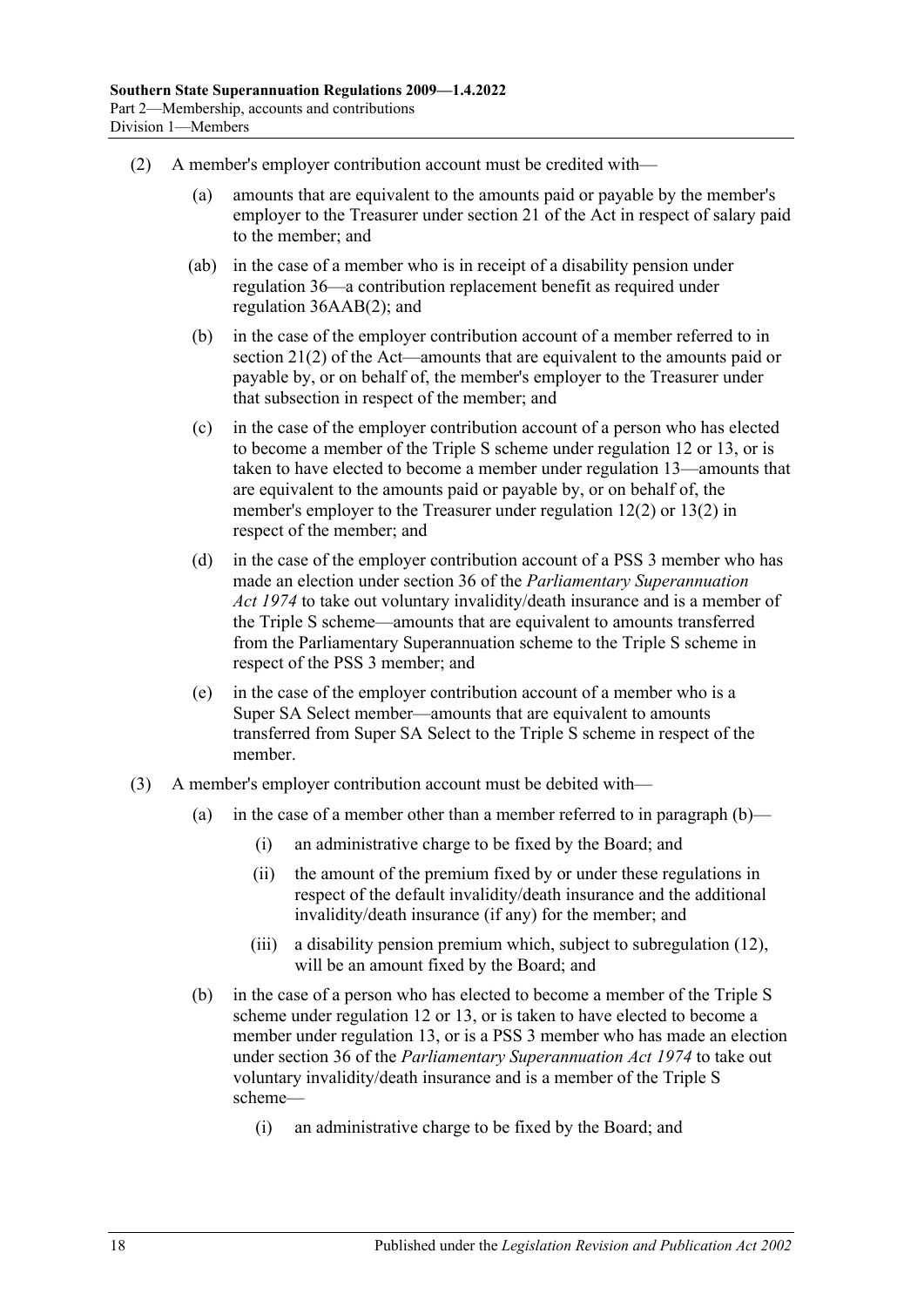- (ii) the amount of the premium fixed by or under these regulations in respect of the additional invalidity/death insurance (if any) for the member; and
- (c) any other payment that is to be charged against the account under the Act or these regulations,

to the extent that the charge, premium or other payment can be charged or debited to the account.

- <span id="page-18-0"></span>(4) A member's employee contribution account must be credited with the amount of contributions made by the member.
- (5) A member's rollover account must be credited with the amount of any money rolled over from another superannuation fund or scheme for the benefit of the member and must be debited with any payment that is to be charged against the account under the Act or these regulations.
- (6) A member's co-contribution account must be credited with the amount of any co-contribution paid to the Board in respect of the member and must be debited with any payment that is to be charged against the account under the Act or these regulations.
- (7) The Board may fix an administrative charge and apply it to any account or accounts maintained by the Board on behalf of a member by deduction of a fixed fee from, or adjustment to the investment returns allocated to, the account or accounts.
- (8) However, an administrative charge may not be debited against a member's co-contribution account if the credit balance of the member's employer contribution account or rollover account (if any) is sufficient to pay the administrative charge.
- (9) The Board may, in fixing administrative charges to be debited against members' accounts under this regulation, fix different charges depending on the balance of members' accounts or any other relevant factor.
- (9a) An administrative charge fixed and applied under this regulation may comprise a fee for the provision to a member of financial advice by financial planners authorised by the Board.
- (10) Despite a preceding subregulation, if a member whose only account in the scheme is a co-contribution account satisfies the Board that he or she is unlikely to receive any further co-contributions that will be payable to the Board in respect of the member, the Board may allow the member to carry over the balance of the account to some other superannuation fund or scheme approved by the Board (and when the balance has been carried over by the Board the person will cease to be a member of the Triple S scheme).
- (11) The Board must keep a record of the aggregate of the amounts of premiums debited against accounts under this regulation.
- <span id="page-18-1"></span>(12) A disability pension premium is not payable under [subregulation](#page-17-3) (3)(a)(iii) in relation to—
	- (a) a member who is not entitled to a disability pension under [regulation](#page-27-3) 36 under any circumstances; or
	- (b) a member who is exempted under [regulation](#page-34-1) 37 from the ambit of [regulation](#page-27-3) 36.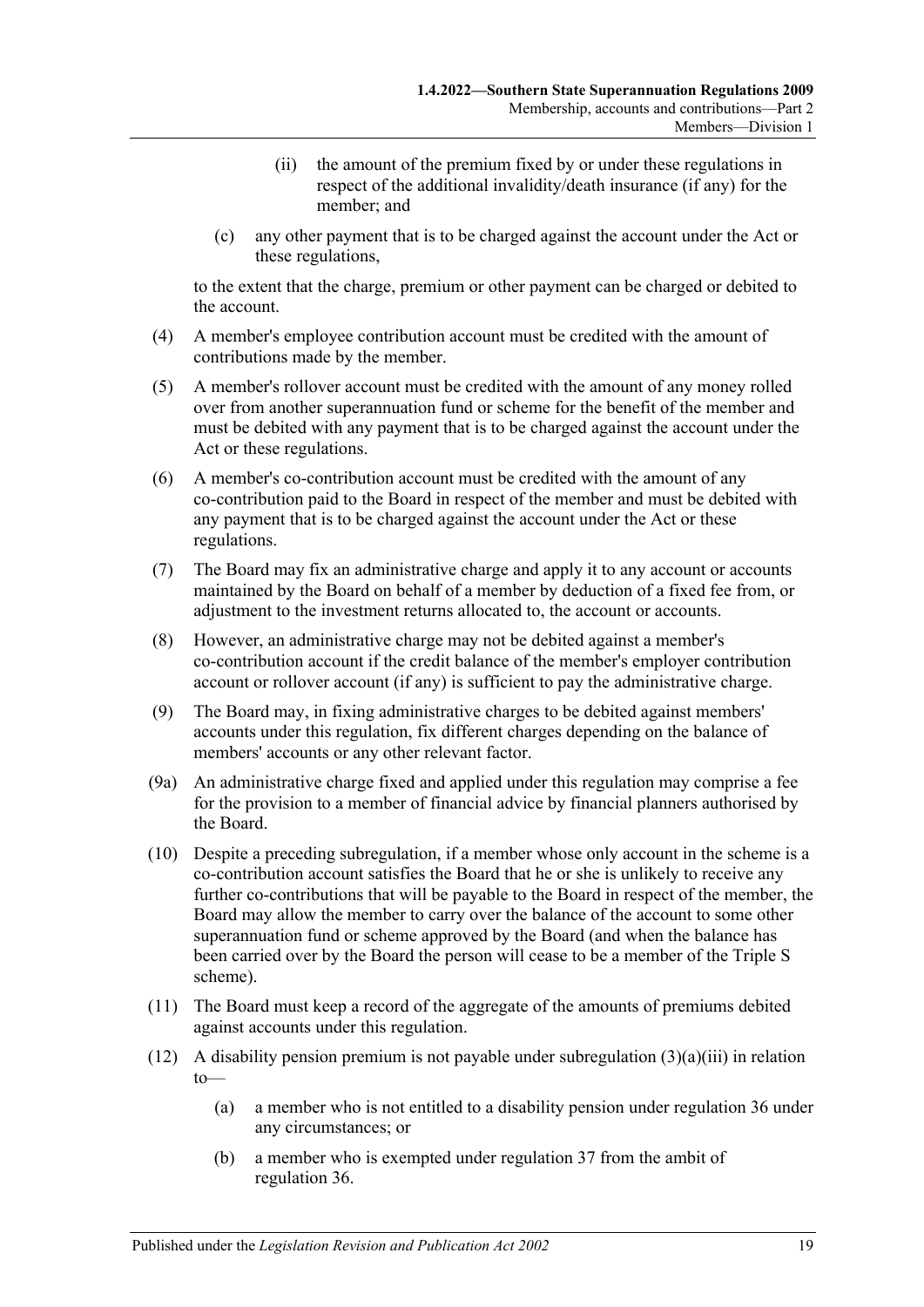# <span id="page-19-0"></span>**Subdivision 3—Contributions**

# <span id="page-19-1"></span>**17—Contributions (section 20 of Act)**

- (1) For the purposes of section  $20(1)(a)$  of the Act, but subject to this regulation, a member may elect to make contributions to the Treasurer as a deduction from salary at a whole number percentage, or at 4.5%, of the combined value of the monetary and non-monetary salary (if any) to which the member is entitled in each period in respect of which salary is paid to the member.
- (2) A person who is a member of the scheme by virtue only of [regulation](#page-10-4)  $9(3)$ ,  $(5)$ ,  $(5a)$ , [\(5b\),](#page-10-1) [\(6\),](#page-10-6) [\(7\)](#page-10-2) or [\(8\)](#page-11-1) (including any combination of these provisions) is not entitled to make contributions under section  $20(1)(a)$  of the Act.
- (2a) A Super SA Select member (including a police member who is a Super SA Select member) is not entitled to make contributions under section 20 of the Act.
- (3) For the purposes of section 20(1)(b) of the Act, the prescribed percentage is 4.5%.
- (4) A police cadet is not obliged to contribute but may elect to do so.
- (5) Subject to this regulation, a member who has elected to contribute may subsequently elect to contribute at a different rate or to cease contributing.
- (6) An election under this regulation must be made to the Board in writing and will operate from a date to be fixed by the Board.
- <span id="page-19-3"></span>(7) If, following a change in a member's salary, it will be difficult for an employer to determine the amount of the member's contribution for the first payment period to which the new contribution applies, the Board may, by notice in writing to the employer, specify a date from which the new contribution amount will apply.
- (8) A notice under [subregulation](#page-19-3) (7) may be varied or revoked by the Board by subsequent notice served on the employer.
- (9) If over a particular period a member receives (while remaining in employment) weekly workers compensation payments for total or partial incapacity for work, contributions will be payable as if the weekly payments were salary or a component of salary (as the case requires).
- (10) Contributions are payable from the member's monetary salary on the days on which monetary salary is paid to the member.
- (11) A member whose membership of the scheme commences on the commencement of the member's employment will commence making contributions on a date fixed by the Board.

### <span id="page-19-2"></span>**18—Prescribed rate of contributions (section 20 of Act)**

Pursuant to section 20(2)(b) of the Act, a member employed by SA Ambulance Service Inc—

- (a) who was a contributory member of the SA Ambulance Service Superannuation Scheme (the *ambulance scheme*) before electing to become a member of the Triple S scheme and has not reached his or her normal retirement date for the purposes of the ambulance scheme; or
- (b) who—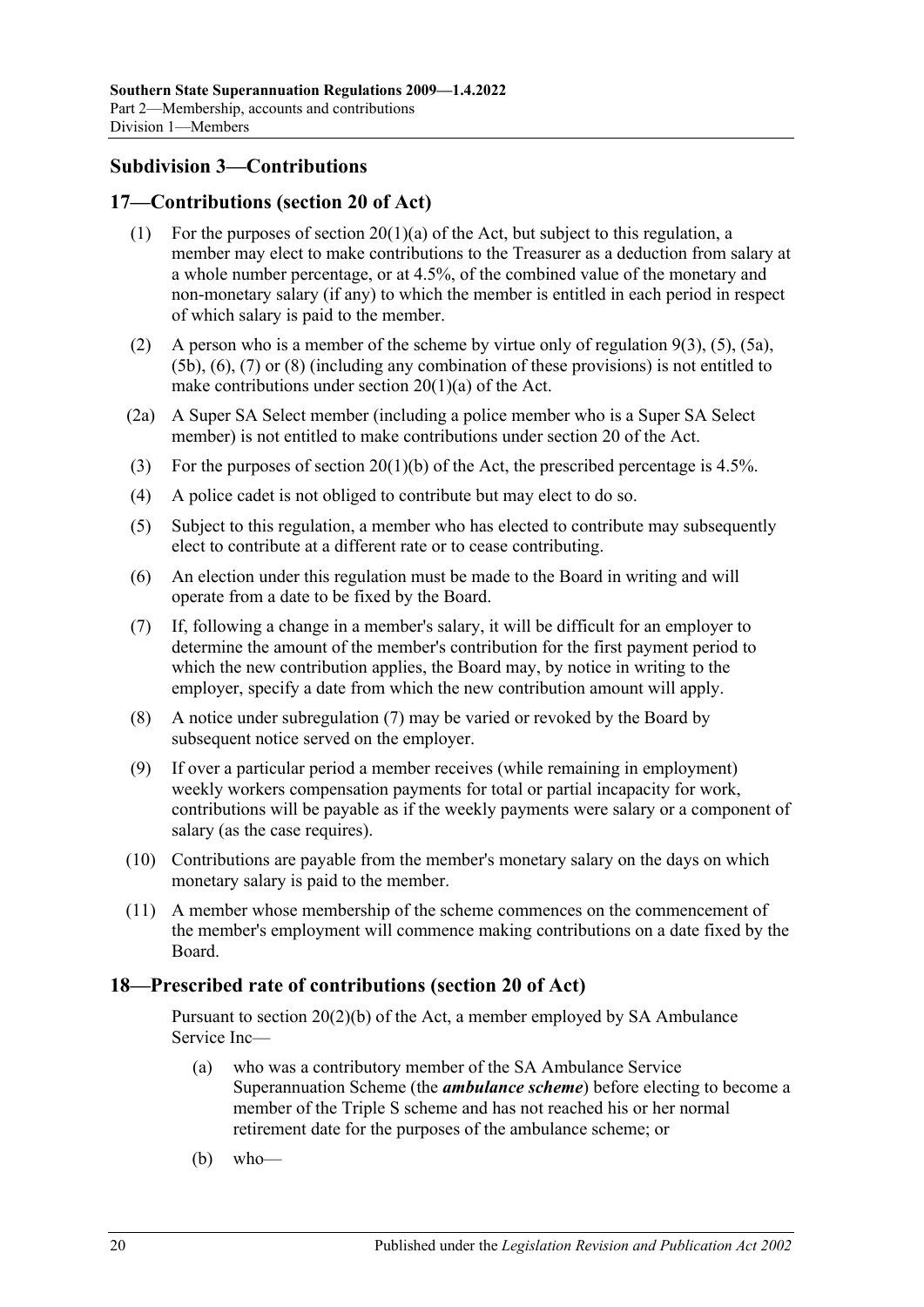- (i) commenced his or her employment with SA Ambulance Service Inc on or after 1 July 2008; and
- (ii) is classified as an operations employee under the *SA Ambulance Service Award*; and
- (iii) is employed other than on a casual basis in the provision of ambulance services (within the meaning of the *[Health Care](http://www.legislation.sa.gov.au/index.aspx?action=legref&type=act&legtitle=Health%20Care%20Act%202008)  Act [2008](http://www.legislation.sa.gov.au/index.aspx?action=legref&type=act&legtitle=Health%20Care%20Act%202008)*),

is required to contribute at a rate of at least 4.5% of salary.

# <span id="page-20-0"></span>**19—Other contributions (section 20 of Act)**

A monetary contribution under section  $20(1)(c)$  or (d) of the Act must be equal to or exceed \$50.

# <span id="page-20-1"></span>**Division 2—Spouse members**

## <span id="page-20-2"></span>**20—Purpose of Division**

Pursuant to sections  $19(3)(c)$  and  $20(2)(d)$  of the Act, the purpose of this Division is to make provision for—

- (a) spouses of members to become spouse members of the scheme; and
- (b) contributions to be made by or on behalf of spouse members.

## <span id="page-20-3"></span>**21—Interpretation**

In this Division—

*death insurance* means death insurance granted by the Board under [regulation](#page-39-3) 40;

*death insurance benefits* means benefits payable in respect of death insurance;

*eligible member* means a member in respect of whom payments are being made to the Treasurer under section 20 of the Act, [regulation](#page-12-1) 12 or [regulation](#page-13-0) 13;

*prescribed payment* means payment of an amount that is a contributions-splitting superannuation benefit within the meaning of Division 6.7 of the *Superannuation Industry (Supervision) Regulations 1994* of the Commonwealth.

# <span id="page-20-5"></span><span id="page-20-4"></span>**22—Spouse contributions splitting (section 20 of Act)**

- (1) Pursuant to section 20(2)(d) of the Act, but subject to this regulation, an eligible member may apply to the Board, in the approved form, to make a prescribed payment from the member's contribution account into a rollover account established in the name, and for the benefit, of the member's spouse.
- (2) An application under [subregulation](#page-20-5) (1), and the making of a prescribed payment following the acceptance of an application, are subject to, and must comply with—
	- (a) Division 6.7 of the *Superannuation Industry (Supervision) Regulations 1994* of the Commonwealth (as if the provisions of that Division apply to, and in relation to, the scheme); and
	- (b) such terms and conditions as may be specified by the Board.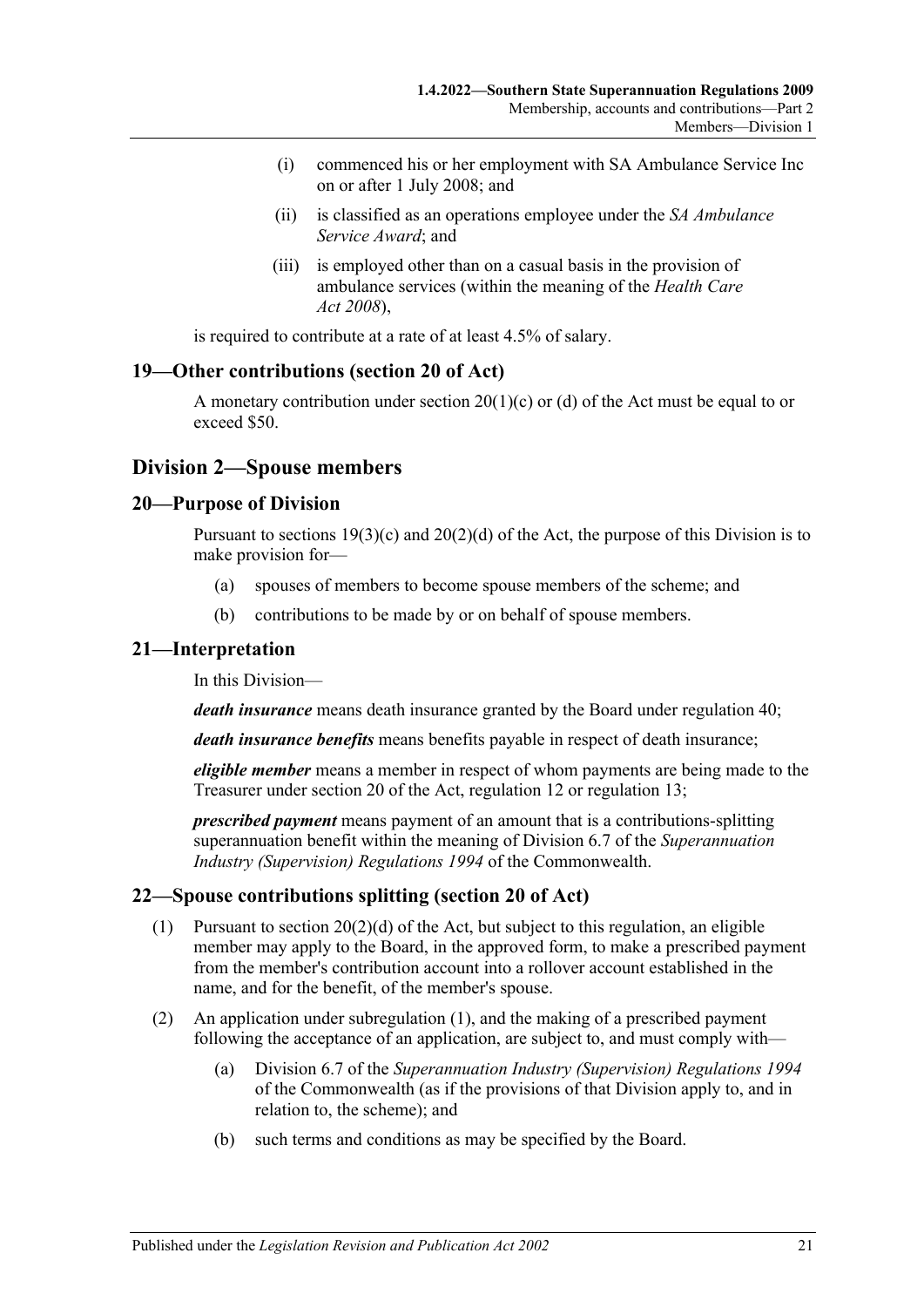- <span id="page-21-3"></span>(3) The Board may fix administrative charges payable in respect of applications under this regulation.
- (4) Any charge payable under [subregulation](#page-21-3) (3) may be deducted by the Board from—
	- (a) the applicant's contribution account; or
	- (b) if there are insufficient funds in that account—a spouse account established in the name of the applicant's spouse.

# <span id="page-21-4"></span><span id="page-21-0"></span>**23—Other contributions for spouse members (section 20 of Act)**

- (1) Pursuant to section  $20(2)(d)$  of the Act, an eligible member may make monetary contributions to the Treasurer under this regulation for crediting to a contribution account in the name of the member's spouse.
- (2) A spouse member may, while the spouse member is the spouse of a member, make monetary contributions to the Treasurer under this regulation.
- (3) The amount of each contribution under this regulation must be equal to or exceed \$50.

# <span id="page-21-2"></span><span id="page-21-1"></span>**24—Spouse members and spouse accounts (section 19 of Act)**

- (1) If a prescribed payment, or a monetary contribution under [regulation](#page-21-4) 23(1), is made by a member for the benefit of a spouse in respect of whom neither a prescribed payment nor a contribution under [regulation](#page-21-4) 23(1) has previously been made, the spouse becomes a *spouse member* of the Triple S scheme by virtue of this subregulation.
- (2) A spouse member's contribution account must—
	- (a) be credited with the amount of contributions made by or on behalf of the spouse member; and
	- (b) be debited with any payment that is to be charged against the account under the Act or these regulations.
- (3) In addition to maintaining a rollover account in the name of a spouse member as required under section 12(1)(b)(i) of the Act, the Board must maintain a rollover account in the name of a spouse member for the benefit of whom a prescribed payment has been made.
- (4) A spouse member's rollover account must—
	- (a) be credited with the amount of any prescribed payment made, or money rolled over, for the spouse member; and
	- (b) be debited with any payment that is to be charged against the account under the Act or these regulations.
- (5) A spouse member's co-contribution account must—
	- (a) be credited with the amount of any co-contribution paid to the Board in respect of the spouse member; and
	- (b) be debited with any payment that is to be charged against the account under the Act or these regulations.
- (6) The Board may fix an administrative charge and apply it to any account or accounts maintained by the Board on behalf of a spouse member by deduction of a fixed fee from, or adjustment to the investment returns allocated to, the account or accounts.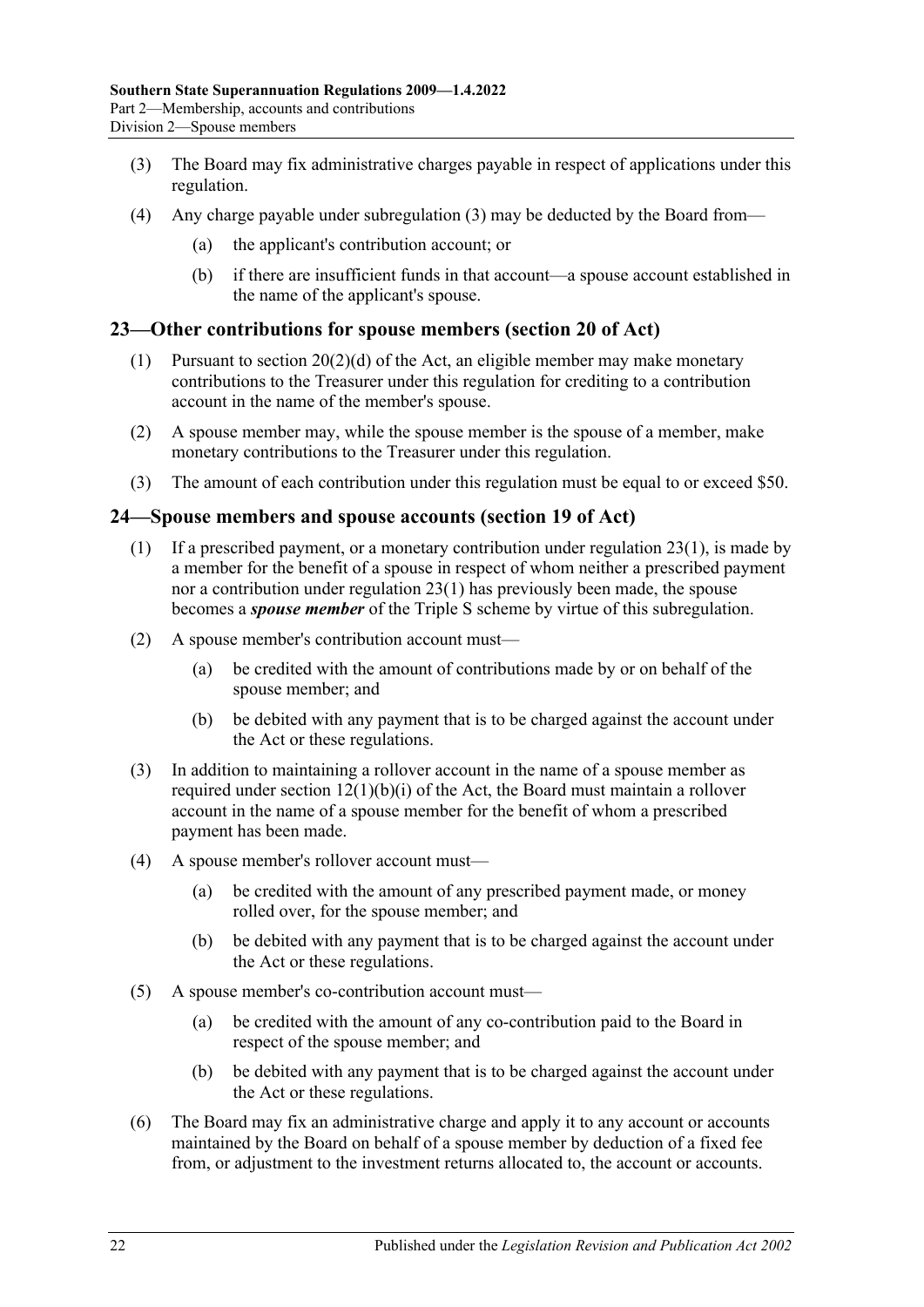- (7) However, an administrative charge may not be applied to a spouse member's co-contribution account by deduction of a fixed fee from the account if the Board is maintaining a contribution account or rollover account in the name of the spouse member and the credit balance (if any) of either or both of those accounts is sufficient to pay the administrative charge.
- (7a) An administrative charge fixed and applied under this regulation may comprise a fee for the provision to a spouse member of financial advice by financial planners authorised by the Board.
- (8) The Board may, for the purposes of subregulation (6), fix different charges depending on the balance of spouse members' accounts or any other relevant factor.

# <span id="page-22-0"></span>**25—Amalgamation of accounts**

- (1) If a person who is a spouse member is, or becomes, a member of the scheme, the Board may transfer the amounts standing to the credit of the person's spouse accounts to a contribution account, rollover account or co-contribution account, as appropriate, maintained by the Board in the name of the person (and the Board may, if necessary for the purposes of this subregulation, establish such an account in the name of the person).
- (2) If all amounts standing to the credit of the person's spouse accounts are transferred from those accounts under this regulation—
	- (a) the person ceases to be a spouse member of the scheme; and
	- (b) the person's death insurance under [Part 3 Division 3](#page-39-2) (if any) is taken to be additional invalidity/death insurance under [Part 3 Division 2 Subdivision 2.](#page-24-0)

# <span id="page-22-2"></span><span id="page-22-1"></span>**Part 3—Insurance and investment**

# **Division 1—Preliminary**

# <span id="page-22-3"></span>**26—Purpose of Part**

Pursuant to section 22 of the Act, this Part continues (with variations) the scheme of invalidity and death insurance established under the repealed Act.

#### <span id="page-22-4"></span>**27—Interpretation**

In this Part—

*prescribed member* means—

- (a) a police member; or
- (b) a member employed by SA Ambulance Service Inc—
	- (i) who was a contributory member of the SA Ambulance Service Superannuation Scheme (the *ambulance scheme*) before electing to become a member of the Triple S scheme and has not reached his or her normal retirement date for the purposes of the ambulance scheme; or
	- (ii) who—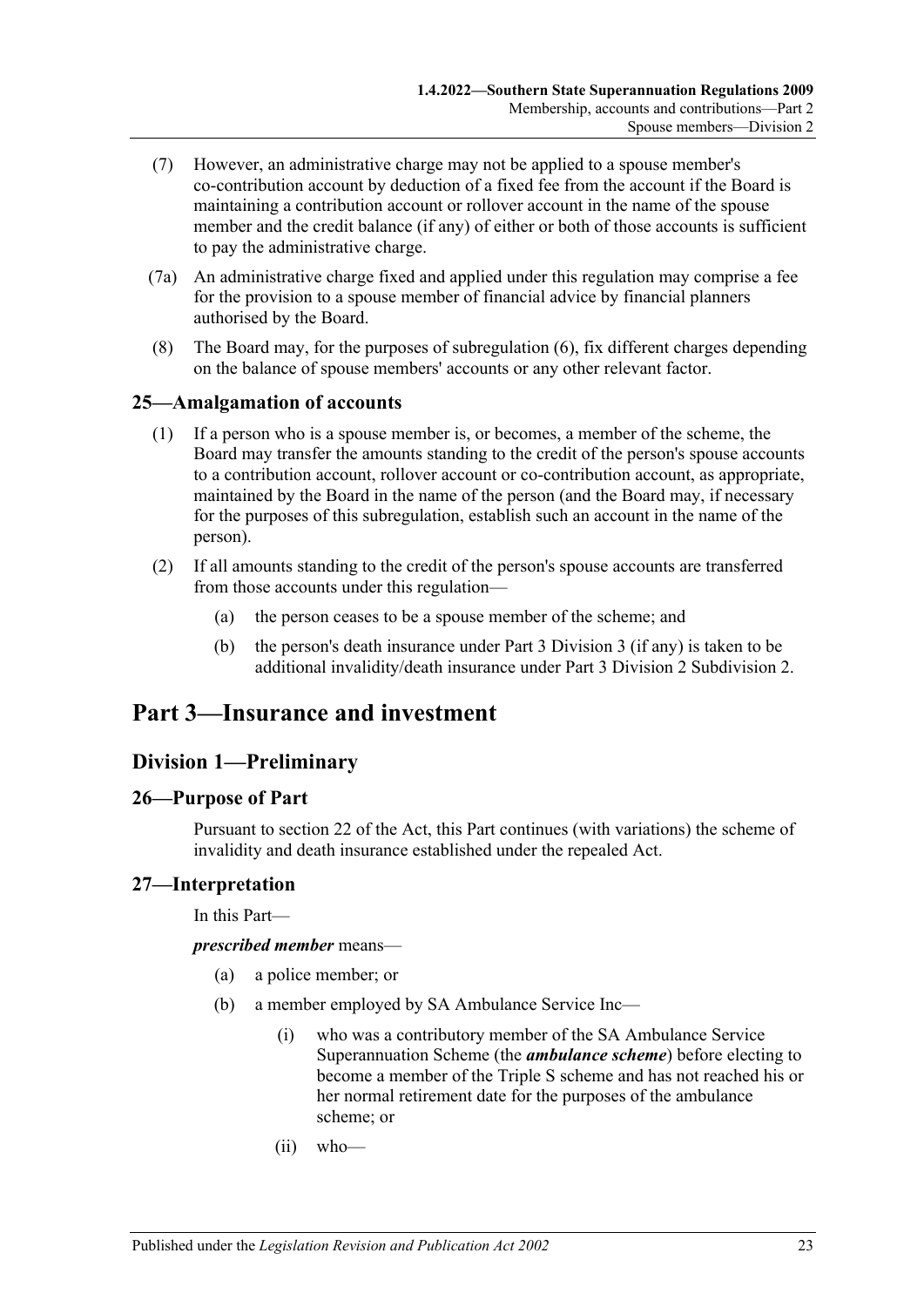- (A) commenced his or her employment with SA Ambulance Service Inc on or after 1 July 2008; and
- (B) is classified as an operations employee under the *SA Ambulance Service Award*; and
- (C) is employed other than on a casual basis in the provision of ambulance services (within the meaning of the *[Health Care](http://www.legislation.sa.gov.au/index.aspx?action=legref&type=act&legtitle=Health%20Care%20Act%202008)  Act [2008](http://www.legislation.sa.gov.au/index.aspx?action=legref&type=act&legtitle=Health%20Care%20Act%202008)*).

# <span id="page-23-1"></span><span id="page-23-0"></span>**Division 2—Members**

# **Subdivision 1—Default invalidity/death insurance**

# <span id="page-23-2"></span>**28—Default invalidity/death insurance**

- (1) Subject to this regulation and [regulation](#page-27-1) 35A, a member under the age of 70 years is entitled to default invalidity/death insurance regardless of the state of the member's health.
- <span id="page-23-5"></span><span id="page-23-4"></span>(2) A member is not entitled to default invalidity/death insurance if the member
	- (a) is a member of the scheme by virtue only of [regulation](#page-10-4)  $9(3)$ ,  $(5)$ ,  $(5a)$ ,  $(5b)$ , [\(6\),](#page-10-6) [\(7\)](#page-10-2) or [\(8\)](#page-11-1) or [14\(1\)](#page-15-1) (including any combination of these provisions); or
	- $(b)$  is—
		- (i) employed or engaged for a specified period of time; and
		- (ii) remunerated solely by a fee, allowance or commission; or
	- (c) has received insurance benefits (or benefits of a similar kind) on account of a terminal illness paid—
		- (i) under [regulation](#page-55-2) 58(1)(b) or a provision of the repealed Act; or
		- (ii) under an Act that provides for the payment of benefits by the Treasurer; or
		- (iii) under an administered scheme.
- (3) A spouse member of the scheme is not entitled to default invalidity/death insurance in the spouse member's capacity as a spouse member.
- <span id="page-23-3"></span>(4) Subject to [subregulation](#page-24-3) (5), the following provisions apply in relation to a member who has received invalidity insurance benefits (or invalidity benefits of a similar kind) under the Act, the repealed Act, another Act that provides for the payment of benefits by the Treasurer or an administered scheme, and is subsequently employed in employment to which the Act applies:
	- (a) the member is entitled to default death insurance, but not default invalidity insurance, in respect of the member's subsequent employment (and a reference in these regulations to invalidity/death insurance is to be taken, insofar as it applies to the member, to be a reference to death insurance only);
	- (b) however, a death insurance benefit is payable only if the cause of the member's death has no connection with the condition in relation to which invalidity benefits (or a benefit in the nature of invalidity benefits) were previously paid to the member.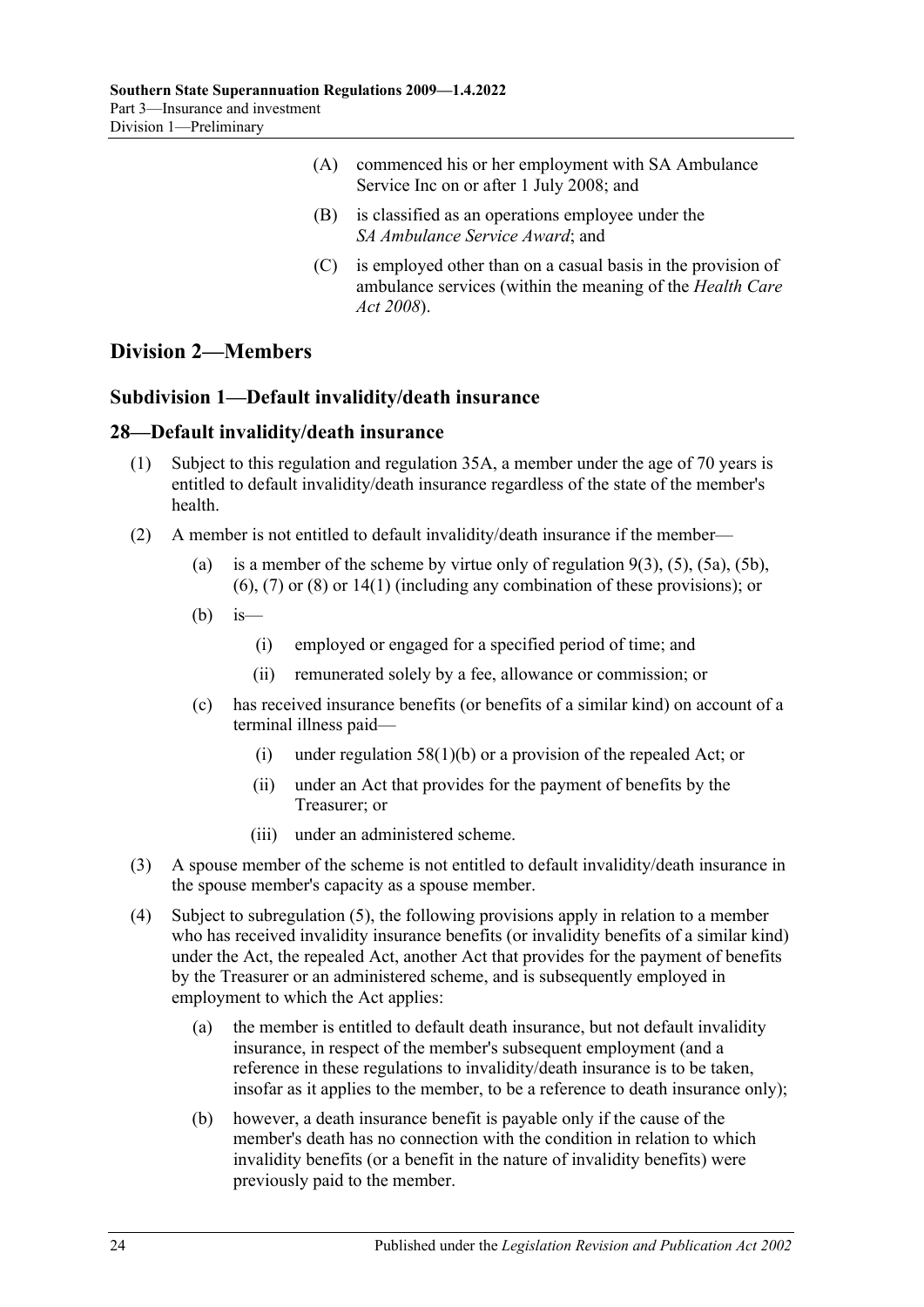- <span id="page-24-3"></span>(5) [Subregulation](#page-23-3) (4) does not apply in relation to a member who is not entitled to default invalidity/death insurance by virtue of [subregulation](#page-23-4) (2)(c).
- (6) In this regulation—

*administered scheme* has the same meaning as in Schedule 3 of the *[Superannuation](http://www.legislation.sa.gov.au/index.aspx?action=legref&type=act&legtitle=Superannuation%20Act%201988)  Act [1988](http://www.legislation.sa.gov.au/index.aspx?action=legref&type=act&legtitle=Superannuation%20Act%201988)*.

**Note—**

A member who holds fixed insurance cover when this regulation commences is not entitled to default invalidity/death insurance—see Schedule 3 Part 2.

# <span id="page-24-0"></span>**Subdivision 2—Additional invalidity/death insurance**

#### <span id="page-24-1"></span>**29—Interpretation**

In this Subdivision—

*fixed benefit insurance cover*—see [regulation](#page-25-2) 34;

*standard insurance cover*—see [regulation](#page-25-2) 34.

## <span id="page-24-2"></span>**30—Application for additional invalidity/death insurance**

- (1) Subject to this regulation, a member under the age of 70 years (other than a prescribed member under the age of 65 years) may apply to the Board for additional invalidity/death insurance under this regulation.
- (1a) Additional invalidity/death insurance may only be provided to a PSS 3 member in connection with an election under section 36 of the *[Parliamentary Superannuation](http://www.legislation.sa.gov.au/index.aspx?action=legref&type=act&legtitle=Parliamentary%20Superannuation%20Act%201974)  Act [1974](http://www.legislation.sa.gov.au/index.aspx?action=legref&type=act&legtitle=Parliamentary%20Superannuation%20Act%201974)* to take out voluntary invalidity/death insurance if the member has applied to the Board for the insurance in accordance with these regulations.
- (2) A person who is employed on a casual basis can only apply for additional invalidity/death insurance if he or she is employed pursuant to an arrangement under which he or she is to work for 9 or more hours each week or for periods that average, over a 3 month period, 9 or more hours each week.
- (3) A person who is not entitled to default invalidity/death insurance under [regulation](#page-23-5) 28(2)(b) or [\(c\),](#page-23-4) or who is entitled to default death insurance but not default invalidity insurance, cannot apply for additional invalidity/death insurance or death insurance.
- (4) A person who is a member of the scheme by virtue only of [regulation](#page-10-4) 9(3), [\(5b\),](#page-10-1) [\(6\)](#page-10-6) or [\(7\)](#page-10-2) (including any combination of these provisions) cannot apply for additional invalidity/death insurance.
- (4a) A person who is a member of the scheme by virtue only of [regulation](#page-15-1) 14(1) is not entitled to additional invalidity/death insurance and any additional invalidity/death insurance cover held by a person if and when they become a member of the scheme by virtue only of [regulation](#page-15-1) 14(1) is cancelled.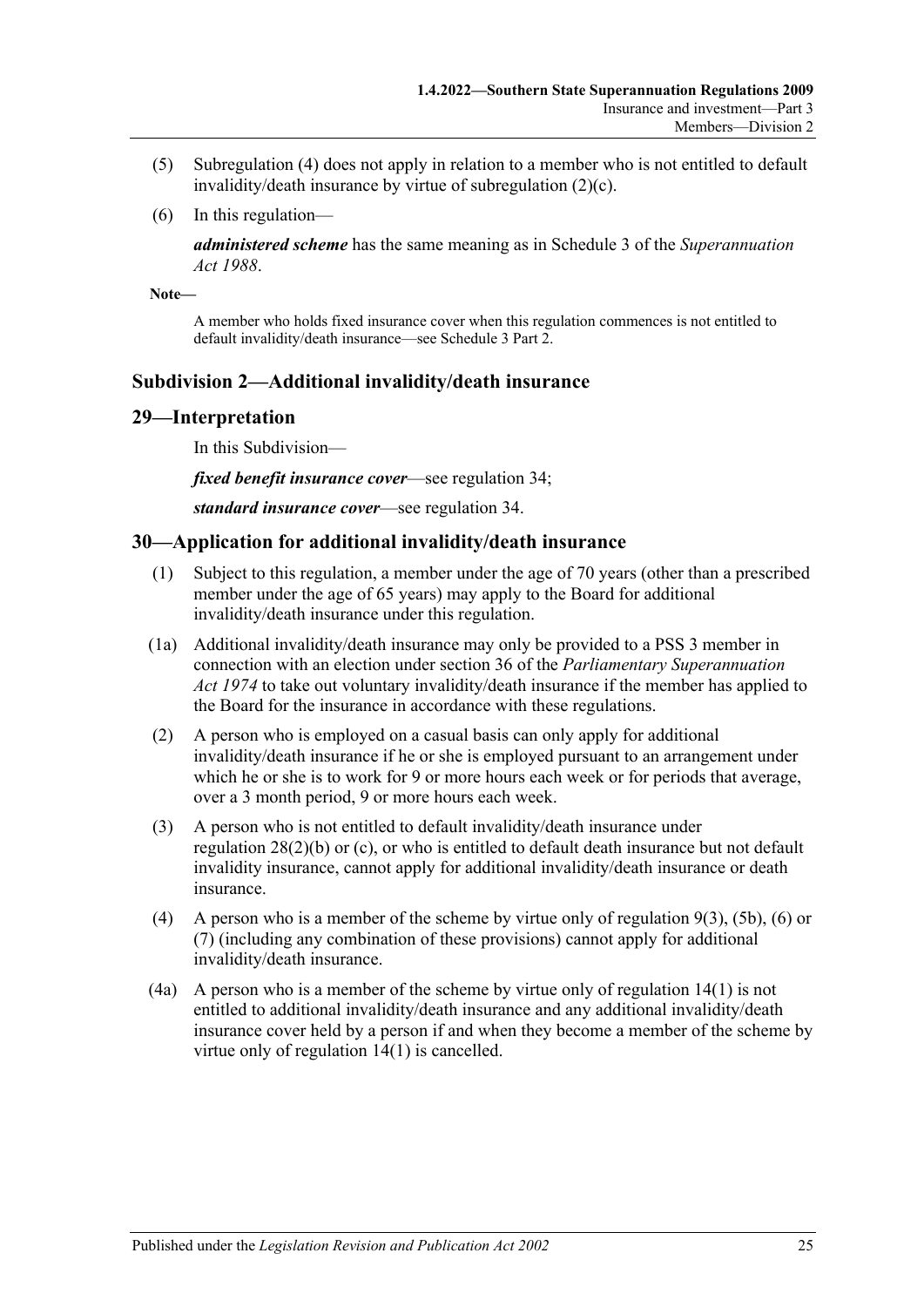- (5) If within 3 months after electing to become a member of the Triple S scheme, a contributor under the *[Superannuation Act](http://www.legislation.sa.gov.au/index.aspx?action=legref&type=act&legtitle=Superannuation%20Act%201988) 1988* applies to the Board under this regulation for additional invalidity/death insurance that will entitle the applicant to benefits that will not, in the Board's opinion, exceed the benefits in the nature of invalidity and death insurance to which the applicant would have been entitled under the *[Superannuation Act](http://www.legislation.sa.gov.au/index.aspx?action=legref&type=act&legtitle=Superannuation%20Act%201988) 1988*—
	- (a) [regulation](#page-46-2) 49(2) does not apply to the applicant; and
	- (b) the Board must accept the application and the only conditions that it can impose on its acceptance are the conditions (if any) to which the applicant's membership of the State Scheme is subject or conditions to which the applicant agrees.
- (6) If the Board grants an application for additional invalidity/death insurance or for an increase or decrease in the level of additional insurance, the Board must fix the date for the commencement of the insurance or of the increase or decrease in the level of insurance.

# <span id="page-25-3"></span><span id="page-25-0"></span>**31—Additional invalidity/death insurance for prescribed members**

- (1) A prescribed member under the age of 65 years who has not taken out fixed benefit insurance has, regardless of the state of the health of the member, additional invalidity/death insurance cover at least equal in value to 3 units of standard insurance cover, determined according to the member's current age, and is liable for premiums in respect of that insurance fixed by or under [regulation](#page-25-2) 34.
- <span id="page-25-4"></span>(2) A prescribed member under the age of 65 years who has taken out fixed benefit insurance cover has, regardless of the state of the health of the member, the number of units of fixed benefit insurance cover necessary to provide the member with invalidity/death insurance cover at least equal in value to 6 units of standard insurance cover (taking into account the member's default invalidity/death insurance cover), determined according to the member's current age, and is liable for premiums in respect of that insurance fixed by or under [regulation](#page-25-2) 34.
- (3) A prescribed member is not required to apply for additional insurance to which the member is entitled under [subregulation](#page-25-3) (1) or [\(2\).](#page-25-4)
- (4) Subject to [regulation](#page-25-2) 34, a prescribed member may apply to the Board, in the approved form, to increase the level of the member's additional invalidity/death insurance.
- (5) If the Board grants an application for an increase in the level of additional insurance, the Board must fix the date for the commencement of the increase in the level of insurance.

# <span id="page-25-1"></span>**Subdivision 3—Amount of insurance benefits and premiums**

## <span id="page-25-2"></span>**34—Amount of invalidity/death insurance benefits and amount of premiums**

- (1) There will be 2 classes of invalidity/death insurance:
	- (a) *standard insurance cover* under the Table in [Schedule 1](#page-80-0) where the value of a unit of cover, as designated in column 2, is determined on the basis of the member's age;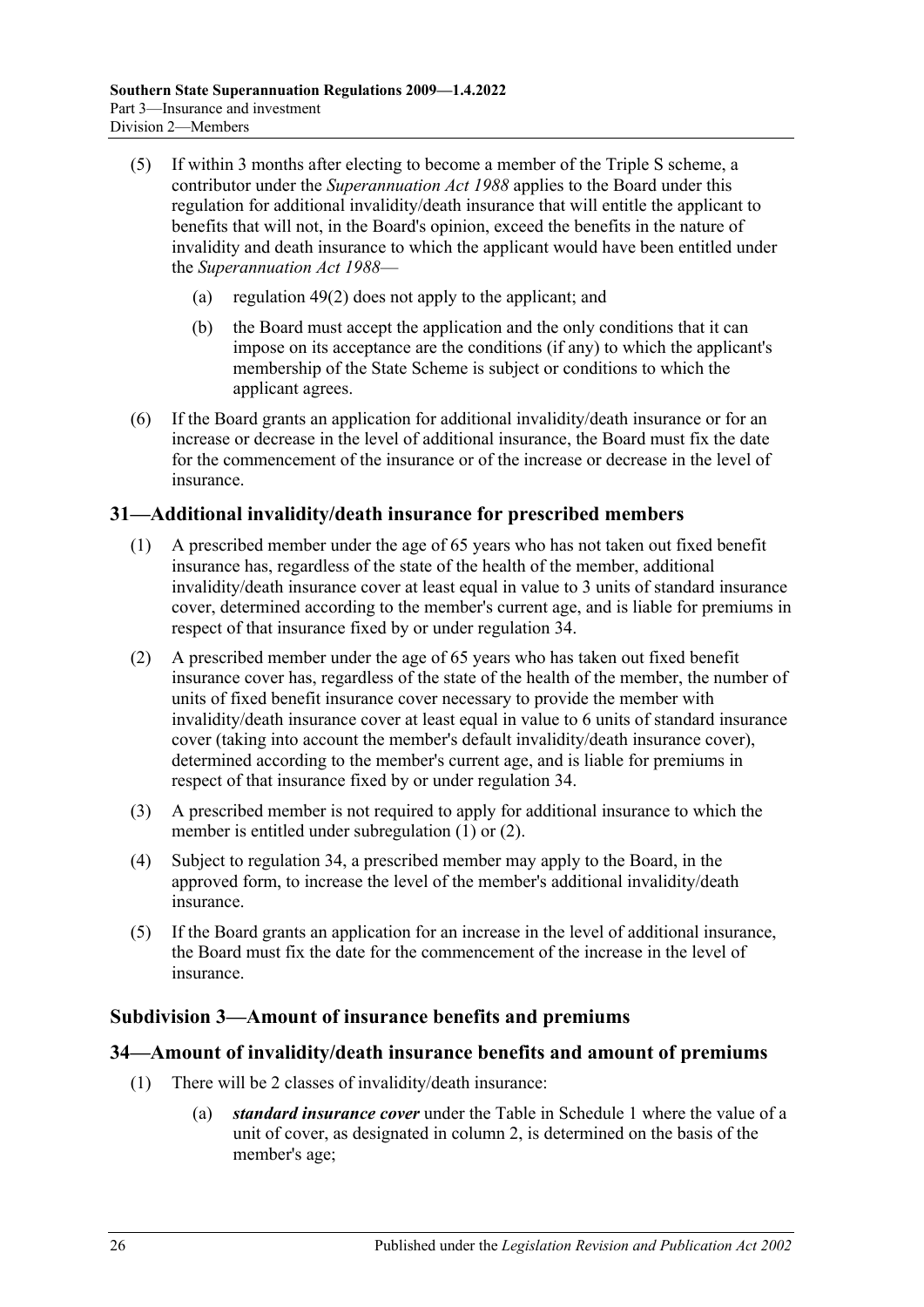- (b) *fixed benefit insurance cover* where the value of a unit of cover is fixed at \$10 000 irrespective of the member's age (up to age 69).
- (2) There will be 2 classes of death insurance for members to whom [regulation](#page-23-3) 28(4) applies:
	- (a) *standard insurance cover* under the Table in [Schedule 2](#page-81-0) where the value of a unit of cover, as designated in column 2, is determined on the basis of the member's age;
	- (b) *fixed benefit insurance cover* where the value of a unit of cover is fixed at \$10 000 irrespective of the member's age (up to age 69).
- (3) Insurance cover under this Division ceases in relation to a member when the member reaches the age of 70 years.
- (4) The amount of the premium payable per unit of insurance cover provided under this regulation is to be fixed by the Board on the recommendation of an actuary.
- (5) An applicant for additional invalidity/death insurance may apply for standard insurance cover or fixed benefit insurance cover.
- (6) The class of insurance held by a member may, on application by the member in the approved form and subject to terms and conditions determined by the Board, be changed to the other class of insurance.
- (7) However, a member may not, at any 1 time, take out both standard and fixed benefit insurance cover.
- (8) Subject to [regulation](#page-27-1) 35A, the amount of default invalidity/death insurance for a member who has not taken out fixed benefit insurance cover is 3 units of standard insurance cover.
- <span id="page-26-0"></span>(9) If a member has an entitlement to default invalidity/death insurance immediately before taking out fixed benefit insurance cover, the level of the member's default invalidity/death insurance will be determined by the Board.
- (10) In making a determination for the purposes of [subregulation](#page-26-0) (9), the Board must ensure that the member's default invalidity/death insurance after the member takes out fixed benefit insurance cover is fixed at a level that provides insurance cover that is as close as possible in value to, but does not exceed in value, the value of the member's default invalidity/death insurance cover immediately before the fixed benefit insurance cover is taken out.
- <span id="page-26-1"></span>(11) If a member who takes out fixed benefit insurance cover does not have an entitlement to default invalidity/death insurance immediately before taking out the fixed benefit insurance cover, the member is not entitled to default invalidity/death insurance.

**Note—**

A member to whom [subregulation](#page-26-1) (11) applies may nevertheless make application for additional insurance.

- (12) The Board may allow a rebate of the premium payable under this regulation in respect of invalidity/death insurance cover or death insurance cover.
- (13) The aggregate value of units of cover granted to a member employed other than on a casual basis must not exceed \$1 500 000 (inclusive of the member's default cover).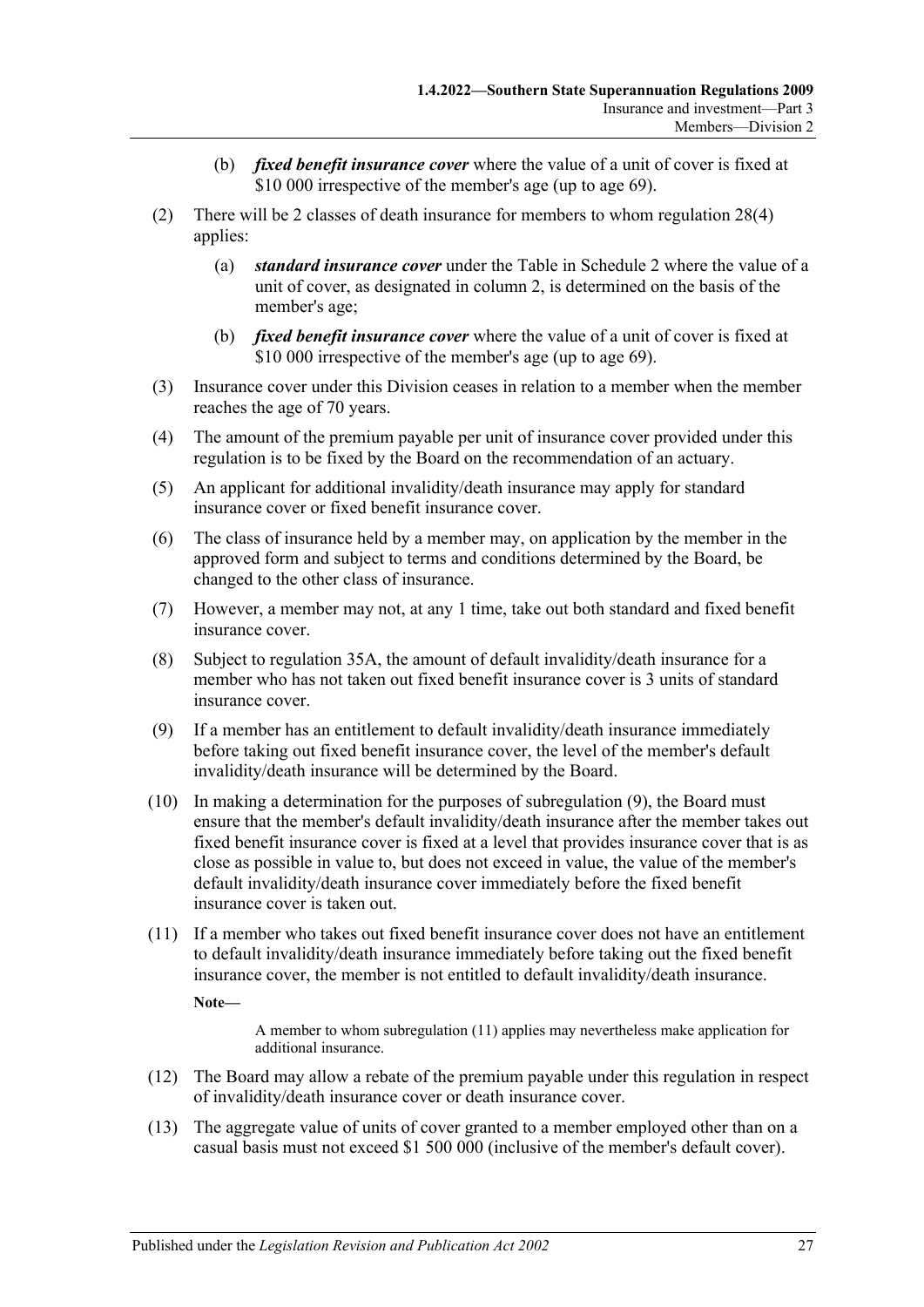(14) The aggregate value of units of cover granted to a member employed on a casual basis must not exceed \$750 000 (inclusive of the member's default cover).

## <span id="page-27-0"></span>**35—Voluntary reduction or cessation of invalidity/death insurance**

- (1) Subject to [subregulation](#page-27-4) (2), the amount of invalidity/death insurance held by a member may be reduced on application by the member to the Board in the approved form.
- <span id="page-27-4"></span>(2) The value of invalidity/death insurance held by a prescribed member under the age of 65 years may not be reduced below an amount equivalent in value to 6 units of standard insurance cover.
- (3) Invalidity/death insurance held by a member (other than a prescribed member under the age of 65 years) may cease on application to the Board by the member in the approved form.
- (4) If the amount of invalidity/death insurance held by a member is reduced, or ceases, under this regulation, premiums will cease to be payable in respect of any cover that is no longer held by the member from a day determined by the Board (which must be as soon as practicable after receipt of the application).

# <span id="page-27-1"></span>**35A—Application for insurance following decrease or cessation of insurance**

- (1) If the amount of invalidity/death insurance held by a member is reduced under [regulation](#page-27-0) 35—
	- (a) further invalidity/death insurance may subsequently be granted to the member on application by the member in the approved form; but
	- (b) if the amount of the member's insurance has been reduced to 2 units or less of standard insurance cover (or an amount of insurance that is lower in value than, but does not exceed in value, 2 units of standard insurance cover)—
		- (i) the member's default invalidity/death insurance will not exceed in value the amount to which the member's insurance has been reduced; and
		- (ii) accordingly, the Board may, having regard to the state of the member's health, grant the application subject to authorised conditions (see [regulation](#page-46-1) 49).
- (2) If the amount of invalidity/death insurance held by a member ceases under [regulation](#page-27-0) 35, further invalidity/death insurance may subsequently be granted to the member on application by the member in the approved form, subject to the following:
	- (a) the member will no longer be entitled to default invalidity/death insurance;
	- (b) the Board may, having regard to the state of the member's health, grant the application subject to authorised conditions (see [regulation](#page-46-1) 49).

#### <span id="page-27-2"></span>**Subdivision 4—Income protection**

#### <span id="page-27-5"></span><span id="page-27-3"></span>**36—Disability pension**

- (1) Pursuant to section 22(1) of the Act, but subject to these regulations, a member who—
	- (a) is incapacitated for work on account of a disability; and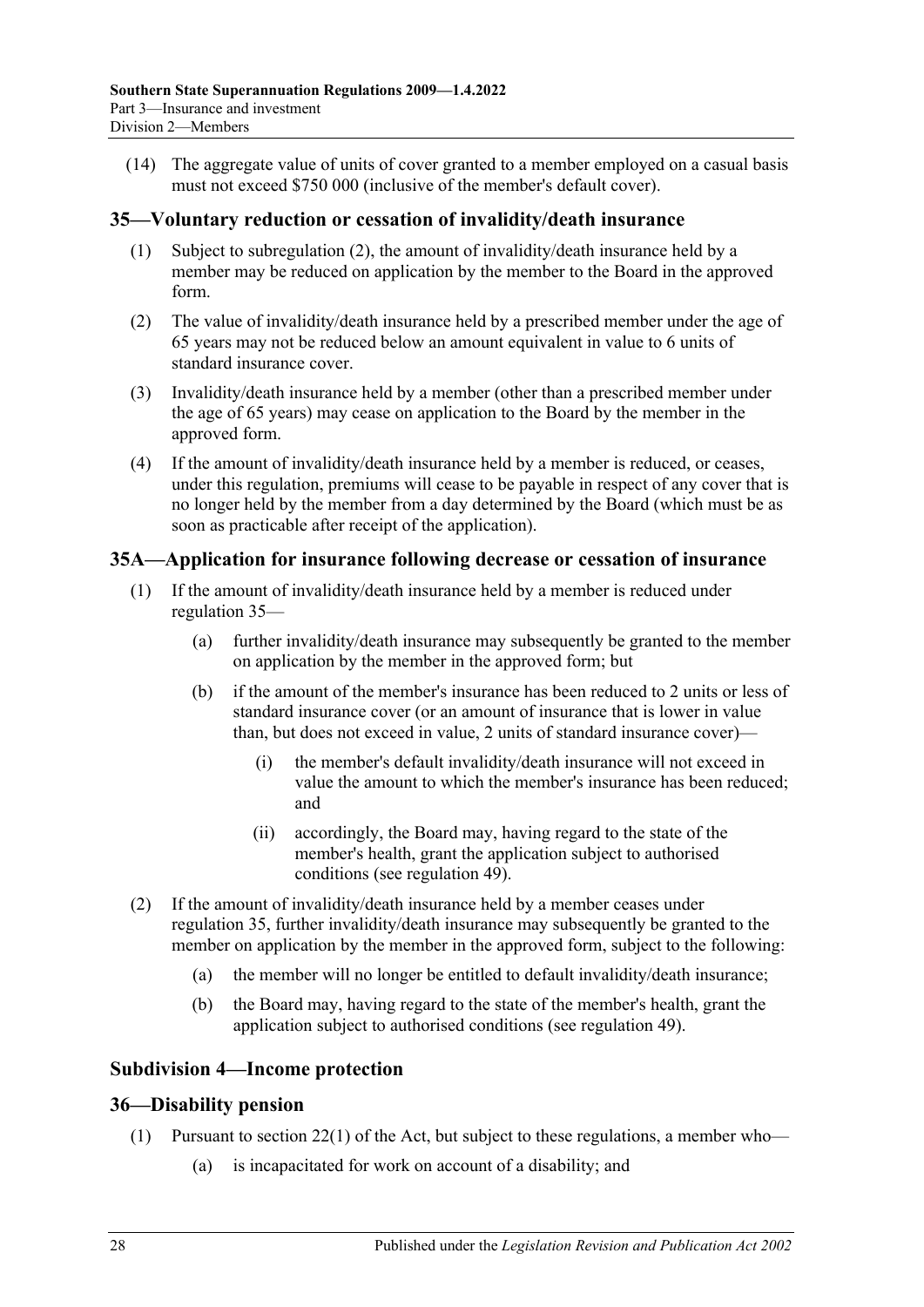- (b) is absent from work in respect of employment to which the Act applies on account of the incapacity; and
- (c) is receiving treatment from a medical practitioner in respect of the incapacity and is following the advice of the practitioner,

is entitled to a disability pension.

- <span id="page-28-1"></span>(2) A member is incapacitated for work on account of a disability for the purposes of this Subdivision if the Board is satisfied that the member—
	- (a) is suffering from ill health (whether physical or mental); and
	- (b) is unable, because of that ill health—
		- (i) to undertake the duties of the position usually occupied by the member or is unable to undertake those duties at the member's usual capacity; and
		- (ii) to undertake the duties of any other suitable position made available to the member.
- (3) For the purposes of [subregulation](#page-28-1) (2), a position is a suitable position for a member if—
	- (a) the position carries a salary of at least 80% of the salary applicable to the position usually occupied by the member; and
	- (b) the member could reasonably be expected to take the position.
- (4) A member is not entitled to a disability pension under [subregulation](#page-27-5) (1) if the member—
	- (a) is aged 65 years or over; or
	- (b) is exempted from the ambit of this regulation under [regulation](#page-34-1) 37; or
	- (c) is not entitled to a disability pension under this regulation by virtue of [regulation](#page-36-0) 38.
- (5) If a member who is entitled to a disability pension under [subregulation](#page-27-5) (1) becomes incapacitated for work on account of a disability while on leave without pay for a reason that is not connected to the disability, payment of the pension is not to commence, unless the Board determines otherwise, before the day on which the member was expected to return to work following the period of leave.

# <span id="page-28-2"></span><span id="page-28-0"></span>**36AA—Application for disability pension**

- (1) An application for a disability pension must be made—
	- (a) within 6 months of the day on which the member is first absent from work in respect of employment to which the Act applies; or
	- (b) if the member is entitled to weekly payments of workers compensation, or is on recreation leave, long service leave or paid sick leave in connection with the incapacity for work to which the application relates, immediately after the member's first absence from work in respect of employment to which the Act applies—within 6 months of the day on which the member ceases to be entitled to weekly payments of workers compensation, or to be on recreation leave, long service leave or paid sick leave in connection with the incapacity.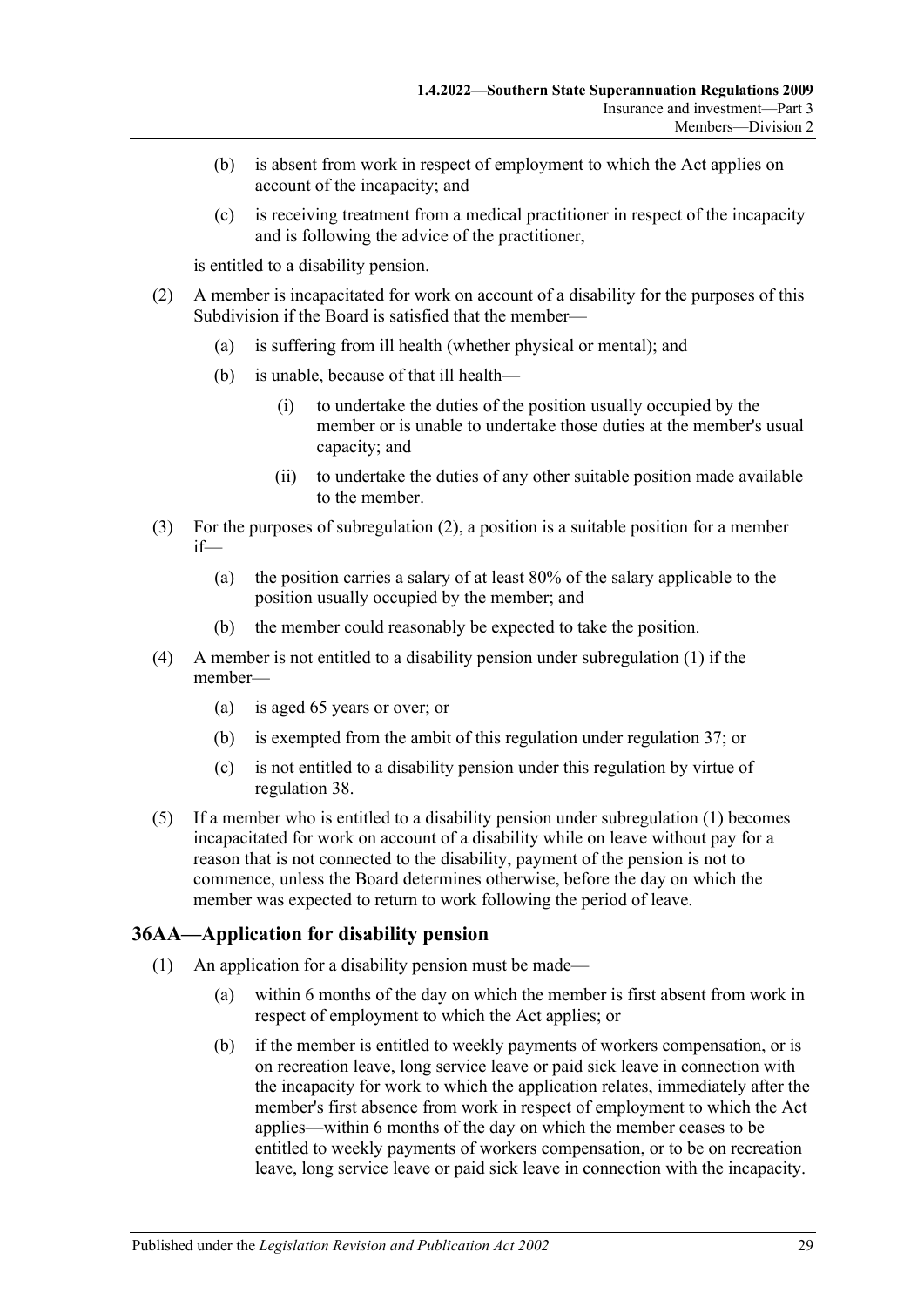- <span id="page-29-8"></span>(2) If a member notifies the Board when lodging an application for a disability pension that the application should not be assessed until further notice, the application will be taken to have been received by the Board if and when the member subsequently gives notice to the Board that the application is to be assessed.
- (3) For the purposes of [subregulation](#page-28-2) (1), a period during which a police member receives salary or wages pursuant to an arrangement under which employees forego part of their annual recreation leave in return for the grant of additional sick leave is to be taken to be a period during which the member is not absent from work.

**Note—**

The Commissioner of Police may make and carry out such an arrangement with employees under regulation 66 of the *[Police Regulations](http://www.legislation.sa.gov.au/index.aspx?action=legref&type=subordleg&legtitle=Police%20Regulations%202014) 2014*.

# <span id="page-29-0"></span>**36AAB—Amount of pension**

- (1) The amount of a disability pension will be 75% of the member's notional salary.
- <span id="page-29-2"></span>(2) In addition, a contribution replacement benefit of an amount determined by the Board will be credited to the member's employer contribution account under [regulation](#page-17-0) 16(2) while the member is in receipt of a disability pension under this Subdivision.
- (3) In this regulation—

*notional salary*—see [regulation](#page-32-0) 36A.

# <span id="page-29-3"></span><span id="page-29-1"></span>**36AAC—Matters affecting entitlement to pension**

- <span id="page-29-4"></span>(1) A disability pension is payable to a member in respect of a disability—
	- (a) only if the member is—
		- (i) incapacitated for work on account of the disability for a period that exceeds the waiting period; and
		- (ii) absent from the member's employment on account of the incapacity for all working days falling within the waiting period; and
	- (b) only in relation to a period of incapacity that occurs after the end of the waiting period.
- <span id="page-29-7"></span><span id="page-29-6"></span><span id="page-29-5"></span>(2) In [subregulation](#page-29-3) (1), the *waiting period* is—
	- (a) 30 days; or
	- (b) if—
		- (i) the member has elected in the approved form for a longer waiting period to apply and has not withdrawn the election; and
		- (ii) the first day on which the member is absent from employment on account of the incapacity occurs after the day on which notice of the election is lodged with the Board,

90 days.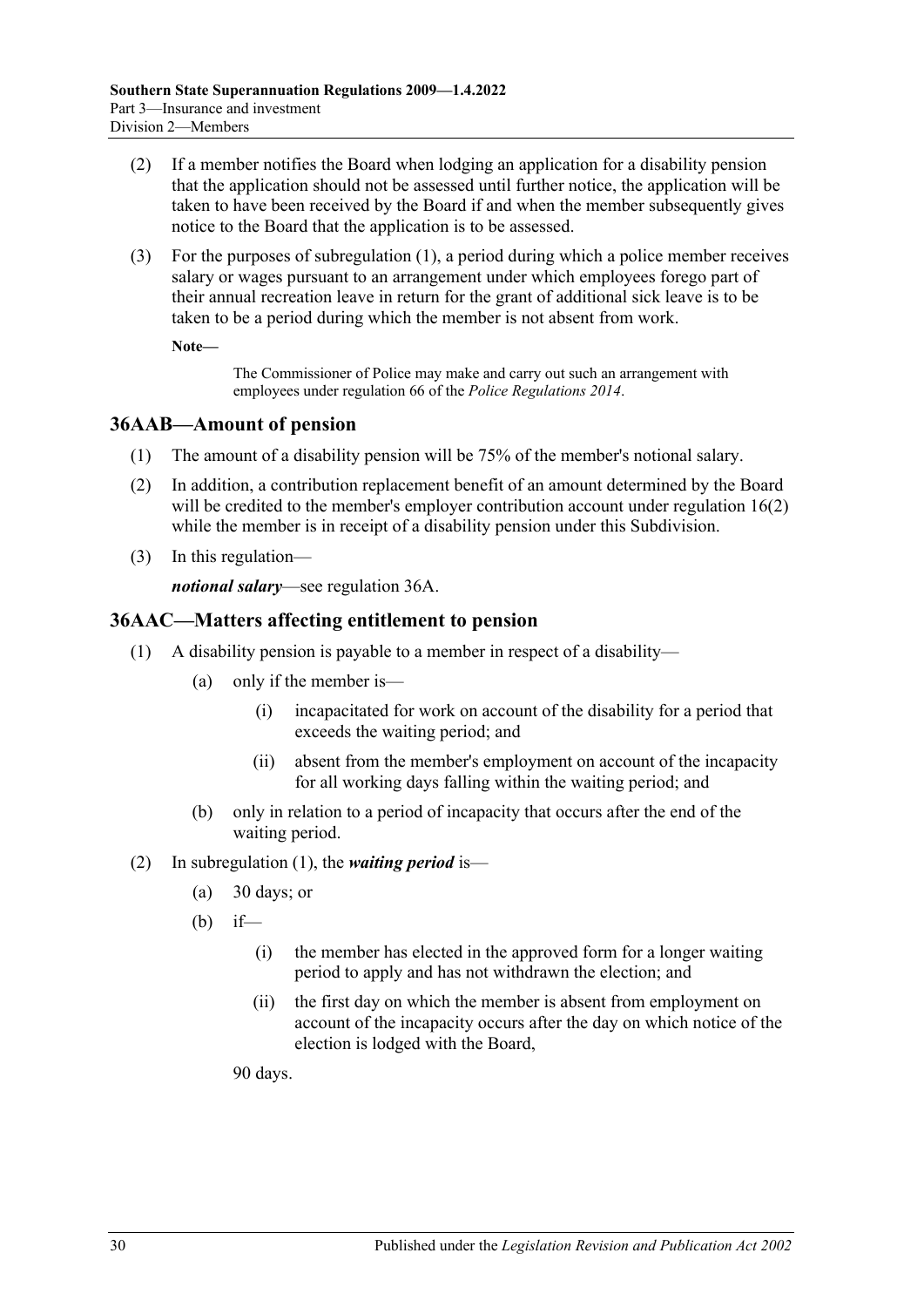- (3) For the purposes of [subregulation](#page-29-4)  $(1)(a)(ii)$ 
	- (a) if a member whose waiting period is referred to in [subregulation](#page-29-5)  $(2)(a)$ returns to work during the waiting period for no more than 2 days (whether or not consecutive), those days are not to be taken into account for the purposes of determining the period for which the member has been absent from employment; and
	- (b) if a member with any other waiting period returns to work during the waiting period for 5 days or less, and no more than 2 of those days are consecutive (whether on 1 or 2 occasions), those days are not to be taken into account for the purposes of determining the period for which the member has been absent from employment.
- (4) If a member withdraws an election made under [subregulation](#page-29-6) (2)(b) by notice to the Board in the approved form, the member's waiting period under [subregulation](#page-29-7) (2) will be a period commencing on the first day on which the member is absent from employment on account of the incapacity and ending on the day falling—
	- (a) 90 days from the day on which the notice is lodged with the Board; or
	- (b) 30 days from the first day on which the member is absent from employment on account of the incapacity,

whichever occurs later.

- (5) A disability pension is not payable to a member in respect of—
	- (a) a period in respect of which the member is entitled to weekly payments of workers compensation or would have been entitled to weekly payments of workers compensation if the member had not accepted a redemption of the liability to make those weekly payments under Part 4 Division 4 of the *[Return](http://www.legislation.sa.gov.au/index.aspx?action=legref&type=act&legtitle=Return%20to%20Work%20Act%202014)  [to Work Act](http://www.legislation.sa.gov.au/index.aspx?action=legref&type=act&legtitle=Return%20to%20Work%20Act%202014) 2014*; or
	- (b) a period for which the member is on recreation leave, long service leave, paid sick leave or any other form of paid leave.
- (6) The Board may decline to authorise a disability pension if it appears that the duration of the incapacity is likely to be less than 6 months.
- (7) A person who—
	- (a) is a member of the scheme by virtue of an election under [regulation](#page-11-0) 10; and
	- (b) was aged 55 years or over when the election was made,

is not entitled, during the first 24 months of the person's membership of the scheme, to a disability pension in respect of an incapacity attributable to a medical condition existing before the day on which that membership commenced.

(8) A person who is a contributor within the meaning of the *[Superannuation Act](http://www.legislation.sa.gov.au/index.aspx?action=legref&type=act&legtitle=Superannuation%20Act%201988) 1988* to whom [regulation](#page-12-0) 11 applies is not entitled, during the period of 24 months commencing on the day on which [regulation](#page-12-0) 11 first applies to the person, to a disability pension in respect of an incapacity attributable to a medical condition existing before that day.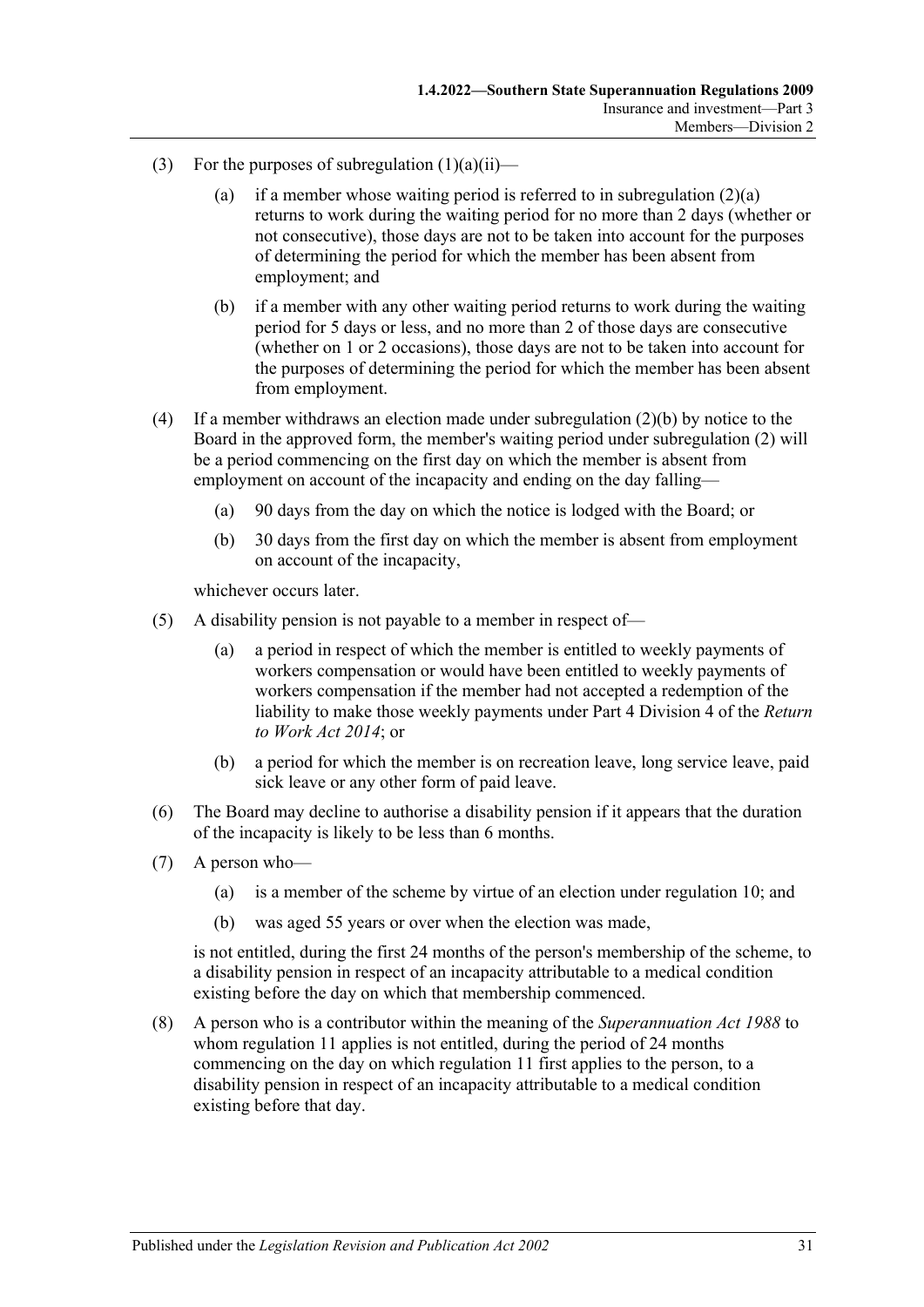- (9) A member who returns to work in employment to which the Act applies after being on leave without pay for 12 months or more is not entitled, during the period of 24 months commencing on the day on which the member returns to work, to a disability pension in respect of a condition that was known to the member on that day.
- (10) In this regulation—

*working day* in relation to a member means a day on which the member would be normally required to work in the course of employment.

# <span id="page-31-3"></span><span id="page-31-0"></span>**36AAD—Duration of disability pension**

- (1) A member who is in receipt of a disability pension may, by notice in writing to the Board, suspend payment of the pension for a period specified in the notice.
- <span id="page-31-2"></span>(2) A disability pension cannot be paid in respect of a particular disability—
	- (a) for a continuous period of more than 24 months; or
	- (b) for an aggregate period of more than 24 months in any 1 period of 48 months.
- (3) For the purposes of [subregulation \(2\)—](#page-31-2)
	- (a) if an application by a member for a disability pension is taken under [regulation](#page-29-8) 36AA(2) to have been received on a day that is not the day on which it was lodged, and the application is successful, the period commencing on the day on which the application was lodged and ending on the day on which the applicant gives notice to the Board that the application is to be assessed is to be taken into account as a period during which a disability pension was paid to the member; and
	- (b) if payment of a disability pension to a member is suspended at the request of the member under [subregulation](#page-31-3) (1), the period of the suspension is to be taken into account as a period during which a disability pension was paid to the member.
- <span id="page-31-4"></span>(4) A person in receipt of a disability pension whose employment terminates ceases to be entitled to the pension from the day immediately following the day on which the employment terminates or is taken to have been terminated.
- (5) [Subregulation](#page-31-4) (4) applies irrespective of the manner in which the person's employment terminates.
- <span id="page-31-5"></span>(6) If a member to whom [regulation](#page-8-1) 6(4) applies is entitled to a disability pension in respect of incapacity for work in the 12 month period during which the member is taken to remain in employment, the pension will not be payable after the end of the designated period.
- (7) For the purposes of [subregulation](#page-31-5) (6), the *designated period* is a period—
	- (a) commencing on the day following the day on which the 12 month period during which the member is taken to remain in employment expires; and
	- (b) equivalent in length to the waiting period that applied under [regulation](#page-29-1) 36AAC in respect of the member's disability pension.

# <span id="page-31-1"></span>**36AAE—Miscellaneous**

(1) A member is not required to make a contribution over a period for which the member receives a disability pension.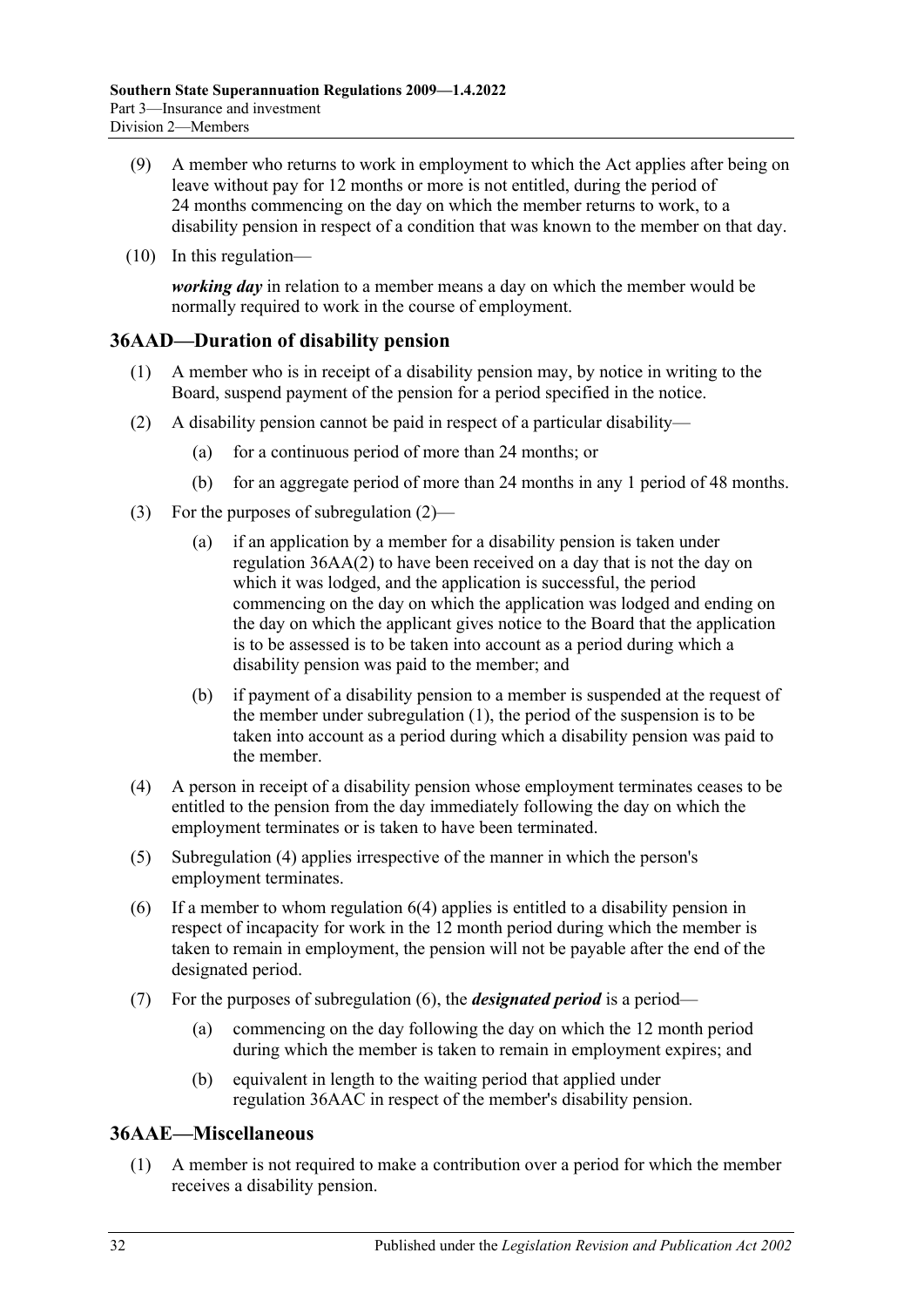- <span id="page-32-1"></span>(2) A right to a disability pension under this Subdivision cannot be assigned.
- (3) [Subregulation](#page-32-1) (2) does not prevent the making of a garnishee order in relation to a pension.
- (4) If a person who is a member of the scheme by virtue of [regulation](#page-10-3)  $9(2)$  becomes entitled to a benefit under this Subdivision, the person is not entitled to a benefit under section 30 or 36 of the *[Superannuation Act](http://www.legislation.sa.gov.au/index.aspx?action=legref&type=act&legtitle=Superannuation%20Act%201988) 1988*.
- (5) Despite any other regulation, a member may receive a disability pension under this Subdivision while engaged in remunerative activities if the Board is satisfied that the member is engaged in the activities for the purposes of a rehabilitation or return to work arrangement.
- (6) However, if at any time during a financial year a member who is receiving, or would, but for this subregulation, be entitled to receive, a pension under this Subdivision is also receiving income from remunerative activities, the pension will be reduced by the amount by which the pension and income exceed, when aggregated, the amount that the member would be entitled to receive if the member were in receipt of the member's notional salary (within the meaning of [regulation](#page-29-0) 36AAB) and if those payments equal or exceed that amount, the pension will be suspended.

# <span id="page-32-2"></span><span id="page-32-0"></span>**36A—Notional salary**

- (1) For the purposes of [regulation](#page-29-0) 36AAB, the *notional salary* of a member who is entitled to a disability pension is the salary that the member was receiving immediately before the commencement of the member's incapacity for work, adjusted at the commencement of each adjustment period to reflect—
	- (a) in the case of an April adjustment period—the percentage variation (rounded to 2 decimal places) between the Consumer Price Index for the immediately preceding December quarter and the Consumer Price Index for the immediately preceding June quarter; and
	- (b) in the case of an October adjustment period—the percentage variation (rounded to 2 decimal places) between the Consumer Price Index for the immediately preceding June quarter and the Consumer Price Index for the immediately preceding December quarter.
- <span id="page-32-3"></span>(2) However—
	- (a) if the member was not, immediately before the commencement of the incapacity, in full-time employment, the notional salary will be calculated by reference to a formula determined by the Board, having regard to such evidence of the member's salary (over the course of the member's employment or, if the member has been employed for more than 3 years, the last 3 years of the member's employment) as the Board considers appropriate (including, without limitation, premiums paid by the member under these regulations); and
	- (b) if the Board is satisfied that—
		- (i) the member was not, immediately before the commencement of his or her incapacity, in receipt of a shift work allowance or an on call allowance to which he or she would ordinarily be entitled; and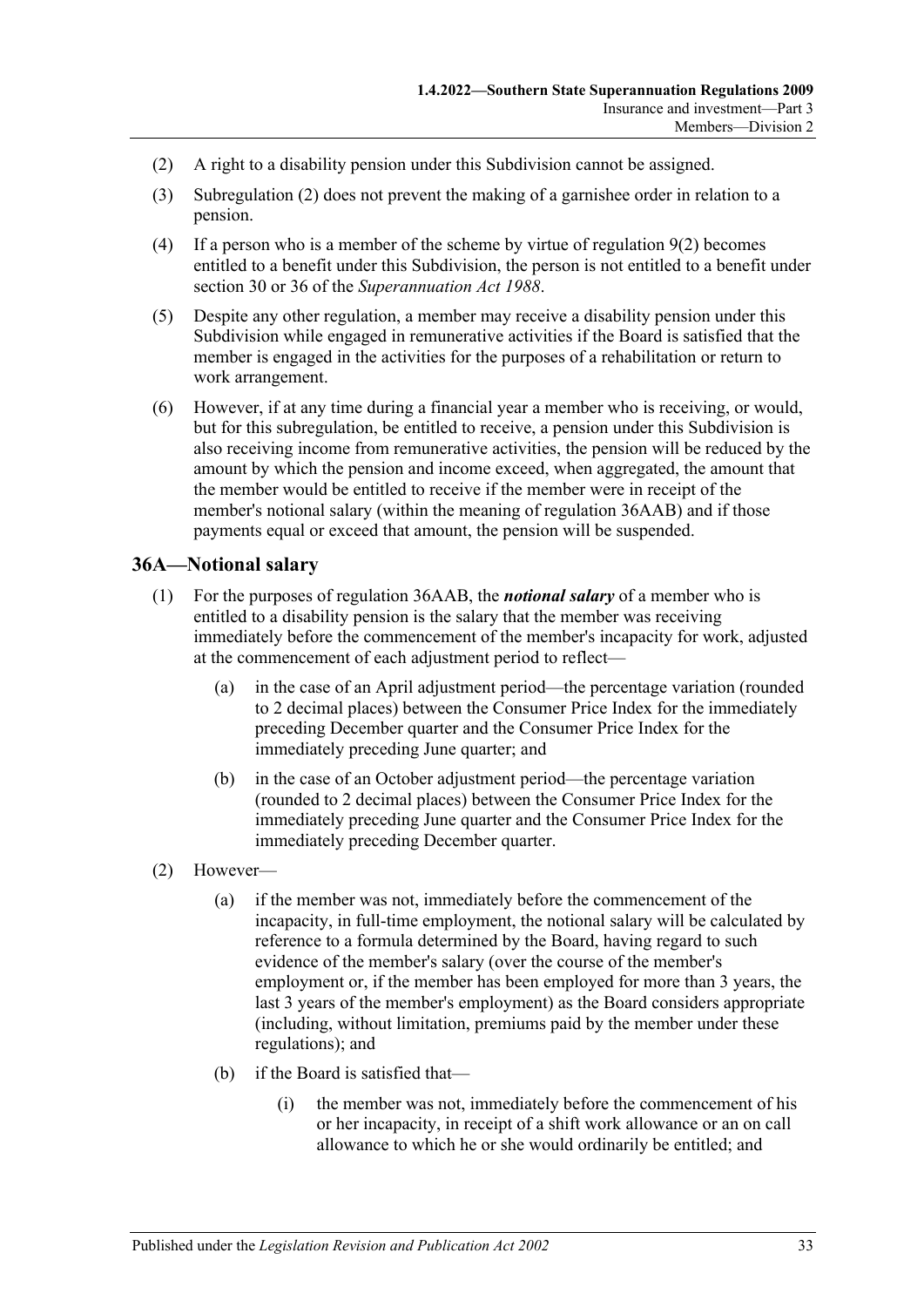(ii) he or she was not in receipt of the allowance only because of a medical condition to which his or her incapacity is attributable,

the member will be taken to have been receiving the allowance immediately before the commencement of his or her incapacity.

- <span id="page-33-0"></span>(3) Despite [subregulations \(1\)](#page-32-2) and [\(2\),](#page-32-3) if a member's notional salary would, but for this subregulation, exceed the automatic acceptance limit, the member's notional salary is fixed at the automatic acceptance limit.
- <span id="page-33-1"></span>(4) A member whose notional salary is fixed under [subregulation](#page-33-0) (3) may apply to the Board for additional income protection cover.
- (5) [Regulation](#page-34-2) 37A applies in relation to an application under [subregulation](#page-33-1) (4).
- (6) If the Board approves the member's application, the member's notional salary will be determined, subject to [regulation](#page-34-0) 36B, under [subregulation](#page-32-2) (1) or [\(2\),](#page-32-3) as appropriate.
- (7) The member may, by subsequent application in the approved form, apply for a reduction in the level of the member's income protection cover.
- (8) If the Board approves the member's application, the member's notional salary will be fixed at the automatic acceptance limit unless and until the member's notional salary if determined under [subregulation](#page-32-2) (1) or [\(2\)](#page-32-3) would be set at a level lower than the automatic acceptance limit (and [subregulations \(1\)](#page-32-2) and [\(2\)](#page-32-3) will then apply for the purposes of determining the member's notional salary).
- (9) If an application for additional income protection cover is granted subject to authorised conditions under [regulation](#page-34-2) 37A, any entitlement of the member to a disability pension based on a notional salary set at a level higher than the automatic acceptance limit will be subject to those conditions (but the member will, if the member has income protection cover under these regulations that the member was not required to apply for, be entitled, without conditions, to a disability pension based on a notional salary fixed at the automatic acceptance limit).
- (9a) An adjustment is not to be made under [subregulation](#page-32-2) (1) if the effect of the adjustment would be to reduce the amount of a member's disability pension.
- (10) In this regulation—

*adjustment period* means the period of 6 months commencing on 1 April and 1 October in each year;

*April adjustment period* means an adjustment period commencing on 1 April in any year;

*automatic acceptance limit* means a salary level fixed by the Board from time to time for the purposes of this definition;

*Consumer Price Index* means the Consumer Price Index (All groups index for Adelaide) published by the Australian Bureau of Statistics;

*October adjustment period* means an adjustment period commencing on 1 October in any year.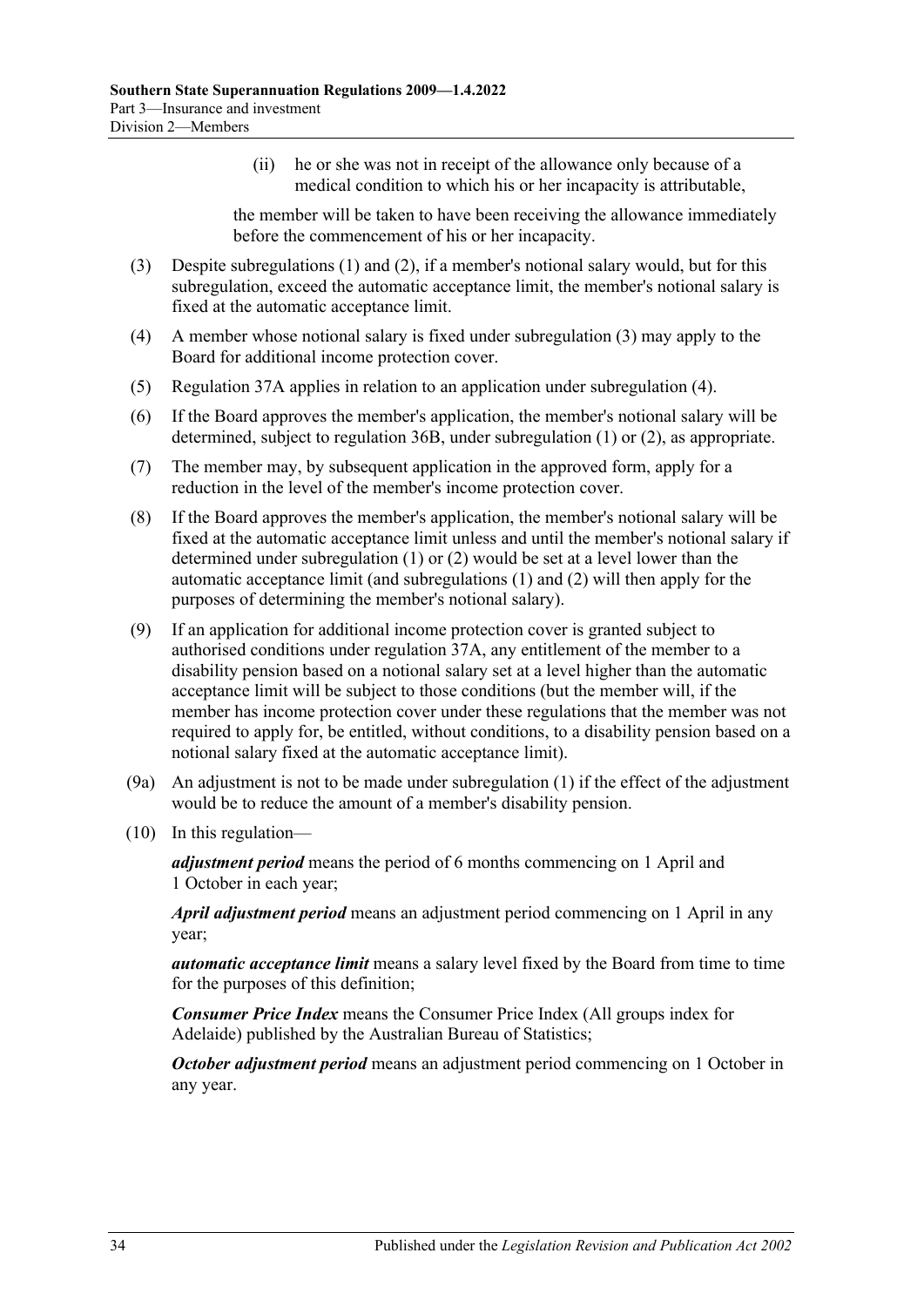# <span id="page-34-0"></span>**36B—Maximum level of income protection**

- (1) Despite any other regulation, the level of a member's income protection cover under this Part may not exceed the level of income protection cover provided where notional salary is equal to the maximum salary income protection cap.
- (2) For the purposes of [regulations 36AAB](#page-29-0) and [36A,](#page-32-0) the notional salary of a member whose salary exceeds the level of the maximum salary income protection cap will be fixed at the level of that cap and the member's disability pension premium will be determined accordingly.
- (3) A member whose salary exceeds the maximum salary income protection cap may not apply for a level of income protection cover that exceeds the cover provided to a member whose notional salary is equal to the maximum salary income protection cap.
- (4) In this regulation—

*maximum salary income protection cap* means a salary level fixed by the Board from time to time for the purposes of this definition.

# <span id="page-34-3"></span><span id="page-34-1"></span>**37—Exemption from ambit of [regulation](#page-27-3) 36**

- (1) A member (other than a prescribed member under the age of 60 years), may elect, in the approved form, to be exempted from the ambit of [regulation](#page-27-3) 36.
- (2) An election under [subregulation](#page-34-3) (1) will take effect from a date determined by the Board.
- <span id="page-34-5"></span>(3) Subject to [subregulation](#page-34-4) (4), a member employed on a casual basis is exempted from the ambit of [regulation](#page-27-3) 36 unless—
	- (a) the member was entitled to a disability pension in the event of incapacity for work under section 33A of the repealed Act immediately before the repeal of that Act; or
	- (b) not more than 3 months before commencing that casual employment, the member was engaged in employment to which the Act applies on a full-time or part-time basis (other than as a casual employee) and had an entitlement to a disability pension under this Subdivision.
- <span id="page-34-4"></span>(4) A member who is exempted from the ambit of [regulation](#page-27-3) 36 under [subregulation](#page-34-3) (1) or [\(3\)](#page-34-5) may apply to the Board to be brought within the ambit of that regulation.
- (11) If the Board grants an application under [subregulation](#page-34-4) (4), the applicant ceases to be exempted from the ambit of [regulation](#page-27-3) 36 from a date determined by the Board.

# <span id="page-34-2"></span>**37A—Applications for income protection**

- (1) An application under [regulation](#page-33-1) 36A(4) or [37\(4\)](#page-34-4) or [Schedule 3](#page-82-0) must be in the approved form.
- <span id="page-34-6"></span>(2) The applicant must provide the Board with the following information as to the state of the applicant's health:
	- (a) information relating to medical advice, examinations or treatment received by the applicant;
	- (b) information as to any other treatment received by the applicant for any illness, condition or disability suffered by the applicant;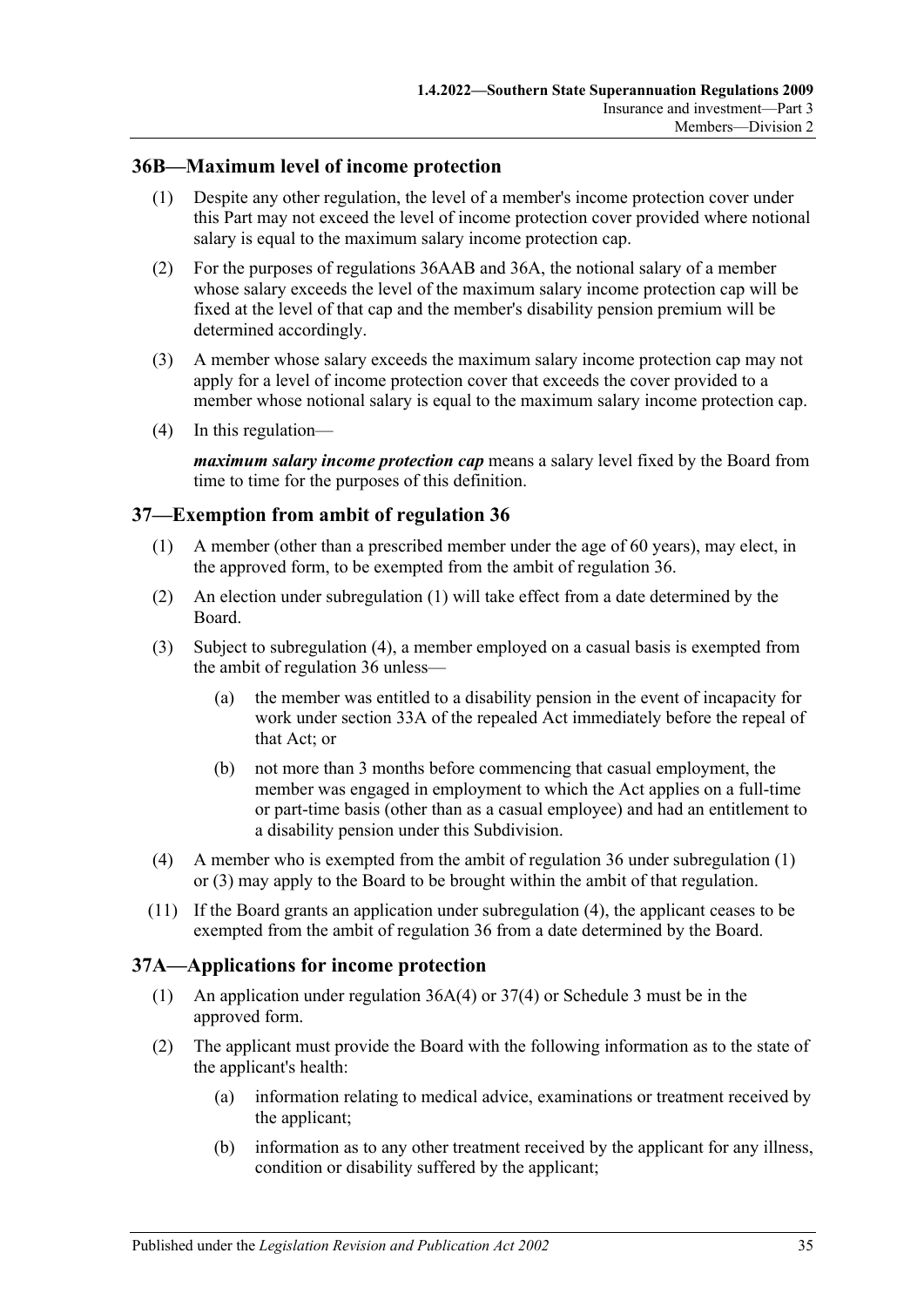- (c) information as to any illness, condition or disability suffered by the applicant or any symptoms suffered by the applicant that may indicate an illness, condition or disability;
- (d) information as to any drugs or other substances (whether legal or illegal and whether medicinal or not) taken by the applicant or to which the applicant has been exposed,

and the Board may require an applicant to provide satisfactory evidence of the state of the applicant's health.

- (3) The cost of any medical examination to which an applicant is required to submit for the purposes of [subregulation](#page-34-6) (2) is to be borne by the applicant.
- <span id="page-35-2"></span><span id="page-35-1"></span><span id="page-35-0"></span>(4) If it appears to the Board—
	- (a) that an applicant's state of health is such as to create a risk of incapacity for work; or
	- (b) that an applicant has in the past engaged in a prescribed activity that increases the risk of incapacity for work; or
	- (c) that an applicant is likely in the future to engage in an activity of a kind referred to in [paragraph](#page-35-0) (b),

<span id="page-35-3"></span>the Board may refuse the application or grant the application on authorised conditions.

- (5) Consideration of an application to which [subregulation](#page-35-1) (4) applies may, if the Board thinks fit, be deferred for a reasonable period.
- (6) A condition on which an application has been granted may be varied or removed by the Board if the Board considers it appropriate to do so following consideration of medical evidence provided by the applicant (but a condition may not be removed unless the Board is satisfied that none of the circumstances specified in [subregulation](#page-35-2)  $(4)(a)$ ,  $(b)$  or  $(c)$  apply in relation to the applicant).
- (7) Subject to [subregulation](#page-35-4) (8), if it appears to the Board that an applicant withheld information required in relation to the member's application under this regulation, the Board may withhold or reduce the pension to which the applicant would otherwise have been entitled.
- <span id="page-35-4"></span> $(8)$  If—
	- (a) it appears to the Board that an applicant withheld information required in relation to the member's application under this regulation; and
	- (b) the withheld information relates to a medical condition to which the applicant's incapacity for work is attributable,

the Board must withhold the pension to which the applicant would otherwise have been entitled in respect of that incapacity.

(9) In this regulation—

*authorised condition*, in relation to the granting of an application under [regulation](#page-33-1) 36A(4), [37\(4\)](#page-34-4) or [Schedule 3,](#page-82-0) means—

- (a) a condition providing that a disability pension is not payable if the applicant's incapacity for work is caused wholly or partly by—
	- (i) a pre-existing illness, condition or disability; or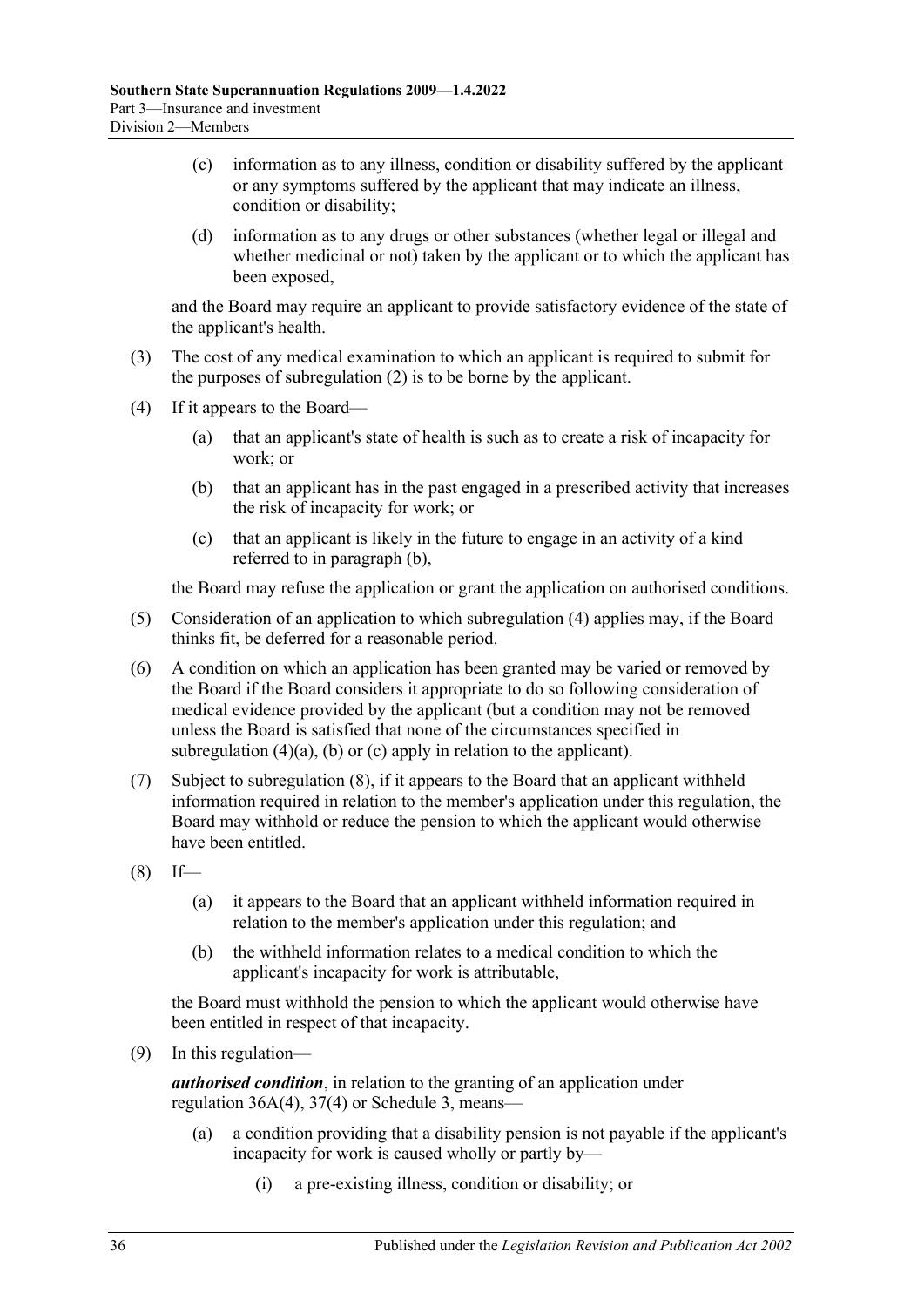- (ii) an illness, condition or disability arising out of a pre-existing illness, condition or disability; or
- (iii) a prescribed activity; or
- (b) a condition that a disability pension is only to be payable in respect of an incapacity for work arising from—
	- (i) accidental causes; or
	- (ii) an illness or condition that is not related to or associated with a medical condition of a kind specified by the Board;

*prescribed activity* means the smoking, chewing or sucking of a tobacco product or any other activity involving the consumption of a tobacco product;

#### *tobacco product* means—

- (a) a cigarette; or
- (b) a cigar; or
- (c) cigarette or pipe tobacco; or
- (d) tobacco prepared for chewing or sucking; or
- (e) snuff.

#### **38—Persons not entitled to disability pension**

The following are not entitled to a disability pension under this Subdivision under any circumstances:

- (a) a spouse member, unless the spouse member is also a member of the scheme;
- (b) a person who is a member of the scheme solely by virtue of [regulation](#page-10-0) 9(3), [\(5\),](#page-10-1) [\(5a\),](#page-10-2) [\(5b\),](#page-10-3) [\(6\),](#page-10-4) [\(7\)](#page-10-5) or [\(8\)](#page-11-0) or [14\(1\)](#page-15-0) (or any combination of these provisions);
- (c) a member to whom insurance benefits (or benefits of a similar kind) have been paid on account of invalidity or a terminal illness under the Act, the repealed Act, another Act that provides for the payment of benefits by the Treasurer or an administered scheme under Schedule 3 of the *[Superannuation](http://www.legislation.sa.gov.au/index.aspx?action=legref&type=act&legtitle=Superannuation%20Act%201988)  Act [1988](http://www.legislation.sa.gov.au/index.aspx?action=legref&type=act&legtitle=Superannuation%20Act%201988)*;
- (d) a person who is—
	- (i) employed or engaged for a specified period of time; and
	- (ii) remunerated solely by a fee, allowance or commission.

#### **Subdivision 4A—Special disability pension for police officers**

#### **38A—Police disability pension**

- (1) Pursuant to section 22(1) of the Act, but subject to this regulation, a police officer is entitled to a pension under this regulation (a *police disability pension*) if—
	- (a) the officer is temporarily or permanently incapacitated for work as a result of a physical or psychological injury sustained when he or she was on duty or lawfully exercising the powers of a police officer; and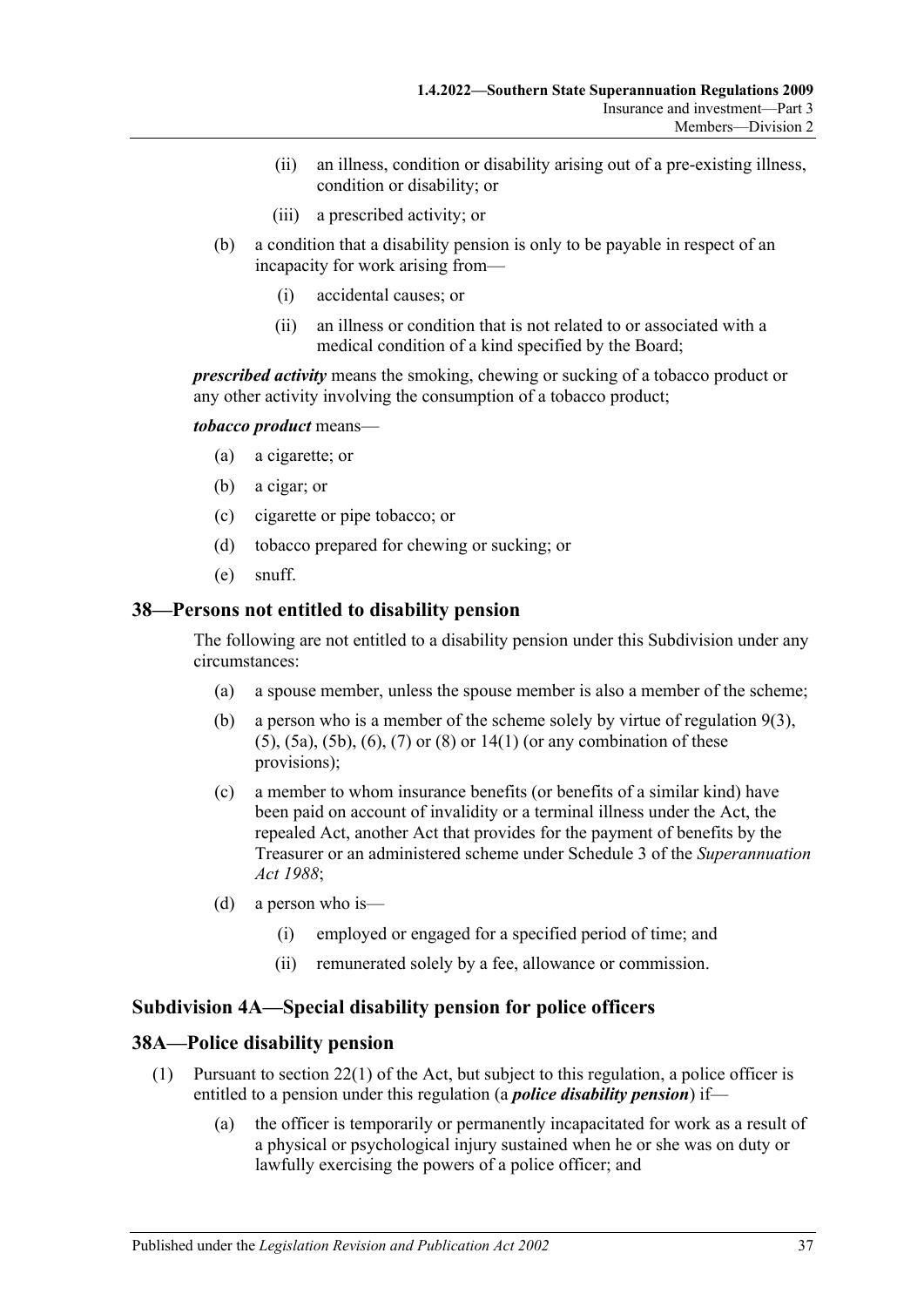- (b) the injury—
	- (i) resulted from conduct directed at the officer that constitutes a criminal offence; or
	- (ii) occurred as a direct and immediate result of conduct that constitutes a criminal offence in the course of the officer's involvement in police operations directed at the investigation of criminal conduct, or conduct that appears to be criminal; or
	- (iii) occurred as a direct and immediate result of conduct that constitutes a criminal offence by a person who has been apprehended or who the officer is attempting to apprehend.
- <span id="page-37-0"></span>(2) A police disability pension—
	- (a) is payable to a member only in relation to any period during which the member is entitled to weekly payments of workers compensation under the *[Return to Work Act](http://www.legislation.sa.gov.au/index.aspx?action=legref&type=act&legtitle=Return%20to%20Work%20Act%202014) 2014* of an amount that is less than the member's notional weekly earnings under that Act; and
	- (b) is not payable to a member if the member was, at the time of sustaining the injury, engaged in—
		- (i) conduct constituting a criminal offence; or
		- (ii) conduct constituting a breach of a provision of the Code of Conduct established under Part 6 of the *[Police Act](http://www.legislation.sa.gov.au/index.aspx?action=legref&type=act&legtitle=Police%20Act%201998) 1998* concerning corrupt, improper or discreditable behaviour,

unless the Board is of the opinion that the conduct does not amount to serious misconduct; and

- (c) cannot be paid for a continuous period of more than 24 months; and
- (d) cannot be paid in respect of the same incapacity for an aggregate period of more than 24 months in any 1 period of 48 months.
- (3) For the purposes of [subregulation](#page-37-0)  $(2)(b)$ 
	- (a) a person will be regarded as having been engaged in conduct constituting a criminal offence only if he or she is found guilty of the offence under a law of this State, the Commonwealth or another State or a Territory of the Commonwealth; and
	- (b) a person will be regarded as having been engaged in conduct constituting a breach of the Code of Conduct only if he or she is charged with the breach and—
		- (i) admits the breach in accordance with the *[Police Act](http://www.legislation.sa.gov.au/index.aspx?action=legref&type=act&legtitle=Police%20Act%201998) 1998*; or
		- (ii) is found guilty of the breach in proceedings before the Police Disciplinary Tribunal.
- (4) The Board may authorise the payment of a police disability pension to a police officer despite the fact that no person has been prosecuted for, or found guilty of, any offence constituted by the conduct that resulted in the officer's injury.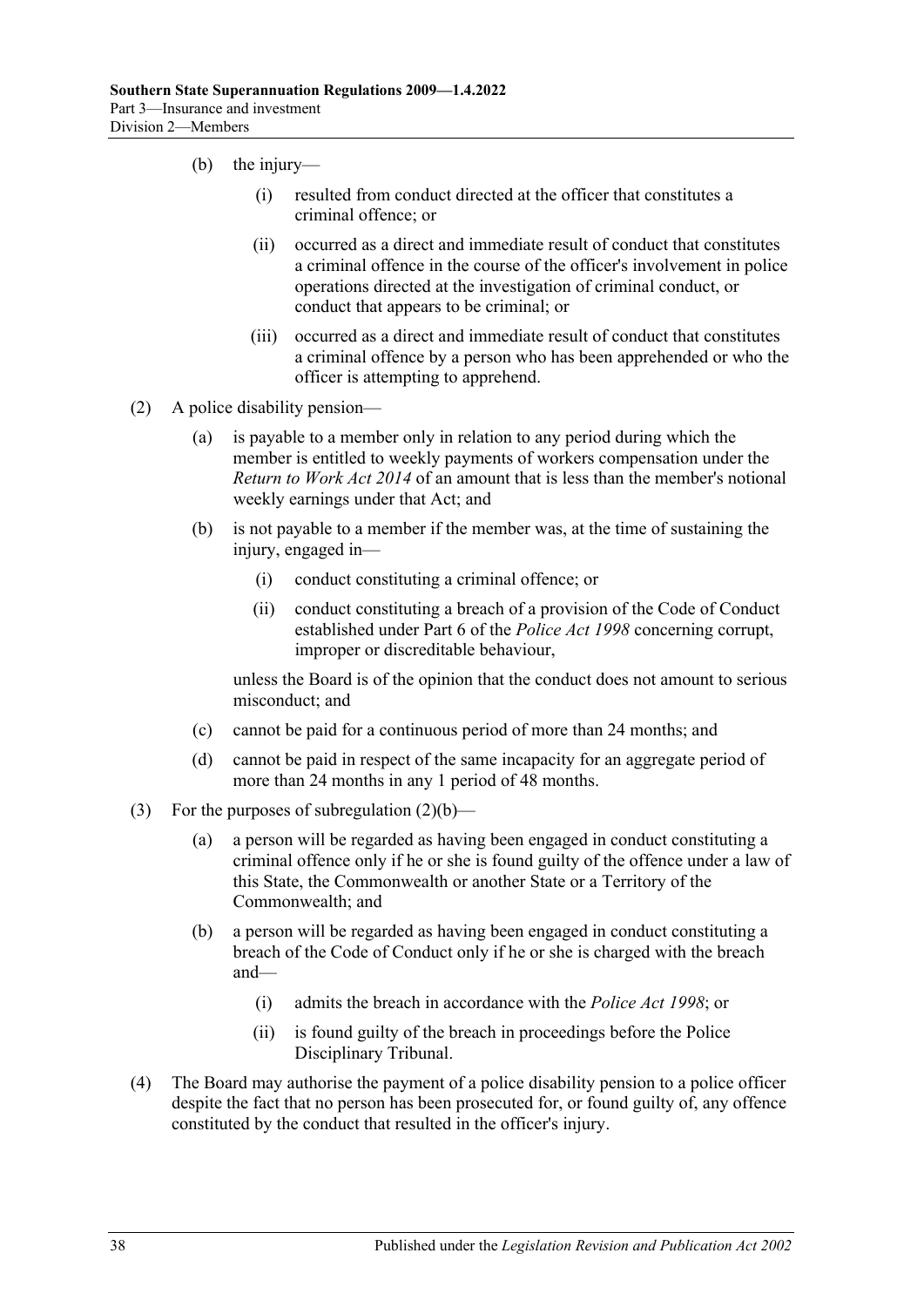- (5) The amount of the police disability pension payable to a member in a particular period will be the difference between the amount of the weekly payments of workers compensation to which the member is entitled for that period and the member's notional weekly earnings for that period under the *[Return to Work Act](http://www.legislation.sa.gov.au/index.aspx?action=legref&type=act&legtitle=Return%20to%20Work%20Act%202014) 2014*.
- (6) A person in receipt of a police disability pension whose employment terminates ceases to be entitled to the pension from the day immediately following the day on which the employment terminates or is taken to have been terminated.
- (7) If the Board is satisfied that a member in receipt of a police disability pension—
	- (a) is not making a reasonable effort to return to work that the member has the capacity to perform; or
	- (b) has unreasonably failed to cooperate with the Board; or
	- (c) has acted dishonestly or otherwise in bad faith in his or her dealings with the Board,

the Board may discontinue the pension (but the Board must first give the member written notice, at least 21 days before the discontinuance takes effect, of its decision to discontinue the pension).

- (8) A person is not entitled to receive a police disability pension while the person is in receipt of a disability pension under [Subdivision 4](#page-27-0) or section 30 of the *[Police](http://www.legislation.sa.gov.au/index.aspx?action=legref&type=act&legtitle=Police%20Superannuation%20Act%201990)  [Superannuation Act](http://www.legislation.sa.gov.au/index.aspx?action=legref&type=act&legtitle=Police%20Superannuation%20Act%201990) 1990*.
- <span id="page-38-2"></span>(9) If a person who is receiving or has received a police disability pension is paid compensation or damages from another source for the loss of income to which the pension relates (other than under the *[Return to Work Act](http://www.legislation.sa.gov.au/index.aspx?action=legref&type=act&legtitle=Return%20to%20Work%20Act%202014) 2014*)—
	- (a) the Board may, if payment of the pension has not already ceased, discontinue the pension; and
	- (b) the Treasurer may recover from the person, as a debt, the amount of the pension paid to the person (but may not recover more than the amount of compensation or damages paid to the person from the other source).
- (10) A police disability pension may not be paid in relation to an injury sustained on or after the day falling 5 years after the commencement of this regulation.

# **38B—Members of Police Superannuation Scheme**

A person who is a member of the scheme solely by virtue of being entitled to a police disability pension is not entitled to make contributions under section 20(1)(a) of the Act and is not entitled to any other benefits under the Act or these regulations in his or her capacity as a member under [regulation](#page-10-3) 9(5b).

# <span id="page-38-0"></span>**38C—Administrative charges and reimbursement of Fund**

- (1) The Board may fix administrative charges payable by South Australia Police in respect of the administration by the Board of this Subdivision.
- <span id="page-38-1"></span>(2) An amount equivalent to any payment made to a police officer in accordance with this Subdivision is to be paid by South Australia Police to the Treasurer.
- (3) The Treasurer is to pay an amount equivalent to any amount—
	- (a) received from South Australia Police under [subregulation](#page-38-0) (1) or [\(2\);](#page-38-1) or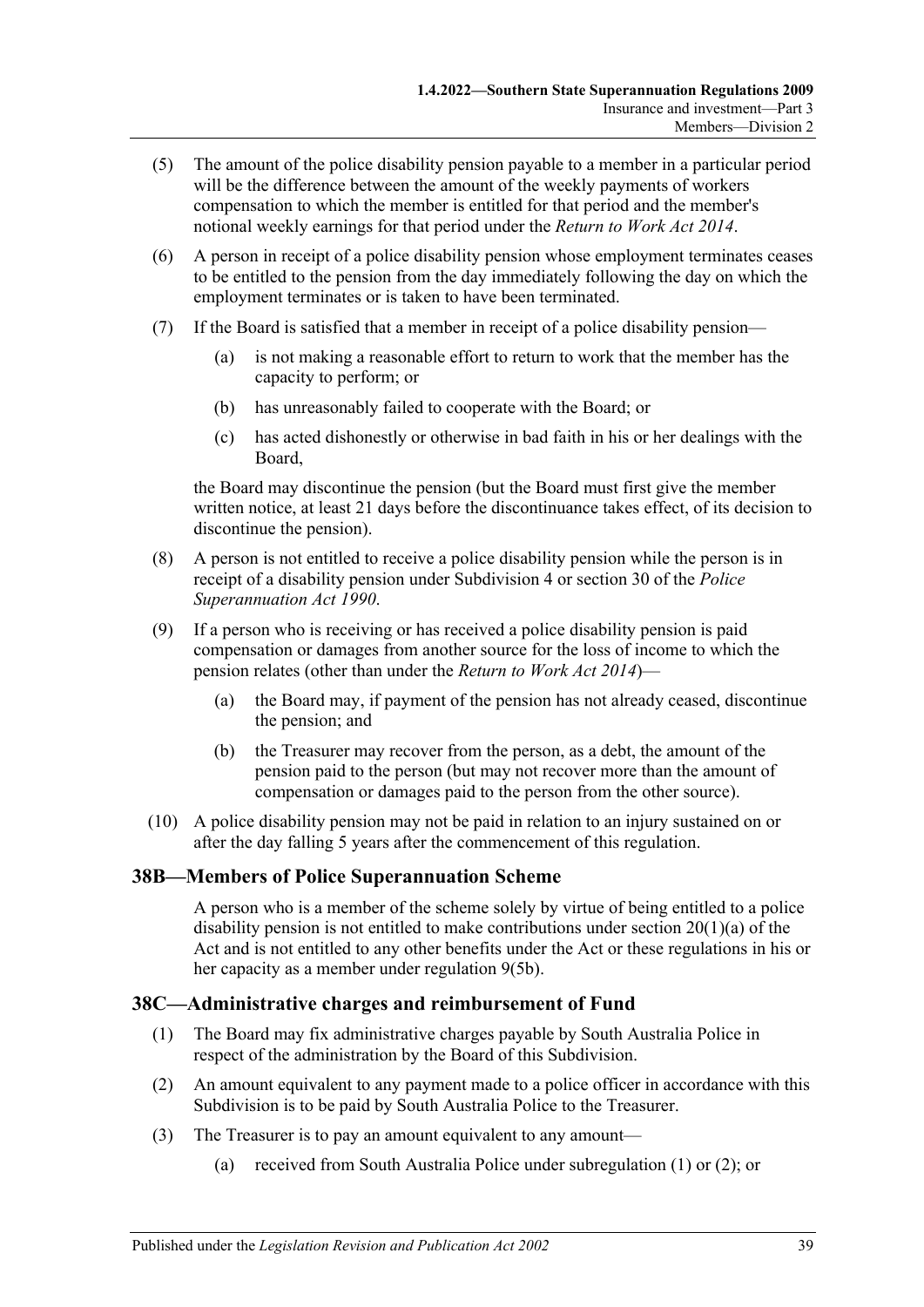(b) recovered from a person under [regulation](#page-38-2) 38A(9),

into the Fund.

# **Subdivision 5—Payment of premiums**

#### <span id="page-39-0"></span>**39—Payment of premiums by members**

- (1) Premiums payable by a member, including the disability pension premium, will be debited against the member's employer contribution account in accordance with [regulation](#page-16-0) 16.
- (2) If the debiting of a premium for invalidity/death insurance under [subregulation](#page-39-0) (1) would result in a debit balance in the account—
	- (a) the premium will be debited against the account to the extent of the credit balance in the account; and
	- (b) the member's invalidity/death insurance is suspended from the expiration of the month following the month in which the premium was debited until the account is again sufficiently in credit to enable the debiting of premiums without resulting in a debit balance.
- (3) If the debiting of a disability pension premium under [subregulation](#page-39-0) (1) would result in a debit balance in the account—
	- (a) the premium will be debited against the account to the extent of the credit balance in the account; and
	- (b) the member's entitlement to a disability pension in the event of incapacity for work is suspended from the expiration of the month following the month in which the premium was debited until the account is again sufficiently in credit to enable the debiting of the disability pension premium without resulting in a debit balance.

# **Division 3—Spouse members—death insurance**

#### **40—Application for death insurance**

- (1) A spouse member under the age of 70 years may, if the spouse member is the spouse of a member, apply to the Board for death insurance.
- (2) A spouse member who is not the spouse of a member is not entitled to death insurance cover and any such cover enjoyed by a spouse member will cease if the spouse member ceases to be the spouse of a member.
- (3) If the Board grants an application for death insurance or for an increase or decrease in the level of death insurance, the Board must fix the date for the commencement of the insurance or of the increase or decrease in the level of the insurance.

#### **41—Variation of death insurance**

Subject to [regulation](#page-40-0) 42, a spouse member who has death insurance may apply to the Board to increase or decrease the level of the insurance.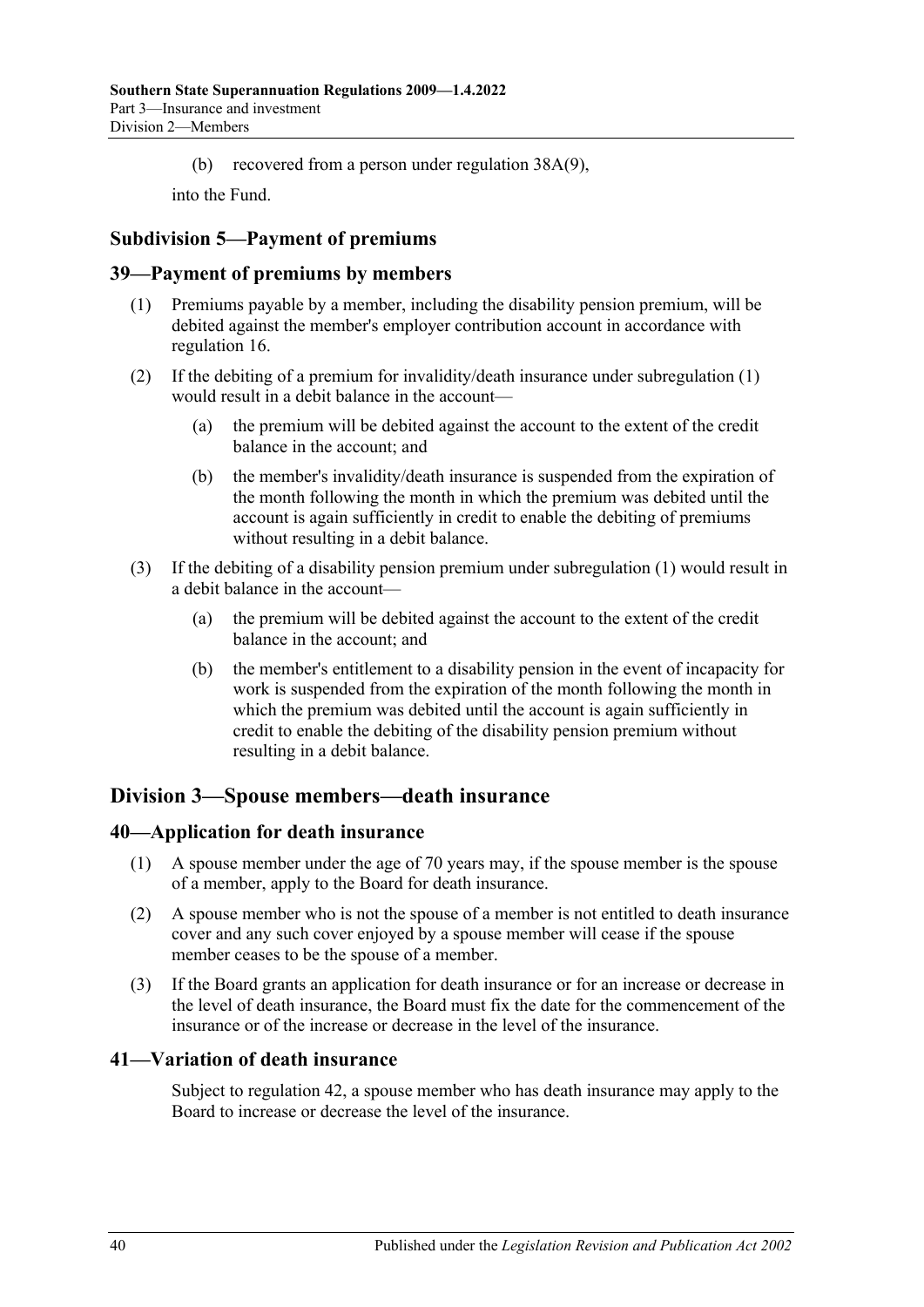#### <span id="page-40-0"></span>**42—Amount of death insurance benefits and amount of premiums**

- (1) There will be 2 classes of death insurance:
	- (a) *standard insurance cover* under the Table in [Schedule 2](#page-81-0) where the value of a unit of cover, as designated in column 2, is determined on the basis of the spouse member's age;
	- (b) *fixed benefit insurance cover* where the value of a unit of cover is fixed at \$10 000 irrespective of the spouse member's age (up to age 69).
- (2) Insurance cover under this Division ceases in relation to a spouse member when the spouse member reaches the age of 70 years.
- (3) The amount of the premium payable per unit of insurance cover provided under this regulation is to be fixed by the Board on the recommendation of an actuary.
- (4) The Board may allow a rebate of the premium payable under this regulation in respect of death insurance cover.
- (5) An applicant for death insurance may apply for standard insurance cover or fixed benefit insurance cover.
- (6) However, a spouse member may not, at any 1 time, take out both standard and fixed benefit insurance cover.
- (7) The aggregate value of units of cover granted to a spouse member must not exceed \$1 500 000.

#### <span id="page-40-1"></span>**43—Payment of premiums by spouse members**

- (1) Premiums payable by a spouse member may be debited against any of the spouse member's spouse accounts.
- <span id="page-40-2"></span>(2) If the debiting of a premium against a particular spouse account under [subregulation](#page-40-1) (1) would result in a debit balance in the account—
	- (a) the premium may be debited against the account to the extent of the credit balance in the account; and
	- (b) if there is another spouse account in the name of the spouse member, the premium will be debited against that account to the extent of the credit balance in the account; and
	- (c) the spouse member's death insurance is suspended from the expiration of the month following the month in which the last premium was debited until a spouse account in the name of the spouse member is again sufficiently in credit to enable the debiting of premiums without resulting in a debit balance.
- (3) The Board may cancel insurance suspended under [subregulation](#page-40-2) (2) if, in the opinion of the Board, it is unlikely that any spouse account in the name of the spouse member will, within a reasonable period of time, be sufficiently in credit to enable the debiting of premiums without resulting in a debit balance.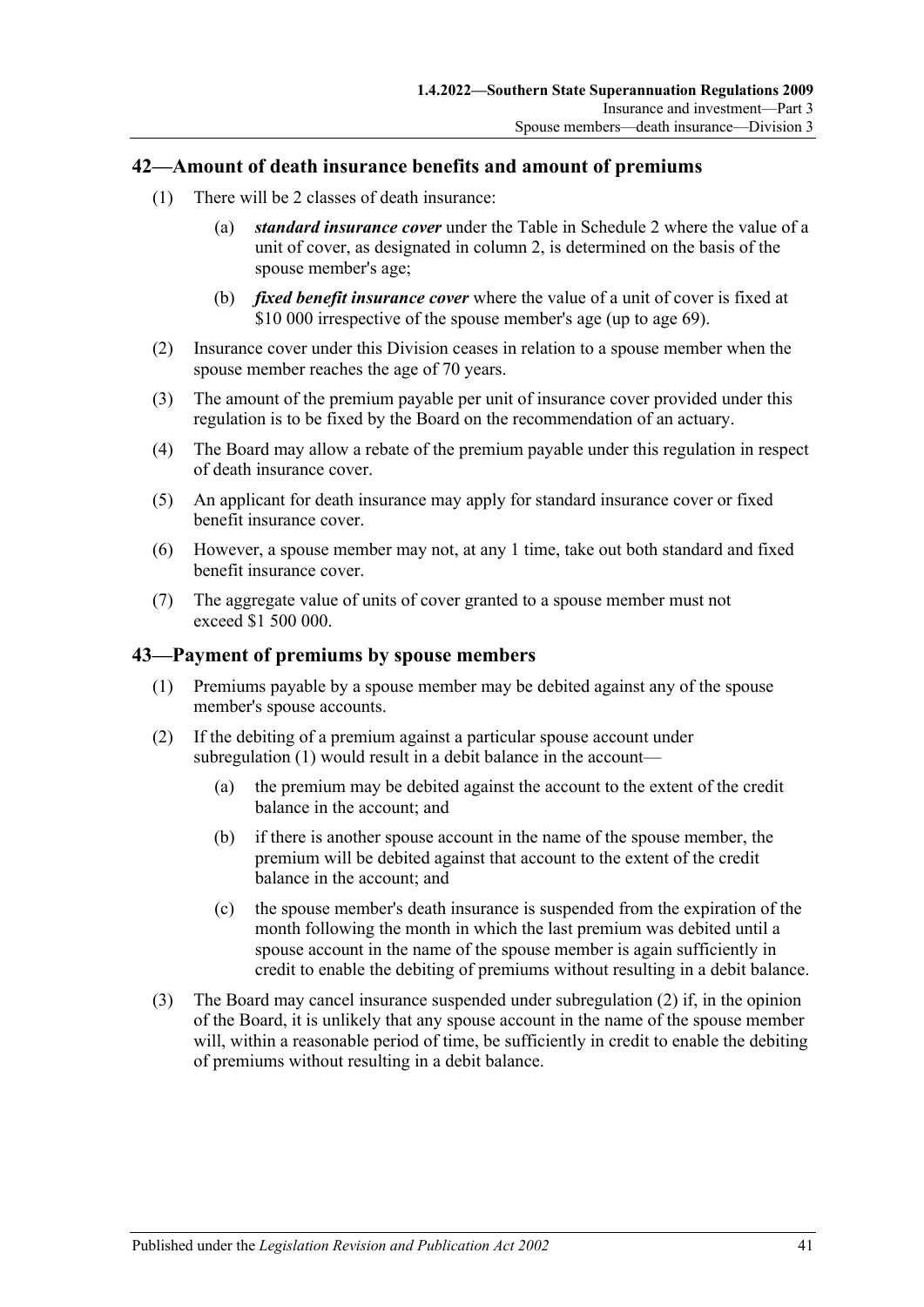# <span id="page-41-3"></span>**Division 4—Post retirement investment and invalidity/death insurance**

# **Subdivision 1—Preliminary**

## **44—Interpretation**

In this Division—

*invalidity/death insurance* means invalidity/death insurance granted under this Subdivision;

*public sector superannuation beneficiary* means a person who is a member of, or has received a benefit under, a public sector superannuation scheme (but does not include a person who has received a benefit under a public sector superannuation scheme solely by virtue of being the spouse of a member of such a scheme);

#### *public sector superannuation scheme* means—

- (a) a scheme of superannuation established under the Act or under another Act; or
- (b) Super SA Select; or
- (c) another scheme of superannuation established for the benefit of employees of an agency or instrumentality of the Crown.

### **Subdivision 2—Post retirement investment**

#### <span id="page-41-2"></span><span id="page-41-0"></span>**45—Post retirement investment**

- (1) The Board may offer to accept money from public sector superannuation beneficiaries or the spouses of public sector superannuation beneficiaries for investment with the Superannuation Funds Management Corporation of South Australia.
- (2) The Board may, in relation to a particular type of investment, offer to accept money only from public sector superannuation beneficiaries, or the spouses of public sector superannuation beneficiaries, who have received a benefit under a public sector superannuation scheme.
- <span id="page-41-1"></span>(3) An offer will be on terms and conditions determined by the Board following consultation with the Corporation about matters relevant to the terms and conditions for which the Corporation is responsible under the *[Superannuation Funds](http://www.legislation.sa.gov.au/index.aspx?action=legref&type=act&legtitle=Superannuation%20Funds%20Management%20Corporation%20of%20South%20Australia%20Act%201995)  [Management Corporation of South Australia Act](http://www.legislation.sa.gov.au/index.aspx?action=legref&type=act&legtitle=Superannuation%20Funds%20Management%20Corporation%20of%20South%20Australia%20Act%201995) 1995*.
- (4) Money accepted by the Board under [subregulation](#page-41-0) (1)—
	- (a) will be held in a fund established by the Board for the purposes of this regulation (the assets of which do not belong to the Crown); and
	- (b) will, subject to the terms and conditions of the offer referred to in [subregulation](#page-41-1) (3), be invested by the Corporation in a manner determined by it; and
	- (c) may, if a public sector superannuation beneficiary so requests, be invested for the benefit of the spouse of the beneficiary.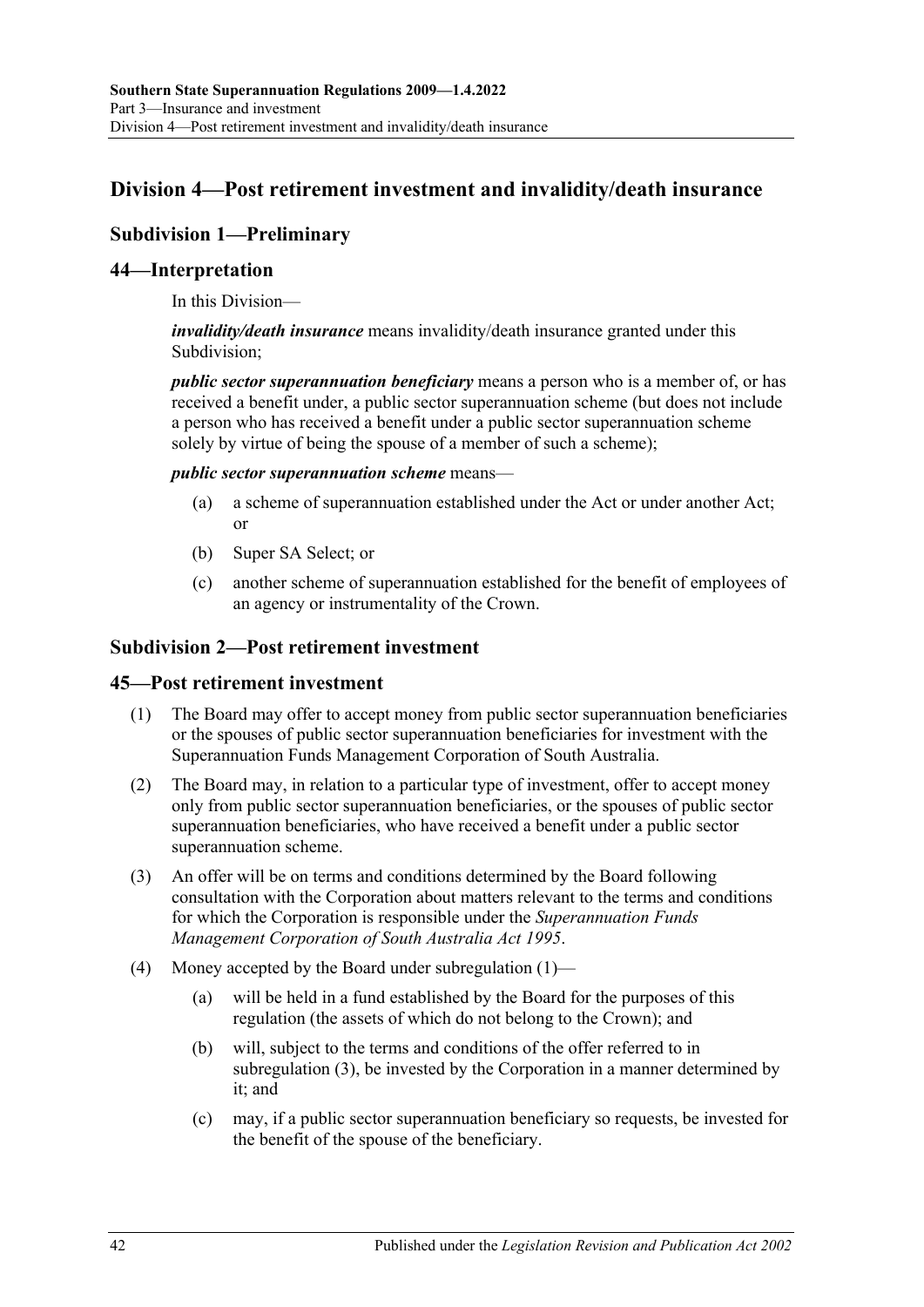- (5) The Corporation may enter into transactions affecting that money—
	- (a) for the purposes of investment; or
	- (b) for purposes incidental, ancillary or otherwise related to investment.
- (6) Money that may be invested by public sector superannuation beneficiaries or their spouses under this regulation is not limited to money received by the investor from a public sector superannuation scheme.
- (7) The Board may deduct an administrative charge, to be fixed by the Board, from money accepted under [subregulation](#page-41-0) (1).
- (8) The Board must, in respect of each financial year—
	- (a) keep proper accounts of receipts and payments in relation to money accepted by it under this regulation; and
	- (b) prepare financial statements in relation to those receipts and payments.

#### **Subdivision 3—Post retirement insurance**

#### <span id="page-42-2"></span>**46—Post retirement invalidity and death insurance**

- (1) Subject to this Subdivision, the Board may provide—
	- (a) invalidity/death insurance to public sector superannuation beneficiaries; and
	- (b) death insurance to public sector superannuation beneficiaries and the spouses of public sector superannuation beneficiaries.
- (2) Invalidity/death insurance and death insurance provided to a public sector superannuation beneficiary or the spouse of a public sector superannuation beneficiary is subject to terms and conditions set out in [regulation](#page-43-0) 47.
- <span id="page-42-0"></span>(3) A public sector superannuation beneficiary may apply for invalidity/death insurance in the form of standard insurance cover or fixed benefit insurance cover (both within the meaning of [regulation](#page-25-0) 34), and the amount of invalidity/death insurance benefits, and the amount of premiums in respect of those benefits, are the amounts fixed by or under [regulation](#page-25-0) 34.
- (4) The Board may allow a rebate of the premium payable under this Subdivision in respect of invalidity/death insurance cover.
- <span id="page-42-1"></span>(5) A public sector superannuation beneficiary or the spouse of a public sector superannuation beneficiary may apply for death insurance in the form of standard insurance cover or fixed benefit insurance cover (both within the meaning of [regulation](#page-40-0) 42), and the amount of death insurance benefits, and the amount of premiums in respect of those benefits, are the amounts fixed by or under [regulation](#page-40-0) 42.
- (6) However, a public sector superannuation beneficiary or the spouse of a public sector superannuation beneficiary may not, at any 1 time, take out both standard insurance cover and fixed benefit insurance cover (whether under [subregulation](#page-42-0) (3) or [\(5\)\)](#page-42-1).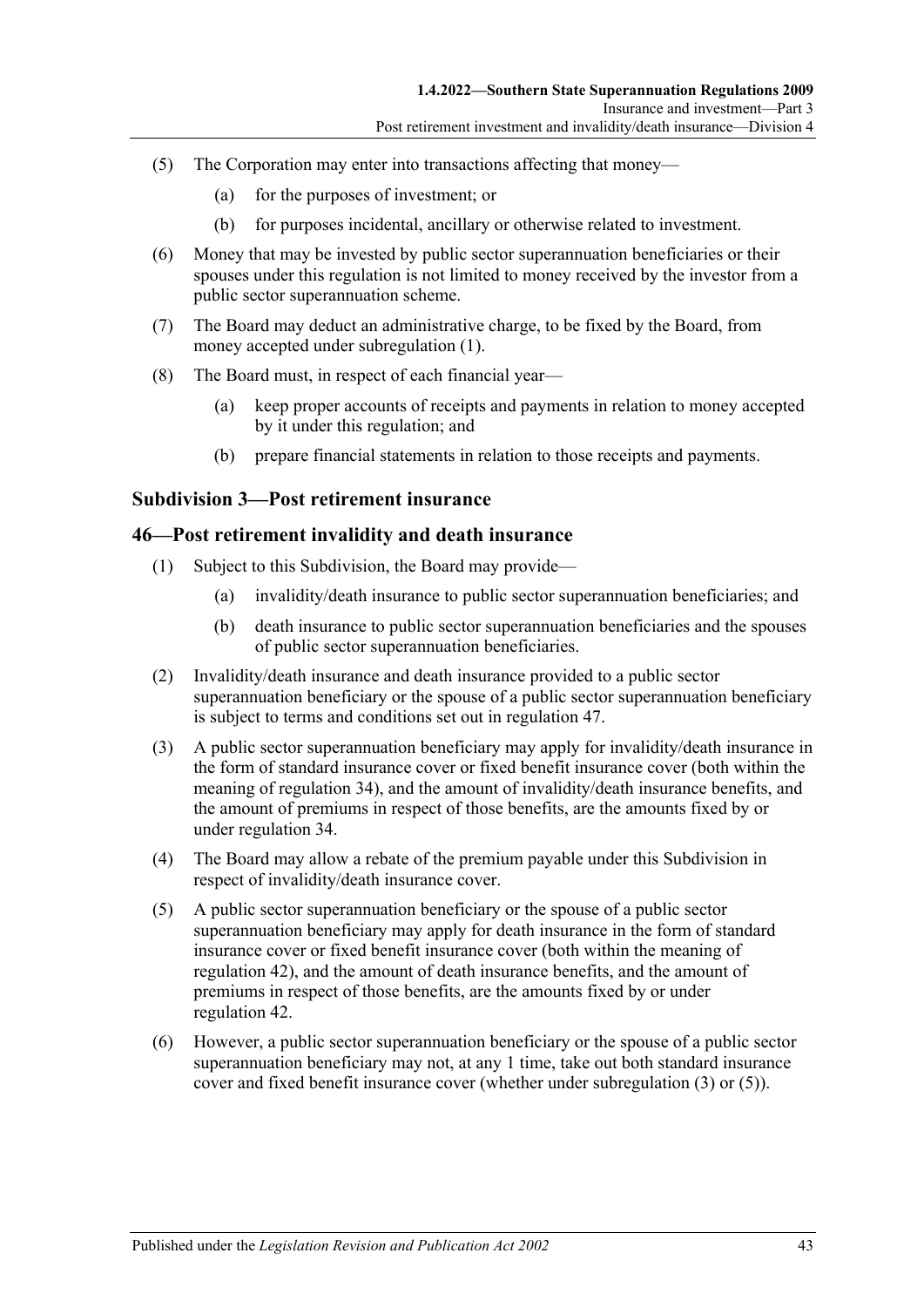### <span id="page-43-0"></span>**47—Terms and conditions**

- (1) A public sector superannuation beneficiary may be provided with invalidity/death insurance or death insurance if, and only if, the beneficiary—
	- (a) is under the age of 70 years; and
	- (b) has an investment of money with the Superannuation Funds Management Corporation of South Australia under [regulation](#page-41-2) 45.
- (2) The spouse of a public sector superannuation beneficiary may be provided with death insurance if, and only if, the spouse—
	- (a) is under the age of 70 years; and
	- (b) has an investment of money with the Superannuation Funds Management Corporation of South Australia under [regulation](#page-41-2) 45.
- <span id="page-43-1"></span>(3) Premiums will be debited against the insured's investment account.
- <span id="page-43-2"></span>(4) If the debiting of a premium under [subregulation](#page-43-1) (3) would result in a debit balance in the account—
	- (a) the premium will be debited against the account to the extent of the credit balance in the account; and
	- (b) the insurance is suspended from the expiration of the month following the month in which the premium was debited until the account is again sufficiently in credit to enable the debiting of premiums without resulting in a debit balance.
- (5) The Board may cancel insurance suspended under [subregulation](#page-43-2) (4) if, in the opinion of the Board, it is unlikely that the insured's investment account will, within a reasonable period of time, be sufficiently in credit to enable the debiting of premiums without resulting in a debit balance.
- (6) Insurance ceases on payment to the insured of the insured's investment under [regulation](#page-41-2) 45.
- (7) Death insurance cover provided to the spouse of a public sector superannuation beneficiary is not affected by payment to the public sector superannuation beneficiary of the beneficiary's investment under [regulation](#page-41-2) 45.
- <span id="page-43-3"></span>(8) The following provisions apply to a public sector superannuation beneficiary who has, within 60 days of ceasing to be engaged in employment to which the Act applies, invested money with the Superannuation Funds Management Corporation of South Australia under [regulation](#page-41-2) 45 and made application to the Board for the continuation of the beneficiary's invalidity/death insurance:
	- (a) the beneficiary is, on making the application, covered, and taken to have been covered since ceasing to be engaged in employment to which the Act applies, by the invalidity/death insurance that applied to the beneficiary at the time of that cessation, subject to the same terms, conditions and restrictions;
	- (b) [regulation](#page-46-0) 49—
		- (i) does not apply to an application under [paragraph](#page-43-3) (a); but
		- (ii) applies to any application by the beneficiary to increase the level of the beneficiary's invalidity/death insurance cover.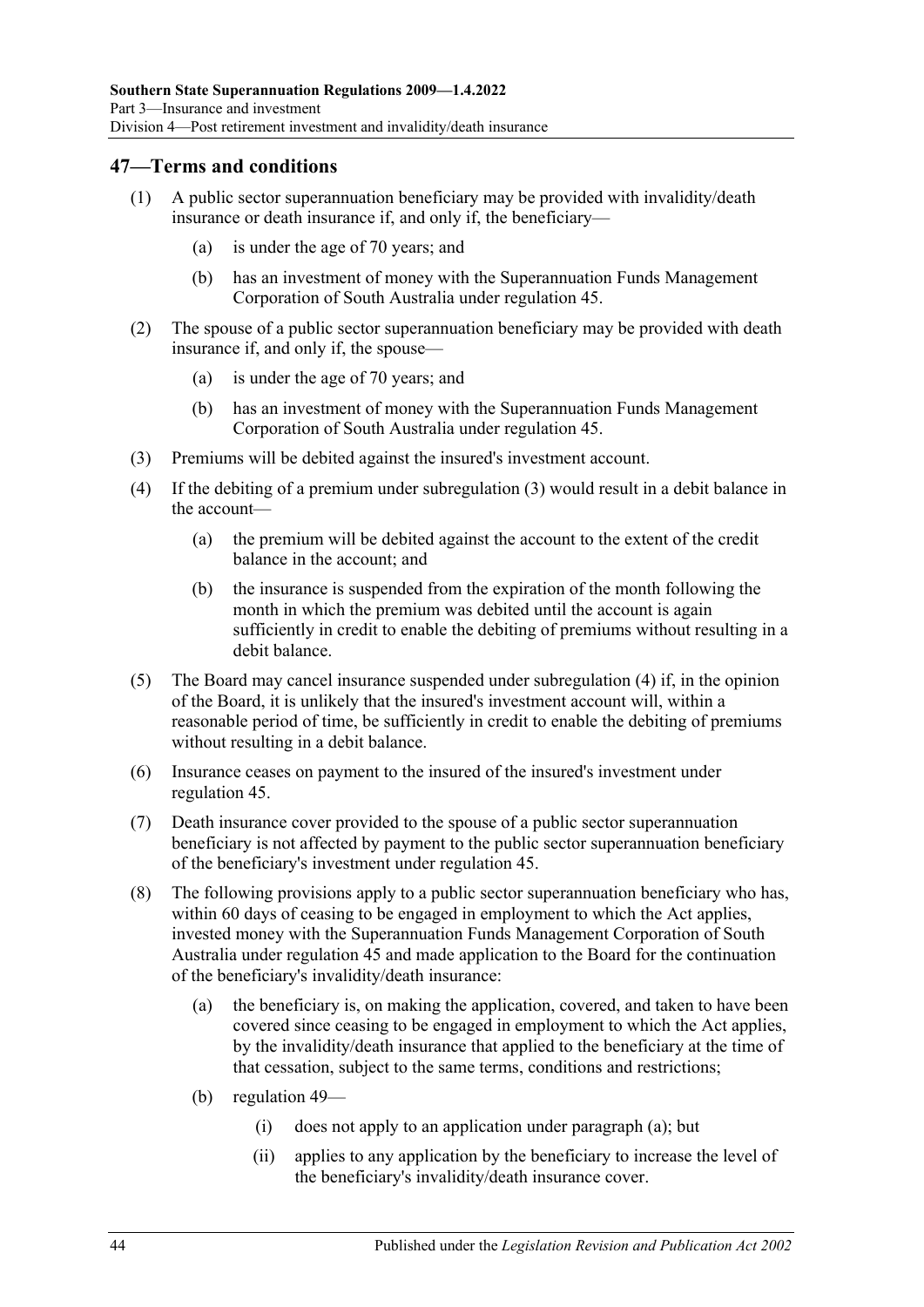- <span id="page-44-0"></span>(9) The following provisions apply to the spouse of a public sector superannuation beneficiary who has, within 60 days of becoming entitled to a benefit under [regulation](#page-70-0) 63, invested money with the Superannuation Funds Management Corporation of South Australia under [regulation](#page-41-2) 45 and made application to the Board for the continuation of the spouse's death insurance:
	- (a) the spouse is, on making the application, covered, and taken to have been covered since becoming entitled to a benefit under [regulation](#page-70-0) 63, by the death insurance that applied to the spouse at the time the entitlement arose, subject to the same terms, conditions and restrictions;
	- (b) [regulation](#page-46-0) 49—
		- (i) does not apply to an application under [paragraph](#page-44-0) (a); but
		- (ii) applies to any application by the spouse to increase the level of the spouse's death insurance cover.
- (10) An insurance benefit will be payable on account of invalidity if the Board is satisfied that the insured—
	- (a) is suffering from ill health (whether physical or mental) that makes it unlikely that the insured will at any future time engage in gainful employment for which the insured is reasonably qualified by education, training or experience or for which the insured could be expected to become reasonably qualified following appropriate training or rehabilitation; and
	- (b) is receiving treatment from a medical practitioner in respect of the ill health and is following the advice of the practitioner.
- (11) However, an insured is not entitled to payment of a benefit on account of invalidity—
	- $(a)$  if—
		- (i) the insured ceased to be engaged in employment to which the Act applies as a condition of a voluntary separation package; and
		- (ii) the insured's incapacity for work was known to the insured at the time of ceasing to be engaged in that employment; and
	- (b) unless the insured has engaged in employment for an average of 9 or more hours per week in any 6 month period in the 2 year period prior to making a claim in respect of the invalidity.
- (12) An invalidity insurance benefit will also be payable if the Board is satisfied that the insured is suffering from a terminal illness.
- (13) Death benefits payable in respect of a deceased insured will be paid as follows:
	- (a) if the deceased has a legal personal representative—the benefits will be paid to the representative;
	- (b) if the deceased does not have a legal personal representative but is survived by a spouse—the benefits will be paid to the spouse;
	- (c) if the deceased does not have a legal personal representative and is not survived by a spouse—the benefits will be paid to the deceased's estate.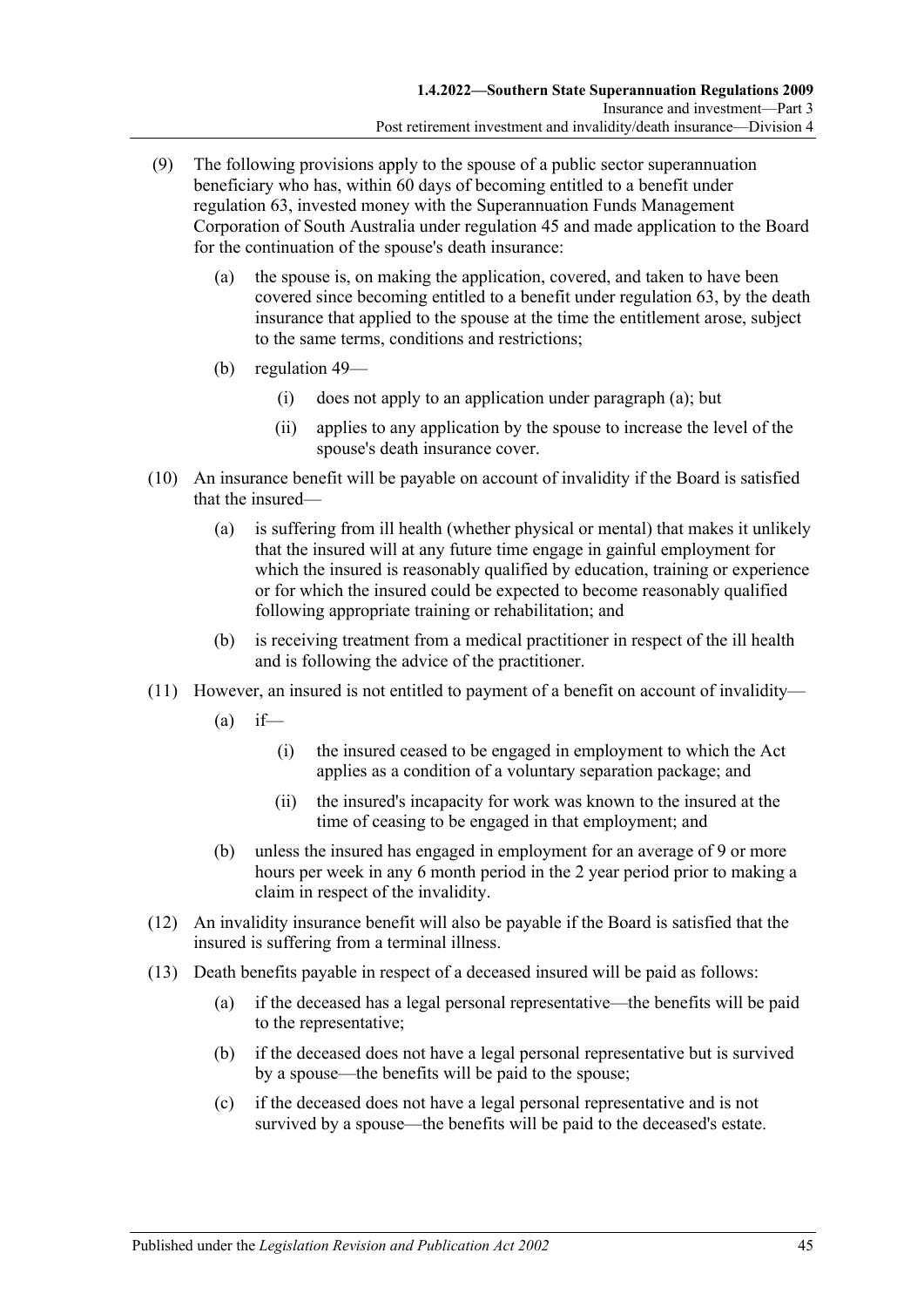- <span id="page-45-0"></span>(14) If an insured takes the insured's own life—
	- (a) within 1 year after the commencement of the insured's insurance under this regulation; or
	- (b) within 1 year after the commencement of, or increase in the level of, insurance,

the following provisions apply:

- (c) if death occurs within 1 year after the commencement of the insurance—death insurance benefits are not payable;
- (d) if death occurs within 1 year after an increase in the level of insurance—death insurance benefits are not payable in respect of the increased insurance.
- <span id="page-45-1"></span>(15) [Subregulation](#page-45-0) (14) does not apply to—
	- (a) a beneficiary who becomes insured under this regulation by virtue of [subregulation](#page-43-3)  $(8)(a)$ ; or
	- (b) a spouse who becomes insured under this regulation by virtue of [subregulation](#page-44-0)  $(9)(a)$ .
- (16) However, if a beneficiary referred to in [subregulation](#page-45-1) (15)(a) takes the beneficiary's own life—
	- (a) within 1 year after the commencement of the beneficiary's membership of the scheme; or
	- (b) within 1 year after the commencement of, or increase in the level of, additional invalidity/death insurance that was held by the beneficiary as a member of the scheme,

the following provisions apply:

- (c) if death occurs within 1 year after the commencement of membership of the scheme or commencement of additional invalidity/death insurance—death insurance benefits are not payable;
- (d) if death occurs within 1 year after an increase in the level of additional invalidity/death insurance—death insurance benefits are not payable in respect of the increased insurance.
- (17) The aggregate value of units of cover provided to a person under [regulation](#page-42-2) 46 and any other provision of the Act or these regulations must not exceed \$1 500 000.
- (18) In this regulation—

*voluntary separation package* means an agreement between a member and the member's employer pursuant to which the member resigns from employment, but does not include an agreement pursuant to which a member resigns from employment in connection with an agreement for the redemption of a liability to make weekly payments under Part 4 Division 4 of the *[Return to Work Act](http://www.legislation.sa.gov.au/index.aspx?action=legref&type=act&legtitle=Return%20to%20Work%20Act%202014) 2014*.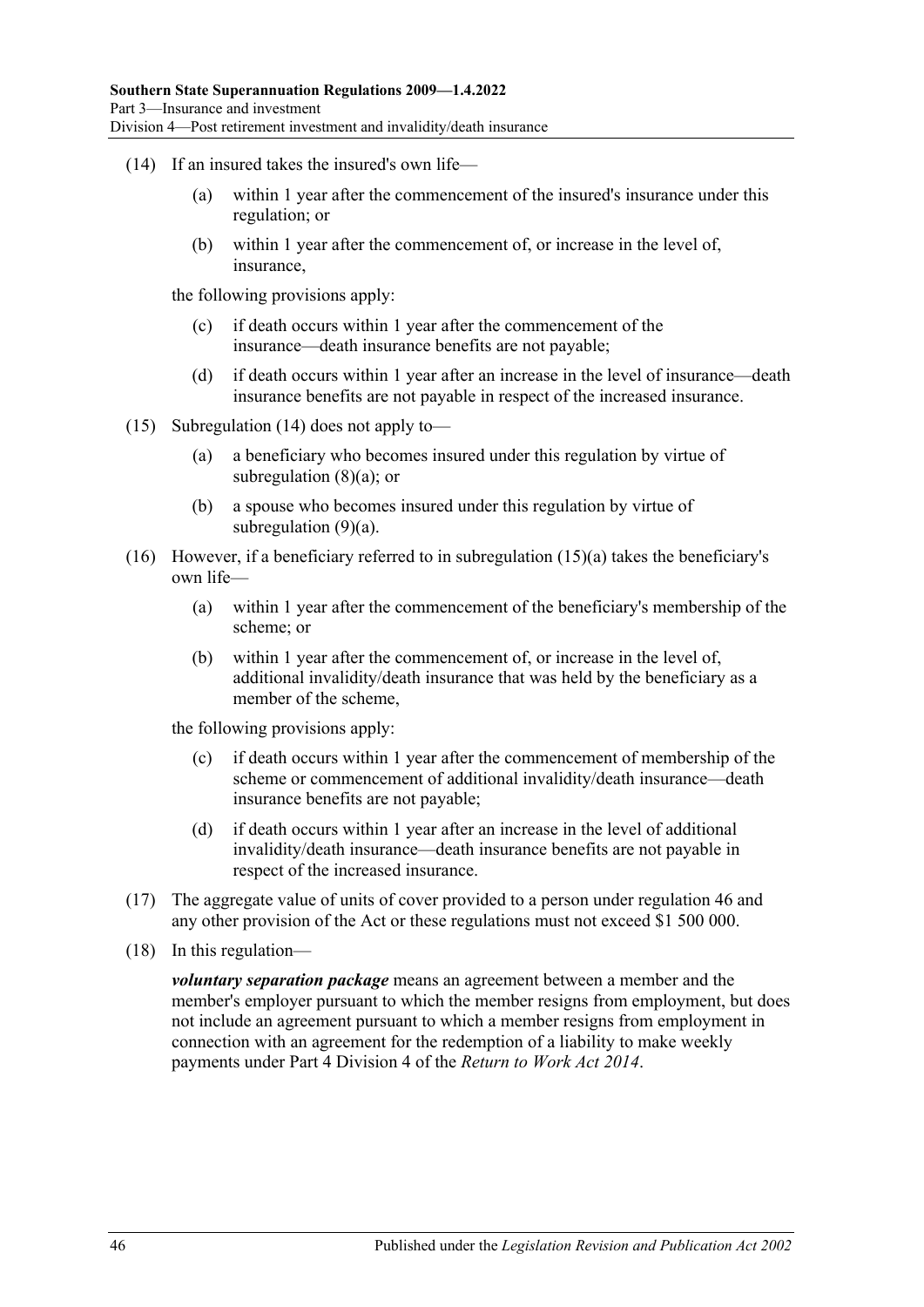# **Division 5—General**

#### <span id="page-46-0"></span>**49—Application for insurance**

- (1) An application for invalidity/death or death insurance under this Part, including an application to increase the level of the applicant's insurance, must be in the approved form and must specify the invalidity or death insurance that the applicant is applying for.
- <span id="page-46-1"></span>(2) An applicant must provide the Board with the following information as to the state of the applicant's health:
	- (a) information relating to medical advice, examination or treatment received by the applicant;
	- (b) information as to any other treatment received by the applicant for any illness, condition or disability suffered by the applicant;
	- (c) information as to any illness, condition or disability suffered by the applicant or any symptoms suffered by the applicant that may indicate an illness, condition or disability;
	- (d) information as to any drugs or other substances (whether legal or illegal and whether medicinal or not) taken by the applicant or to which the applicant has been exposed,

and the Board may require an applicant to provide satisfactory evidence of the state of the applicant's health.

- (3) The cost of any medical examination to which an applicant is required to submit for the purposes of [subregulation](#page-46-1) (2) is to be borne by the applicant.
- <span id="page-46-4"></span><span id="page-46-3"></span><span id="page-46-2"></span>(4) If it appears to the Board—
	- (a) that an applicant's state of health is such as to create a risk of invalidity or premature death; or
	- (b) that an applicant has in the past engaged in a prescribed activity that increases the risk of invalidity or premature death; or
	- (c) that an applicant is likely in the future to engage in an activity of a kind referred to in [paragraph](#page-46-2) (b),

<span id="page-46-5"></span>the Board may refuse the application or grant the application on authorised conditions.

- (4a) Consideration of an application to which [subregulation](#page-46-3) (4) applies may, if the Board thinks fit, be deferred for a reasonable period.
- (5) A condition on which an application has been granted (whether under the repealed Act or these regulations) may be varied or removed by the Board if the Board considers it appropriate to do so following consideration of medical evidence provided by the applicant (but a condition may not be removed unless the Board is satisfied that none of the circumstances specified in [subregulation](#page-46-4)  $(4)(a)$ ,  $(b)$  or  $(c)$  apply in relation to the applicant).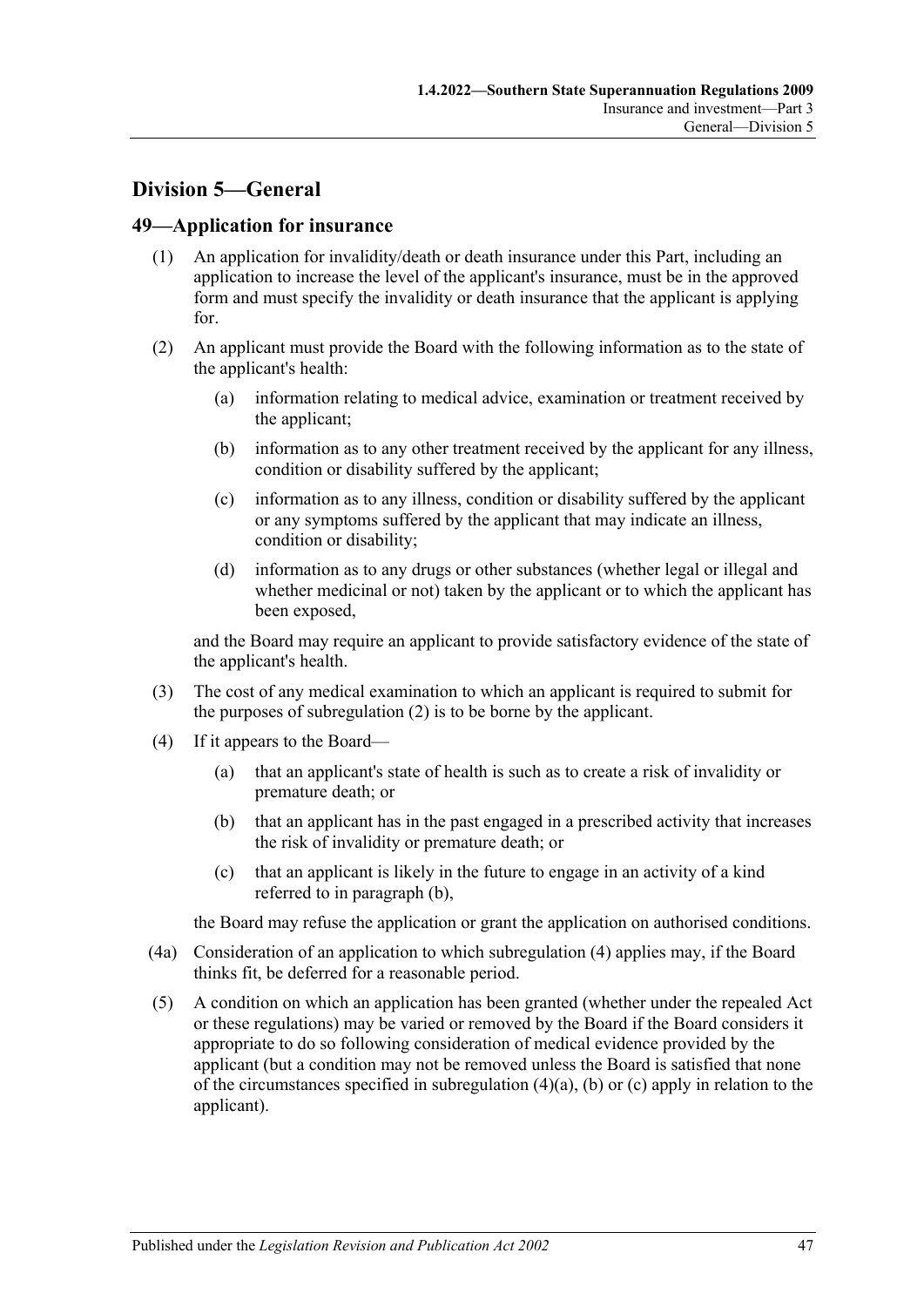- <span id="page-47-1"></span>(6) Subject to [subregulation](#page-47-0) (7), if it appears to the Board that an applicant withheld information required in relation to his or her application under this regulation, the Board may withhold or reduce insurance benefits that the applicant would otherwise have been entitled to.
- <span id="page-47-0"></span> $(7)$  If—
	- (a) it appears to the Board that an applicant withheld information required in relation to his or her application under this regulation; and
	- (b) the withheld information relates to an illness, condition or disability suffered by the applicant that caused or is connected with the applicant's invalidity or death,

the Board must withhold insurance benefits that the applicant or another person would otherwise have been entitled to in respect of that invalidity or death.

(8) In this regulation—

*authorised condition*, in relation to invalidity/death insurance or death insurance in respect of a person, means—

- (a) a condition providing that insurance is not payable if the person's invalidity or death is caused wholly or partly by—
	- (i) a pre-existing illness, condition or disability; or
	- (ii) an illness, condition or disability arising out of a pre-existing illness, condition or disability; or
	- (iii) a prescribed activity; or
- (b) a condition that insurance cover is to be provided only in respect of incapacity or death arising from—
	- (i) accidental causes; or
	- (ii) an illness or condition that is not related to or associated with a medical condition of a kind specified by the Board;

*prescribed activity* means the smoking, chewing or sucking of a tobacco product or any other activity involving the consumption of a tobacco product;

#### *tobacco product* means—

- (a) a cigarette; or
- (b) a cigar; or
- (c) cigarette or pipe tobacco; or
- (d) tobacco prepared for chewing or sucking; or
- (e) snuff.

#### **50—Application to decrease level of insurance**

An application to decrease the level of the applicant's insurance must be in the approved form.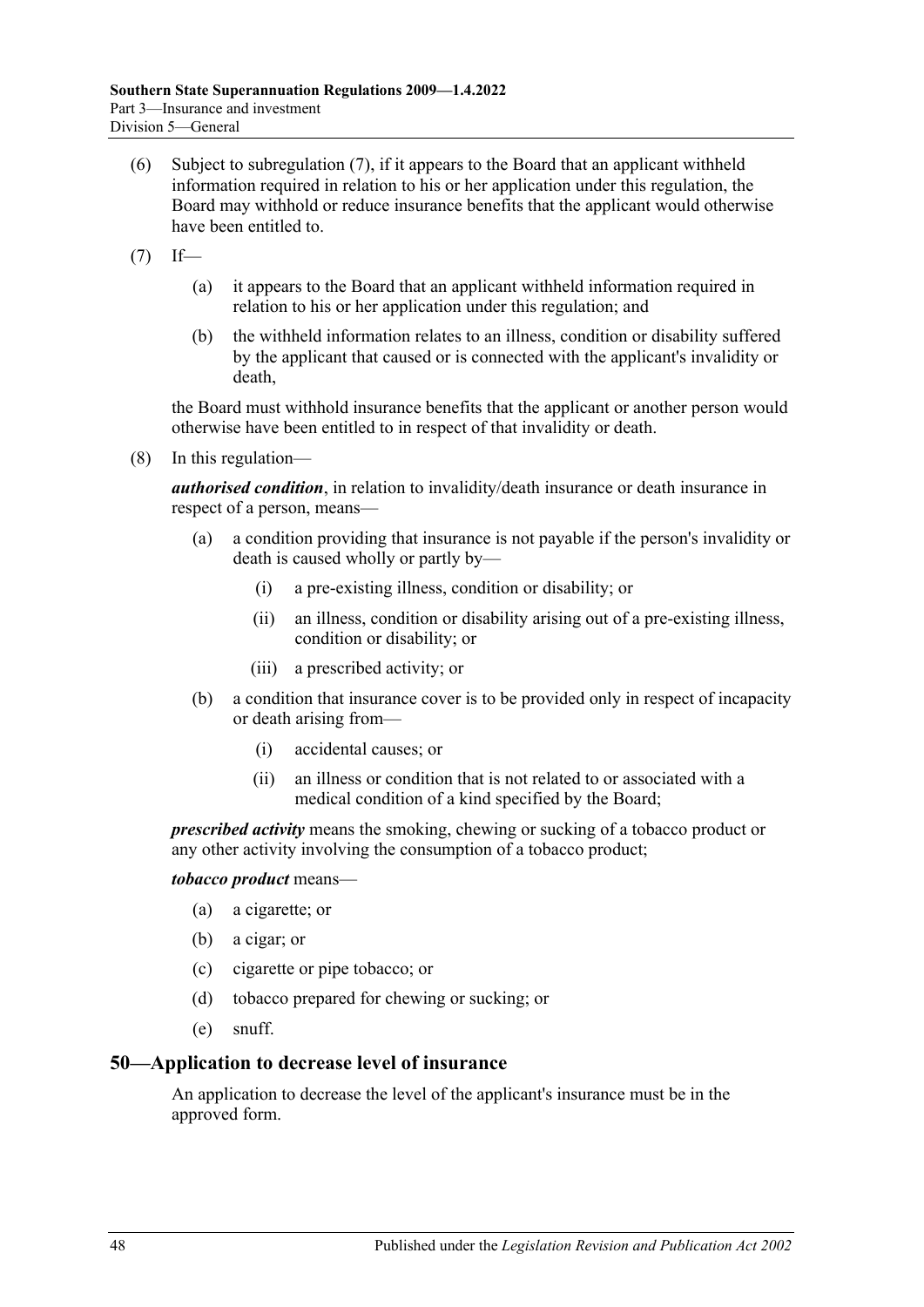#### **51—Financial statements**

Pursuant to section 15(2) of the Act, financial statements prepared by the Board as required by that section must set out the aggregate of the amounts debited against contribution accounts and spouse accounts in respect of premiums for insurance.

# **Part 4—Superannuation benefits**

# **Division 1—Members**

## **Subdivision 1—Preliminary**

#### **52—Interpretation**

In this Division—

*co-contribution component* in relation to a member means the amount standing to the credit of the member's co-contribution account;

*employee component* in relation to a member means the amount standing to the credit of the member's employee contribution account;

*employer component* in relation to a member means the amount standing to the credit of the member's employer contribution account;

*rollover component* in relation to a member means the amount standing to the credit of the member's rollover account.

# **Subdivision 2—Members (other than PSS 3 members)**

#### **52A—Application of Subdivision**

This Subdivision does not apply in relation to the benefits to which a PSS 3 member is entitled under [regulation](#page-14-0) 13A(2) in connection with an election under section 36 of the *[Parliamentary Superannuation Act](http://www.legislation.sa.gov.au/index.aspx?action=legref&type=act&legtitle=Parliamentary%20Superannuation%20Act%201974) 1974* to take out voluntary invalidity/death insurance.

#### **53—Early access to superannuation benefits**

- (1) For the purposes of this regulation, the *basic threshold* is \$30 000.
- (2) Subject to this regulation, a member may apply to the Board for the benefit of this regulation if—
	- (a) the member has reached—
		- (i) the age of 55 years; and
		- (ii) his or her preservation age; and
	- (b) in the case of the first application by the member under this regulation—the combined balance of his or her eligible contribution accounts equal or exceed the basic threshold.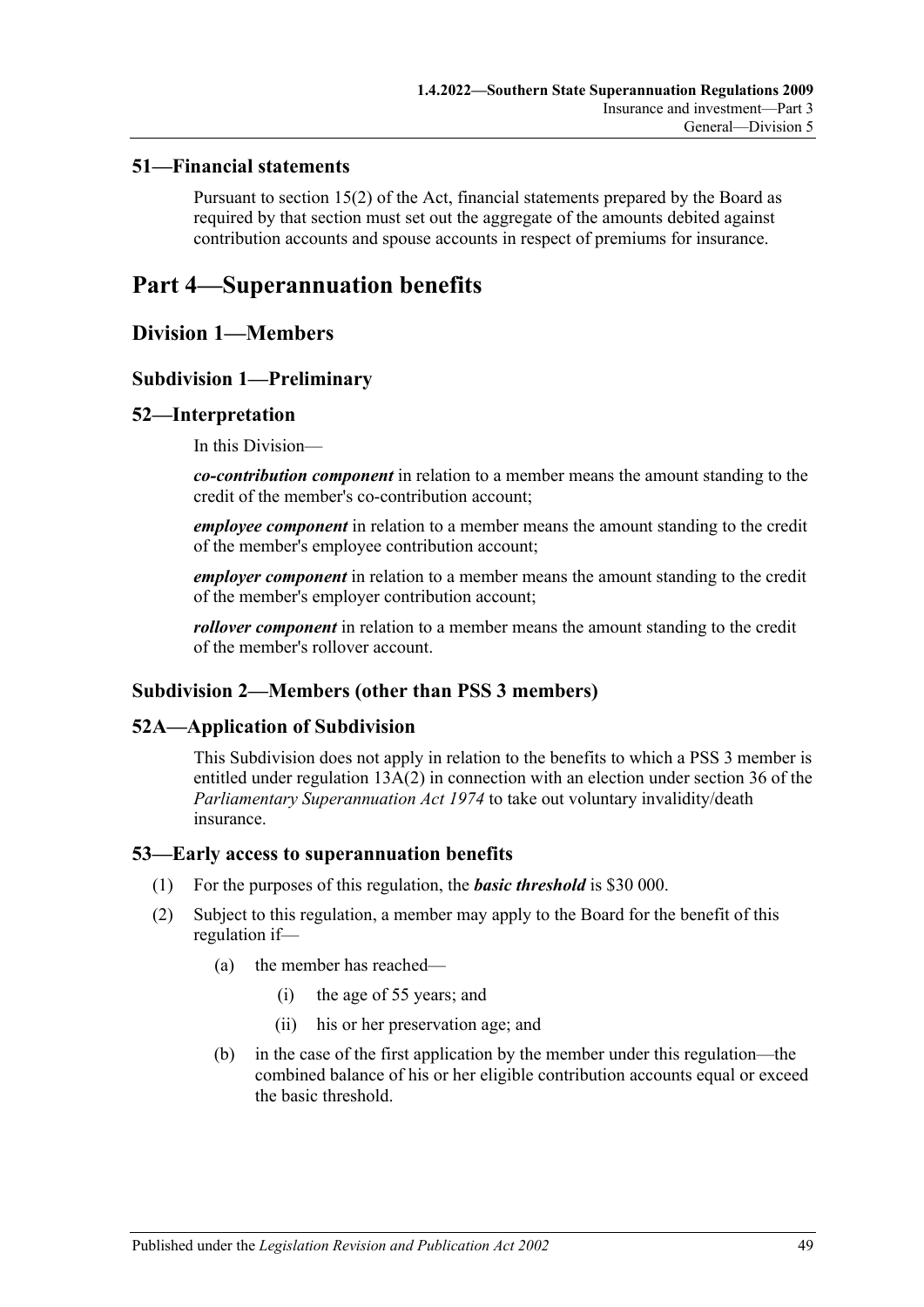- (3) An application under this regulation may be made for the payment of the whole, or a specified proportion, of the balance of the member's eligible contribution accounts but, in the case of the first application by a member under this regulation, the application must seek the payment of an amount that is at least equal to the basic threshold.
- (4) Once a member has made an application under this regulation, a second or subsequent application cannot be made—
	- (b) unless the combined balance of his or her eligible contribution accounts equals or exceeds \$30 000.
- (4a) Only 1 application may be made by a member under this regulation in a financial year.
- (5) The Board may require that an application under this regulation be made in such manner, and comply with such requirements, as the Board thinks fit.
- <span id="page-49-0"></span>(6) The payment will, according to an election made by the member as part of his or her application, be invested by the Board (on behalf of and in the name of the member)—
	- (a) with the Superannuation Funds Management Corporation of South Australia; or
	- (b) with another entity that will provide a non-commutable income stream for the member while the member continues to be employed in the workforce,

so that the member receives (and only receives) a payment in the form of a pension or annuity (a *draw down payment*).

- (7) An investment under [subregulation](#page-49-0) (6) will be on terms and conditions determined by the Board.
- (8) A member who has—
	- (a) retired from employment; or
	- (b) reached the age of 65 years,

may commute an entitlement to a draw down payment so that the investment is brought to an end and the balance paid to the member.

- (9) The value of an investment may also be redeemed in due course under [subregulation](#page-50-0) (13).
- (10) When the Board makes a payment on an application under this regulation—
	- (a) any account from which the payment, or a part of the payment, has been drawn will be immediately adjusted to take into account the payment; and
	- (b) section 18(2) of the Act will apply with respect to the relevant components constituting the payment.
- (11) When a member retires from employment (and is thus entitled to a benefit under regulation 54), the member's entitlement under regulation 54 will be adjusted to take into account an entitlement provided under this regulation (and that regulation will then have effect accordingly).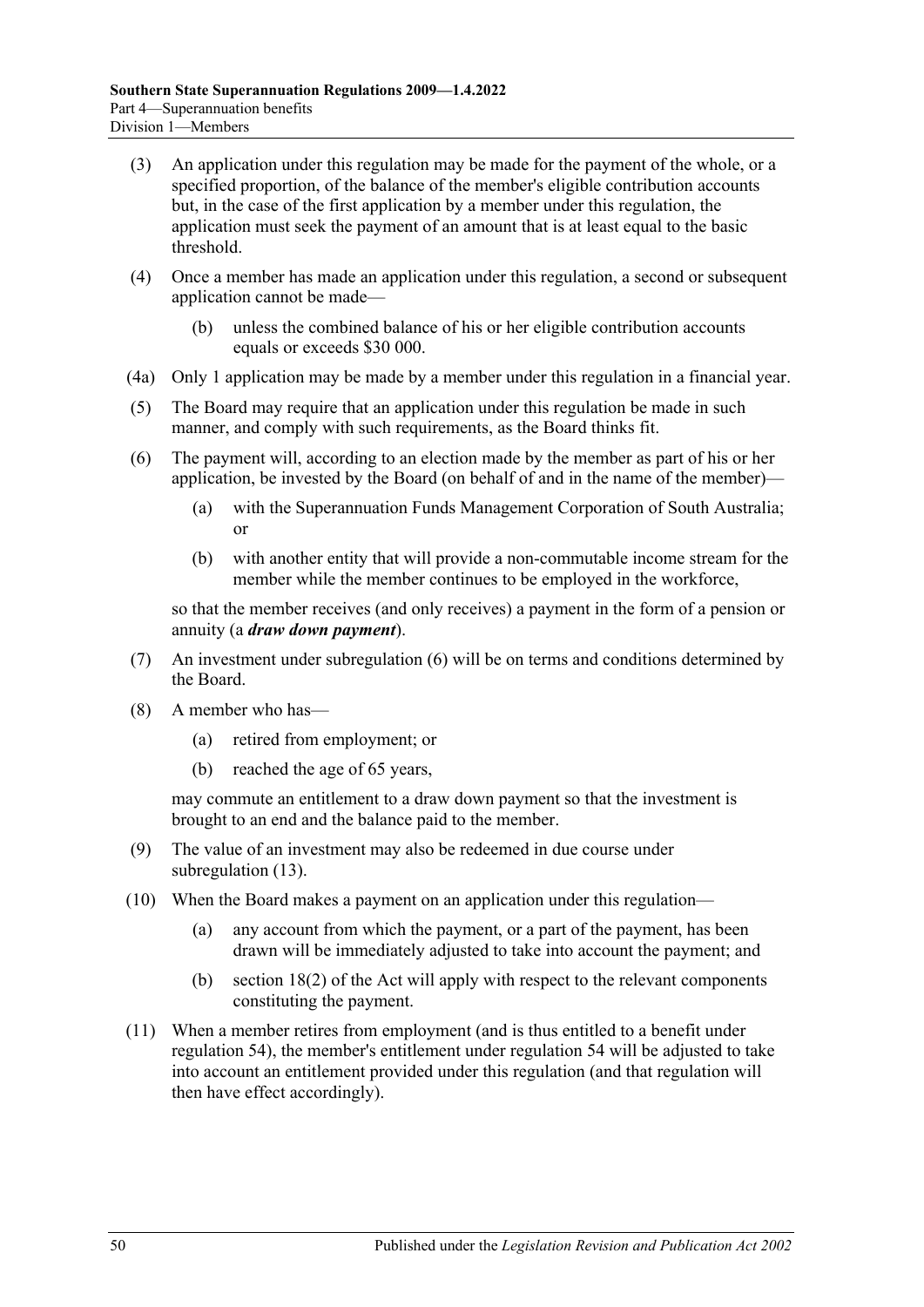- (12) If a member's employment is terminated on account of invalidity or by the member's death, or the member is suffering from a terminal illness, any entitlement under regulation 58 or 59 (as the case requires) will be adjusted to take into account an entitlement provided under this regulation (and the relevant regulation will then have effect accordingly).
- <span id="page-50-0"></span>(13) When a member retires, has his or her employment terminated on account of invalidity or dies (whichever first occurs), an investment being held under [subregulation](#page-49-0) (6) may be redeemed (subject to any rules or requirements applicable to the exercise of a power of redemption).
- (14) The making of a payment under this regulation must take into account the operation of any provision under [Part 5.](#page-74-0)
- (15) In this regulation—

*eligible contribution accounts* of a member means—

- (a) the member's employee contribution account; and
- (b) the member's employer contribution account; and
- (c) the member's rollover account; and
- (d) the member's co-contribution account.

## **53A—Early access to superannuation benefits in case of severe financial hardship or on compassionate grounds**

- <span id="page-50-1"></span>(1) A member may apply to the Board for the early release of an amount of the member's benefit—
	- (a) if the member is in severe financial hardship; or
	- (b) on a compassionate ground.
- (2) The Board may require that an application under [subregulation](#page-50-1) (1) be made in such manner, comply with such requirements and be on such terms and conditions as the Board thinks fit.
- <span id="page-50-2"></span>(3) The Board must, on receipt of an application under [subregulation](#page-50-1) (1), determine whether, in the Board's opinion, if the SIS regulations applied, the member would be taken for the purposes of those regulations—
	- (a) to be in severe financial hardship; or
	- (b) to satisfy a condition of release on a compassionate ground.
- <span id="page-50-5"></span><span id="page-50-4"></span><span id="page-50-3"></span>(4) If the Board makes a determination that [subregulation](#page-50-2) (3)(a) or [\(b\)](#page-50-3) applies to the member, the Board must—
	- (a) determine the maximum amount that the SIS regulations would permit to be paid to the member in those circumstances; and
	- (b) if the Board considers it appropriate to do so in all the circumstances, pay to the member—
		- (i) the amount applied for by the member; or
		- (ii) the amount determined by the Board under [paragraph](#page-50-4) (a); or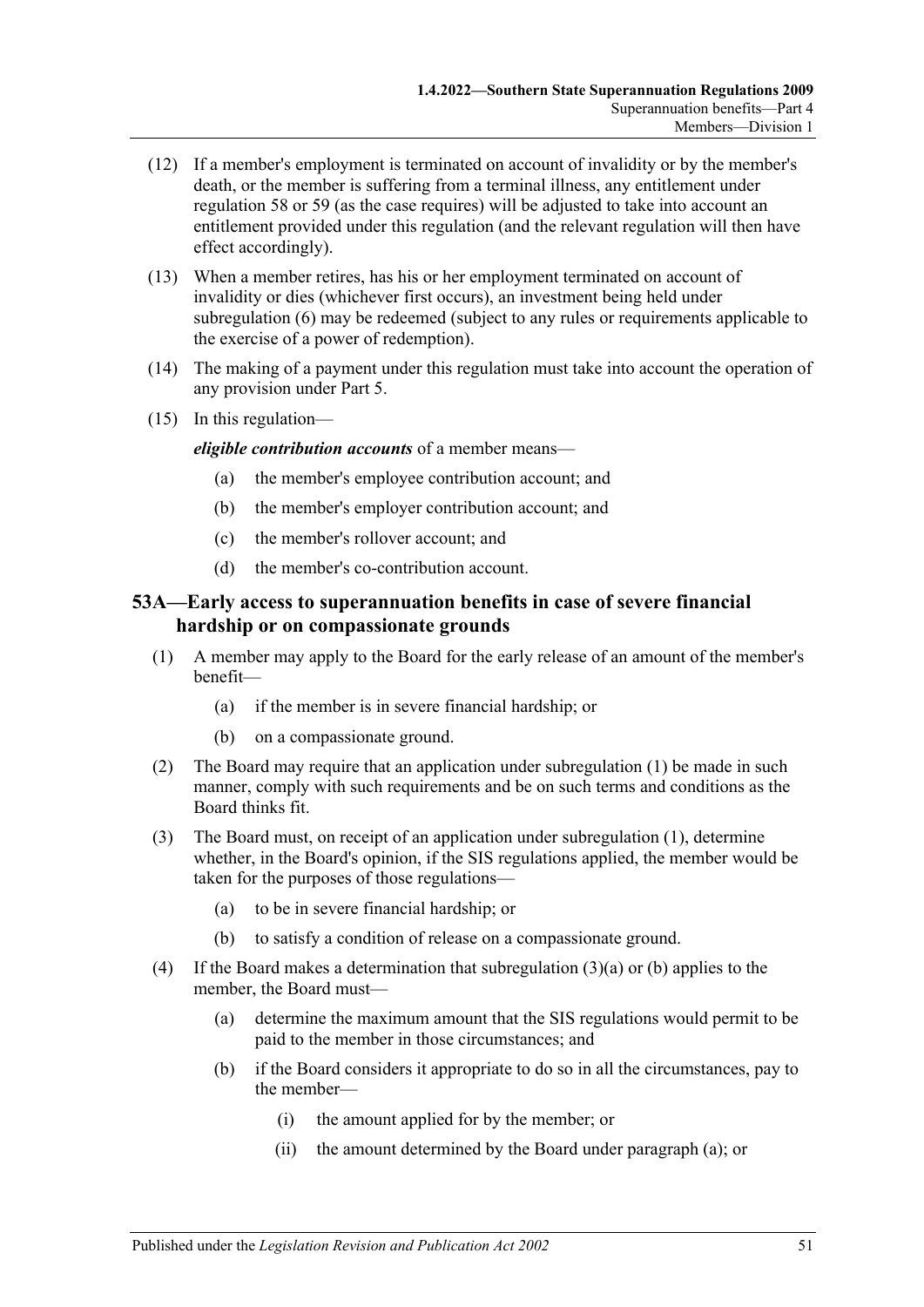(iii) the combined balance of the member's eligible contribution accounts (subject to any minimum account balance required by the Board),

whichever is the lesser.

- (5) If the Board makes a payment to a member under [subregulation](#page-50-5) (4)(b), the Board must debit the amount of the payment against the member's employee contribution account or, if the credit balance of the member's employee contribution account is not sufficient to make the payment, the member's employer contribution account, rollover account or co-contribution account.
- (6) A member making an application under [subregulation](#page-50-1) (1) must furnish the Board with any information that it requires for the purposes of making a determination under this regulation.
- (7) In this regulation—

*compassionate ground* and *condition of release* have the same respective meanings as in Part 6 of the SIS regulations;

*eligible contribution accounts* of a member means—

- (a) the member's employee contribution account; and
- (b) the member's employer contribution account; and
- (c) the member's rollover account; and
- (d) the member's co-contribution account;

*severe financial hardship* has the same meaning as in Part 6 of the SIS regulations;

*SIS regulations* means the *Superannuation Industry (Supervision) Regulations 1994* of the Commonwealth.

#### **54—Retirement**

- (1) A member who retires from employment is entitled to—
	- (a) payment of the employee component and the employer component; and
	- (b) payment of—
		- (i) the rollover component (if any); and
		- (ii) the co-contribution component (if any),

to the extent that payment of the component can be made in accordance with the SIS Act.

- (2) A rollover component, or the part of a rollover component, or a co-contribution component, that cannot be paid in accordance with the SIS Act must be preserved and regulation 55(7) and (8) apply to and in relation to it.
- (3) For the purposes of this regulation, a member retires from employment if—
	- (a) the member has reached the retirement age; and
	- (b) the member's employment terminates or is terminated for any reason (except the member's death).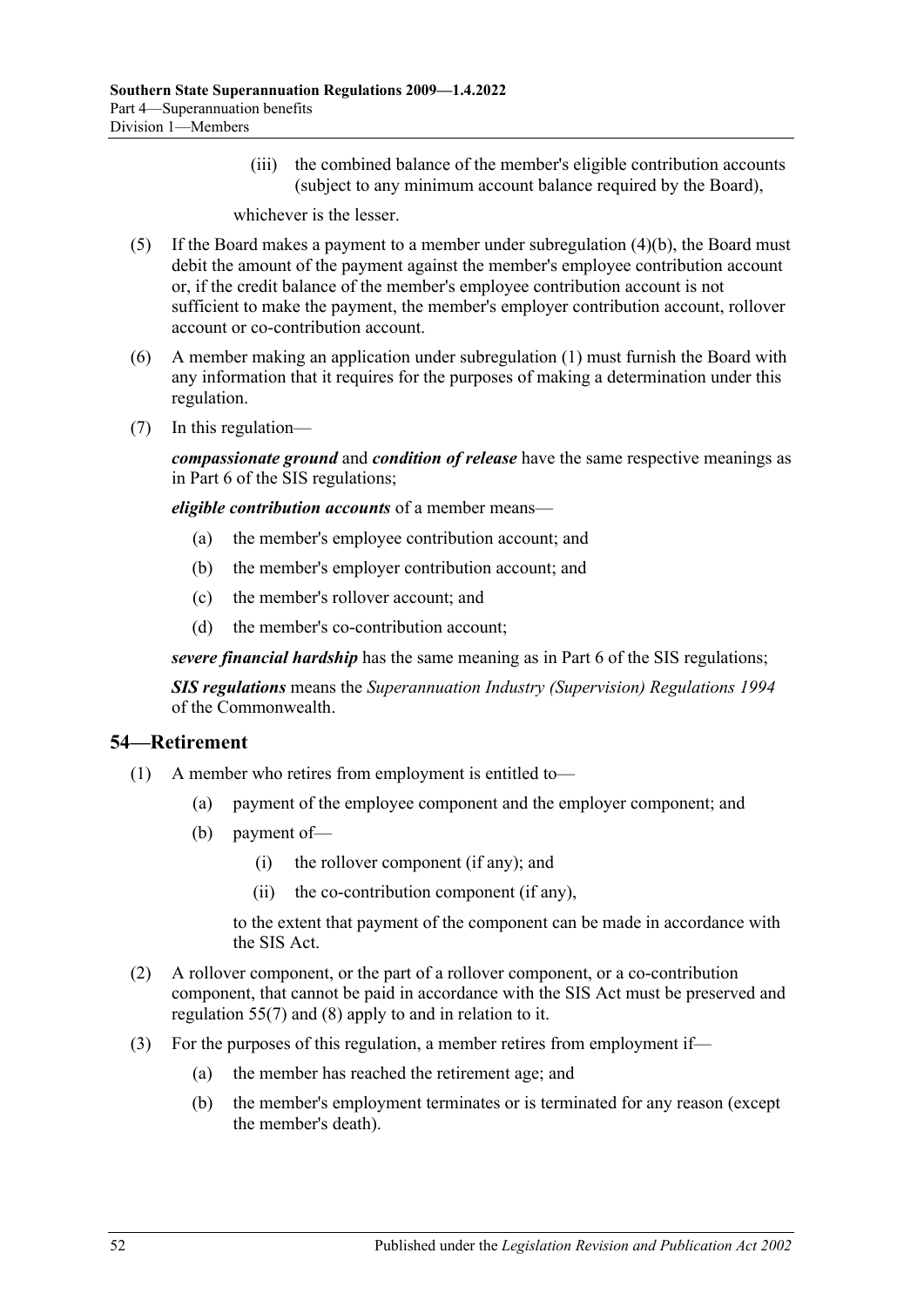## <span id="page-52-0"></span>**55—Resignation**

- (1) If a member resigns from employment before reaching the retirement age the member may elect—
	- (a) to take immediately the employee component; or
	- (b) to preserve the employee component; or
	- (c) to carry the employee component over to some other superannuation fund or scheme approved by the Board; or
	- $(d)$
- (i) to take immediately part of the employee component; and
- (ii) to carry the part of the employee component that has not been taken over to some other superannuation fund or scheme approved by the Board.
- <span id="page-52-1"></span>(2) If a member resigns from employment before reaching the retirement age the member may elect—
	- (a) if the balance of the member's employer contribution account is less than \$200—to take immediately the employer component; or
	- (b) to preserve the employer component; or
	- (c) to carry the employer component over to some other superannuation fund or scheme approved by the Board.
- <span id="page-52-2"></span>(3) If a member resigns from employment before reaching the retirement age the member may elect—
	- (a) to take immediately the rollover component (if any) to the extent that payment of that component can be made in accordance with the SIS Act; or
	- (b) to preserve the rollover component; or
	- (c) to carry the rollover component over to some other superannuation fund or scheme approved by the Board.
- <span id="page-52-3"></span>(4) If a member resigns from employment before reaching the retirement age, the member may elect—
	- (a) to take immediately the co-contribution component (if any) to the extent that payment of the component can be made in accordance with the SIS Act; or
	- (b) to preserve the co-contribution component; or
	- (c) to carry the co-contribution component over to some other superannuation fund or scheme approved by the Board.
- <span id="page-52-4"></span>(5) A member who fails to inform the Board in writing of his or her election under [subregulation](#page-52-0)  $(1)$ ,  $(2)$ ,  $(3)$  or  $(4)$  within 3 months after resignation will be taken to have elected to preserve the employee, employer, rollover or co-contribution component, as the case requires.
- (6) If the Board is of the opinion that the limitation period referred to in [subregulation](#page-52-4) (5) would unfairly prejudice a member, the Board may extend the period as it applies to the member.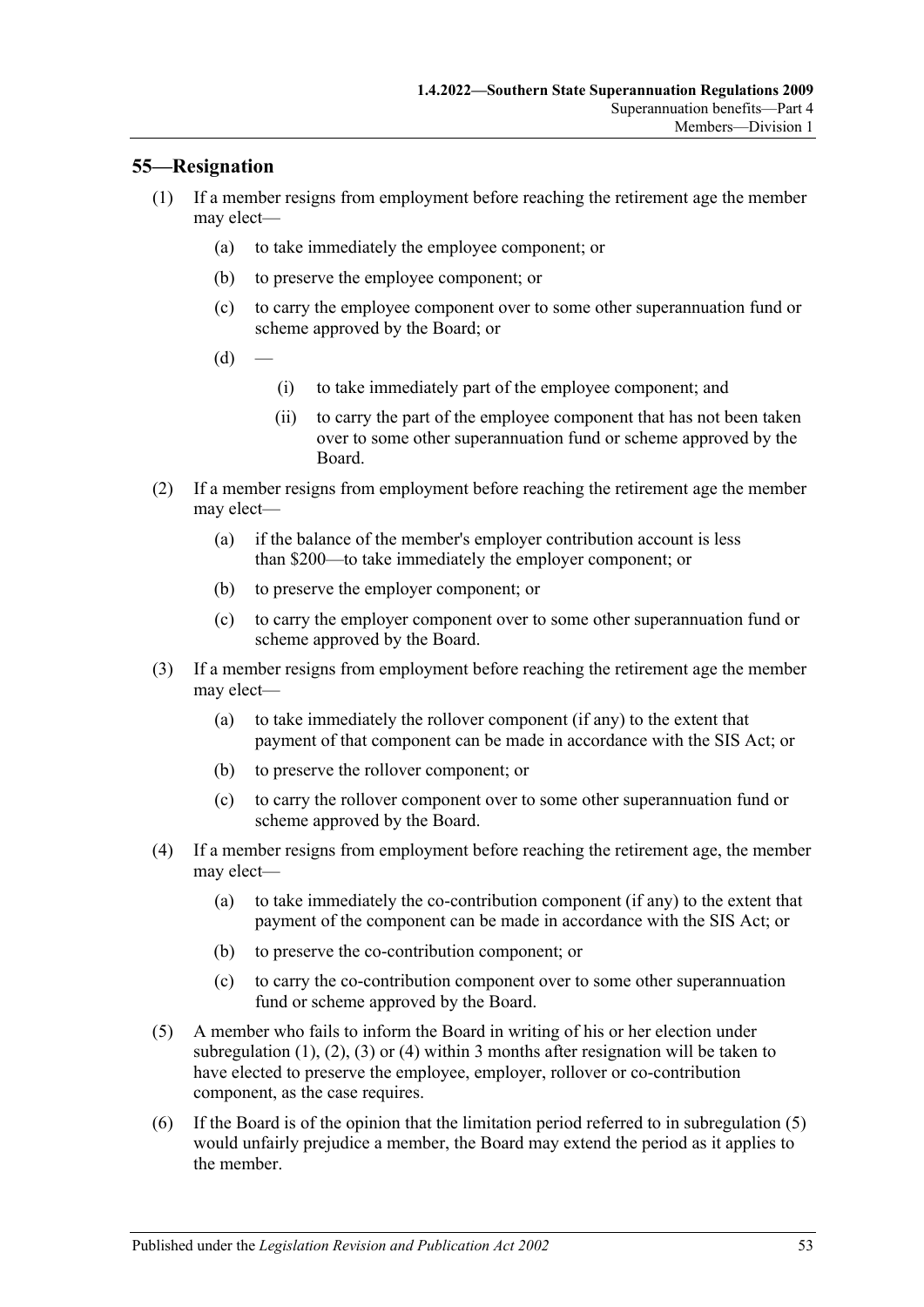- <span id="page-53-1"></span>(7) If the member elects to preserve the employee, employer, rollover or co-contribution component, the following provisions apply subject to [subregulation](#page-53-0) (8):
	- (a) the member may at any time after reaching 55 years of age require the Board to authorise payment of the component and, if no such requirement has been made on or before the date on which the member reaches 65 years of age, the Board will authorise payment of the component to the member;
	- (b) if the Board is satisfied that—
		- (i) the member—
			- (A) is suffering from ill health (whether physical or mental) that makes it unlikely that the member will at any future time engage in gainful employment for which the member is reasonably qualified by education, training or experience or for which the member could be expected to become reasonably qualified following appropriate training or rehabilitation; and
			- (B) is receiving treatment from a medical practitioner in respect of the ill health and is following the advice of the practitioner; or
		- (ii) that the member is suffering from a terminal illness,

the Board will authorise payment of the component to the member;

- (c) if the member dies, the component will be paid—
	- (i) if the member has a legal personal representative—to the representative; and
	- (ii) if the member does not have a legal personal representative but is survived by a spouse—to the spouse; and
	- (iii) if the member does not have a legal personal representative and is not survived by a spouse—to the member's estate,

(and a payment under any of the above paragraphs excludes further rights so that a claim cannot be subsequently made under some other paragraph).

- <span id="page-53-0"></span>(8) [Subregulation](#page-53-1) (7) applies to a rollover component or a co-contribution component subject to restrictions imposed by the SIS Act.
- <span id="page-53-2"></span>(9) A member who has elected, or has been taken to have elected, to preserve his or her employee component, employer component, rollover component or co-contribution component and to whom the component has not been paid under [subregulation](#page-53-1) (7), may elect to withdraw that election and to elect to carry the component over to some other superannuation fund or scheme approved by the Board.
- (10) If 2 or more components have been preserved, a member cannot make an election under [subregulation](#page-53-2) (9) unless the member elects to carry both or all of the components over.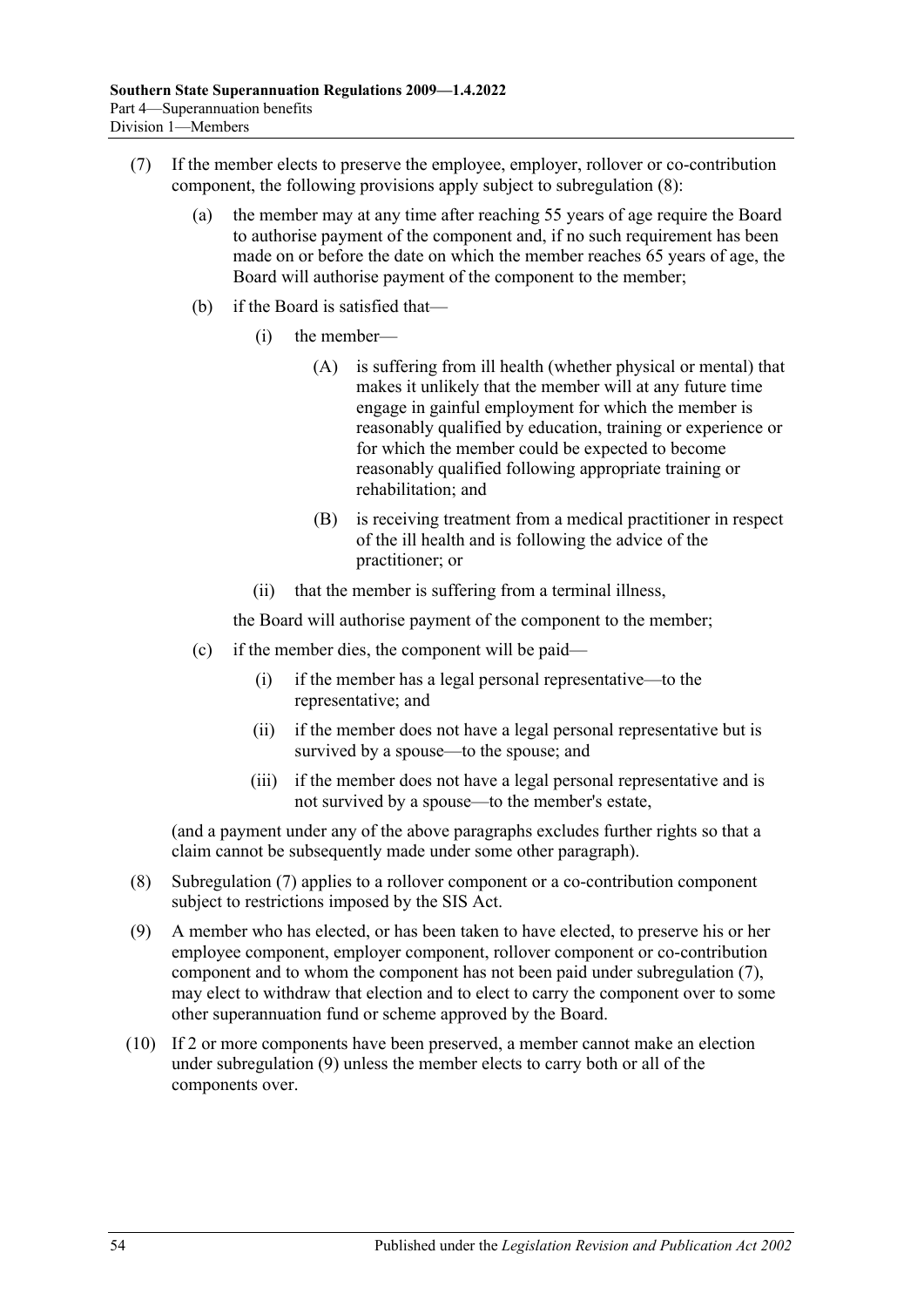- (11) If the member elects to carry over the employee, employer, rollover or co-contribution component to an approved superannuation fund or scheme, the following provisions apply:
	- (a) the member must satisfy the Board by such evidence as it may require that he or she has been admitted to membership of the fund or scheme;
	- (b) on being so satisfied the Board will authorise payment of the component on behalf of the member to the fund or scheme.
- (12) If a member has resigned from employment and has elected to preserve the employee, employer, rollover or co-contribution component but has subsequently been re-employed in employment by virtue of which he or she becomes a member of the scheme, the Board may maintain separate contribution accounts or rollover accounts or co-contribution accounts or a combined contribution account or rollover account or co-contribution account in the name of the member.
- (13) For the purposes of this regulation, and subject to any other provision of the Act or these regulations, a member who has not reached the retirement age will be taken to resign if the member's employment terminates or is terminated for any reason except invalidity (in circumstances entitling the member to benefits under the Act or these regulations), retrenchment or death.
- (14) This regulation operates subject to regulation 56.

#### **56—Benefits payable to overseas residents**

If a member who has resigned from employment before reaching the retirement age satisfies the Board that he or she—

- (a) was the holder of an eligible temporary resident visa (within the meaning of Part 6 of the *Superannuation Industry (Supervision) Regulations 1994* of the Commonwealth) that has expired or been cancelled; and
- (b) is residing out of Australia and will continue to do so on a permanent basis,

the member may elect to take immediately the balances of any 1 or more of his or her accounts (including any amount that has been preserved under regulation 55).

#### <span id="page-54-0"></span>**56A—Rollover of certain components**

If contributions are no longer being paid into an account maintained by the Board in the name of a person—

- (a) who is a member of the scheme solely by virtue of being—
	- (i) a member of a Board or Committee that is an agency or instrumentality of the Crown; or
	- (ii) employed under a contract under which he or she is entitled to determine where the superannuation contributions payable by the employer in relation to him or her under the Commonwealth Act are to be made; or
	- (iii) employed by a participating employer,

the person may elect to carry the amount standing to the credit of the account over to some other superannuation fund or scheme approved by the Board.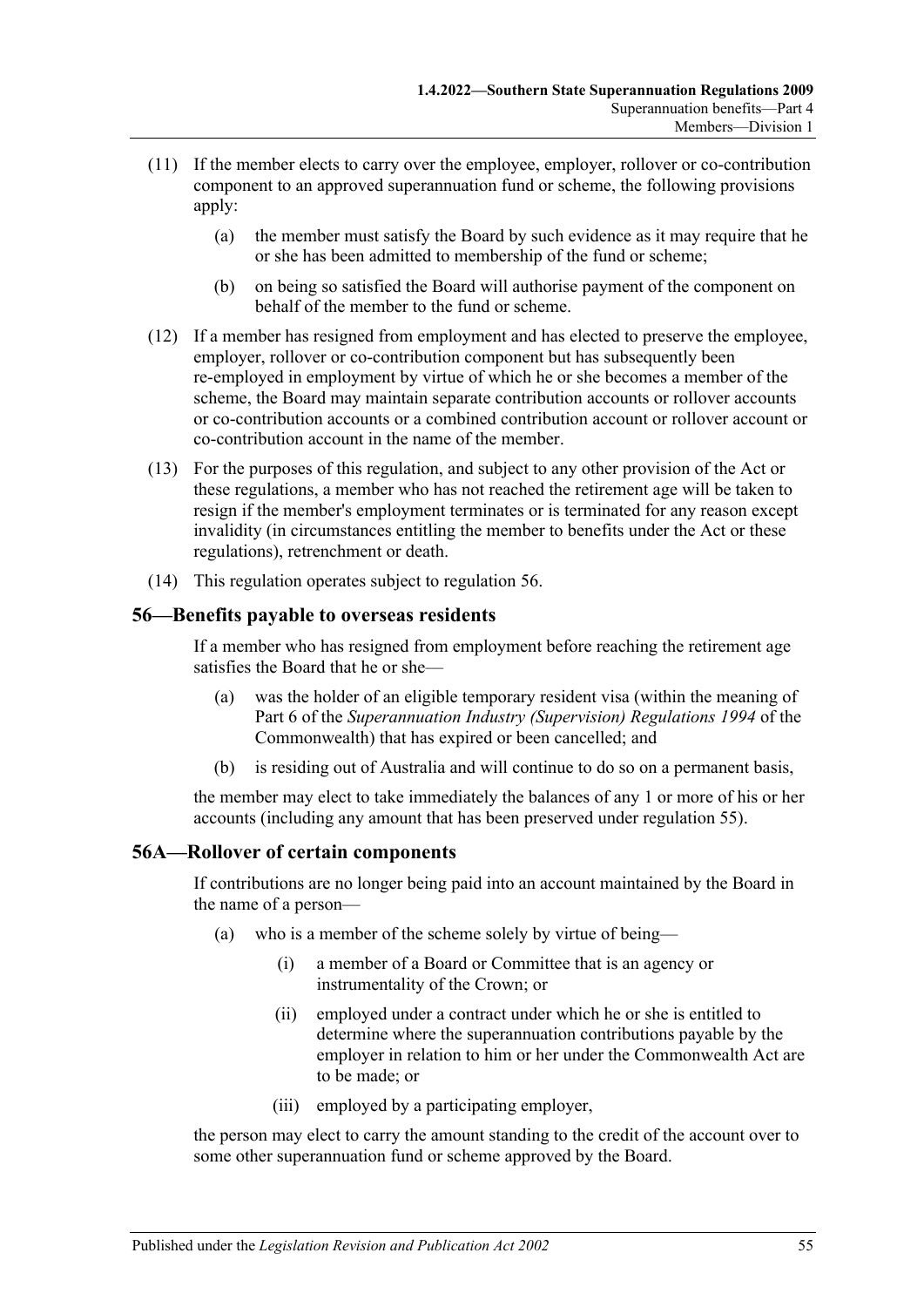#### **57—Retrenchment**

- (1) Subject to [subregulation](#page-55-0) (2), if a member's employment is terminated by retrenchment the member is entitled to—
	- (a) payment of the employee component and the employer component; and
	- (b) payment of—
		- (i) the rollover component (if any); and
		- (ii) the co-contribution component (if any),

to the extent that the payment can be made in accordance with the SIS Act.

<span id="page-55-0"></span>(2) The member may elect to preserve his or her employee, employer, rollover or co-contribution component or to carry it over to some other superannuation fund or scheme and in the event of such an election the provisions of regulation 55 will apply as if the member had resigned from employment.

#### <span id="page-55-3"></span>**58—Invalidity or terminal illness**

- <span id="page-55-2"></span><span id="page-55-1"></span> $(1)$  If—
	- (a) a member's employment terminates on account of invalidity before the member reaches the age of 70 years; or
	- (b) the Board is satisfied that—
		- (i) a member whose employment has not terminated is suffering from a terminal illness; or
		- (ii) a member whose employment has terminated is suffering from a terminal illness that existed, or that is attributable to a medical condition that existed, while the member was employed,

the member is entitled to benefits made up of the following components:

- (c) the employee component;
- (d) the employer component;
- (e) the rollover component (if any);
- (f) the co-contribution component (if any);
- (g) subject to this regulation and [regulation](#page-47-1) 49(6) and [\(7\)—](#page-47-0)the default invalidity insurance benefit and the additional invalidity insurance benefit (if any).
- (2) The default and additional invalidity insurance benefits are not payable to a member entitled to benefits under [subregulation](#page-55-1) (1)(a) if—
	- (a) the Board is not satisfied that, on the day on which the member's employment terminated, the member—
		- (i) was suffering from ill health (whether physical or mental) that made it unlikely that the member would at any future time engage in gainful employment for which the member was reasonably qualified by education, training or experience or for which the member could have been expected to become reasonably qualified following appropriate training or rehabilitation; and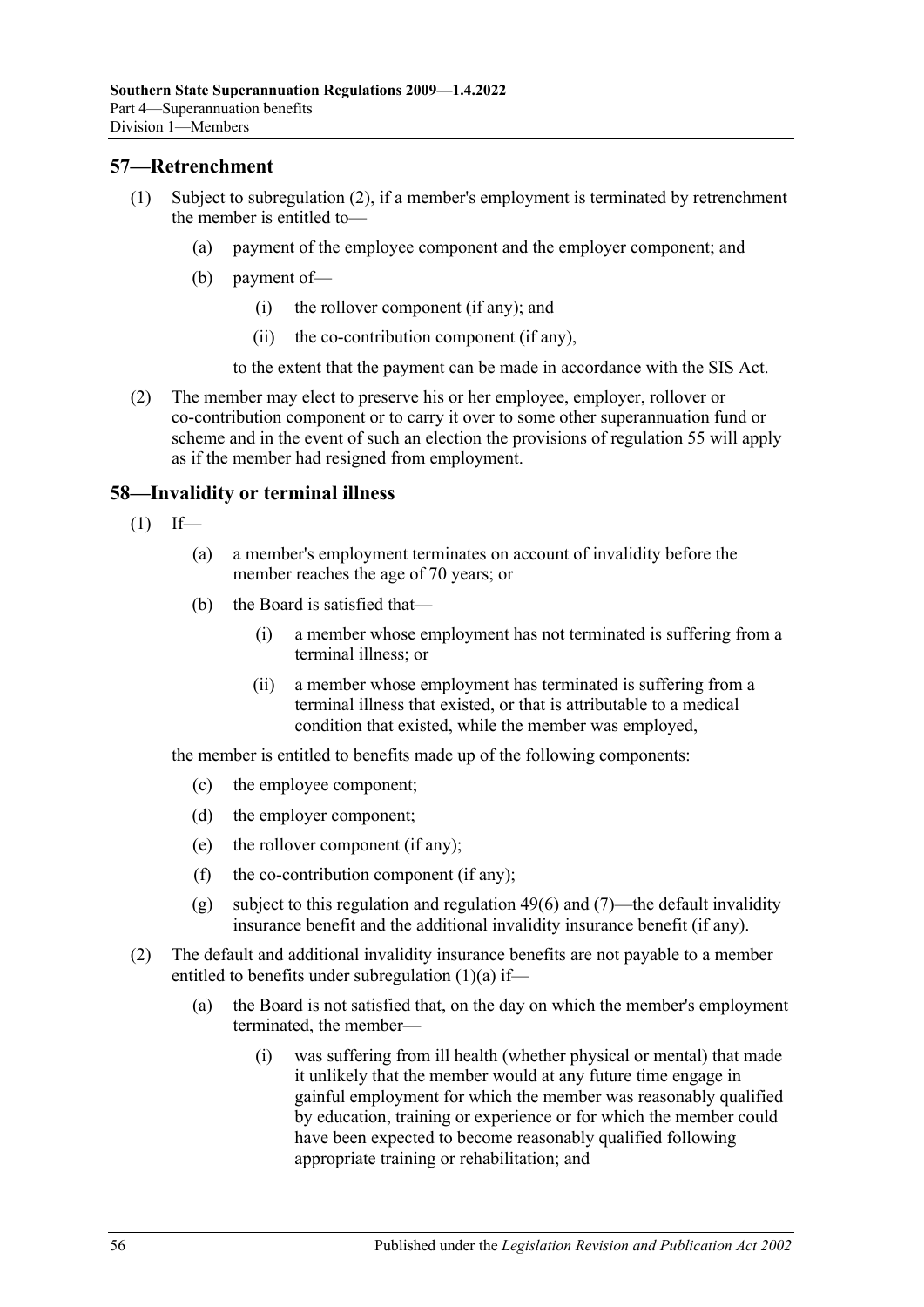- (ii) was receiving treatment from a medical practitioner in respect of the ill health and was following the advice of the practitioner; or
- (b) the Board is satisfied that the member has refused or failed to submit to reasonable medical treatment that, in the opinion of at least 2 medical practitioners providing advice or care to the member in relation to the medical condition to which the member's incapacity is attributable, would be likely to contribute to the member being able to carry out, to a substantial extent (whether on a full-time or part-time basis), the duties of his or her employment or some other employment for which the member is suitably qualified (whether by experience, training, or both) within 2 years of the commencement of the incapacity.
- (7) The default and additional invalidity insurance benefits are not payable—
	- (a) to a member who terminates his or her employment in connection with the acceptance of a voluntary separation package; or
	- (b) to a member entitled to benefits under [subregulation](#page-55-1)  $(1)(a)$  whose employment is terminated after he or she has been engaged in work in respect of employment to which the Act applies for a period that does not exceed 6 months on account of invalidity attributable to a medical condition existing before the commencement of his or her membership of the scheme; or
	- (c) to a member entitled to benefits under [subregulation](#page-55-2) (1)(b) in respect of a terminal illness attributable to a medical condition existing before the commencement of his or her membership of the scheme, unless (subject to [paragraphs](#page-56-0) (d) and [\(e\)\)](#page-56-1) the member has been engaged in work in respect of employment to which the Act applies for a period that exceeds 6 months; or
	- (d) to a member entitled to benefits under [subregulation](#page-55-1)  $(1)(a)$  or [\(b\)](#page-55-2) who is a member of the scheme by virtue of an election under [regulation](#page-11-1) 10 in respect of invalidity or a terminal illness attributable to a medical condition existing before the commencement of his or her membership of the scheme, unless the member has been a member of the scheme for a period that exceeds 24 months; or
	- (e) to a member entitled to benefits under [subregulation](#page-55-1)  $(1)(a)$  or [\(b\)](#page-55-2) who is a contributor within the meaning of the *[Superannuation Act](http://www.legislation.sa.gov.au/index.aspx?action=legref&type=act&legtitle=Superannuation%20Act%201988) 1988* to whom [regulation](#page-12-0) 11 applies in respect of invalidity or a terminal illness attributable to a medical condition existing before [regulation](#page-12-0) 11 first applied to the member, unless [regulation](#page-12-0) 11 has applied to the member for a period that exceeds 24 months.
- <span id="page-56-2"></span><span id="page-56-1"></span><span id="page-56-0"></span> $(8)$  If
	- (a) a member entitled to benefits under [subregulation](#page-55-1)  $(1)(a)$  was, immediately before termination of his or her employment, a police officer; and
	- (b) the member's incapacity resulted from injuries received in the course of duty,

the member is entitled to benefits under [subregulation](#page-55-3) (1) or to payment of an amount calculated as follows, whichever is the greater:

 $A = 3 \times S$ 

Where—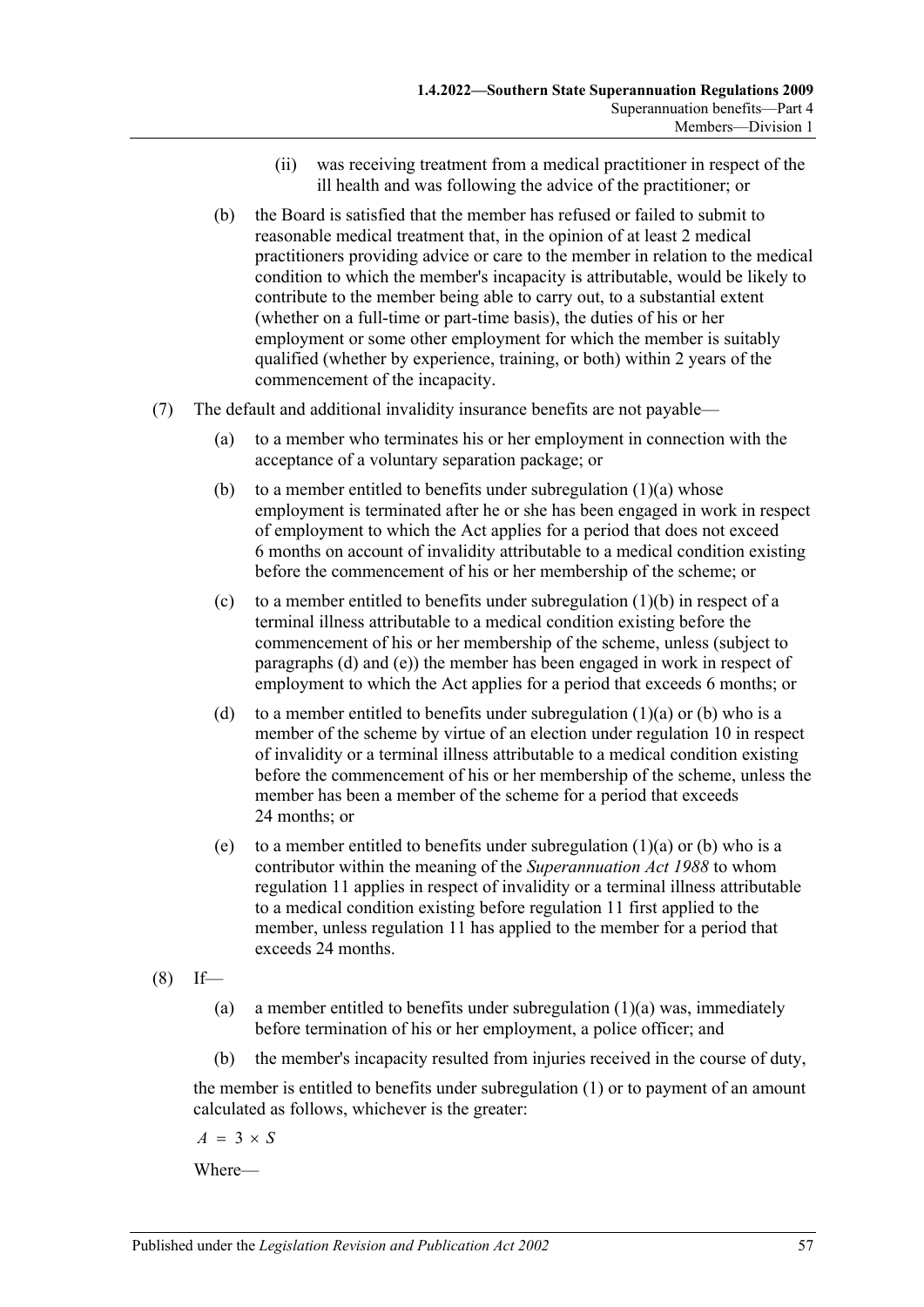*A* is the amount

*S* is—

- (a) if the member—
	- (i) held the rank of senior sergeant or a lower rank immediately before termination of his or her employment; and
	- (ii) was at any time during his or her membership of South Australia Police rostered to work on day, afternoon and night shifts, or on any 2 of those shifts, on a rotating basis; and
	- (iii) was not, immediately before termination of his or her employment, employed on a permanent basis on special duties at a salary level greater than that payable to a senior sergeant,

the member's actual or attributed salary as defined by the *[Police](http://www.legislation.sa.gov.au/index.aspx?action=legref&type=act&legtitle=Police%20Superannuation%20Act%201990)  [Superannuation Act](http://www.legislation.sa.gov.au/index.aspx?action=legref&type=act&legtitle=Police%20Superannuation%20Act%201990) 1990* (expressed as an annual amount) increased by 10%;

- (b) in any other case—the member's actual or attributed salary as defined by the *[Police Superannuation Act](http://www.legislation.sa.gov.au/index.aspx?action=legref&type=act&legtitle=Police%20Superannuation%20Act%201990) 1990* (expressed as an annual amount).
- (9) When determining for the purposes of [subregulation](#page-56-2) (8) whether a member is entitled to benefits under [subregulation](#page-55-3) (1) or to a payment under [subregulation](#page-56-2) (8)—
	- (a) the rollover component (if any) and the co-contribution component (if any) will be disregarded (the member is entitled to payment of the rollover component and the co-contribution component in addition to a payment under [subregulation](#page-56-2) (8)); and
	- (b) if the member is a Super SA Select member—the member will be taken to be entitled to benefits under [subregulation](#page-55-3) (1) equal in value to the total amount of—
		- (i) the employee component (if any); and
		- (ii) the employer component (if any); and
		- (iii) any default invalidity insurance benefit and additional invalidity insurance benefit to which the member is entitled under that subregulation; and
		- (iv) the component of the account maintained by Super SA Select on behalf of the member attributable to employee contributions and employer contributions (including any amount rolled over to Super SA Select from the Triple S scheme that is attributable to employee contributions or employer contributions).
- (9a) If a Super SA Select member is entitled to a payment under [subregulation](#page-56-2) (8), the payment is to be reduced by the amount of the component of the account maintained by Super SA Select on behalf of the member attributable to employee contributions and employer contributions (including any amount rolled over to Super SA Select from the Triple S scheme that is attributable to employee contributions or employer contributions).
- (10) [Subregulation](#page-56-2) (8) does not apply to a police officer who is a member of the scheme by virtue only of [regulation](#page-10-1) 9(5) or [\(7\)](#page-10-5) (or both).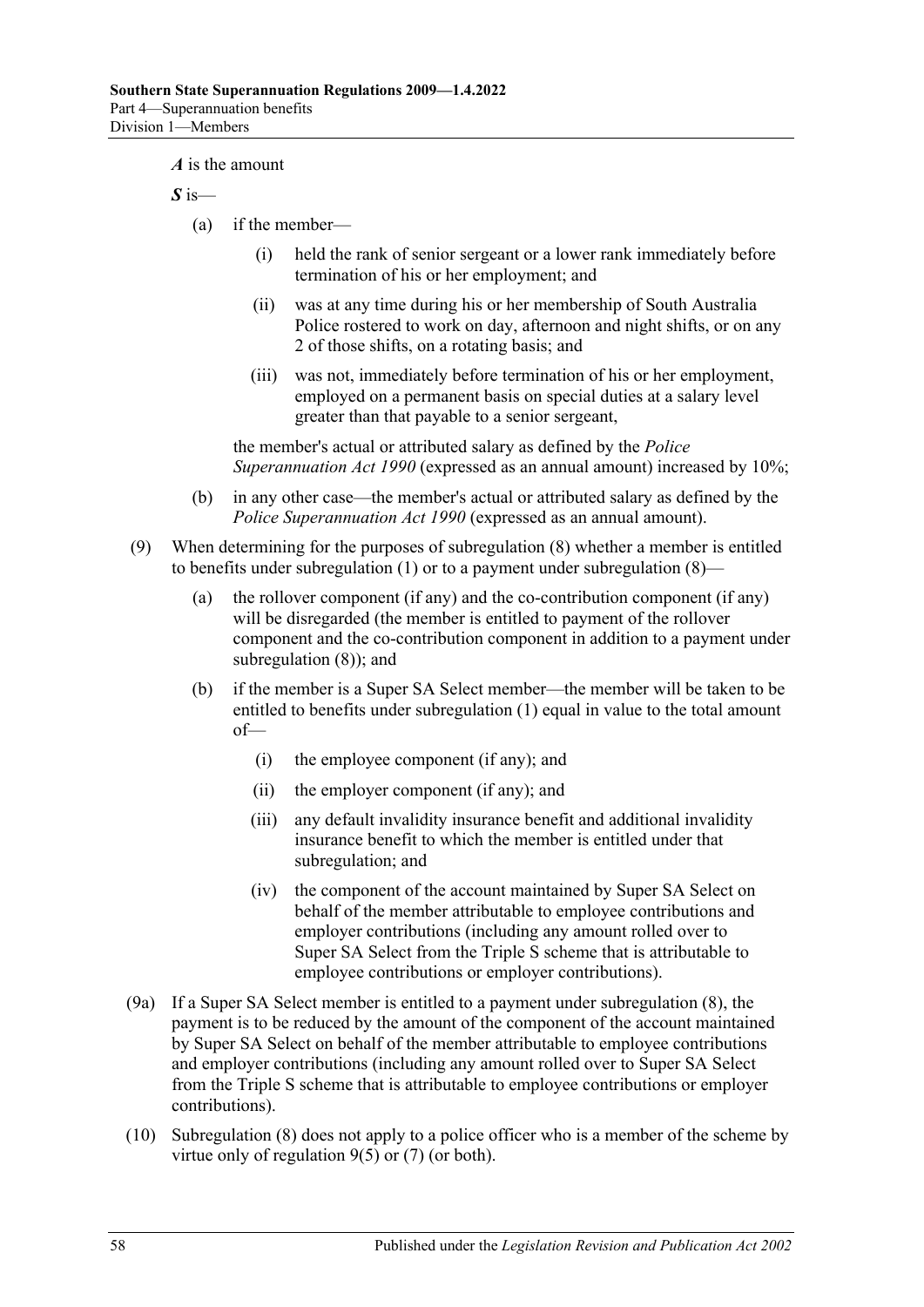- <span id="page-58-0"></span>(11) A member's employment will be taken to have terminated on account of invalidity if—
	- $(a)$ 
		- (i) the member's employer notifies the Board (before termination of employment) that the member's employment is to be terminated by the employer—
			- (A) on the ground of the member's invalidity; or
			- (B) on account of the unsatisfactory performance by the member of the member's duties (including the member's failure to meet performance standards) caused by the member's incapacity; and
		- (ii) the member's employment is subsequently terminated by the employer and notice of the termination has been given to the Board; or
	- (b) the member's employer terminates the employment—
		- (i) on the ground of the member's invalidity; or
		- (ii) when the member is totally or partially incapacitated for work in the member's present position—
			- (A) in circumstances that would, but for this subregulation, constitute retrenchment of the member; or
			- (B) on account of the unsatisfactory performance by the member of the member's duties (including the member's failure to meet performance standards) caused by the member's incapacity; or

 $(c)$ 

- (i) the member's employer or the member satisfies the Board (before termination of employment) that the member is suffering from ill health (whether physical or mental) that prevents the member from engaging in gainful employment for which the member is reasonably qualified by education, training or experience; and
- (ii) the member resigns from employment and notice of the resignation has been given to the Board; or
- $(d)$
- (i) the member's employment is terminated by the member for any reason that is caused by or is the direct result of the member's incapacity; and
- (ii) the Board is satisfied that the member has, since the member's employment was terminated, and for a period of at least 6 months, suffered from ill health (whether physical or mental) that prevented the member from engaging in gainful employment for which the member is reasonably qualified by education, training or experience; or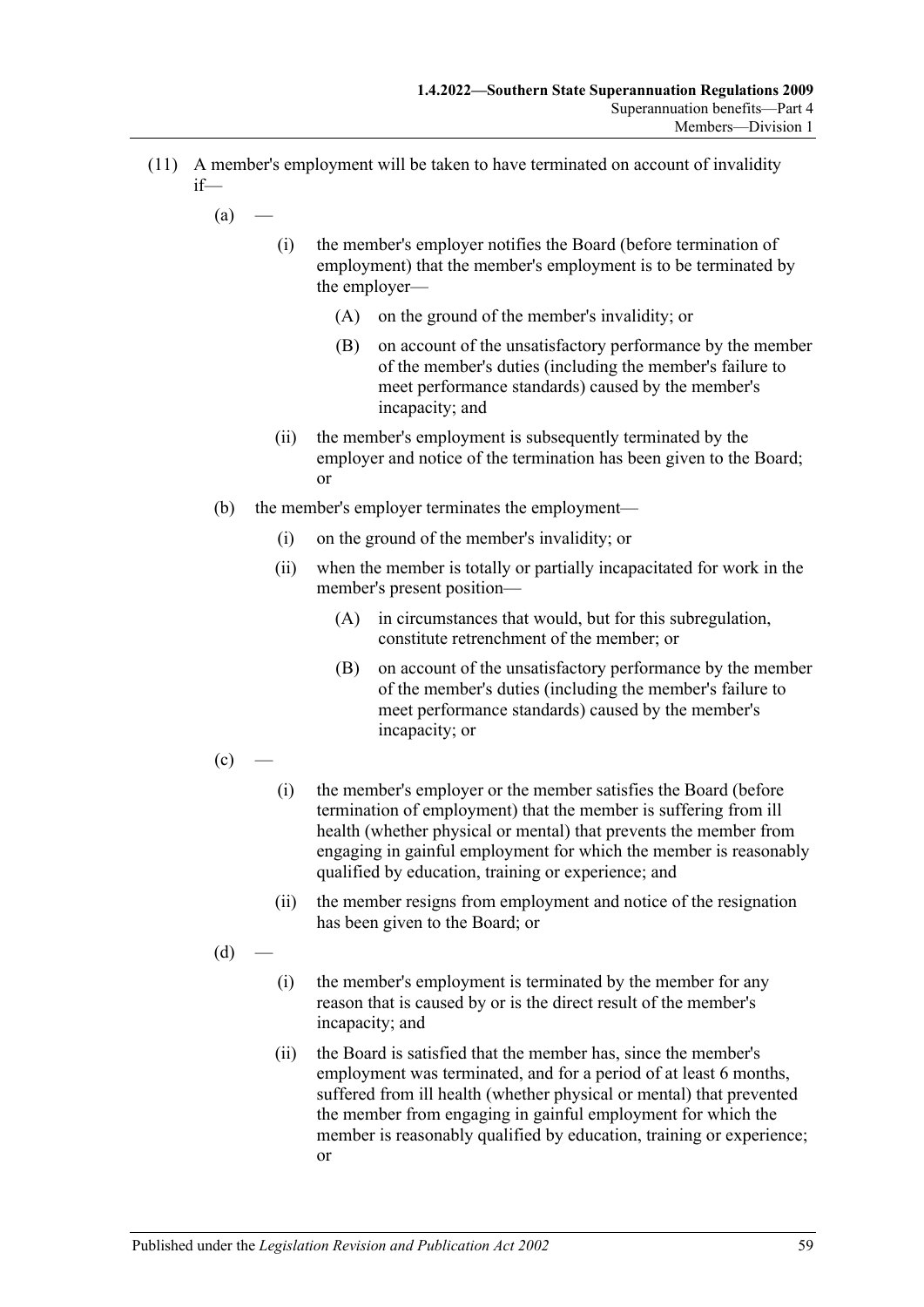- (e) an entitlement of the member to receive weekly payments of workers compensation under the *[Return to Work Act](http://www.legislation.sa.gov.au/index.aspx?action=legref&type=act&legtitle=Return%20to%20Work%20Act%202014) 2014* in respect of the incapacity to which the member's invalidity is attributable is redeemed under section 53 of that Act in connection with termination of the member's employment; or
- $(f)$
- (i) the member's employment pursuant to a fixed term contract is to be terminated due to the expiry of the contract; and
- (ii) the Board is satisfied that the member suffers from ill health (whether physical or mental) that prevents the member from engaging in gainful employment for which the member is reasonably qualified by education, training or experience; and
- (iii) the member's employment is subsequently terminated and notice of the termination has been given to the Board; or
- $(g)$ 
	- (i) the member's employment pursuant to a fixed term contract has terminated due to the expiry of the contract; and
	- (ii) the Board is satisfied that the member has, since the member's employment was terminated, and for a period of at least 6 months, suffered from ill health (whether physical or mental), attributable to a medical condition existing before the expiry of the contract, that prevented the member from engaging in gainful employment for which the member was reasonably qualified by education, training or experience.
- (12) A member who claims to be entitled to benefits under this regulation, or a person acting on the member's behalf, must give written notice of the claim to the Board not more than 2 years after the termination of the member's employment.
- (13) Notice of a claim may be given, and considered by the Board, before a member's employment is terminated if the member reasonably believes that the member's employment is to be terminated in circumstances that will give rise to an entitlement to benefits under [subregulation](#page-58-0) (11).
- (16a) This regulation does not apply in relation to a public sector superannuation beneficiary (within the meaning of [Part 3 Division 4\)](#page-41-3) who has invalidity/death insurance cover by virtue of [regulation](#page-43-3)  $47(8)(a)$  (or regulation  $48(7)(a)$  as in force immediately before the commencement of the *[Southern State Superannuation \(Insurance\) Variation](http://www.legislation.sa.gov.au/index.aspx?action=legref&type=subordleg&legtitle=Southern%20State%20Superannuation%20(Insurance)%20Variation%20Regulations%202017)  [Regulations 2017](http://www.legislation.sa.gov.au/index.aspx?action=legref&type=subordleg&legtitle=Southern%20State%20Superannuation%20(Insurance)%20Variation%20Regulations%202017)*).
- (17) In this regulation—

*voluntary separation package* means an agreement between a member and the member's employer pursuant to which the member resigns from employment, but does not include an agreement pursuant to which a member resigns from employment in connection with an agreement for the redemption of a liability to make weekly payments under Part 4 Division 4 of the *[Return to Work Act](http://www.legislation.sa.gov.au/index.aspx?action=legref&type=act&legtitle=Return%20to%20Work%20Act%202014) 2014*.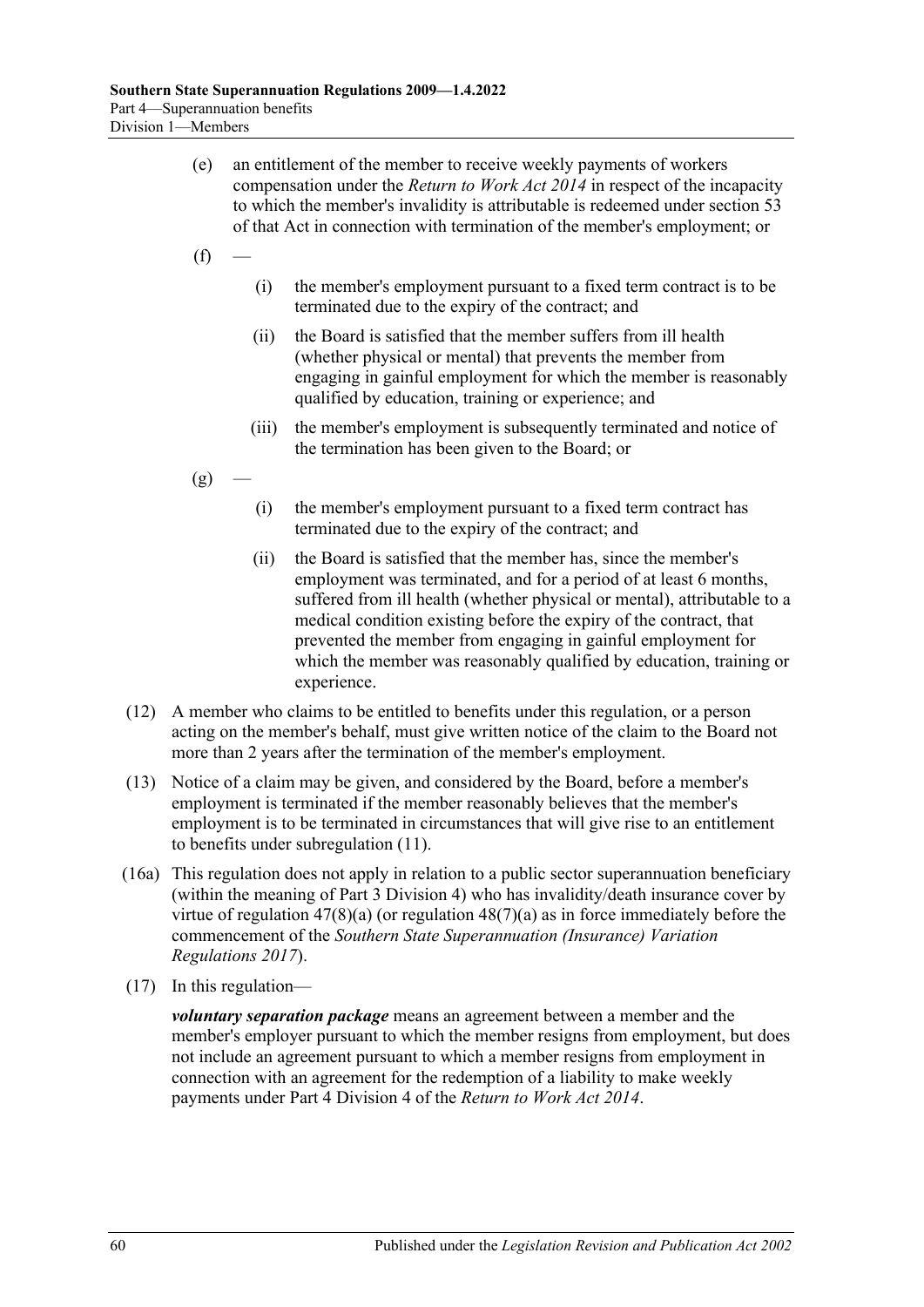#### **59—Death of member**

- <span id="page-60-0"></span>(1) If a member's employment is terminated by the member's death—
	- (a) if the deceased member has a legal personal representative—a payment will be made to the representative; and
	- (b) if the deceased member does not have a legal personal representative but is survived by a spouse—a payment will be made to the spouse; and
	- (c) if the deceased member does not have a legal personal representative and is not survived by a spouse—a payment will be made to the member's estate.
- <span id="page-60-5"></span><span id="page-60-2"></span><span id="page-60-1"></span>(2) The amount of the payment under [subregulation](#page-60-0)  $(1)(a)$ ,  $(b)$  or  $(c)$  is the aggregate of the following amounts:
	- (a) the employee component;
	- (b) the employer component;
	- (c) the rollover component (if any);
	- (d) the co-contribution component (if any);
	- (e) subject to this regulation, [regulation](#page-23-0) 28(4) and [regulation](#page-47-1) 49(6) and [\(7\)—](#page-47-0)the default death insurance benefit and the additional death insurance benefit (if any).
- (3) However, a surviving spouse will not be entitled to a benefit under this regulation if [regulation](#page-76-0) 69 applies to the spouse.
- (4) The default and additional death insurance benefits are not payable in respect of the death of a member that occurs within 6 months of the commencement of his or her membership of the scheme if the death is attributable to a medical condition existing before that commencement.
- (5) Subject to [subregulation](#page-60-3) (6), if a member takes his or her life—
	- (a) within 1 year after the commencement of his or her membership of the scheme; or
	- (b) within 1 year after the commencement of, or increase in the level of, additional invalidity/death insurance,

<span id="page-60-4"></span>the following provisions apply:

- (c) if death occurs within 1 year after the commencement of membership of the scheme or commencement of additional invalidity/death insurance—neither default nor additional death insurance benefits are payable;
- (d) if death occurs within 1 year after an increase in the level of additional invalidity/death insurance—additional death insurance benefits are not payable in respect of the increased insurance.
- <span id="page-60-3"></span>(6) [Subregulation](#page-60-4) (5)(c) does not apply in relation to a member who was a member of the State Scheme or any other scheme of superannuation established for the benefit of the employees of an agency or instrumentality of the Crown immediately before becoming a member of the Triple S scheme if his or her death occurred on or after the first anniversary of the commencement of his or her membership of the State Scheme or other scheme.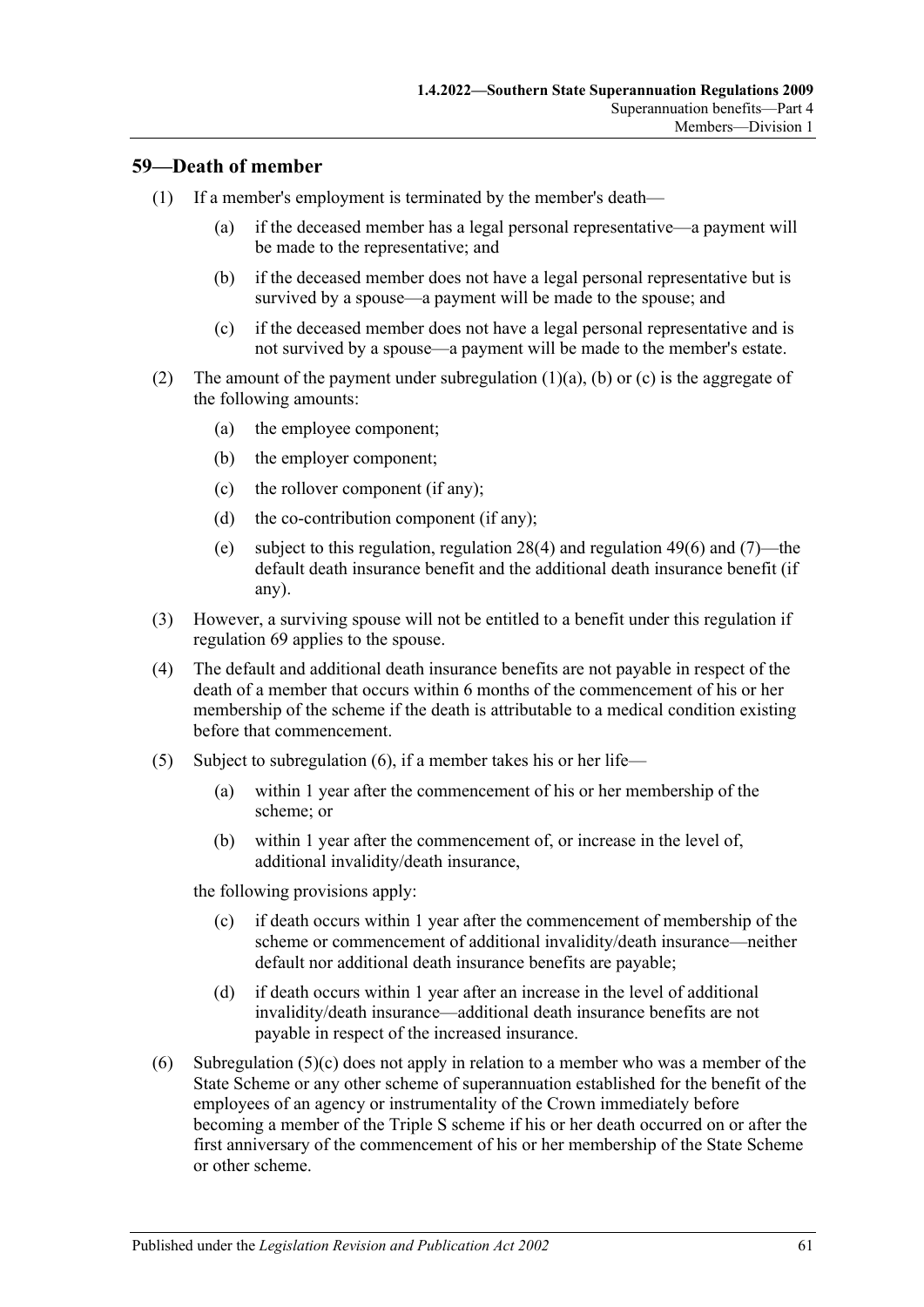<span id="page-61-0"></span> $(7)$  If—

- (a) the member was, immediately before his or her death, a police officer; and
- (b) the member died from injuries received in the course of duty,

the member's legal personal representative, spouse or estate (as the case may be) is entitled to benefits under [subregulation](#page-60-5) (2) or to payment of an amount calculated as follows, whichever is the greater:

 $A = 3 \times S$ 

Where—

*A* is the amount

*S* is—

- (a) if the member—
	- (i) held the rank of senior sergeant or a lower rank immediately before his or her death; and
	- (ii) was at any time during his or her membership of South Australia Police rostered to work on day, afternoon and night shifts, or on any two of those shifts, on a rotating basis; and
	- (iii) was not, immediately before his or her death, employed on a permanent basis on special duties at a salary level greater than that payable to a senior sergeant,

the member's actual or attributed salary as defined by the *[Police](http://www.legislation.sa.gov.au/index.aspx?action=legref&type=act&legtitle=Police%20Superannuation%20Act%201990)  [Superannuation Act](http://www.legislation.sa.gov.au/index.aspx?action=legref&type=act&legtitle=Police%20Superannuation%20Act%201990) 1990* (expressed as an annual amount) increased by 10%;

- (b) in any other case—the member's actual or attributed salary as defined by the *[Police Superannuation Act](http://www.legislation.sa.gov.au/index.aspx?action=legref&type=act&legtitle=Police%20Superannuation%20Act%201990) 1990* (expressed as an annual amount).
- <span id="page-61-1"></span>(8) When determining for the purposes of [subregulation](#page-61-0) (7) whether a member's legal personal representative, spouse or estate is entitled to benefits under [subregulation](#page-60-5) (2) or to a payment under [subregulation](#page-61-0) (7)—
	- (a) the rollover component (if any) and the co-contribution component (if any) will be disregarded (the legal personal representative, spouse or estate is entitled to payment of the rollover component and the co-contribution component in addition to a payment under [subregulation](#page-61-0) (7)); and
	- (b) if the member was a Super SA Select member—the member's legal personal representative, spouse or estate will be taken to be entitled to benefits under [subregulation](#page-60-5) (2) equal in value to the total amount of—
		- (i) the employee component (if any); and
		- (ii) the employer component (if any); and
		- (iii) any default death insurance benefit and additional death insurance benefit to which the legal personal representative, spouse or estate is entitled under that subregulation; and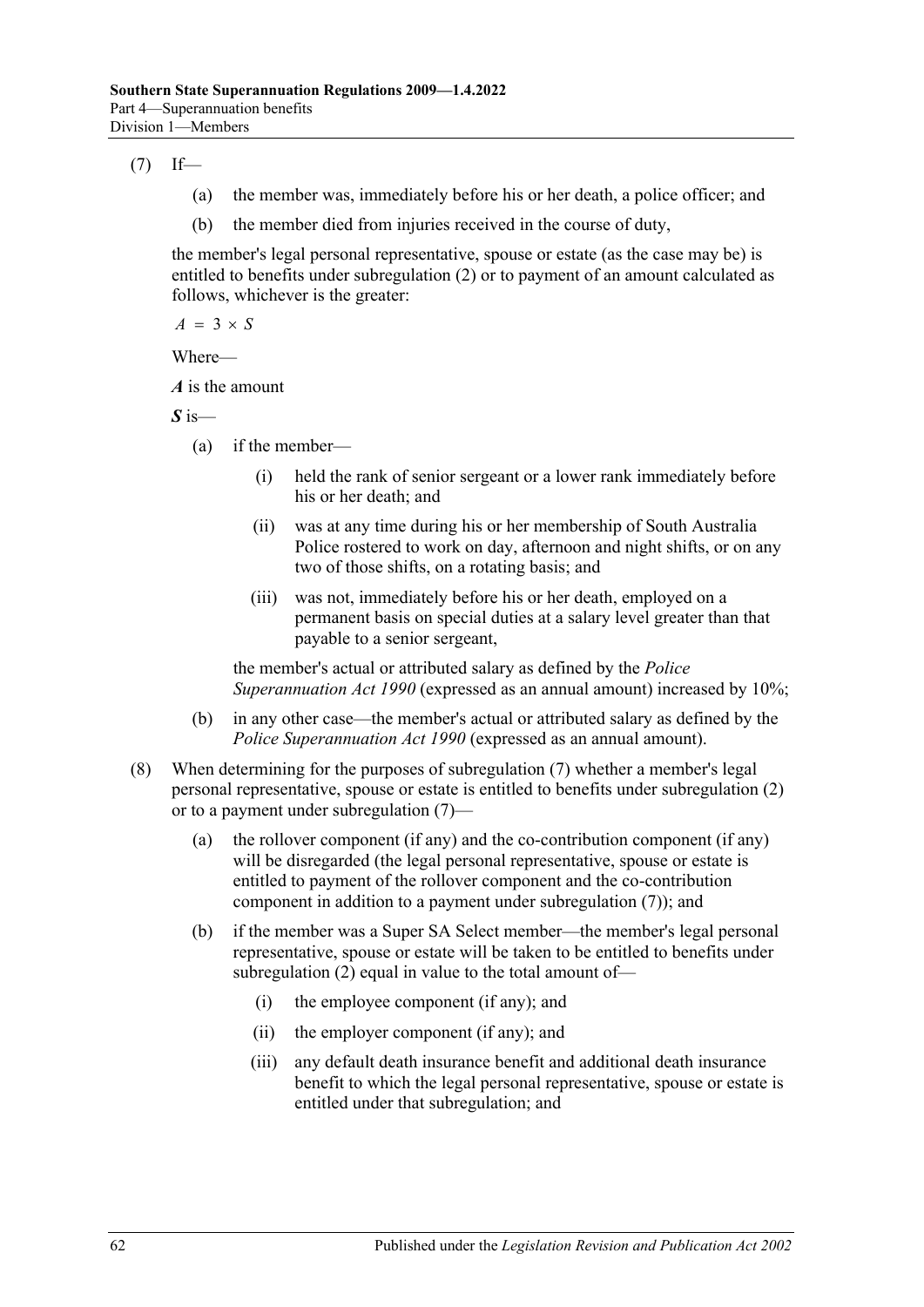- (iv) the component of the account maintained by Super SA Select on behalf of the member attributable to employee contributions and employer contributions (including any amount rolled over to Super SA Select from the Triple S scheme that is attributable to employee contributions or employer contributions).
- (8a) If the legal personal representative, spouse or estate of a member who was a Super SA Select member is entitled to a payment under [subregulation](#page-61-1) (8), the payment is to be reduced by the amount of the component of the account maintained by Super SA Select on behalf of the member attributable to employee contributions and employer contributions (including any amount rolled over to Super SA Select from the Triple S scheme that is attributable to employee contributions or employer contributions).
- (9) [Subregulation](#page-61-0) (7) does not apply to a police officer who is a member of the scheme by virtue only of [regulation](#page-10-1) 9(5) or [\(7\)](#page-10-5) (or both).
- (10) If a benefit is payable to the legal personal representative or estate of a deceased member and probate or letters of administration in relation to the deceased's estate have not been granted to any person, the Board may use the amount payable under this regulation, or such part of it as is required, to pay the funeral expenses of the deceased member or to reimburse a person who has paid those expenses.
- $(11)$  If—
	- (a) a member's employment terminates or is terminated for any reason (except the member's death); and
	- (b) the member dies within 1 month after the termination of his or her employment,

the member's legal personal representative, spouse or estate is entitled to the default death insurance benefit and the additional death insurance benefit (if any) that the representative, spouse or estate would have been entitled to if the member's employment had been terminated by the member's death.

#### <span id="page-62-1"></span>**60—Commutation to pay deferred superannuation contributions surcharge**

- (1) A member who is liable for a deferred superannuation contributions surcharge as a result of a benefit becoming payable to the member may apply to the Board, in accordance with this regulation—
	- (a) to receive part of the benefit in the form of a commutable pension; and
	- (b) to fully commute the pension.
- <span id="page-62-0"></span>(2) A member who has become entitled to a benefit, or will shortly become entitled to a benefit, may—
	- (a) estimate the amount of the surcharge the member will become liable to pay (the *estimated surcharge amount*); and
	- (b) request the Board, in the approved form, to—
		- (i) withhold from the member's benefit an amount equal to the estimated surcharge amount (the *withheld amount*); and
		- (ii) pay the balance of the benefit to the member (being, in the case of a benefit to which the member is yet to become entitled, a payment after the entitlement arises),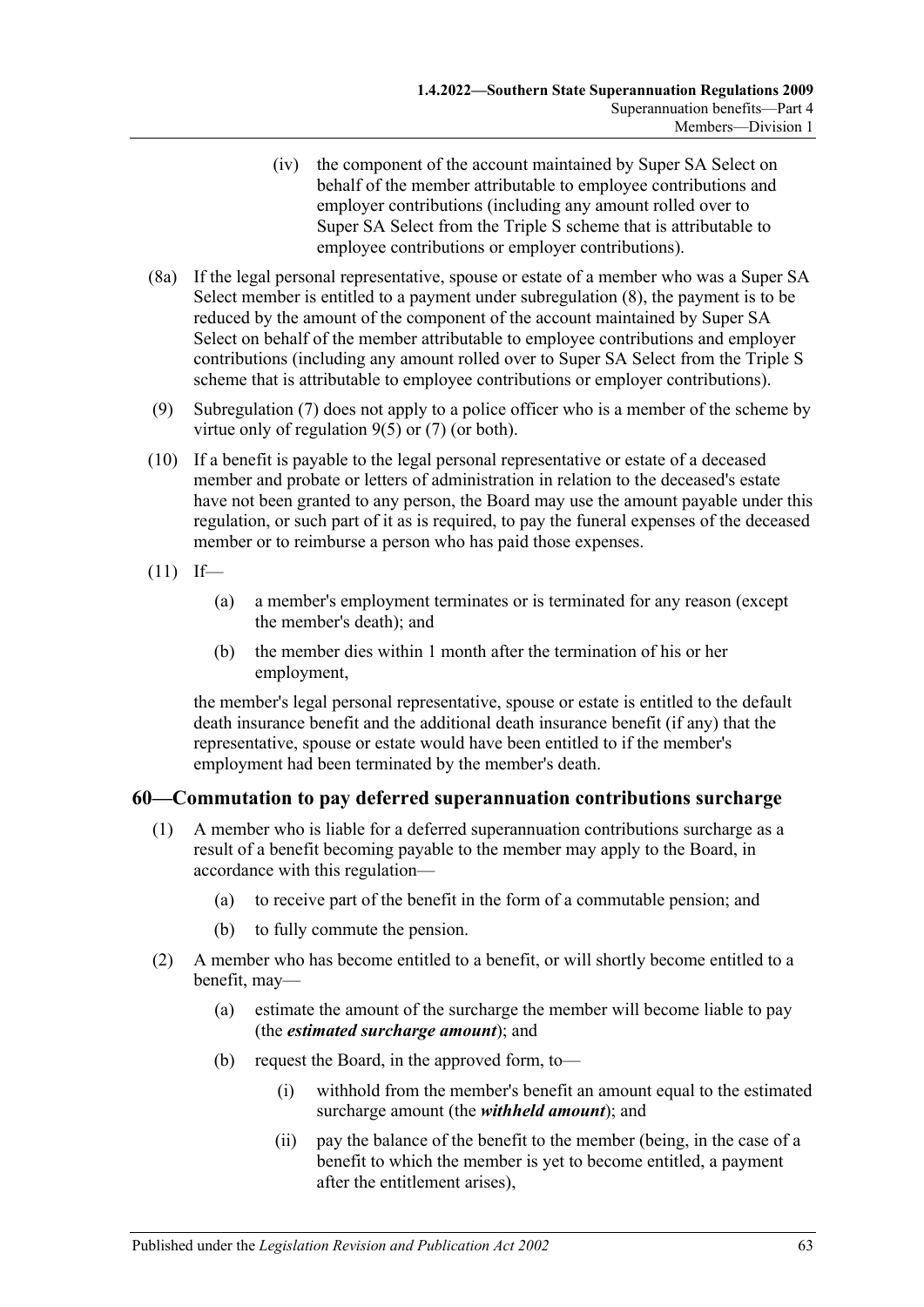and the Board must, subject to [subregulation](#page-63-0) (5), comply with the member's request.

- <span id="page-63-1"></span>(3) If a member has made a request under [subregulation](#page-62-0) (2)(b), the member must, before the expiration of 2 months following the issue of a surcharge notice in respect of the member, advise the Board in the approved form that the notice has been issued and the Board must, within 7 days of receiving that advice—
	- (a) convert into a pension—
		- (i) if the amount of the surcharge payable by the member is less than the withheld amount—a portion of the withheld amount equal to the amount payable; or
		- (ii) in any other case—the whole of the withheld amount; and
	- (b) immediately after converting the withheld amount, or a portion of the withheld amount, into a pension under [paragraph](#page-63-1) (a)—commute the pension; and
	- (c) pay to the member—
		- (i) the lump sum resulting from the commutation of the pension; and
		- (ii) the balance (if any) of the withheld amount.
- <span id="page-63-2"></span>(4) If a member who has become entitled to a benefit but has not yet received a surcharge notice provides the Board with satisfactory evidence of the amount of the surcharge he or she will become liable to pay (the *surcharge amount*) and requests the Board, in the approved form, to apply, or facilitate the application of, an amount of the member's benefit in payment of the surcharge, the Board must, within 7 days of the request—
	- (a) convert into a pension an amount of the member's benefit that is equal to the surcharge amount; and
	- (b) immediately after converting the amount into a pension under [paragraph](#page-63-2) (a)—commute the pension; and
	- (c) pay the lump sum resulting from the commutation to the member or the Commissioner of Taxation (at the option of the member); and
	- (d) following payment under [paragraph](#page-63-3) (c)—reduce the member's remaining benefits by an amount equal to the surcharge amount.
- <span id="page-63-3"></span><span id="page-63-0"></span>(5) The Board may reject an application under [subregulation](#page-62-1) (1) if—
	- (a) it is not satisfied that, if the application were accepted, the resulting lump sum will be applied in payment of the surcharge; or
	- (b) the member fails to satisfy the Board that the member has, or will have, a surcharge liability to the Commissioner of Taxation.
- (6) The factors to be applied in—
	- (a) the conversion of a withheld amount (or part of a withheld amount) into a pension; and
	- (b) the commutation of a pension,

will be determined by the Treasurer on the recommendation of an actuary.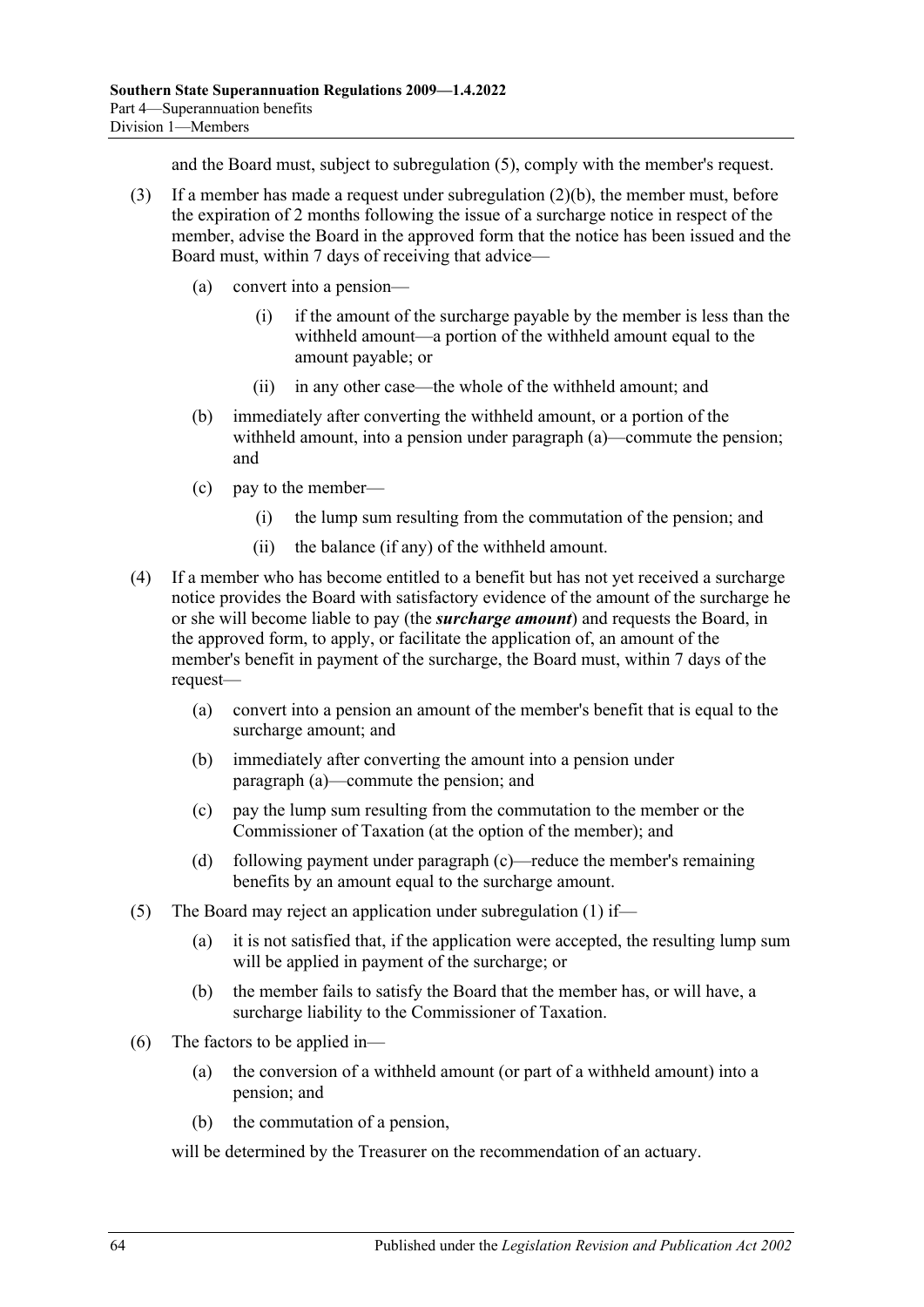### **61—Commutation to pay deferred superannuation contributions surcharge following death**

- <span id="page-64-2"></span>(1) If a member who is liable for a deferred superannuation contributions surcharge dies—
	- (a) having made a request of the Board under regulation 60 for part of his or her benefit to be withheld but before receiving a surcharge notice; or
	- (b) having received a surcharge notice but before requesting commutation of his or her pension under regulation 60,

the member's spouse or legal representative may, if he or she is entitled to be paid a benefit on the death of the member, before the expiration of the period of 2 months immediately following the member's death or the issue of the surcharge notice (whichever is the later), apply to the Board—

- (c) to receive the amount withheld by the Board on behalf of the deceased member under regulation 60 in the form of a commutable pension; and
- (d) to fully commute the pension.
- <span id="page-64-0"></span>(2) The Board must, on receipt of an application under subregulation  $(1)$ —
	- (a) convert into a pension—
		- (i) if the amount of the surcharge payable is less than the withheld amount—a portion of the withheld amount equal to the amount payable; or
		- (ii) in any other case—the whole of the withheld amount; and
	- (b) immediately after converting the withheld amount, or a portion of the withheld amount, into a pension under [paragraph](#page-64-0) (a)—commute the pension; and
	- (c) pay to the spouse or representative—
		- (i) the lump sum resulting from the commutation of the pension; and
		- (ii) the balance (if any) of the withheld amount.
- <span id="page-64-1"></span>(3) If a member dies without having made a request under regulation 60, the member's spouse or legal representative may, if he or she is entitled to be paid a benefit on the death of the prescribed member—
	- (a) estimate the amount of the surcharge the spouse or representative will become liable to pay (the *estimated surcharge amount*); and
	- (b) request the Board, in the approved form, to—
		- (i) withhold from the benefit an amount equal to the estimated surcharge amount (the *withheld amount*); and
		- (ii) pay the balance of the benefit to the spouse or representative,

and the Board must, subject to [subregulation](#page-65-0) (6), comply with the request.

(4) An application under [subregulation](#page-64-1) (3) must be made in writing to the Board before payment of the benefit to the spouse or legal representative.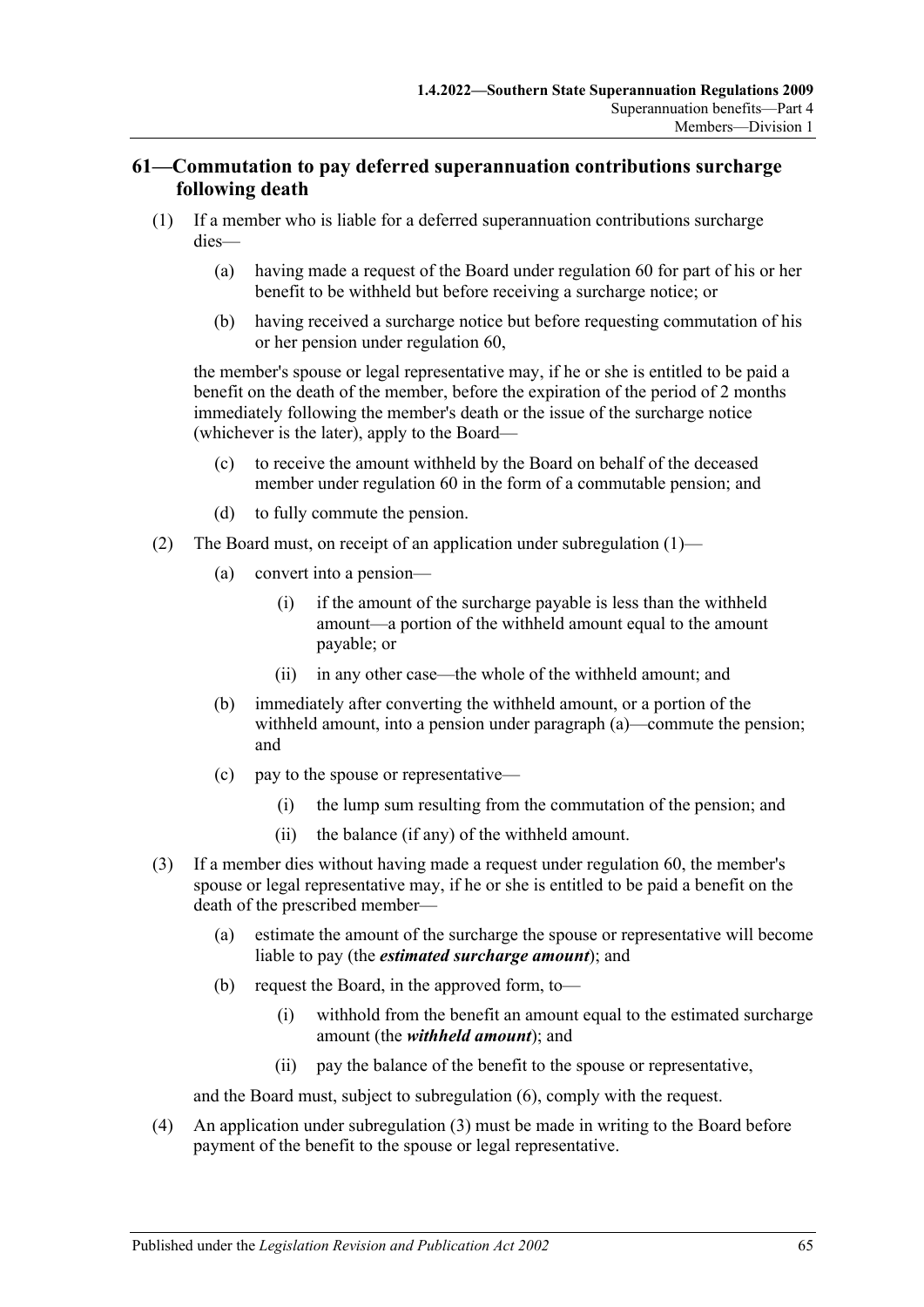- <span id="page-65-1"></span>(5) The spouse or legal representative must, before the expiration of 2 months following the issue of a surcharge notice in respect of the member, advise the Board in the approved form that the notice has been issued and the Board must, within 7 days of receiving that advice—
	- (a) convert into a pension—
		- (i) if the amount of the surcharge payable is less than the withheld amount—a portion of the withheld amount equal to the amount payable; or
		- (ii) in any other case—the whole of the withheld amount; and
	- (b) immediately after converting the withheld amount, or a portion of the withheld amount, into a pension under [paragraph](#page-65-1) (a)—commute the pension; and
	- (c) pay to the spouse or representative—
		- (i) the lump sum resulting from the commutation of the pension; and
		- (ii) the balance (if any) of the withheld amount.
- <span id="page-65-0"></span>(6) The Board may reject an application under [subregulation](#page-64-2) (1) or [\(3\)](#page-64-1) if it is not satisfied that, if the application were accepted, the resulting lump sum will be applied in payment of the surcharge or be used to reimburse the deceased member's estate, or the spouse or other person who has paid the surcharge on behalf of the estate.
- (7) The factors to be applied in—
	- (a) the conversion of a withheld amount (or part of a withheld amount) into a pension; and
	- (b) the commutation of a pension,

will be determined by the Treasurer on the recommendation of an actuary.

(8) In this regulation—

*legal representative*, in relation to a deceased member, means a person—

- (a) holding office as executor of the will of the deceased member where probate of the will has been granted or resealed in South Australia or any other State or a Territory; or
- (b) holding office in South Australia or any other State or a Territory as administrator of the estate of the deceased member.

#### **62—Withheld amount**

An amount withheld under regulation 60 or 61—

- (a) must be retained in the Fund; and
- (b) will be adjusted from time to time by the Board, in accordance with section 13 of the Act, to reflect investment earnings on the amount; and
- (c) may be paid to the member (or the member's spouse or legal representative)—
	- (i) in accordance with regulation 60 or 61; or
	- (ii) at the direction of the Board if the Board—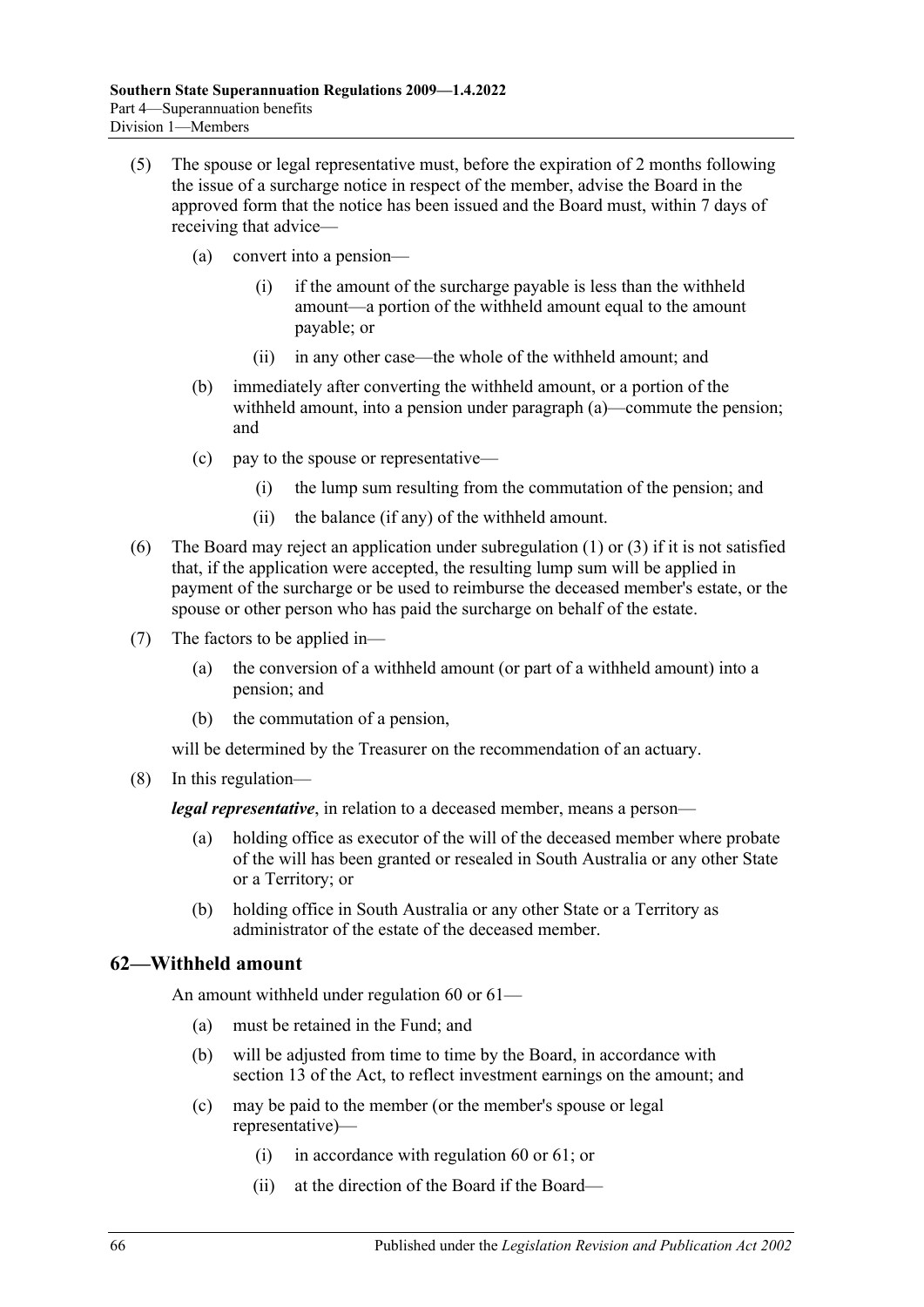- (A) has not, within 2 years of withholding the amount, received advice that a surcharge notice has been issued in respect of the member; or
- (B) considers, at any time, there is other good reason for doing so.

# <span id="page-66-0"></span>**62AA—Payment of Division 293 tax**

- (1) For the purposes of facilitating the payment of Division 293 tax, the Board may pay an amount on behalf of a member to the Commissioner of Taxation, or to the member, as required by, and in accordance with, the requirements of the *Taxation Administration Act 1953* of the Commonwealth.
- (2) If the Board makes a payment to or on behalf of a member under [subregulation](#page-66-0) (1), the Board must debit the amount of the payment against the member's employer contribution account or, if the credit balance of the member's employer contribution account is not sufficient to make the payment, the member's employee contribution account, rollover account or co-contribution account.
- (3) In this regulation—

*Division 293 tax* has the same meaning as in the *Income Tax Assessment Act 1997* of the Commonwealth.

#### <span id="page-66-1"></span>**62AAB—Excess non-concessional contributions**

- (1) If a release authority is issued to the Board under the *Taxation Administration Act 1953* of the Commonwealth in relation to a member's excess non-concessional contributions, the Board may pay to the member any amount the Board is required to pay pursuant to the authority.
- (2) If a payment is made to a member under [subregulation](#page-66-1) (1), the Board must debit the amount of the payment against the member's employee contribution account or, if the credit balance of the member's employee contribution account is not sufficient to make the payment, the member's employer contribution account, rollover account or co-contribution account.
- (3) In this section—

*excess non-concessional contributions* has the same meaning as in the *Income Tax Assessment Act 1997* of the Commonwealth.

#### **Subdivision 3—PSS 3 members**

## **62A—Interpretation**

- (1) A reference in this Subdivision to a PSS 3 member is a reference to a PSS 3 member who has made an election to take out voluntary invalidity/death insurance under section 36 of the *[Parliamentary Superannuation Act](http://www.legislation.sa.gov.au/index.aspx?action=legref&type=act&legtitle=Parliamentary%20Superannuation%20Act%201974) 1974* and is a member of the Triple S scheme.
- (2) A PSS 3 member will be taken to have retired for the purposes of this Subdivision if the member is taken to have retired (whether voluntarily or involuntarily) for the purposes of the *[Parliamentary Superannuation Act](http://www.legislation.sa.gov.au/index.aspx?action=legref&type=act&legtitle=Parliamentary%20Superannuation%20Act%201974) 1974*.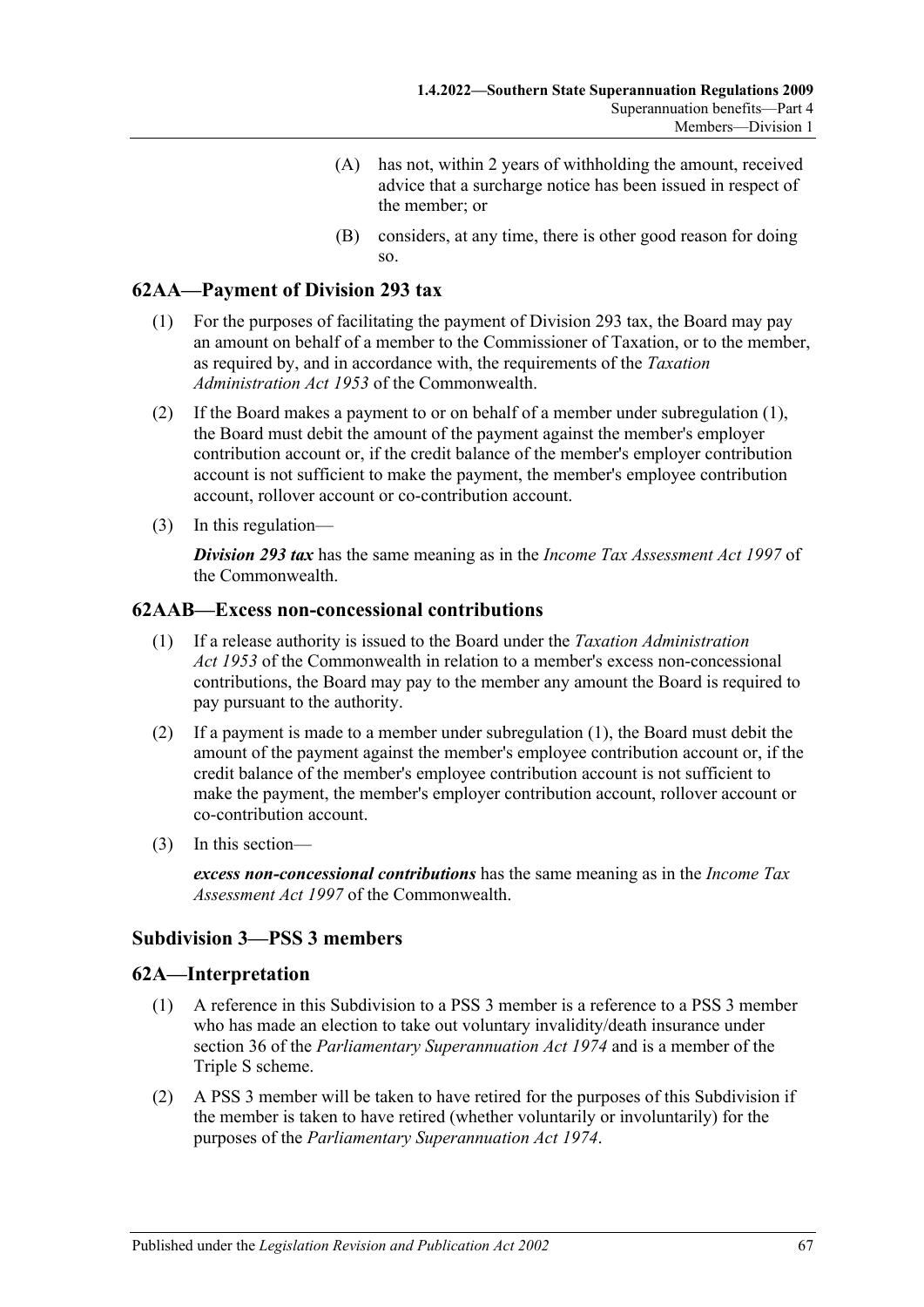### <span id="page-67-1"></span>**62B—Retirement of PSS 3 member at or above age 55**

- (1) A PSS 3 member who—
	- (a) has retired; and
	- (b) has reached the age of 55 years,

is entitled to payment of the employer component of benefits.

- <span id="page-67-4"></span>(2) Subject to [subregulation](#page-67-0) (3), a PSS 3 member who does not apply to the Board in writing for the payment of an entitlement under [subregulation](#page-67-1) (1) within 3 months after retirement will be taken to have preserved the employer component and [regulation](#page-68-0) 62D will apply to and in relation to it.
- <span id="page-67-0"></span>(3) A PSS 3 member who has retired and reached the age of 65 years must immediately be paid the employer component.
- (4) This regulation does not apply to or in relation to a case involving the death of a PSS 3 member (see [regulation](#page-69-0) 62F) and does not derogate from the ability of a member to apply for a benefit under [regulation](#page-69-1) 62E (rather than taking a benefit under this regulation).

## <span id="page-67-5"></span><span id="page-67-2"></span>**62C—Cessation of membership of PSS 3 member before age 55**

- (1) Subject to this regulation, a PSS 3 member who retires before reaching the age of 55 years may elect—
	- (a) to preserve the employer component; or
	- (b) to carry the employer component over to another superannuation fund or scheme that is a complying superannuation fund (as a preserved employer component).
- <span id="page-67-3"></span>(2) A PSS 3 member who does not inform the Board in writing of his or her election under [subregulation](#page-67-2) (1) within 3 months after ceasing to be a member will be taken to have elected to preserve the employer component and [regulation](#page-68-0) 62D will apply to and in relation to it.
- (3) If the Board is of the opinion that the limitation period referred to in [subregulation](#page-67-3) (2) would unfairly prejudice a member, the Board may extend the period that applies to the member.
- (4) A PSS 3 member who has elected, or has been taken to have elected, to preserve his or her employer component and to whom the component has not been paid under [regulation](#page-68-0) 62D, may elect to withdraw the election and to elect to carry the component over to a complying superannuation fund.
- (5) If a member elects to carry the employer component to a complying superannuation fund, the following provisions apply:
	- (a) the member must satisfy the Board by such evidence as it may require that he or she has been admitted to membership of the fund;
	- (b) on being so satisfied the Board will authorise payment of the component on behalf of the member to the fund.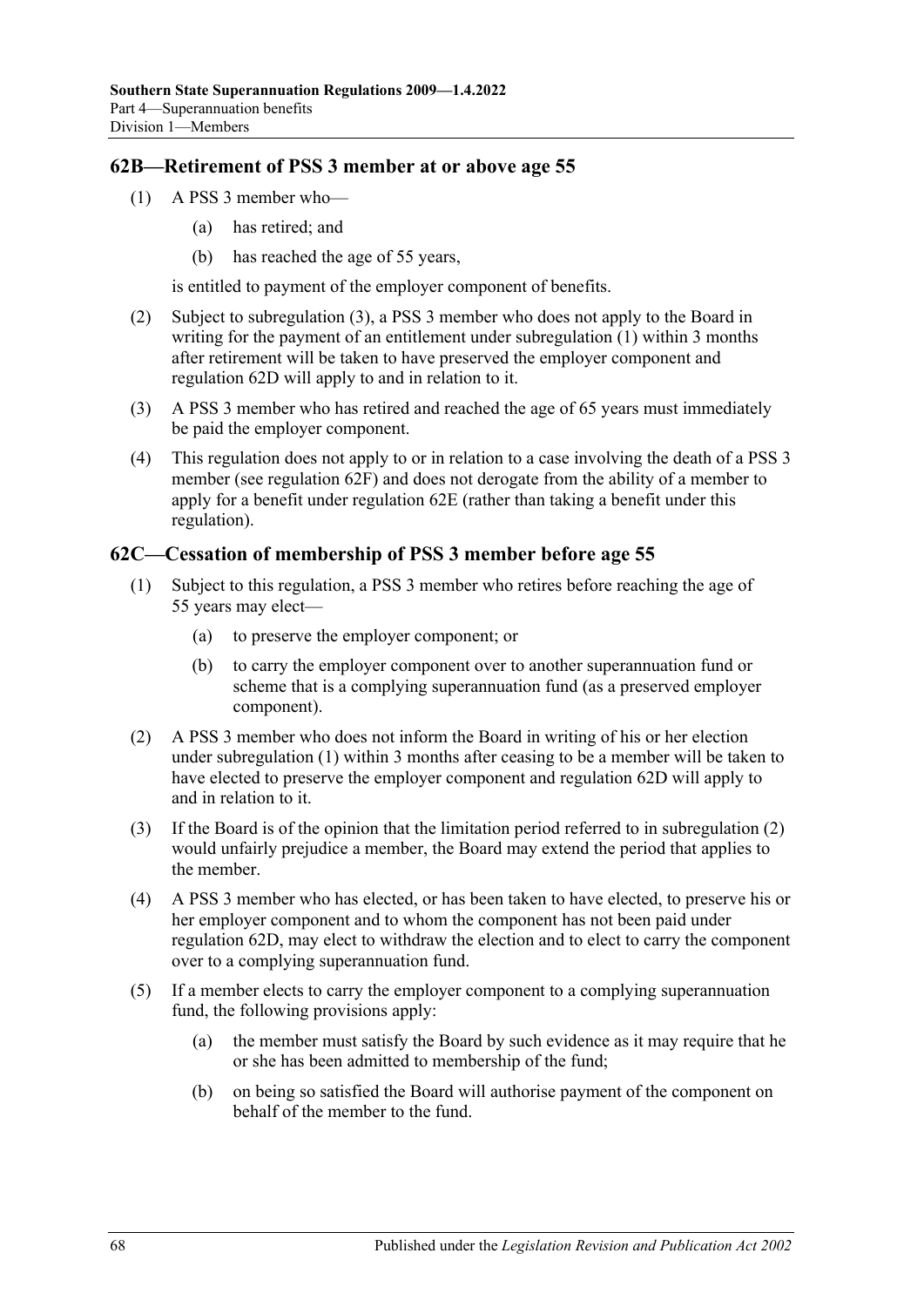- (6) If a PSS 3 member has ceased to be a member of the Parliament of the State and has elected to preserve the employer component but has subsequently again become a member of the Parliament, the Board may maintain separate employer contribution accounts in the name of the member.
- (7) This regulation does not apply to or in relation to a case involving—
	- (a) a cessation of membership on the ground of invalidity (in circumstances entitling the member to a benefit under [regulation](#page-69-1) 62E); or
	- (b) the death of a PSS 3 member (see [regulation](#page-69-0) 62F).

#### <span id="page-68-0"></span>**62D—Preservation of components**

If an employer component has been preserved under [regulation](#page-67-4) 62B(2) or [62C,](#page-67-5) then the following provisions will apply:

- (a) the Board must in relation to a component preserved under [regulation](#page-67-5) 62C, not less than 6 months before the relevant member's 55th birthday (unless that period has already been reached), notify the relevant member in writing of his or her entitlement to require the Board to make a payment under [paragraph](#page-68-1) (b);
- <span id="page-68-1"></span>(b) the relevant member may at any time after reaching 55 years of age require the Board to authorise payment of the component and, if no such requirement has been made on or before the date on which the member reaches 65 years of age, the Board will authorise payment of the component to the member;
- (c) if the relevant member—
	- (i) has become incapacitated and satisfies the Board that the member—
		- (A) is suffering from ill health (whether physical or mental) that makes it unlikely that the member will at any future time engage in gainful employment for which the member is reasonably qualified by education, training or experience or for which the member could be expected to become reasonably qualified following appropriate training or rehabilitation; and
		- (B) is receiving treatment from a medical practitioner in respect of the ill health and is following the advice of the practitioner; or
	- (ii) satisfies the Board that he or she is suffering from a terminal illness,

the Board will authorise payment of the component to the member;

- (d) if the relevant member dies, the component will be paid—
	- (i) if the member has a legal personal representative—to the representative; and
	- (ii) if the member does not have a legal personal representative but is survived by a spouse—to the spouse; and
	- (iii) if the member does not have a legal personal representative and is not survived by a spouse—to the member's estate,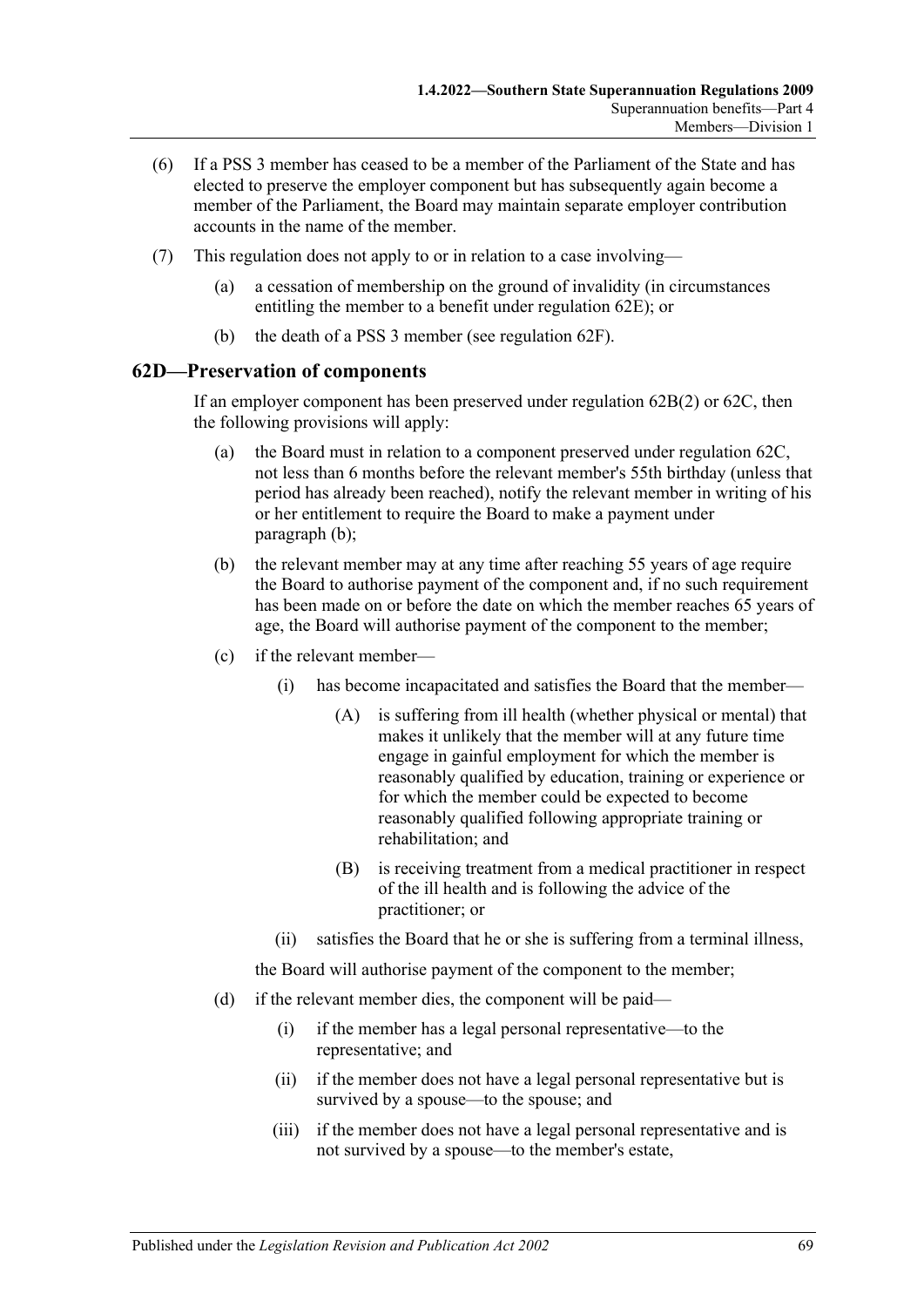(and a payment under any of the above paragraphs excludes further rights so that a claim cannot be subsequently made under some other paragraph).

# <span id="page-69-1"></span>**62E—Invalidity**

- <span id="page-69-2"></span> $(1)$  If—
	- (a) a PSS 3 member resigns from the Parliament of the State; and
	- (b) a judge is satisfied, before the resignation occurs, that ill health prevents the member from being able to carry out the duties of office to a reasonable degree,

the member is entitled to benefits made up of the following components:

- (c) the employer component;
- (d) subject to this regulation and [regulation](#page-47-1) 49(6) and [\(7\)—](#page-47-0)the additional invalidity insurance benefit.
- (2) The additional invalidity/death insurance benefits are not payable to a member entitled to benefits under [subregulation](#page-69-2) (1) if—
	- (a) the Board is not satisfied that, on the day on which the member resigned, the member—
		- (i) was suffering from ill health (whether physical or mental) that made it unlikely that the member would at any future time engage in gainful employment for which the member was reasonably qualified by education, training or experience or for which the member could be expected to become reasonably qualified following appropriate training or rehabilitation; and
		- (ii) was receiving treatment from a medical practitioner in respect of the ill health and is following the advice of the practitioner; or
	- (b) the Board is satisfied that the member has refused or failed to submit to reasonable medical treatment that, in the opinion of at least 2 medical practitioners providing advice or care to the member in relation to the medical condition to which the member's incapacity is attributable, would be likely to contribute to the member being able to carry out, to a substantial extent (whether on a full-time or part-time basis), the duties of office or employment for which the member is suitably qualified (whether by experience, training, or both) within 2 years of the commencement of the incapacity.

#### <span id="page-69-0"></span>**62F—Death of PSS 3 member**

- <span id="page-69-4"></span><span id="page-69-3"></span>(1) If a PSS 3 member ceases to be a member of the Parliament of the State by reason of his or her death—
	- (a) if the deceased member has a legal personal representative—a payment will be made to the representative; and
	- (b) if the deceased member does not have a legal personal representative but is survived by a spouse—a payment will be made to the spouse; and
	- (c) if the deceased member does not have a legal personal representative and is not survived by a spouse—a payment will be made to the member's estate.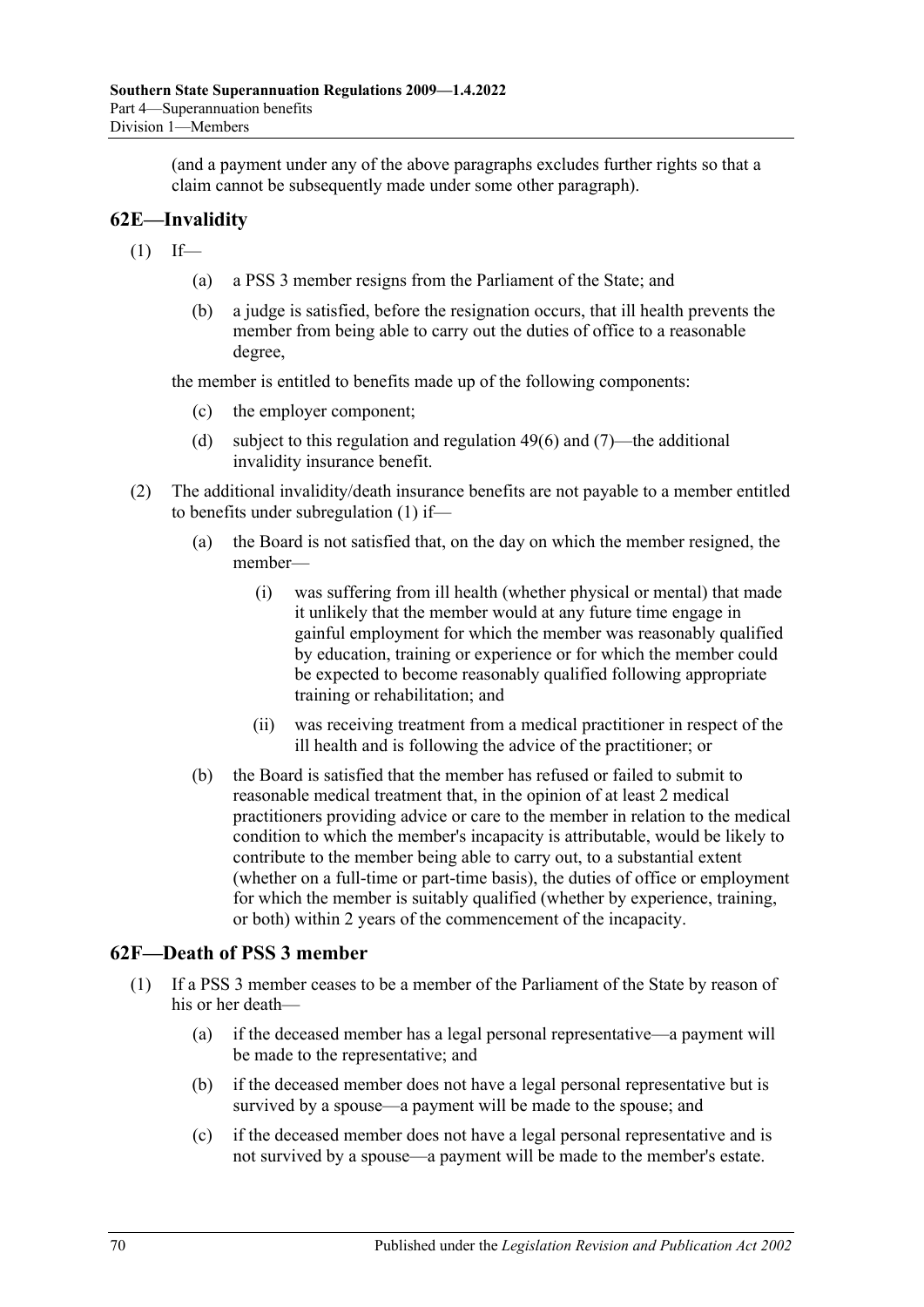- (2) A payment under [subregulation](#page-69-3)  $(1)(a)$ ,  $(b)$  or  $(c)$  is to be made up of the following components:
	- (a) the employer component;
	- (b) subject to this regulation, the death insurance benefit (if any).
- <span id="page-70-1"></span>(3) A surviving spouse will not be entitled to a benefit under this regulation if [regulation](#page-76-0) 69 applies to the spouse.
- (4) If a PSS 3 member takes his or her life—
	- (a) within 1 year after the commencement of his or her additional invalidity/death insurance—additional death insurance benefits are not payable; or
	- (b) within 1 year after an increase in the level of his or her additional invalidity/death insurance—additional death insurance benefits are not payable in respect of the increased insurance.
- (5) If a benefit is payable to the legal personal representative or estate of a deceased PSS 3 member and probate or letters of administration in relation to the deceased's estate have not been granted to any person, the Board may use the amount payable under this regulation, or such part of it as is required, to pay the funeral expenses of the deceased member or to reimburse a person who has paid those expenses.
- $(6)$  If—
	- (a) a PSS 3 member ceases to be a member of the Parliament of the State for any reason other than his or her death; and
	- (b) the member dies within 1 month after that cessation,

the member's legal personal representative, spouse or estate is entitled to the death insurance benefit (if any) that the representative, spouse or estate would have been entitled to if the member had ceased to be a member of Parliament by virtue of the member's death.

# **Division 2—Spouse members**

#### <span id="page-70-2"></span><span id="page-70-0"></span>**63—Benefits for spouse members**

(1) Subject to this regulation, the following provisions apply in respect of an amount standing to the credit of a spouse member's spouse account:

 $(a)$  if—

- (i) the spouse member—
	- (A) has reached his or her preservation age; and
	- (B) is the spouse of the relevant member; and
- (ii) the relevant member has taken the benefit of regulation 53,

payment of the amount may be made to the spouse member subject to restrictions (if any) imposed by the SIS Act;

- (ab) if the spouse member—
	- (i) is the spouse of the relevant member; and
	- (ii) has attained the age of 65 years,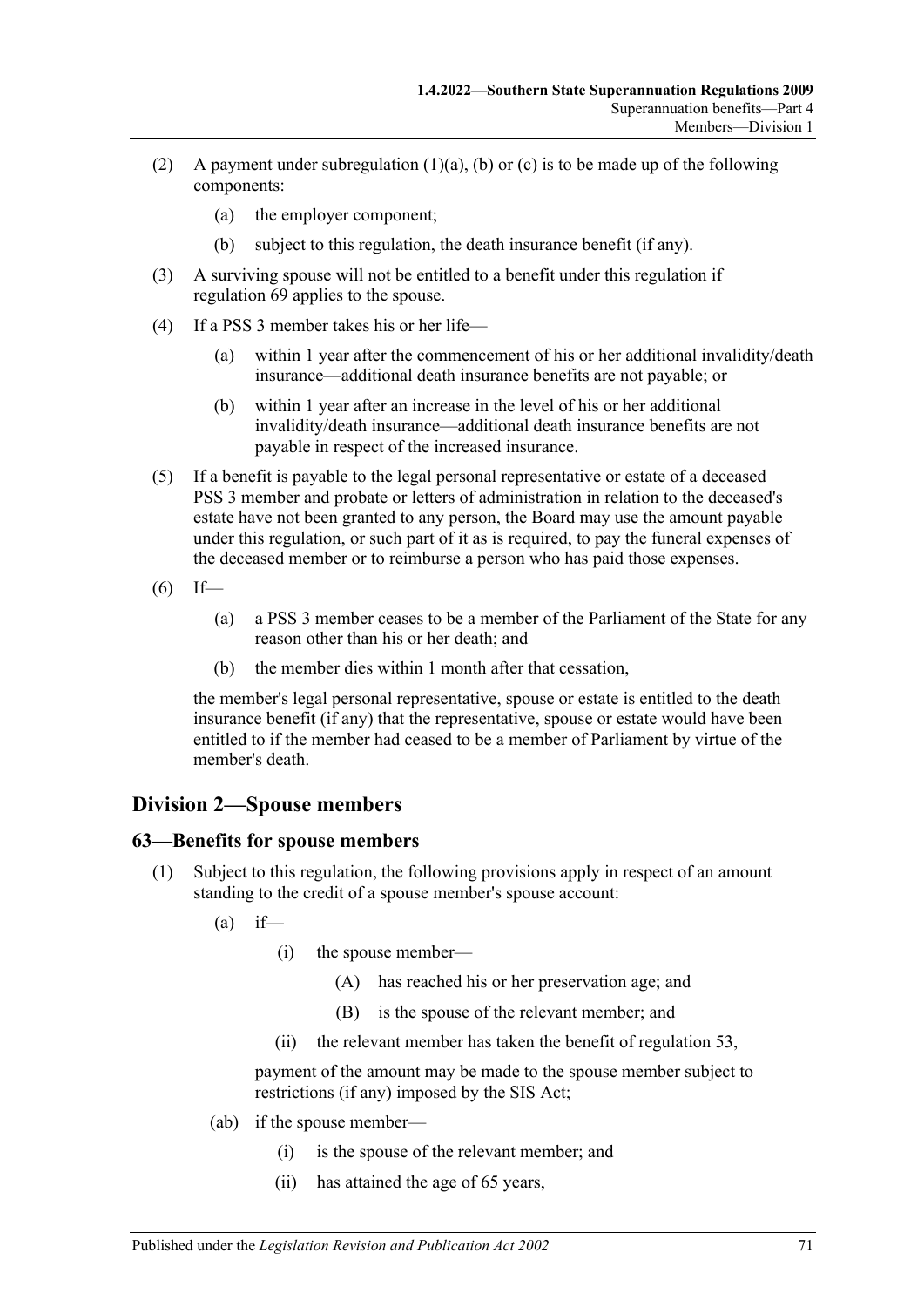payment of the amount may be made to the spouse member or rolled over to some other fund or scheme approved by the Board;

- (b) if—
	- (i) the spouse member—
		- (A) has reached the retirement age; and
		- (B) is the spouse of the relevant member; and
	- (ii) the employment of the relevant member has terminated or the relevant member has taken the benefit of [regulation](#page-54-0) 56A,

payment of the amount may be made to the spouse member subject to restrictions (if any) imposed by the SIS Act;

$$
(c) if
$$

- (i) the spouse member—
	- (A) has not reached the retirement age; and
	- (B) is the spouse of the relevant member; and
- (ii) the employment of the relevant member has terminated or the relevant member has taken the benefit of [regulation](#page-54-0) 56A,

the amount must be preserved;

- (d) if the spouse member—
	- (i) is not the spouse of the relevant member; and
	- (ii) has not reached the retirement age,

the amount must be preserved;

- (e) if the spouse member—
	- (i) is not the spouse of the relevant member; and
	- (ii) has reached the retirement age,

payment of the amount may be made to the spouse member subject to restrictions (if any) imposed by the SIS Act.

**Note—**

If all amounts standing to the credit of a spouse member's accounts are paid to the spouse member, the spouse member's voluntary death insurance will be suspended—see [regulation](#page-40-2) 43(2).

- (2) If an amount standing to the credit of a spouse member's spouse account is preserved under [subregulation](#page-70-2) (1)—
	- (a) the spouse member may elect to carry the amount over to some other fund or scheme approved by the Board; or
	- (b) subject to restrictions (if any) imposed by the SIS Act, the spouse member may at any time after reaching the retirement age require the Board to authorise payment of the amount and, if no such requirement has been made on or before the date on which the spouse member reaches 65 years of age, the Board will authorise payment of the amount to the spouse member.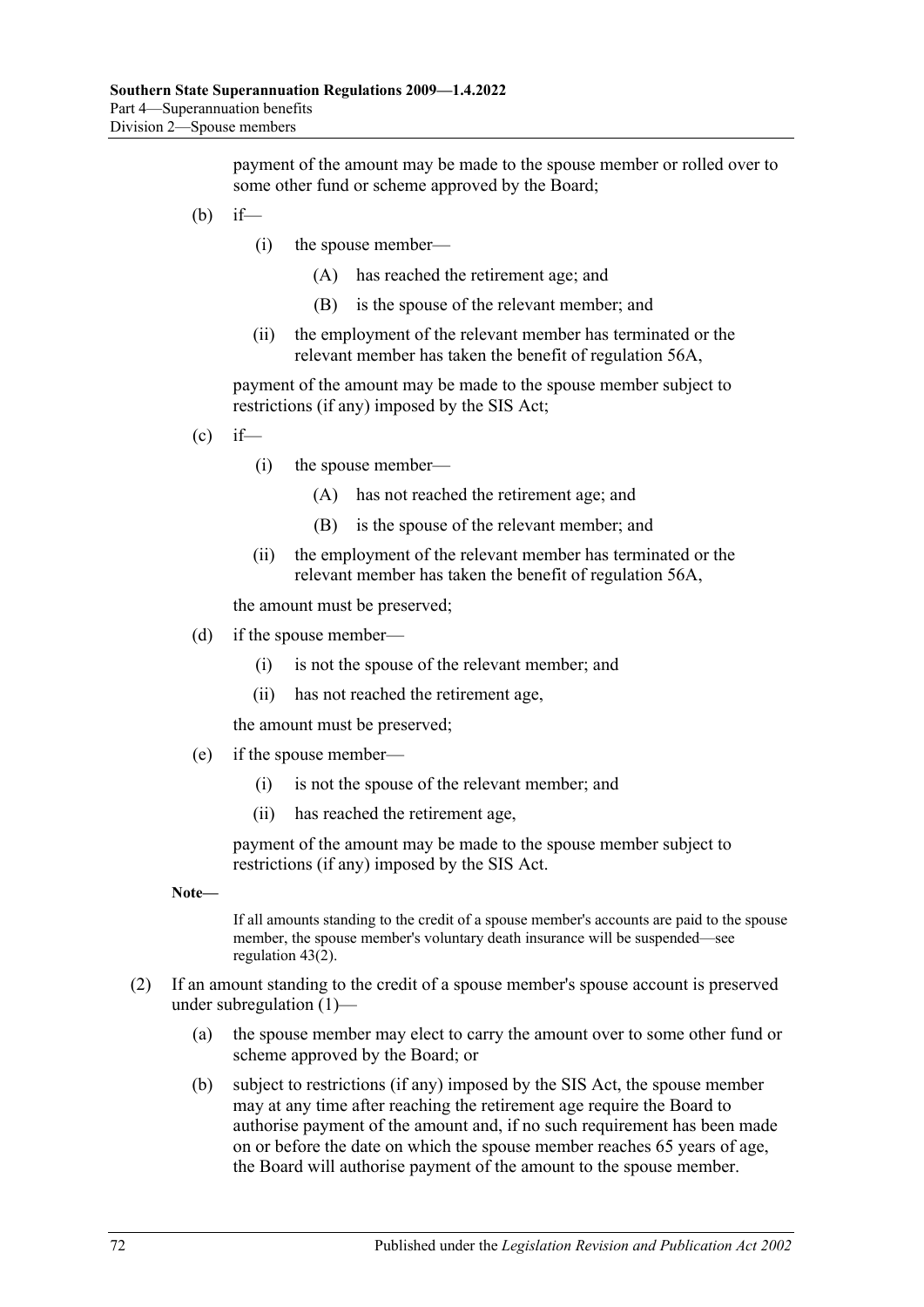- <span id="page-72-1"></span>(3) If the Board is satisfied that—
	- (a) a spouse member—
		- (i) is suffering from ill health (whether physical or mental) that makes it unlikely that the spouse member will at any future time engage in gainful employment for which the spouse member is reasonably qualified by education, training or experience or for which the spouse member could be expected to become reasonably qualified following appropriate training or rehabilitation; and
		- (ii) is receiving treatment from a medical practitioner in respect of the ill health and is following the advice of the practitioner; or
	- (b) a spouse member is suffering from a terminal illness,

the spouse member is entitled to benefits made up of the amount (if any) standing to the credit of each of the spouse member's spouse accounts.

- <span id="page-72-0"></span>(4) If a spouse member dies, the amount (if any) standing to the credit of each of the spouse member's spouse accounts, and the death insurance benefit (if any), will be paid to—
	- (a) if the deceased spouse member has a legal personal representative—a payment will be made to the representative; and
	- (b) if the deceased spouse member does not have a legal personal representative but is survived by a spouse—a payment will be made to the spouse; and
	- (c) if the deceased spouse member does not have a legal personal representative and is not survived by a spouse—a payment will be made to the spouse member's estate.
- (5) However, a surviving spouse will not be entitled to a benefit under [subregulation](#page-72-0) (4) if [regulation](#page-76-0) 69 applies to the spouse.
- (5a) [Subregulation \(4\),](#page-72-0) insofar as it provides for payment of the death insurance benefit, does not apply in relation to the spouse of a public sector superannuation beneficiary (within the meaning of Part [3 Division 4\)](#page-41-0) who has death insurance cover by virtue of [regulation](#page-44-0) 47(9).
- (6) A payment under [subregulation](#page-71-0) (2), [\(3\)](#page-72-1) or [\(4\)](#page-72-0) excludes further rights so that a claim cannot subsequently be made under another of those subregulations.
- (7) In this regulation—

*relevant member*, in relation to a spouse member, means the member who, by making a prescribed payment (within the meaning of [Part 2 Division 2\)](#page-20-0), or a contribution under [regulation](#page-21-0) 23(1), for the benefit of the spouse member, caused the spouse member to become a spouse member of the scheme.

### **63A—Early access to superannuation benefits in case of severe financial hardship or on compassionate grounds**

- (1) A spouse member may apply to the Board for the early release of an amount of the spouse member's benefit—
	- (a) if the spouse member is in severe financial hardship; or
	- (b) on a compassionate ground.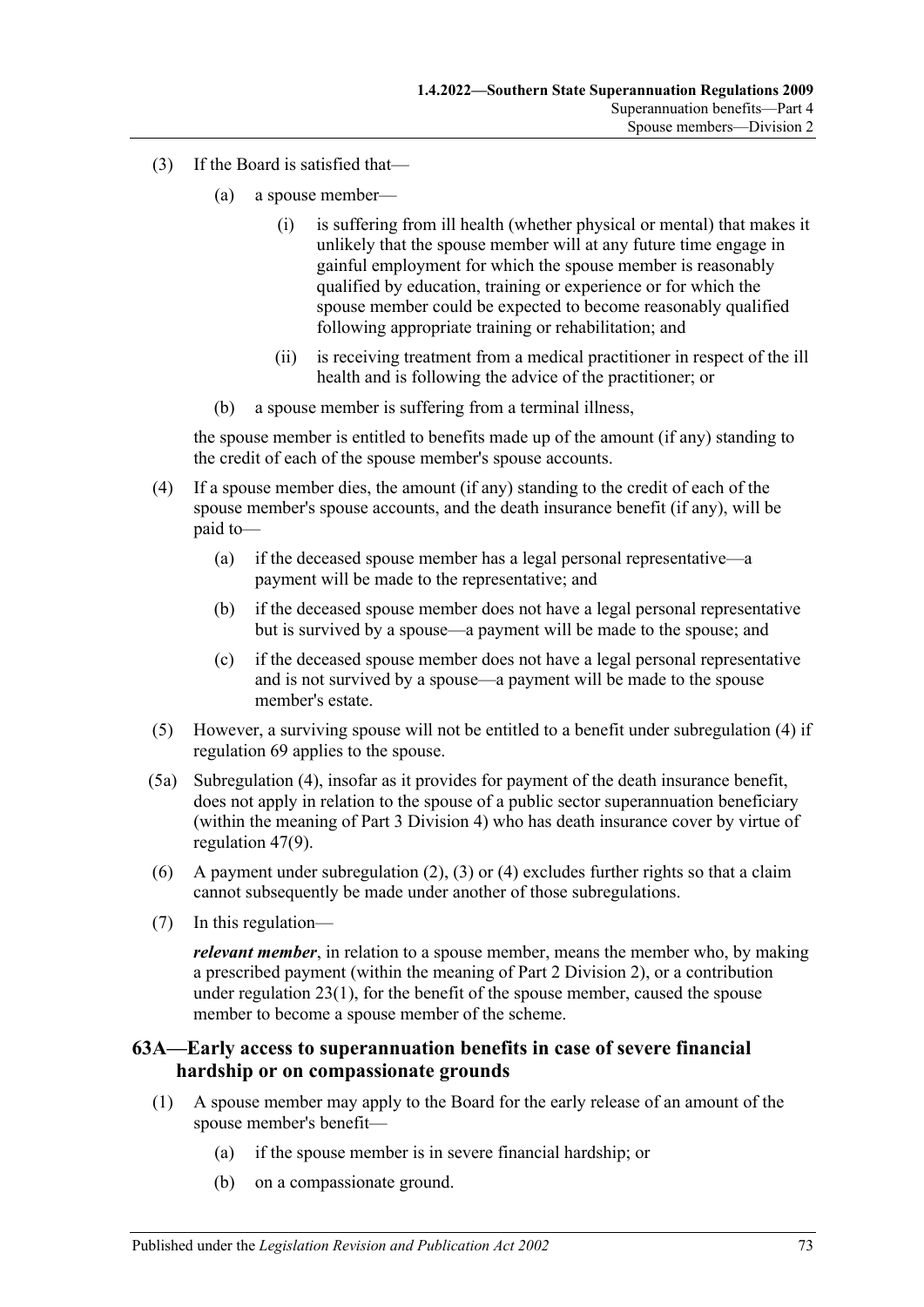- (2) The Board may require that an application under subregulation (1) be made in such manner, comply with such requirements and be on such terms and conditions as the Board thinks fit.
- <span id="page-73-0"></span>(3) The Board must, on receipt of an application under subregulation (1), determine whether, in the Board's opinion, if the SIS regulations applied, the spouse member would be taken for the purposes of those regulations—
	- (a) to be in severe financial hardship; or
	- (b) to satisfy a condition of release on a compassionate ground.
- <span id="page-73-2"></span><span id="page-73-1"></span>(4) If the Board makes a determination that [subregulation](#page-73-0) (3)(a) or [\(b\)](#page-73-1) applies to the spouse member, the Board must—
	- (a) determine the maximum amount that the SIS regulations would permit to be paid to the spouse member in those circumstances; and
	- (b) if the Board considers it appropriate to do so in all the circumstances, pay to the spouse member—
		- (i) the amount applied for by the spouse member; or
		- (ii) the amount determined by the Board under [paragraph](#page-73-2) (a); or
		- (iii) the combined balance of the spouse member's eligible contribution accounts (subject to any minimum account balance required by the Board),

whichever is the lesser.

- (5) If the Board makes a payment to a spouse member under [subregulation](#page-73-1) (4)(b), the Board must debit the amount of the payment against the spouse member's contribution account or, if the credit balance of the spouse member's contribution account is not sufficient to make the payment, the spouse member's rollover account or co-contribution account.
- (6) A spouse member making an application under subregulation (1) must furnish the Board with any information that it requires for the purposes of making a determination under this regulation.
- (7) In this regulation—

*compassionate ground* and *condition of release* have the same respective meanings as in Part 6 of the SIS regulations;

*eligible contribution accounts* of a spouse member means—

- (a) the spouse member's contribution account; and
- (b) the spouse member's rollover account; and
- (c) the spouse member's co-contribution account;

*severe financial hardship* has the same meaning as in Part 6 of the SIS regulations;

*SIS regulations* means the *Superannuation Industry (Supervision) Regulations 1994* of the Commonwealth.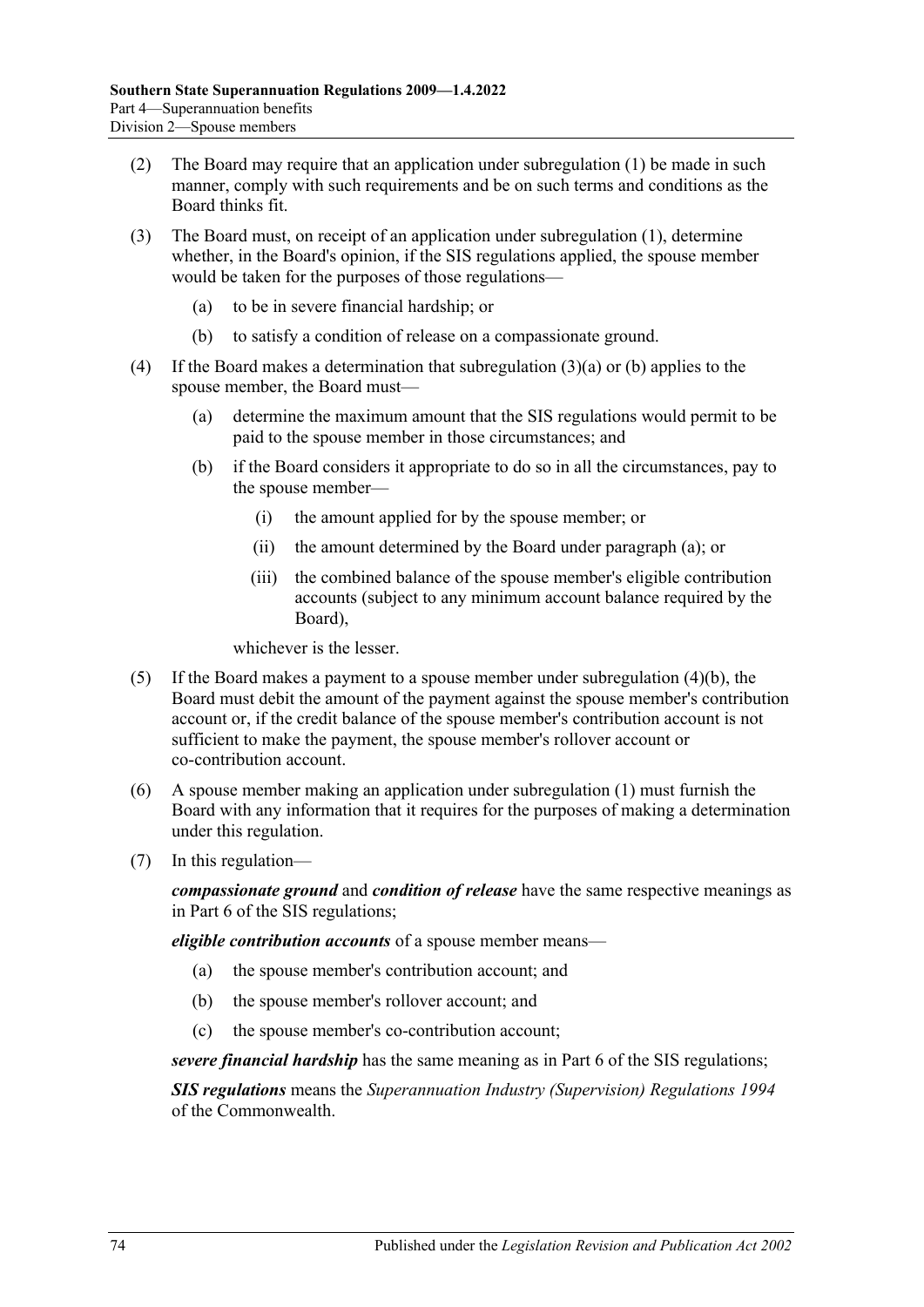# **Part 5—Family Law Act provisions**

### **64—Purpose of this Part**

Pursuant to section 30(2) of the Act, the purpose of this Part is to facilitate the division under the *Family Law Act 1975* of the Commonwealth of superannuation interests between spouses who have separated.

### **65—Interpretation**

In this Part, unless the contrary intention appears—

*Commonwealth regulations* means the *Family Law (Superannuation) Regulations 2001* (No. 303 as amended) of the Commonwealth;

*eligible person*, in relation to a superannuation interest of a member, has the same meaning as in section 90MZB of the *Family Law Act 1975* of the Commonwealth;

*flag lifting agreement* has the same meaning as in Part VIIIB of the *Family Law Act 1975* of the Commonwealth;

*member* includes a spouse member;

*member spouse* has the same meaning as in Part VIIIB of the *Family Law Act 1975* of the Commonwealth;

*non-member spouse* has the same meaning as in Part VIIIB of the *Family Law Act 1975* of the Commonwealth;

*operative time* has the same meaning as in Part VIIIB of the *Family Law Act 1975* of the Commonwealth;

*payment split* has the same meaning as in Part VIIIB of the *Family Law Act 1975* of the Commonwealth;

*splitting instrument* means—

- (a) a superannuation agreement; or
- (b) a flag lifting agreement that provides for a payment split; or
- (c) a splitting order;

*splitting order* has the same meaning as in Part VIIIB of the *Family Law Act 1975* of the Commonwealth;

*superannuation agreement* has the same meaning as in Part VIIIB of the *Family Law Act 1975* of the Commonwealth.

### <span id="page-74-0"></span>**66—Non-member spouse entitlement**

- (1) The Board must, on service of a splitting instrument, create an interest for the non-member spouse named in the instrument in accordance with the provisions of the instrument, with effect from the operative time.
- (2) The value of the non-member spouse's interest will be determined by reference to the provisions of the instrument but in any event may not exceed the value of the member spouse's interest.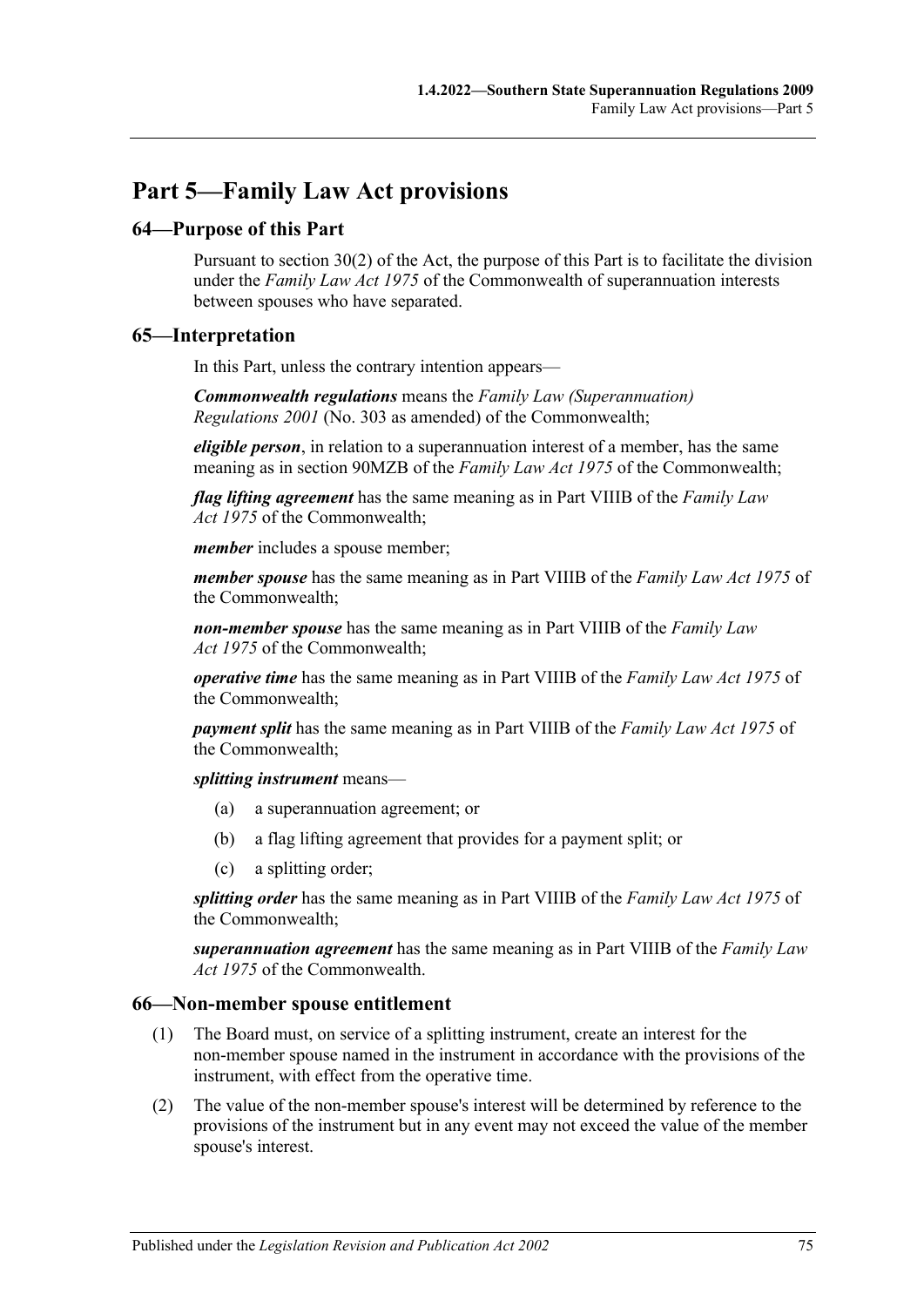### <span id="page-75-1"></span>**67—Payment of lump sum**

- <span id="page-75-0"></span>(1) The interest of a non-member spouse under [regulation](#page-74-0) 66 will, according to the election of the non-member spouse—
	- (a) be paid out to the extent (if any) that payment can be made in accordance with the SIS Act; or
	- (b) be retained to the credit of the non-member spouse in an account in the name of the non-member spouse in the Fund; or
	- (c) be rolled over or transferred to some other superannuation fund or scheme approved by the Board.
- (2) The Board must, if necessary, establish a member's contribution account so as to provide for the requirements of [subregulation](#page-75-0) (1)(b).
- (3) The Board must ensure that the money constituting the interest of the non-member spouse continues to be invested in the class of investments, or the combination of classes of investments, that the money was invested in before the creation of the interest unless or until the non-member spouse makes a nomination under section 14(1) of the Act for his or her accounts to be invested in a different class of investments or combination of classes of investments.
- (4) The Board must take the action required under [subregulation](#page-75-1) (1) within 28 days after receiving the relevant election.
- <span id="page-75-2"></span>(5) However, if an election is not made by the non-member spouse before the end of 28 days after the Board gives notice to the non-member spouse, the Board must, subject to this regulation, transfer the interest to the credit of the non-member spouse under [subregulation](#page-75-0) (1)(b).
- (6) A notice under [subregulation](#page-75-2) (5) must—
	- (a) be in writing; and
	- (b) notify the non-member spouse that the interest may be retained in the Triple S scheme; and
	- (c) advise the non-member spouse of—
		- (i) his or her option to make an election and the consequences of a failure to do so within 28 days; and
		- (ii) the value of his or her interest; and
		- (iii) the basis of any adjustments that have been, or will be, applied to the interest.
- (7) If the interest of a non-member spouse is transferred to the credit of the non-member spouse in the Triple S scheme because an election has not been made, the Board must, within 14 days of the interest being rolled over—
	- (a) advise the non-member spouse that his or her interest has been retained in the Triple S scheme; and
	- (b) provide the non-member spouse with a membership identification number, a copy of the most recent annual report prepared in respect of the Triple S scheme and any other information that, according to a determination of the Board, may be of assistance to the non-member spouse.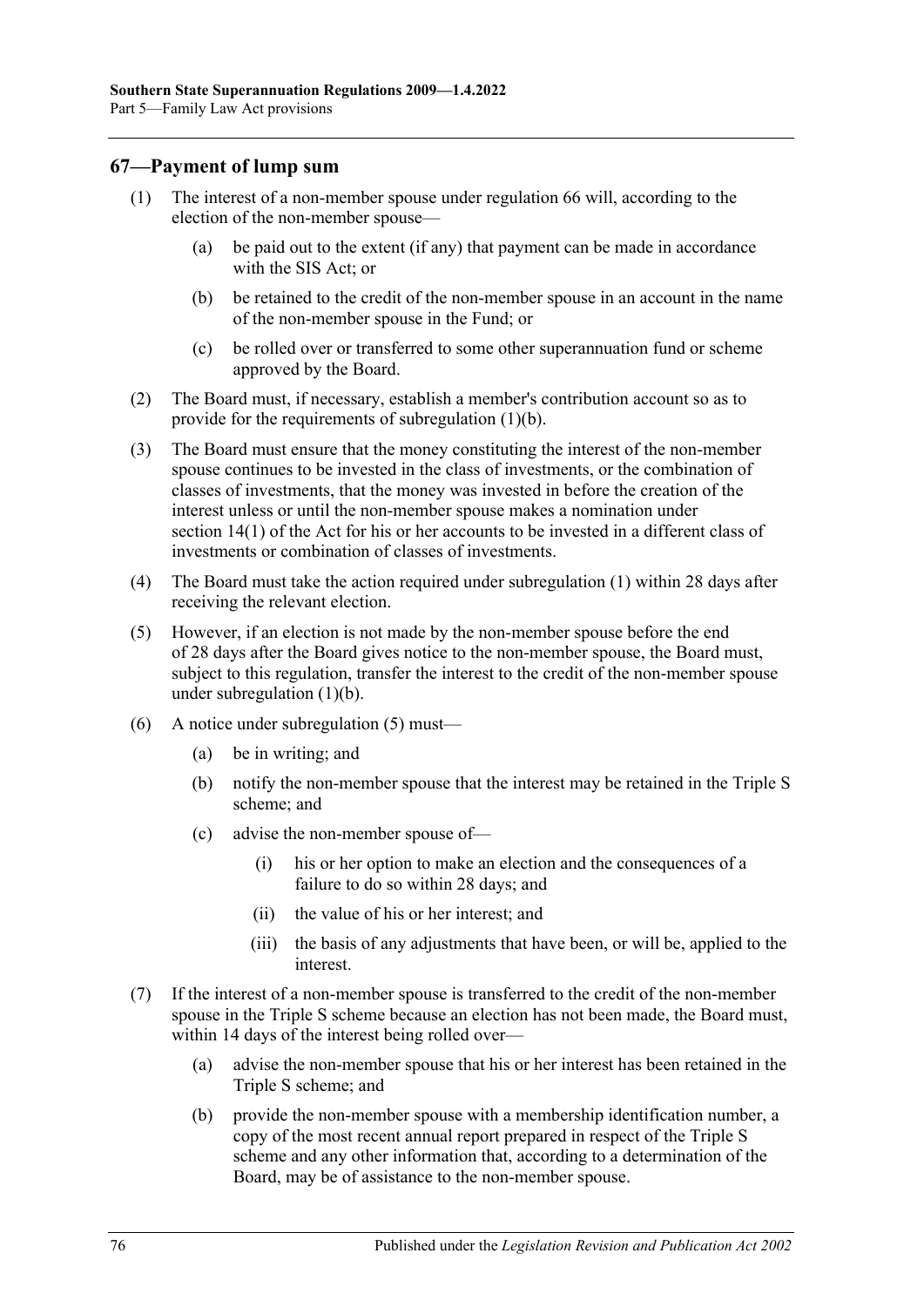### **68—Effect on member's entitlement**

- (1) Despite the other provisions of the Act and these regulations, if a payment split is payable with respect to the superannuation interest of a member, there is a corresponding reduction in the entitlement of the member under the Act or these regulations.
- (2) A reduction in the entitlement of a member will be given effect on the basis that the member's contribution account, rollover account, and co-contribution account (insofar as they exist) will be subject to a charge that takes effect by reducing the balance of each of those accounts at the operative time (insofar as a balance exists) by a percentage equal to the percentage that the non-member spouse's share in the relevant superannuation interest bears to the total value of the contributor's accrued superannuation benefit at the operative time (subject to any relevant method or factor adopted or applied by the regulations and to the extent necessary to take into account the full value of the entitlement of the non-member spouse).
- (3) A reduction in the entitlement of a member will not extend to any superannuation benefit that is not a splittable payment under Part VIIIB of the *Family Law Act 1975* of the Commonwealth.
- (4) If 2 or more reductions must be made with respect to an entitlement of a member because 2 or more splitting instruments have been served on the Board, the Board may determine to apply the reductions separately, or in aggregate.
- (5) If a member has received a draw down benefit under regulation 53—
	- (a) the superannuation interest of the member will be taken to include the balance of any draw down benefit that is being held under regulation 53(6) and (7); and
	- (b) any entitlement under regulation 53 will be adjusted to take into account the effect of a payment split under this Part.

### <span id="page-76-0"></span>**69—Lump sum not payable to spouse on death of member if split has occurred**

If a member dies and is survived by a spouse who—

- (a) has received, is receiving or is entitled to receive a benefit under a splitting instrument; or
- (b) is, under the terms of a splitting instrument, not entitled to any amount arising out of the member's superannuation interest under the Act or these regulations (or any proportion of such an interest),

the spouse is not entitled to a benefit under the Act or these regulations in respect of the deceased member (except in accordance with the instrument) and will not be considered to be a spouse of the deceased member for the purposes of [regulation](#page-78-0) 74 (if relevant).

### **70—Board to comply with Commonwealth requirements**

The Board must comply with the requirements imposed on the Board under Part VIIIB of the *Family Law Act 1975* of the Commonwealth.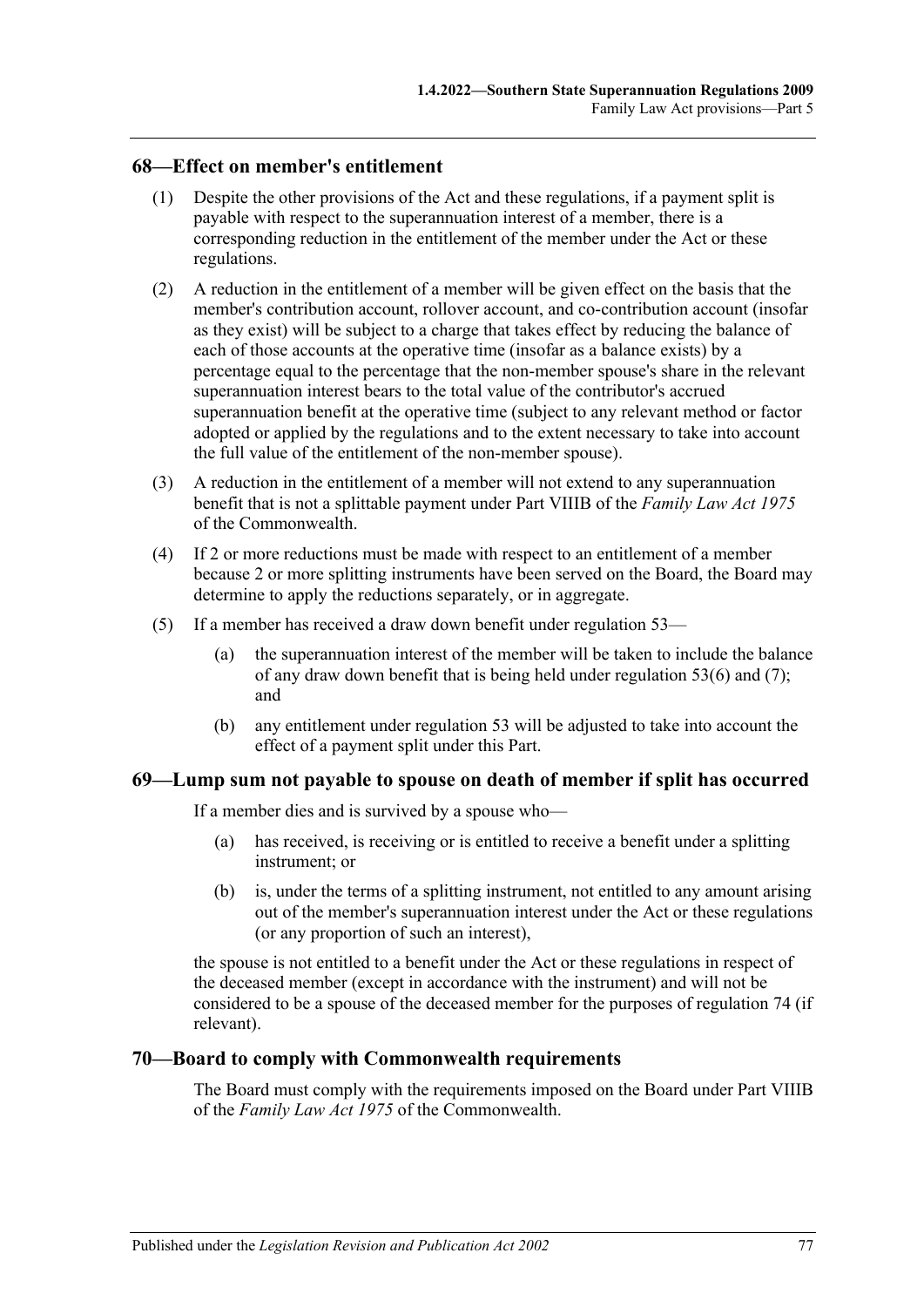### **71—Provision of information**

In addition to any other information that may be provided by the Board in connection with this Part, the Board may, on application, provide to an eligible person a statement of the value of a superannuation interest of a member spouse, as at a particular date specified in the application.

### **72—Payment from contribution account in name of non-member spouse**

If the interest of a spouse (or former spouse) is paid into a contribution account under [regulation](#page-75-0) 67(1)(b), or is rolled over for payment into an account under the Act or these regulations or under the provisions of another Act or of regulations that correspond to this Part, the amount paid into the account will be taken to be a rollover component that may be paid out in accordance with regulation 55(7).

### <span id="page-77-0"></span>**73—Fees**

- (1) The Board may fix fees in respect of matters in relation to which fees may be charged under regulation 59 of the Commonwealth regulations.
- (2) Any fee under [subregulation](#page-77-0) (1) that is payable by a member spouse or a non-member spouse and has not been paid within 1 month of the amount becoming payable may be deducted by the Board—
	- (a) if the outstanding fee is payable by a member spouse—
		- (i) from the member spouse's contribution account; or
		- (ii) from any benefit payable to the member spouse under the Act or these regulations; or
	- (b) if the outstanding fee is payable by a non-member spouse—
		- (i) from any interest that is to be rolled over or transferred to a fund for the benefit of the non-member spouse; or
		- (ii) from any other benefit payable to the non-member spouse under the Act or these regulations.

# **Part 6—Miscellaneous**

### <span id="page-77-1"></span>**73A—Medical information for invalidity and terminal illness benefits**

- (1) For the purposes of assessing whether or not a person is suffering from a terminal illness, the Board may require the person to submit himself or herself for a medical examination by a medical practitioner nominated by the Board.
- (2) The cost of—
	- (a) a report obtained from a medical practitioner at the request of the Board for the purposes of determining whether a person is suffering from a terminal illness; or
	- (b) a medical examination to which a person is required to submit under [subregulation](#page-77-1) (1),

is to be borne by the Board.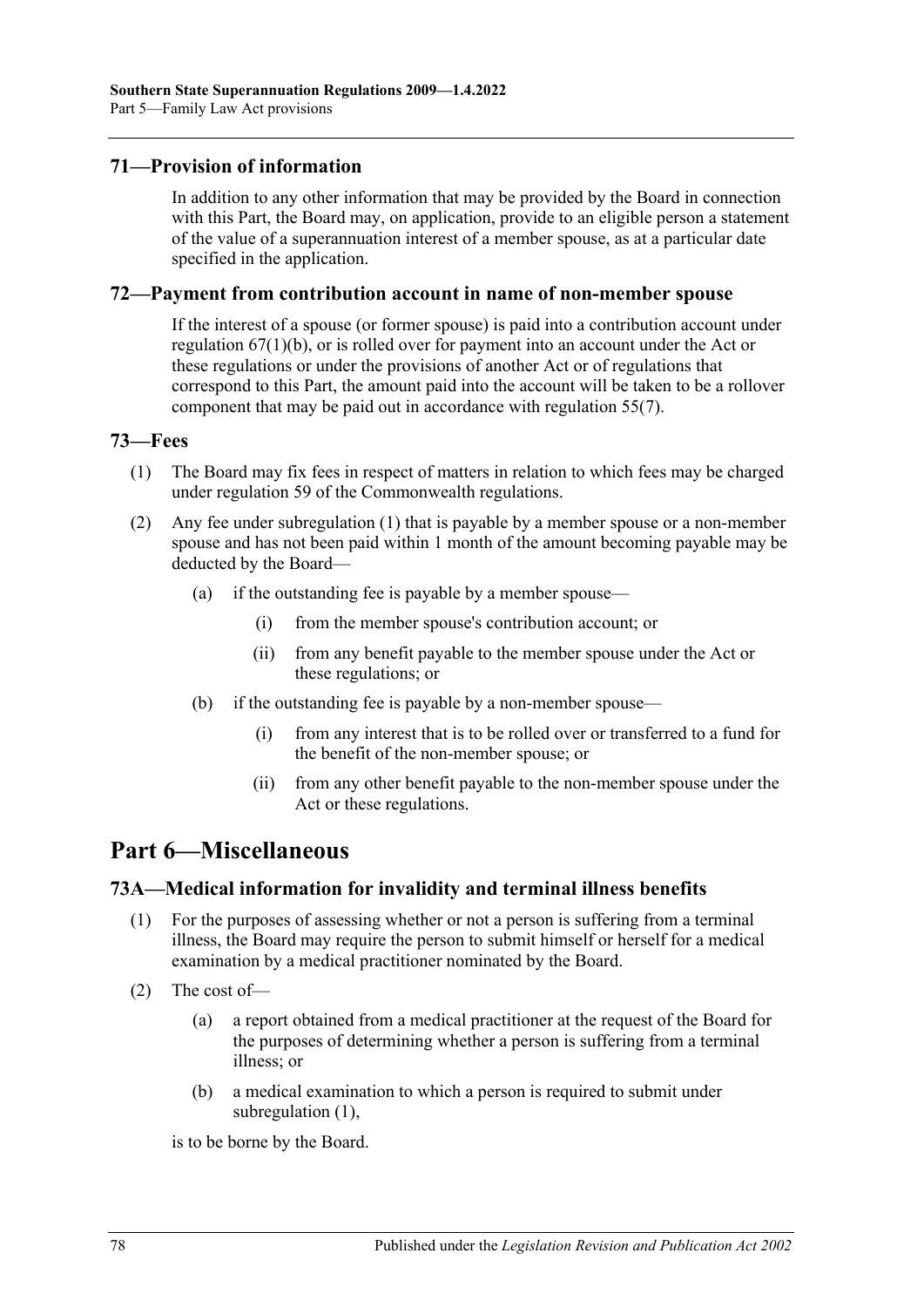- <span id="page-78-1"></span>(3) The Board may require a person seeking benefits on account of invalidity, or a disability pension, to provide evidence of his or her incapacity and, for that purpose, may require the person to submit himself or herself for a medical examination by 1 or more medical practitioners nominated by the Board.
- (4) The cost of any medical examination to which a member is required to submit for the purposes of [subregulation](#page-78-1) (3) is to be borne by the Board.

### <span id="page-78-0"></span>**74—Division of benefit where deceased member or spouse member is survived by lawful and putative spouse**

- <span id="page-78-2"></span>(1) If a deceased member or spouse member is survived by a lawful spouse and a putative spouse, any benefit to which a surviving spouse is entitled under the Act or these regulations will be divided between them in a ratio determined by reference to the relative length of the periods for which each of them cohabited with the deceased as his or her spouse.
- (2) If a number of periods of cohabitation are to be aggregated for the purpose of determining an aggregate period of cohabitation for the purpose of [subregulation](#page-78-2) (1), any separate period of cohabitation of less than 3 months will be disregarded.
- (3) A surviving spouse must, at the request of the Board, furnish it with any information that it requires for the purposes of making a division under [subregulation](#page-78-2) (1).
- (4) A putative spouse is not entitled to any benefit under this regulation, unless the deceased member or spouse member and that spouse were putative spouses as at the date of the death of the member or spouse member.
- $(5)$  If—
	- (a) a deceased member or spouse member is survived by a lawful and a putative spouse; and
	- (b) a benefit is paid to 1 of them on the assumption that he or she is the sole surviving spouse of the deceased,

the other spouse has no claim on the benefit insofar as it has been already paid unless that spouse gave the Board notice of his or her claim before the date of payment.

### **75—Payment in case of death**

- (1) Subject to [subregulation](#page-78-3) (2), if a person to whom a payment is to be made under the Act or these regulations dies, the Board may, in its discretion, make the payment to—
	- (a) the personal representative of the deceased; or
	- (b) the spouse of the deceased; or
	- (c) the children of the deceased.
- <span id="page-78-3"></span>(2) The Board may use the amount payable, or such part of it as is required, to pay the funeral expenses of the person who has died or to reimburse a person who has paid those expenses.

### <span id="page-78-4"></span>**76—Liabilities may be set off against benefits**

(1) A liability of a member or spouse member arising under the Act or these regulations may be set off against a payment that is to be made to, on behalf of, or in respect of the member or spouse member under the Act or these regulations.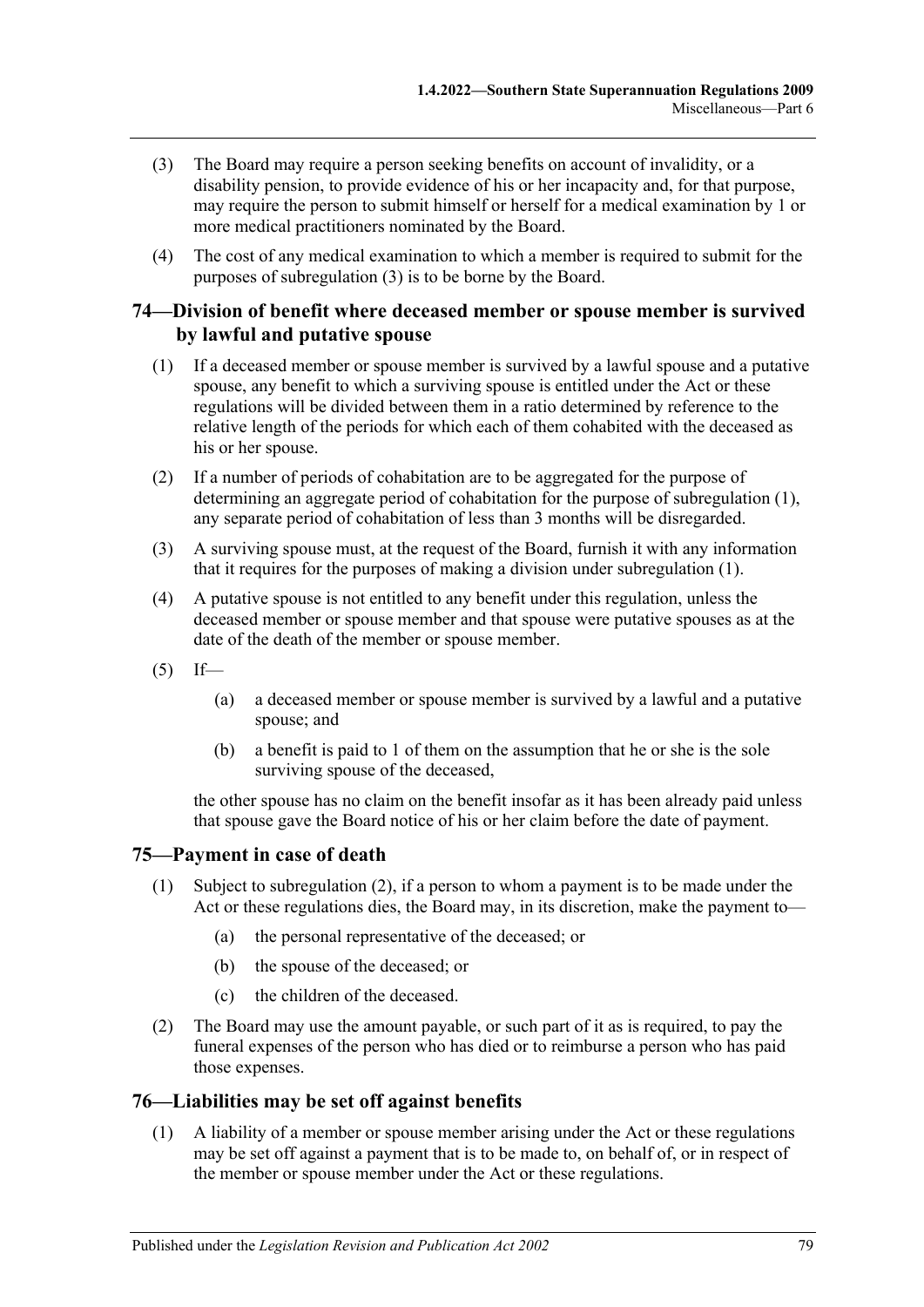(2) An amount overpaid to a person under the Act or these regulations is a debt due to the Treasurer and constitutes a liability of the person for the purposes of [subregulation](#page-78-4) (1).

### **77—Annuities**

- (1) The Board may, with the Minister's approval, provide annuities on terms and conditions fixed by the Board.
- (2) The Board can only undertake to provide an annuity to a person who is, or has been—
	- (a) a member of the Triple S scheme or some other scheme of superannuation established by an Act; or
	- (b) a member of some other scheme of superannuation established for the benefit of employees of an agency or instrumentality of the Crown.

### **78—Information to be given to certain members**

- (1) The Board must provide members of the scheme who do not contribute or who are not entitled to additional invalidity/death insurance with information as to the benefits of contributing or applying for additional invalidity/death insurance.
- (2) When a person becomes a member of the Triple S scheme by virtue of [regulation](#page-10-0)  $9(5)$ , [\(5a\),](#page-10-1) [\(5b\)](#page-10-2) or [\(7\),](#page-10-3) the Board must advise the person in writing of his or her membership of the scheme and provide the person with information as to the management and investment of his or her payments and the benefits to which he or she is entitled under the Act.

### <span id="page-79-1"></span>**79—Inactive low balance and lost member accounts**

- (1) If an amount of the Fund is attributable to a lost member account or an inactive low balance account of a member or spouse member, the Treasurer may, in accordance with any relevant law of the Commonwealth and subject to [subregulation](#page-79-0) (2), pay an amount equal to the residual balance of the lost member account or inactive low balance account to the Commissioner of Taxation.
- <span id="page-79-0"></span>(2) The Board may determine that an amount of the Fund attributable to a lost member account or an inactive low balance account of a particular class or kind, or in respect of a particular member or class of member, that would be otherwise payable under [subregulation](#page-79-1) (1), is not to be paid in accordance with that subregulation.
- (3) If a payment is made under [subregulation](#page-79-1) (1), the Treasurer must reimburse the Consolidated Account by charging the Fund with an amount equal to the residual balance of the lost member account or inactive low balance account (as the case requires).
- (4) The Board must then close the inactive low balance or lost member accounts (as the case requires) maintained by the Board in the name of the member or spouse member, after which—
	- (a) if the Board maintains no other accounts in the name of the member or spouse member—
		- (i) they will cease to be a member or spouse member; and
		- (ii) any rights in relation to superannuation under the Act will be taken to have been exhausted and no derivative rights will exist in relation to the member or spouse member under the Act; or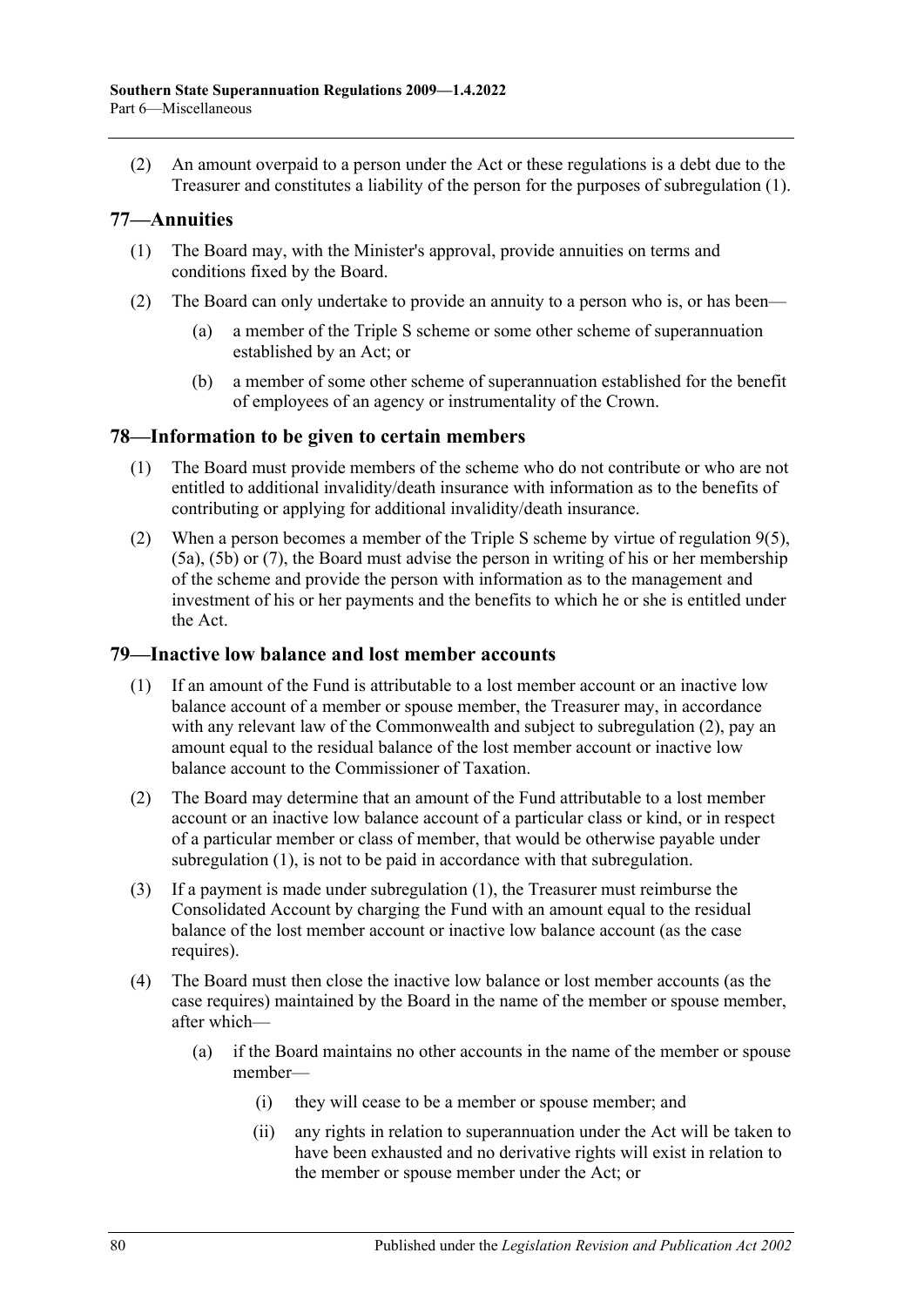- (b) in any other case—any rights in relation to superannuation in respect of an account to which this regulation applies will be taken to have been exhausted.
- (5) In this regulation—

*inactive low balance account* and *lost member account* have the same respective meanings as in the *Superannuation (Unclaimed Money and Lost Members) Act 1999* of the Commonwealth.

# <span id="page-80-0"></span>**Schedule 1—Invalidity/death insurance benefits**

| Age last birthday | One unit                  |  |
|-------------------|---------------------------|--|
|                   | $\boldsymbol{\mathsf{S}}$ |  |
| Up to 34          | 75 000                    |  |
| 35                | 72 000                    |  |
| 36                | 69 000                    |  |
| $37\,$            | 66 000                    |  |
| 38                | 63 000                    |  |
| 39                | $60\;000$                 |  |
| 40                | 57 000                    |  |
| 41                | 54 000                    |  |
| 42                | 51 000                    |  |
| 43                | 48 000                    |  |
| 44                | 45 000                    |  |
| 45                | 42 000                    |  |
| 46                | 39 000                    |  |
| 47                | 36 000                    |  |
| 48                | 33 000                    |  |
| 49                | $30\;000$                 |  |
| 50                | $27\,000$                 |  |
| 51                | 24 000                    |  |
| 52                | 22 000                    |  |
| 53                | $20\;000$                 |  |
| 54                | 18 000                    |  |
| 55                | 16 000                    |  |
| 56                | 14 000                    |  |
| 57                | 12 500                    |  |
| 58                | 11 000                    |  |
| 59                | $10\;000$                 |  |
| 60                | 9 0 0 0                   |  |

#### **Standard insurance cover**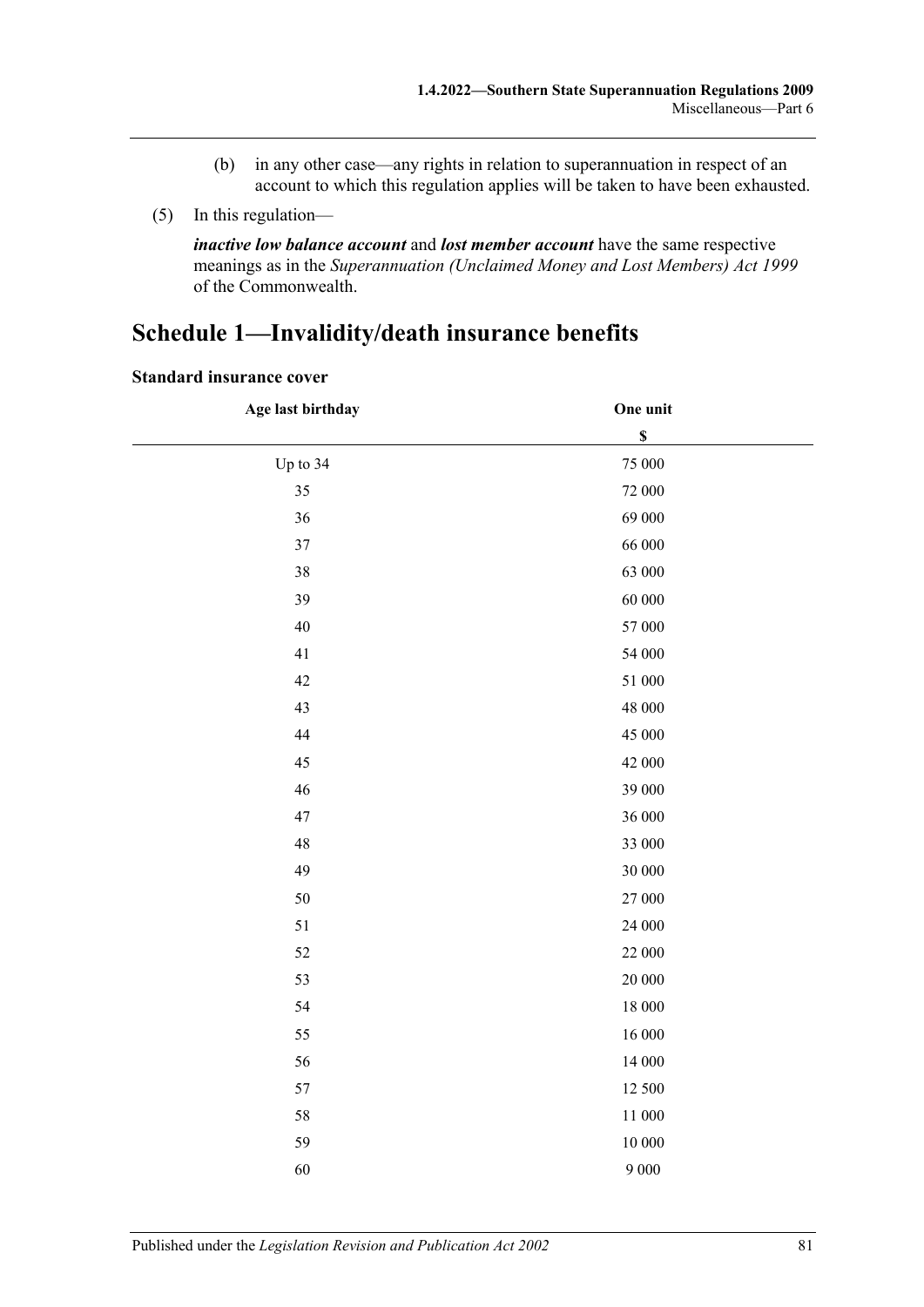#### **Southern State Superannuation Regulations 2009—1.4.2022**

Schedule 1—Invalidity/death insurance benefits

| Age last birthday | One unit         |
|-------------------|------------------|
|                   | $\mathbb S$      |
| 61                | $8\ 000$         |
| 62                | 7 0 0 0          |
| 63                | 6 000            |
| 64                | $5\;000$         |
| 65                | $5\;000$         |
| 66                | $5\;000$         |
| 67                | 5 000            |
| 68                | $5\;000$         |
| 69                | $5\;000$         |
| 70 or over        | $\boldsymbol{0}$ |

# <span id="page-81-0"></span>**Schedule 2—Death insurance benefits**

### **Standard insurance cover**

| Age last birthday | One unit                  |  |
|-------------------|---------------------------|--|
|                   | $\boldsymbol{\mathsf{S}}$ |  |
| Up to 34          | $75\;000$                 |  |
| 35                | $72\;000$                 |  |
| 36                | 69 000                    |  |
| 37                | 66 000                    |  |
| $38\,$            | 63 000                    |  |
| 39                | $60\;000$                 |  |
| $40\,$            | $57\;000$                 |  |
| 41                | 54 000                    |  |
| 42                | $51\;000$                 |  |
| 43                | 48 000                    |  |
| 44                | 45 000                    |  |
| 45                | 42 000                    |  |
| $46\,$            | 39 000                    |  |
| 47                | 36 000                    |  |
| $\sqrt{48}$       | 33 000                    |  |
| 49                | $30\;000$                 |  |
| $50\,$            | $27\,000$                 |  |
| 51                | $24\;000$                 |  |
| 52                | $22\;000$                 |  |
| 53                | $20\;000$                 |  |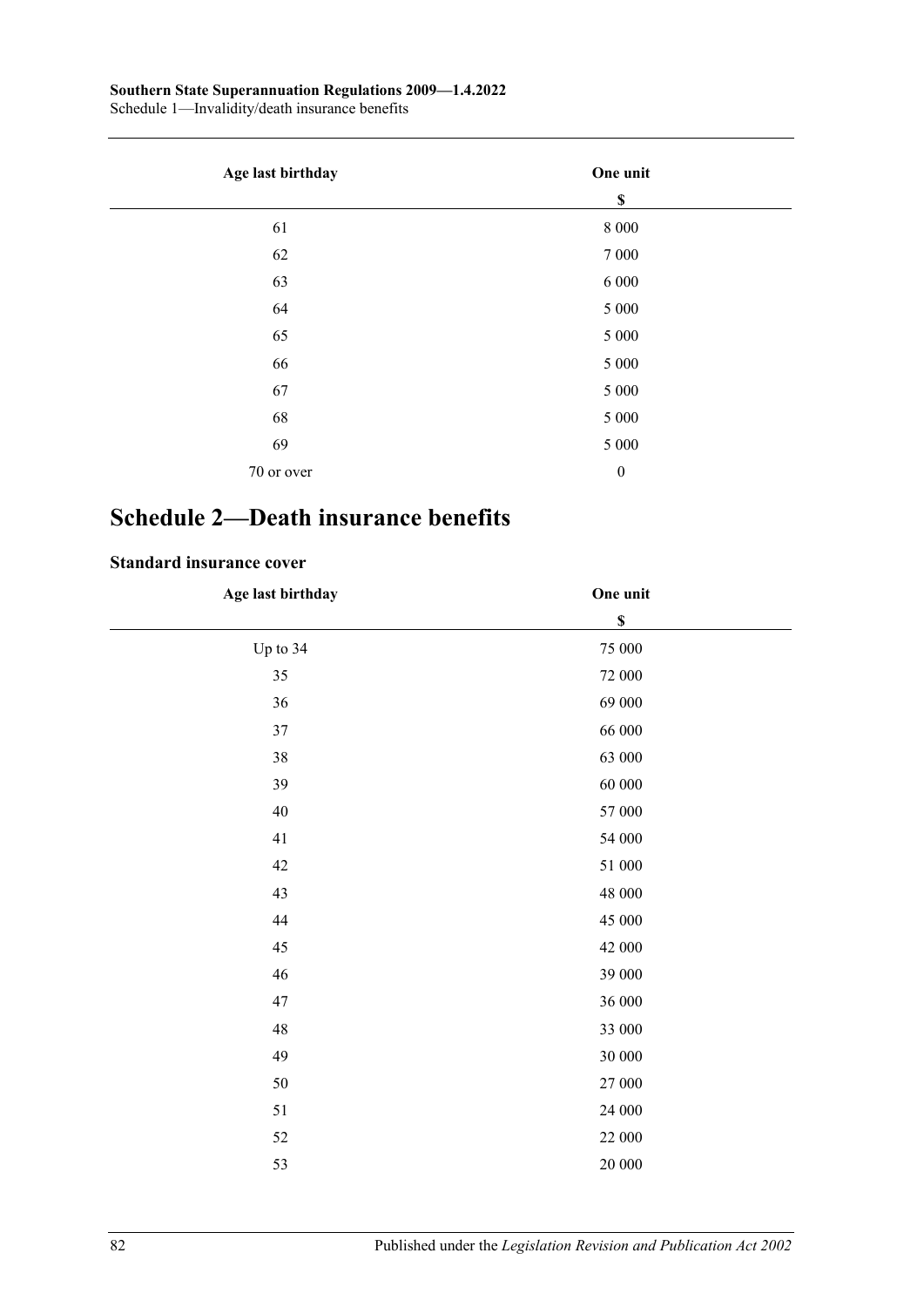#### **1.4.2022—Southern State Superannuation Regulations 2009**

Death insurance benefits—Schedule 2

| Age last birthday | One unit         |
|-------------------|------------------|
|                   | $\mathbb S$      |
| 54                | $18\;000$        |
| 55                | $16\,000$        |
| 56                | 14 000           |
| 57                | 12 500           |
| 58                | 11 000           |
| 59                | $10\;000$        |
| 60                | $9\ 000$         |
| 61                | $8\ 000$         |
| 62                | $7\ 000$         |
| 63                | $6\;000$         |
| 64                | $5\ 000$         |
| 65                | $5\ 000$         |
| 66                | $5\ 000$         |
| 67                | $5\ 000$         |
| 68                | $5\ 000$         |
| 69                | $5\ 000$         |
| 70 or over        | $\boldsymbol{0}$ |

# **Schedule 3—Transitional provisions**

# **Part 1—Transitional provisions operating from commencement of these regulations**

### <span id="page-82-1"></span><span id="page-82-0"></span>**2—Members previously entitled to future service benefit**

- (1) Subject to this clause, a member of the scheme who was, immediately before the commencement of the *[Southern State Superannuation \(Invalidity/Death Insurance\)](http://www.legislation.sa.gov.au/index.aspx?action=legref&type=act&legtitle=Southern%20State%20Superannuation%20(Invalidity%2FDeath%20Insurance)%20Amendment%20Act%202001)  [Amendment Act](http://www.legislation.sa.gov.au/index.aspx?action=legref&type=act&legtitle=Southern%20State%20Superannuation%20(Invalidity%2FDeath%20Insurance)%20Amendment%20Act%202001) 2001* (the *amending Act*), a member—
	- (a) who would have been entitled to a basic future service benefit in the circumstances referred to in section 34 of the repealed Act as in force immediately before the commencement of the amending Act; or
	- (b) in respect of whom a basic future service benefit would have been payable in the circumstances referred to in section 35 of the repealed Act as in force immediately before the commencement of the amending Act,

but who was not a supplementary future service benefit member is entitled to a level of basic invalidity/death insurance that, in the opinion of the Board, will give the member invalidity and death insurance equivalent to or greater than the level of basic insurance that he or she was entitled to immediately before the commencement of the amending Act.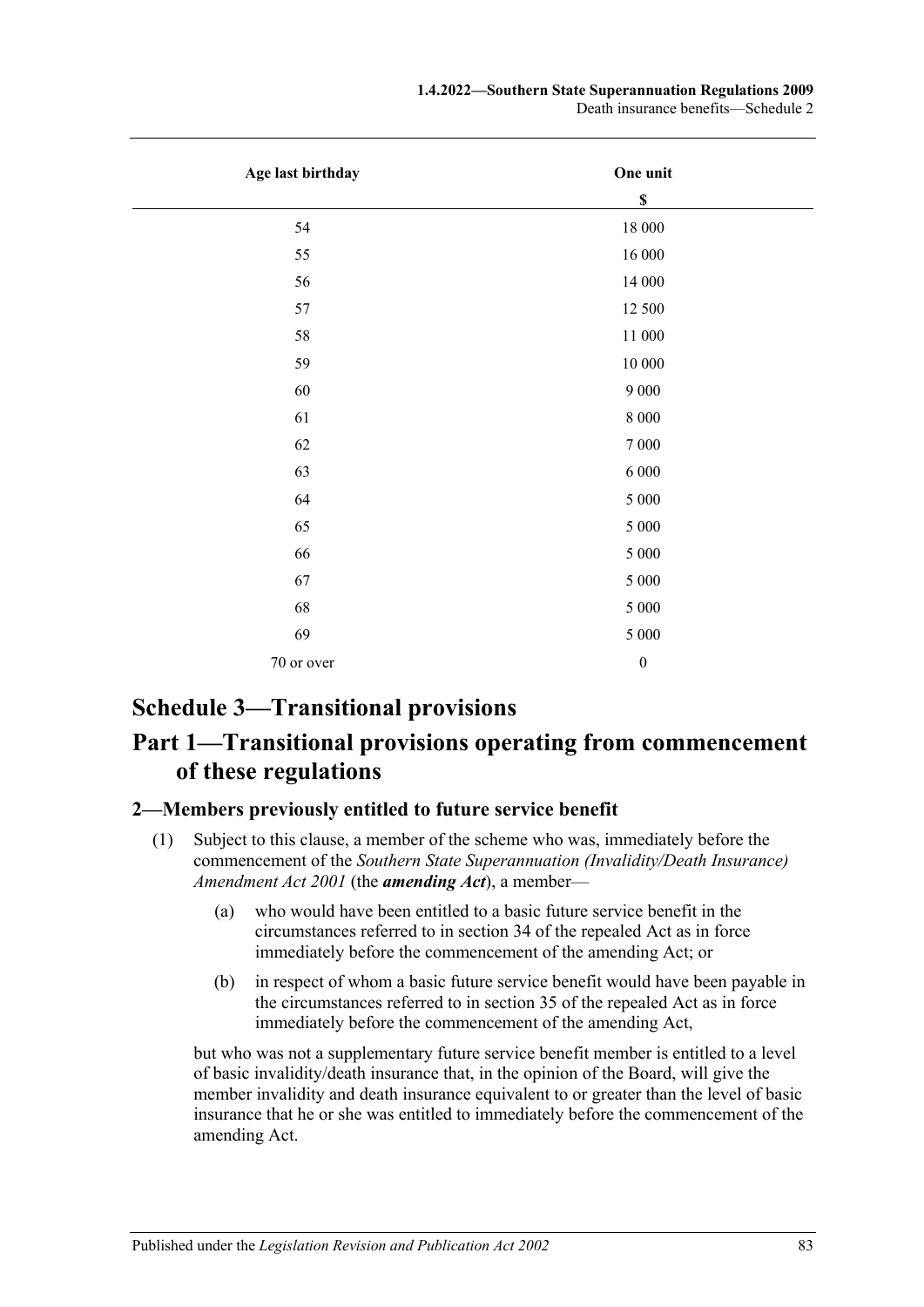- <span id="page-83-0"></span>(2) A person who was, immediately before the commencement of the amending Act, a supplementary future service benefit member of the scheme is entitled to a level of basic and voluntary invalidity/death insurance the combined value of which will, in the opinion of the Board, give the member invalidity and death insurance equivalent to or greater than the combined level of basic and supplementary insurance that he or she was entitled to immediately before the commencement of the amending Act.
- (3) A member referred to in [subclause](#page-82-0) (1) may, by application in the approved form, reduce the level of basic invalidity/death insurance to which he or she is entitled under that subclause to the level permitted by these regulations.
- (4) The entitlement of a person to voluntary invalidity/death insurance under [subclause](#page-83-0) (2) is subject to the same conditions (if any) that his or her entitlement to supplementary future service benefits was subject immediately before the commencement of the amending Act.
- (5) If a member referred to in [subclause](#page-82-0) (1) had, before the repeal of the *[Southern State](http://www.legislation.sa.gov.au/index.aspx?action=legref&type=act&legtitle=Southern%20State%20Superannuation%20Act%201994)  [Superannuation Act](http://www.legislation.sa.gov.au/index.aspx?action=legref&type=act&legtitle=Southern%20State%20Superannuation%20Act%201994) 1994*, reduced the level of basic invalidity/death insurance to which he or she was entitled under that Act—
	- (a) [subclause](#page-82-0) (1) does not operate in relation to the member; and
	- (b) the member is entitled, on the commencement of this clause, to the level of basic invalidity/death insurance he or she enjoyed immediately before that repeal.

### <span id="page-83-2"></span><span id="page-83-1"></span>**3—Visiting medical officers**

- (1) Subject to this clause, a transferred visiting medical officer is entitled (without being required to undergo a medical examination) to maintain the insurance cover the member enjoyed under the VMO Fund immediately prior to the repeal of the *[Superannuation \(Visiting Medical Officers\) Act](http://www.legislation.sa.gov.au/index.aspx?action=legref&type=act&legtitle=Superannuation%20(Visiting%20Medical%20Officers)%20Act%201993) 1993* (subject to any adjustments that would have occurred from time to time under the terms of that insurance).
- (2) The insurance cover to which a transferred visiting medical officer is entitled under [subclause](#page-83-1) (1)—
	- (a) will be in substitution for invalidity/death insurance under [Part 3](#page-22-0) of these regulations (and that Part will not apply while the insurance cover under [subclause](#page-83-1) (1) is maintained); and
	- (b) will, if the transferred visiting medical officer had attained the age of 60 at the time he or she became a member of the scheme (but had not yet attained the age of  $65$ )—
		- (i) be available to the member despite the fact that he or she has attained the age of 60; and
		- (ii) continue to be available to the member until he or she attains the age of 65; and
	- (c) will be subject to premiums, determined by the Board, being premiums that do not exceed the premiums the member was paying under the VMO Fund immediately before 1 July 2003.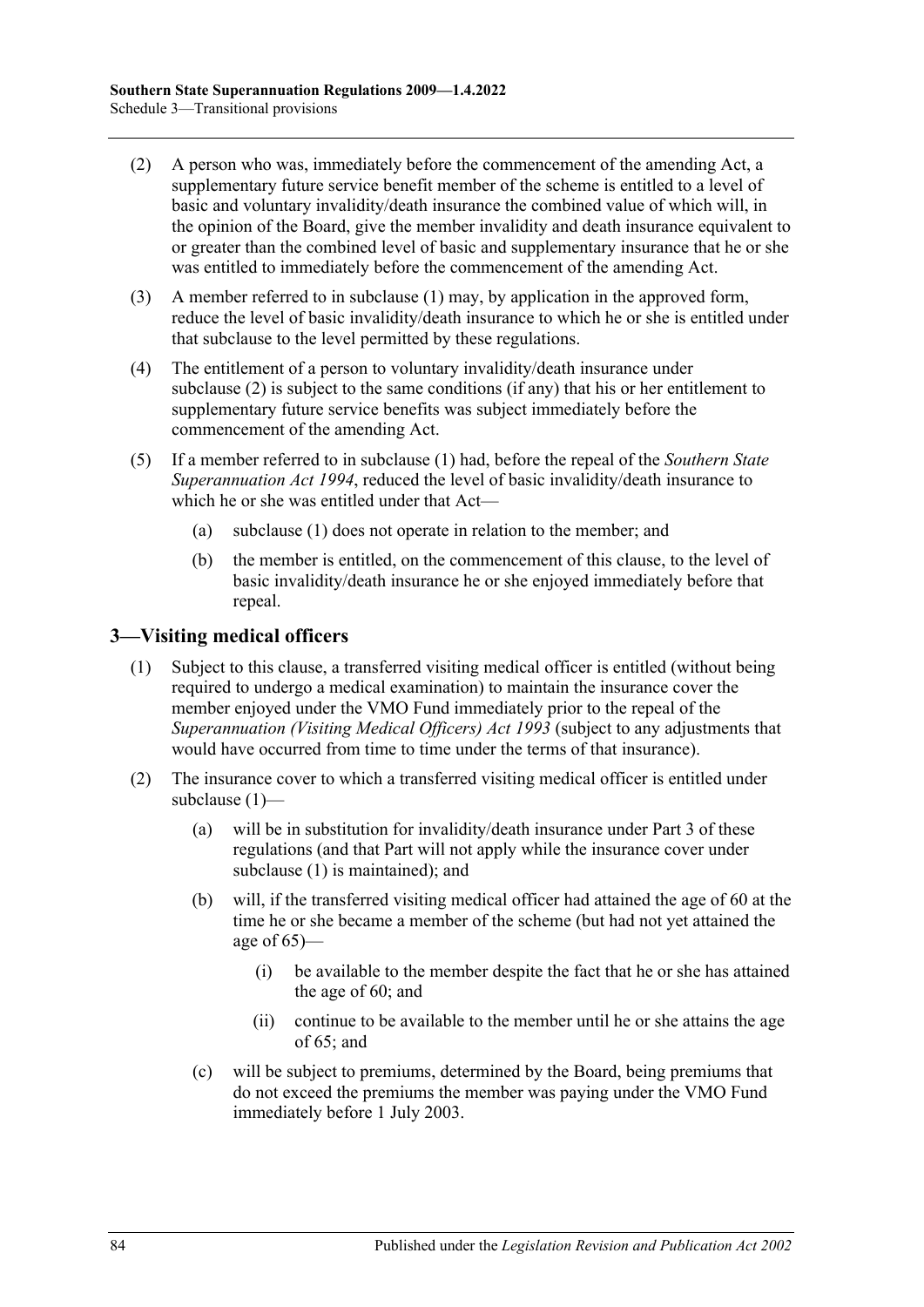- (3) If a transferred visiting medical officer suffers from a medical condition or restriction relevant to the determination of his or her entitlements under the VMO Fund, any insurance cover to which he or she is entitled under [subclause](#page-83-1) (1) may be subject to such authorised conditions as the Board thinks fit to impose.
- (4) A transferred visiting medical officer may apply to the Board to cancel or vary the insurance cover provided by [subclause](#page-83-1) (1) but, in such a case, the transferred visiting medical officer will then be subject to the operation of [Part 3](#page-22-0) of these regulations.
- (5) This clause does not apply in relation to a transferred visiting medical officer who has, before the commencement of this clause, applied to the Board to cancel or vary the insurance cover provided by Schedule 3 Part 1 clause 12(1) of the repealed Act.
- (6) In this clause—

*authorised condition* has the same meaning as in [regulation](#page-46-0) 49;

*transferred visiting medical officer* means a visiting medical officer who, immediately before 1 July 2003, was a member of the VMO Fund;

*VMO Fund* means the SAHC Visiting Medical Officers Superannuation Fund established by a trust deed dated 24 February 1983.

### **4—Transitional arrangement for certain police members (Schedule 1 clause 12)**

For the purposes of subclause (2)(d) of clause 12 of Schedule 1 of the Act, the benefits to which a police member may be entitled under that subclause on his or her retirement in lieu of benefits under regulation 54 are to be determined in accordance with the following formula:

$$
LS = 5.4545 \times A \times FS \times \left(1 + \frac{0.1667 \times X}{100}\right) \times \left(1 + \frac{0.2778 \times Y}{100}\right) + Pn \times \frac{FS \times 1.36 \times M}{480}
$$

where—

*LS* is the minimum benefit

*FS* is the member's actual or attributed salary as defined by the *[Police Superannuation](http://www.legislation.sa.gov.au/index.aspx?action=legref&type=act&legtitle=Police%20Superannuation%20Act%201990)  Act [1990](http://www.legislation.sa.gov.au/index.aspx?action=legref&type=act&legtitle=Police%20Superannuation%20Act%201990)* (expressed as an annual amount and determined on the basis that the member's actual or attributed salary is to be increased by 10% (rather than 11%) if section 4(6) of that Act applies)

*X* is the number of months (if any) by which the member's age at retirement exceeds 50 years, with a maximum value of 60

*Y* is the number of months (if any) by which the member's age at retirement exceeds 55 years

*Pn* is—

- (a) in the case of a member who was employed on a full-time basis throughout his or her membership of the Police Superannuation Scheme and the Triple S scheme—1; and
- (b) in any other case—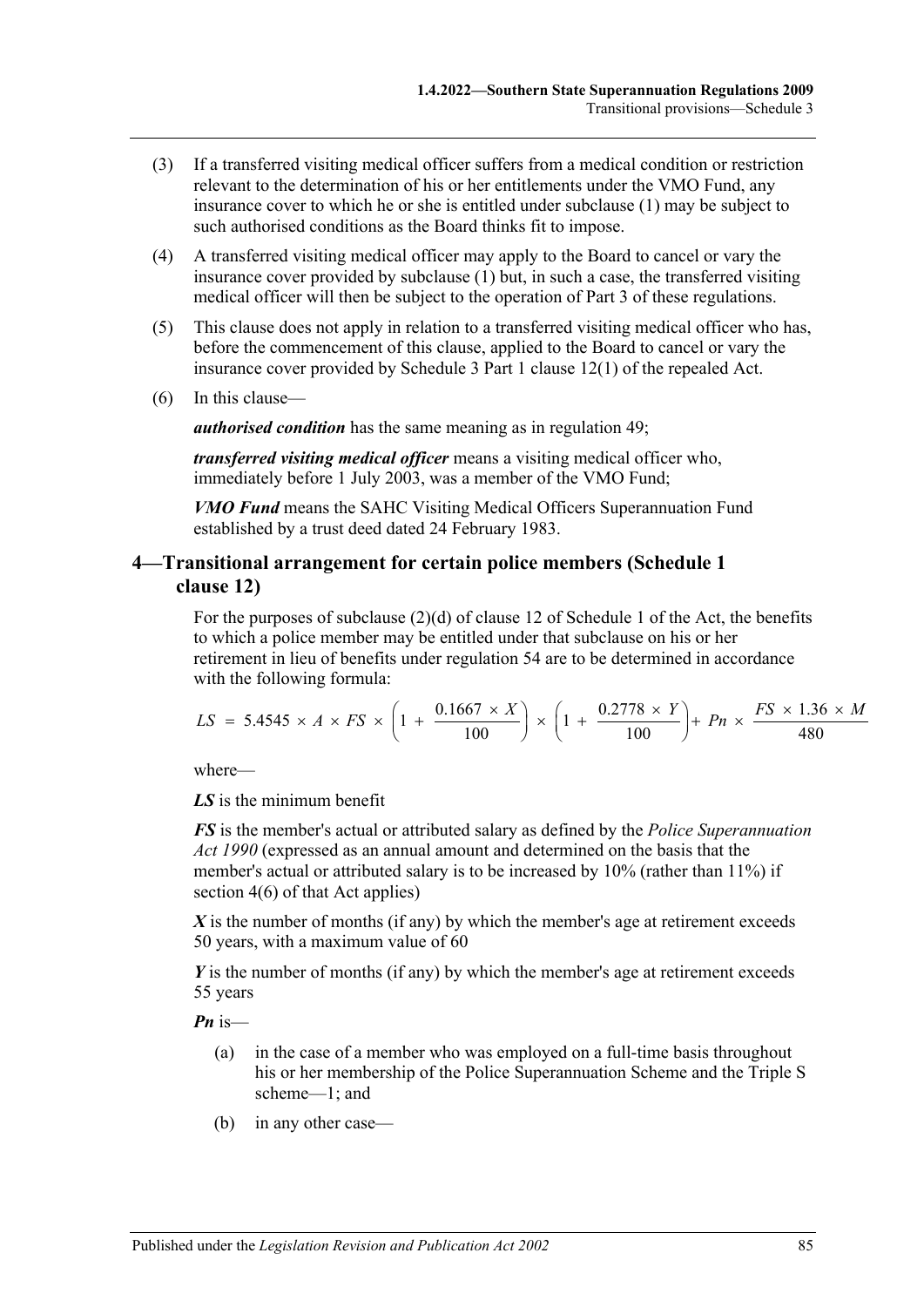$$
\frac{Pn8 \times M8 + PnTS \times (M - M8)}{M}
$$

*A* is the lesser of the following:

$$
(a) \qquad \text{unity};
$$

$$
\text{(b)} \qquad \frac{Pn \times M}{D}
$$

*M* is the number of completed months between the day on which the member commenced service and the day of his or her retirement

$$
D \text{ is}
$$

- (a) if the age of the member at retirement is less than 55—360;
- (b) if the age of the member at retirement is 55 or greater but less than 60—360 plus Y;
- (c) if the age of the member at retirement is 60 or greater—420

*Pn8* is, for the period of the member's membership of the Police Superannuation Scheme—

- (a) in the case of a member who was employed on a full-time basis throughout his or her membership of that Scheme—1; and
- (b) in any other case—the numerical value arrived at by expressing the member's employment for the period beginning on the day on which he or she became a member of that Scheme and ending on the day immediately before he or she became a member of the Triple S scheme as a proportion of full-time employment during that period

*M8* is the number of completed months between the day the member commenced service and the day immediately before the day on which he or she became a member of the Triple S scheme

*PnTS* is, for the period of the member's membership of the Triple S scheme—

- (a) in the case of a member who was employed on a full-time basis throughout his or her membership of that scheme—1; and
- (b) in any other case—the numerical value arrived at by expressing the member's employment for the period beginning on the day on which he or she became a member of that scheme and ending on the day of his or her retirement as a proportion of full-time employment during that period.

## **5—Application for disability pension**

The following provisions apply in relation to any application for a disability pension made under section 33A of the repealed Act that was not determined by the Board before the repeal of that Act:

- (a) the application will be taken to have been made under [regulation](#page-27-0) 36;
- (b) if the application was made by a person who—
	- (i) was not exempted from the ambit of section 33A of the repealed Act; but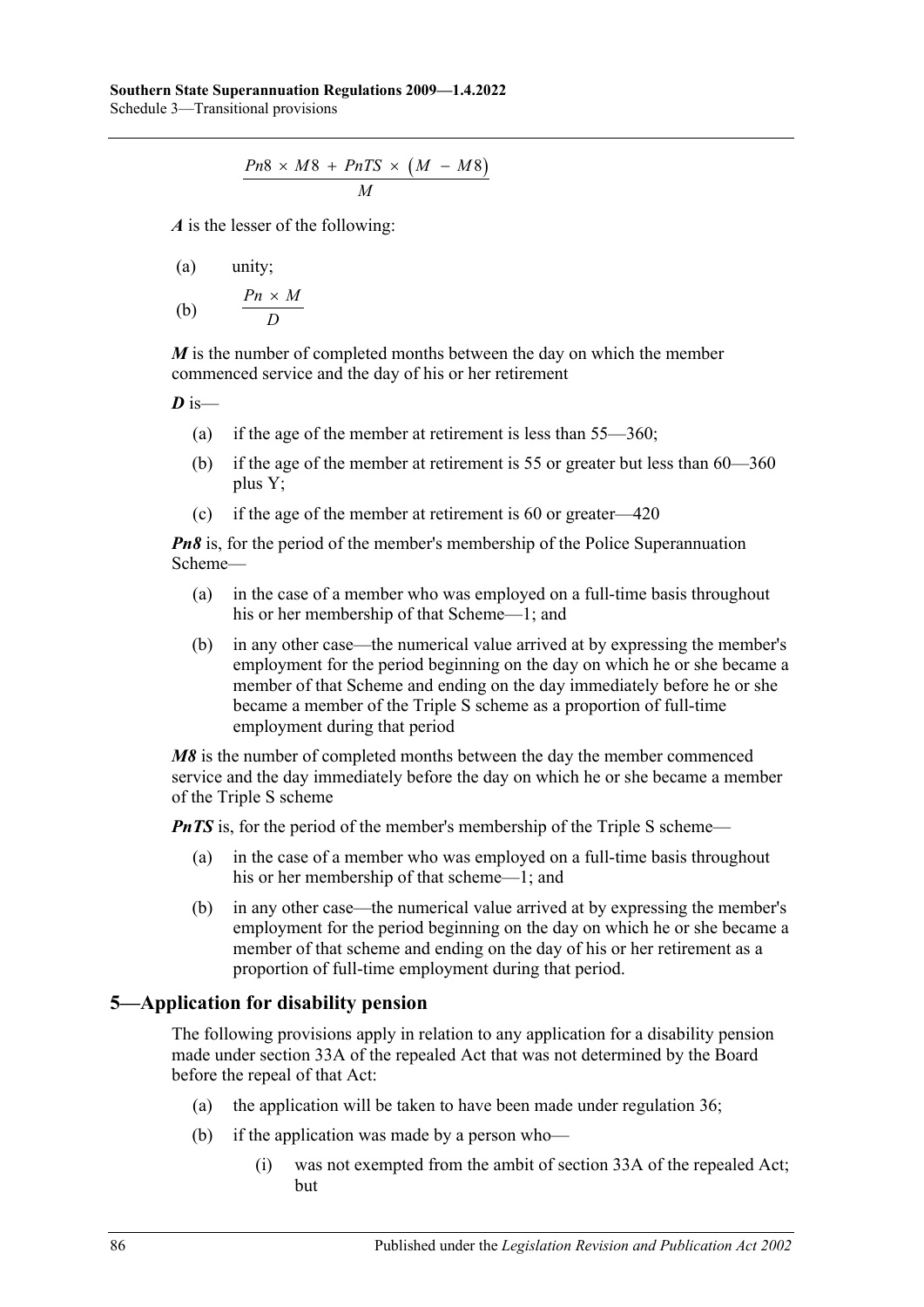(ii) is exempted from the ambit of [regulation](#page-27-0) 36 by virtue of being a casual member (within the meaning of [regulation](#page-34-0) 37),

the member will, for the purposes of that application, be taken to have been brought within the ambit of [regulation](#page-27-0) 36 on and from the day on which these regulations come into operation.

### **6—Restrictions on payment of disability pension for certain members**

- (1) This clause applies to a member (other than a prescribed member within the meaning of [Part 3\)](#page-22-0) who—
	- (a) was not entitled to obtain a benefit in the event of incapacity for work under section 33A of the repealed Act immediately before the repeal of that Act; but
	- (b) would, but for this clause, be entitled to obtain a benefit in the event of incapacity for work under [regulation](#page-27-0) 36 on the commencement of that regulation.
- (2) [Regulation](#page-27-0) 36 will operate in relation to a member to whom this clause applies on and from, but not before, 31 October 2009.
- <span id="page-86-0"></span>(3) However, if a member to whom this clause applies elects before 31 October 2009, by written notice to the Board, to be exempted from the ambit of [regulation](#page-27-0) 36, the member will be taken to have made an election under [regulation](#page-34-1) 37(1).
- (4) An election under [subclause](#page-86-0) (3) will take effect from 31 October 2009.
- <span id="page-86-1"></span>(5) A member to whom this clause applies who was employed in employment to which the Act applies for a period of at least 3 months prior to the commencement of the Act is not entitled during the relevant period to a disability pension under [regulation](#page-27-0) 36 in respect of incapacity attributable to a medical condition existing before the day of that commencement.
- (6) In [subclause](#page-86-1)  $(5)$ —

*relevant period* means the 2 year period commencing on the day on which the Act comes into operation.

### **7—Continuation of disability pension for certain members**

Regulation 36(19) does not apply in relation to a disability pension if payment of the pension commenced before the commencement of these regulations.

### **8—Post retirement investment**

Funds held under section 47B of the repealed Act will continue as funds held under [regulation](#page-41-1) 45.

### **9—Conditions of insurance**

If an application for invalidity or death insurance under the repealed Act was granted on conditions, the conditions continue to apply in relation to the insurance under these regulations unless varied or removed by the Board under [regulation](#page-46-1) 49(5).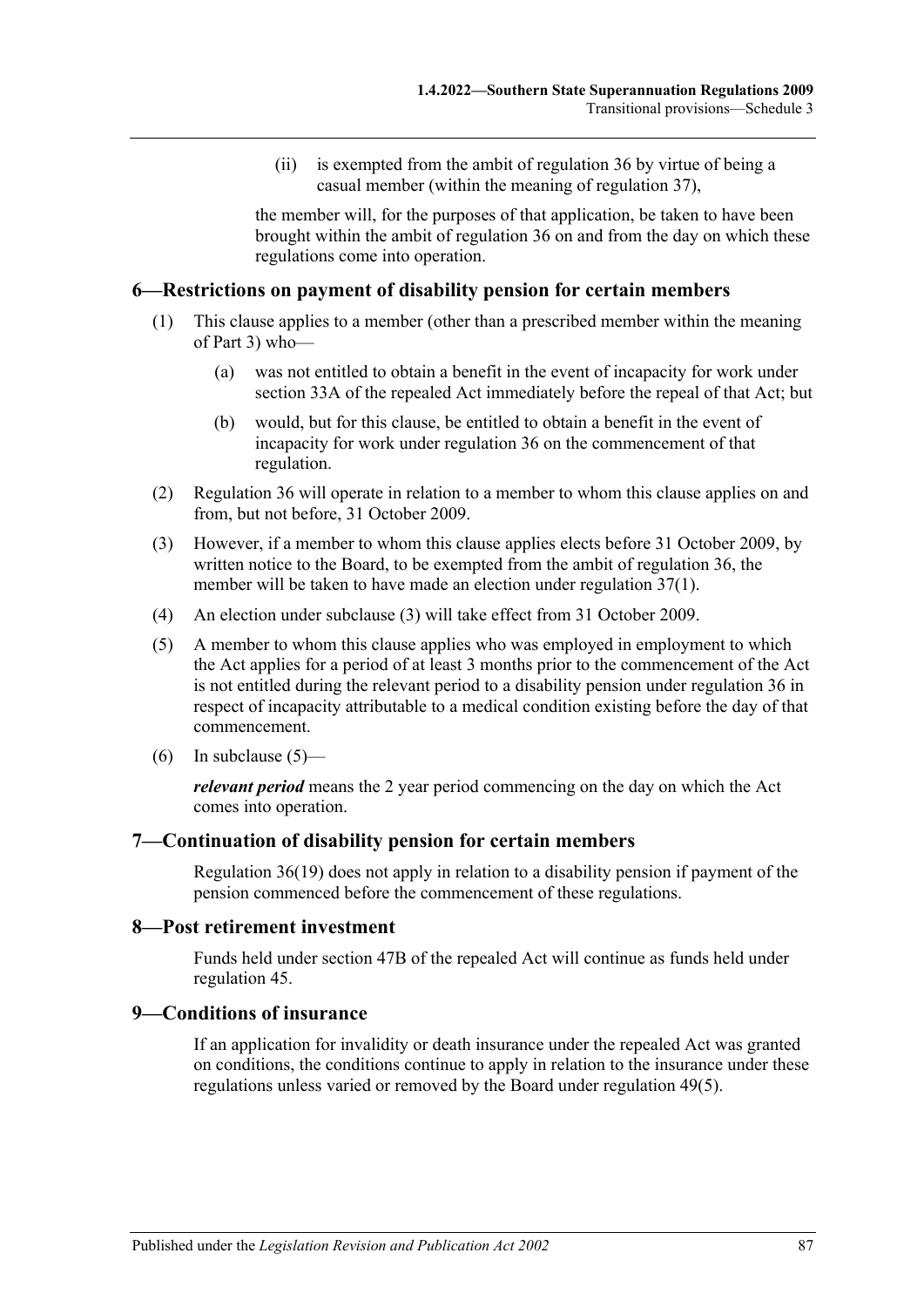# **Part 2—Transitional provisions operating from commencement of** *Southern State Superannuation (Insurance) Variation Regulations 2017*

## **Division 1—Interpretation**

### **10—Interpretation**

In this Part—

*authorised condition* has the same meaning as in [regulation](#page-46-0) 49;

*commencement day* means the day on which the *[Southern State Superannuation](http://www.legislation.sa.gov.au/index.aspx?action=legref&type=subordleg&legtitle=Southern%20State%20Superannuation%20(Insurance)%20Variation%20Regulations%202017)  [\(Insurance\) Variation Regulations 2017](http://www.legislation.sa.gov.au/index.aspx?action=legref&type=subordleg&legtitle=Southern%20State%20Superannuation%20(Insurance)%20Variation%20Regulations%202017)* come into operation.

### **11—Application of Part**

This Part applies to a member of the scheme who was a member immediately before the commencement day.

## **Division 2—Invalidity/death insurance**

### **Subdivision 1—General**

### **12—Application of Schedule**

- (1) [Schedules 1](#page-80-0) and [2,](#page-81-0) as inserted by the *[Southern State Superannuation \(Insurance\)](http://www.legislation.sa.gov.au/index.aspx?action=legref&type=subordleg&legtitle=Southern%20State%20Superannuation%20(Insurance)%20Variation%20Regulations%202017)  [Variation Regulations](http://www.legislation.sa.gov.au/index.aspx?action=legref&type=subordleg&legtitle=Southern%20State%20Superannuation%20(Insurance)%20Variation%20Regulations%202017) 2017*, apply on and from the commencement day for the purposes of determining the value of units of standard insurance cover (including in relation to insurance held before the commencement day).
- (2) The premium payable in respect of those units of insurance cover is the applicable premium determined by the Board for the purposes of [regulation](#page-25-0) 34 or [42](#page-40-0) (as inserted by the *[Southern State Superannuation \(Insurance\) Variation Regulations](http://www.legislation.sa.gov.au/index.aspx?action=legref&type=subordleg&legtitle=Southern%20State%20Superannuation%20(Insurance)%20Variation%20Regulations%202017) 2017*).

### **Subdivision 2—Members**

### <span id="page-87-1"></span>**13—Continuation of basic invalidity/death insurance held by members before commencement day**

- (1) Basic invalidity/death insurance held by a member to whom this Part applies immediately before the commencement day will, subject to [regulation](#page-27-1) 35, continue to be held by the member as default invalidity/death insurance.
- <span id="page-87-0"></span>(2) Subject to [regulation](#page-27-1) 35, default invalidity/death insurance held by a member to whom this Part applies will, on and from the commencement day, include additional units of insurance necessary to ensure that the default invalidity/death insurance held by the member is equivalent to 3 units of standard insurance cover.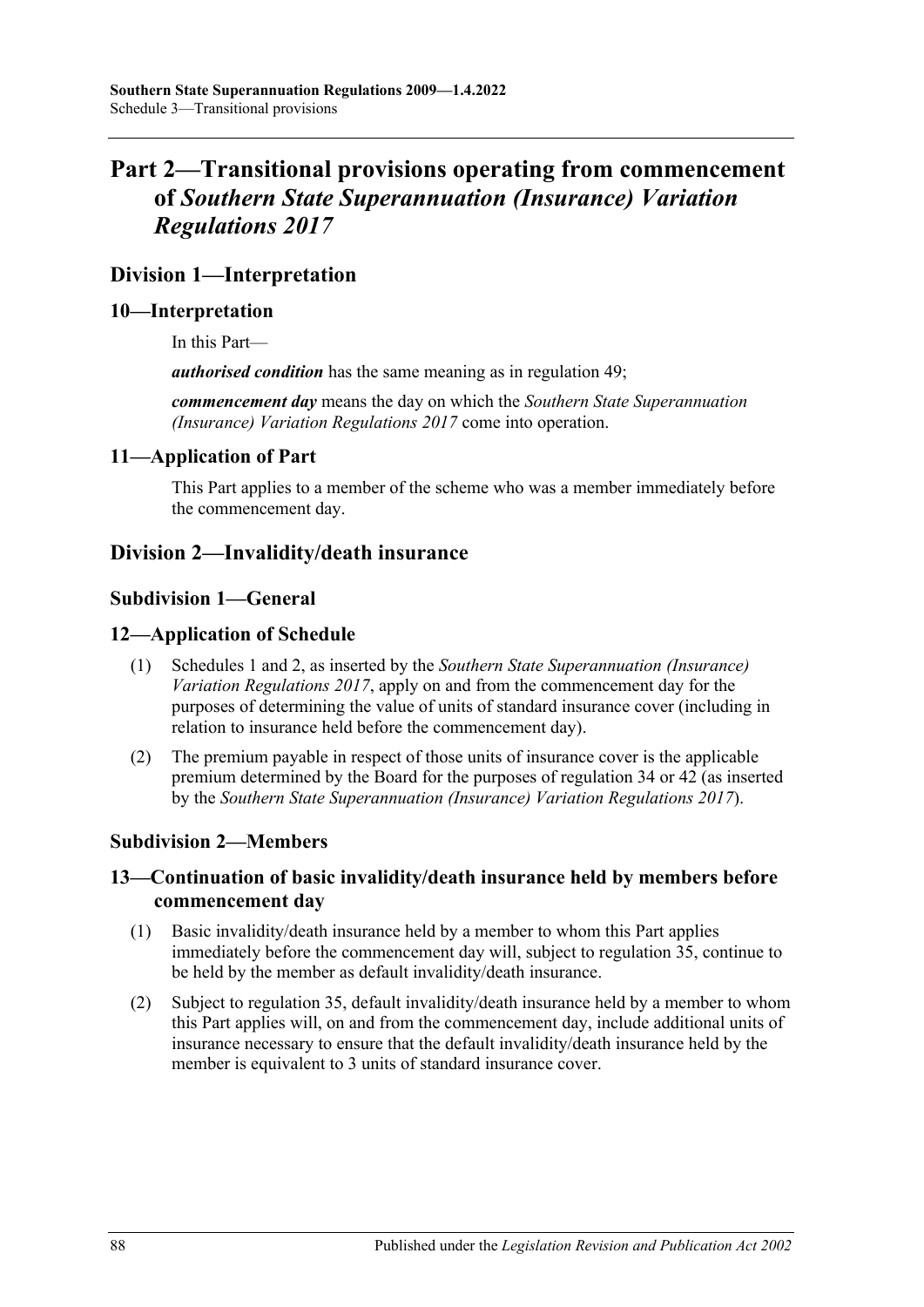- (3) However, if a member to whom this Part applies notifies the Board in the approved form, not more than 1 month after the commencement day (or within such longer period following the commencement day as the Board considers fair in a particular case), that the member does not wish to increase the level of the member's default invalidity/death insurance above the level of basic invalidity/death insurance held by the member immediately before the commencement day, the member ceases to be entitled to (and no premiums may be charged in respect of) additional units of default invalidity/death insurance as specified in [subclause](#page-87-0) (2).
- <span id="page-88-0"></span>(4) Subject to [regulation](#page-27-1) 35—
	- (a) if, immediately before the commencement day, a member to whom this Part applies (other than a prescribed member) holds 3 or more units of standard invalidity/death insurance, at least 3 of those units (which must be comprised of units that have been held by the member for the longest period) are to be held by the member, on and from the commencement day, without authorised conditions, regardless of the state of the member's health; and
	- (b) if, immediately before the commencement day, a member to whom this Part applies (other than a prescribed member) holds 1 or 2 units of standard invalidity/death insurance or standard death insurance, those units are to be held by the member, on and from the commencement day, without authorised conditions, regardless of the state of the member's health; and
	- (c) if, immediately before the commencement day, a prescribed member to whom this Part applies holds 6 or more units of standard invalidity/death insurance, at least 6 of those units are to be held by the member, on and from the commencement day, without authorised conditions, regardless of the state of the member's health.
- (5) [Subclause](#page-88-0) (4) does not apply in relation to a member who is not entitled to default invalidity/death insurance under these regulations.
- <span id="page-88-2"></span> $(6)$  If—
	- (a) a member to whom this Part applies is, immediately before the commencement day, a permanent employee who was formerly employed in employment to which the Act applies on a casual basis; and
	- (b) the member's basic invalidity/death insurance was suspended under [regulation](#page-27-1) 35 while the member was employed on that basis; and
	- (c) the member has not, since becoming a permanent employee, paid a premium in respect of invalidity/death insurance,

the following provisions apply:

- (d) the suspension of the member's insurance will be taken to have continued until immediately before the commencement day;
- <span id="page-88-1"></span>(e) subject to [regulation](#page-27-1) 35 and [paragraph](#page-89-0) (f), the member will, on and from the commencement day, hold default invalidity/death insurance equivalent to 3 units of standard insurance cover;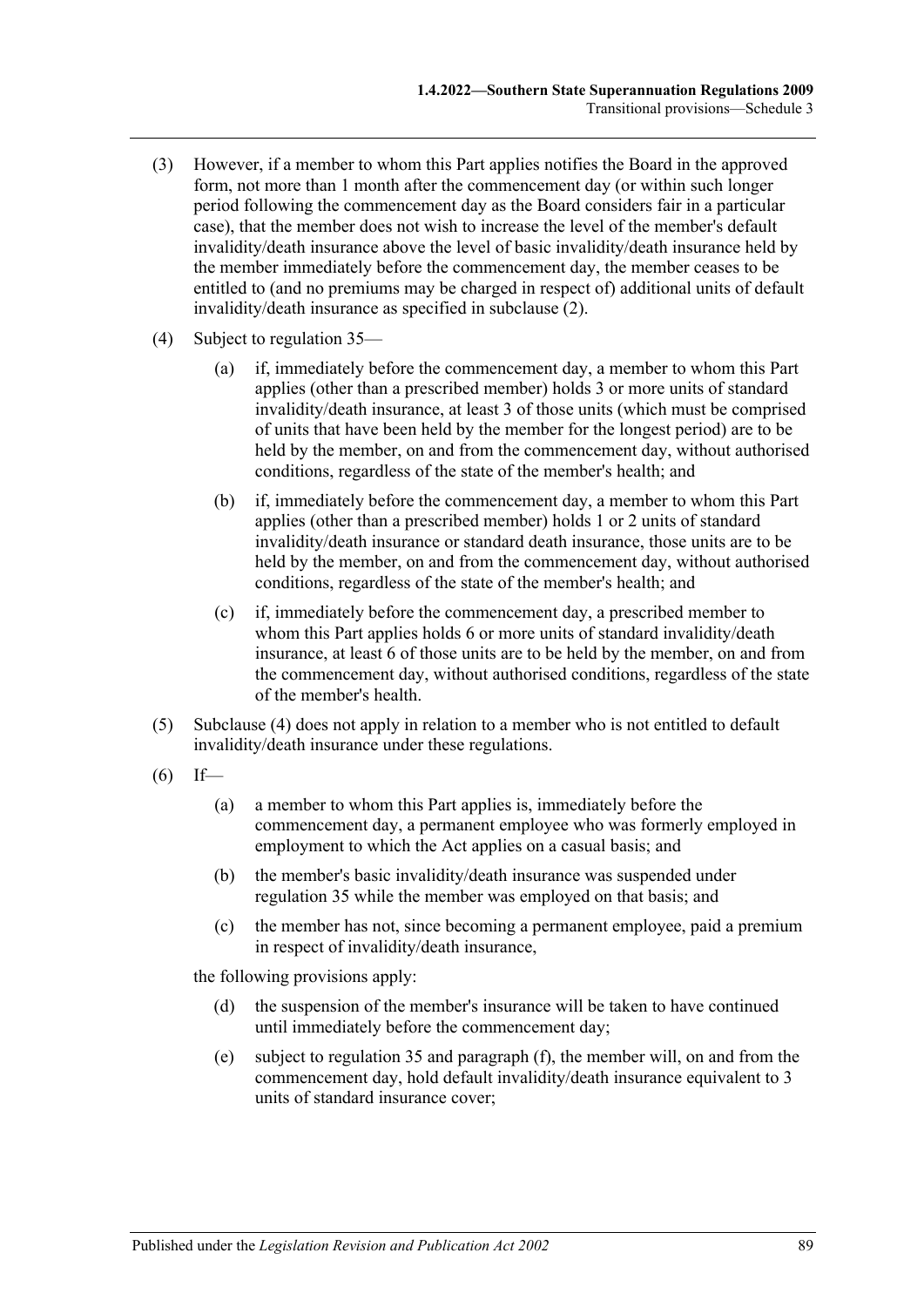- <span id="page-89-0"></span>(f) if the member notifies the Board in the approved form, not more than 1 month after the commencement day (or within such longer period following the commencement day as the Board considers fair in a particular case), that the member does not wish to hold the default invalidity/death insurance to which the member is entitled under [paragraph](#page-88-1) (e), the member ceases to be entitled to (and no premiums may be charged in respect of) that insurance.
- (10) This clause does not apply in relation to a member who holds fixed insurance cover immediately before the commencement day.

**Note—**

See [clause](#page-92-0) 23.

## **14—Continuation of voluntary invalidity/death insurance held by members before commencement day**

Voluntary invalidity/death insurance held by a member to whom this Part applies immediately before the commencement day will, subject to [clause](#page-87-1) 13 and [regulation](#page-27-1) 35, continue to be held by the member as additional invalidity/death insurance (and any authorised conditions that applied to the member's voluntary invalidity/death insurance immediately before the commencement day will continue to apply).

## **15—Eligibility for invalidity benefits (members)**

- (1) For the purposes of determining whether a member to whom this Part applies is entitled to invalidity insurance benefits under [regulation](#page-55-0) 58(1)(a) in respect of termination of the member's employment on account of invalidity where the termination occurred before the commencement day, the following is to be substituted for [paragraph](#page-55-1) (a) of [subregulation](#page-55-2) (2) of that regulation:
	- (a) the Board is not satisfied that, on the day on which the member's employment is terminated, the member's incapacity for all kinds of work was 60% or more of total incapacity and was likely to be permanent; or
- (2) Subregulations (11), (12), (12a) and (13) of regulation 58 as in force immediately before the commencement day continue to apply for the purposes of determining whether a member to whom this Part applies is entitled to invalidity insurance benefits under [regulation](#page-55-0)  $58(1)(a)$  in respect of termination of the member's employment on account of invalidity where the termination occurred before that day (and, accordingly, [subregulation](#page-58-0) (11) of [regulation](#page-55-3) 58 as inserted by the *[Southern State](http://www.legislation.sa.gov.au/index.aspx?action=legref&type=subordleg&legtitle=Southern%20State%20Superannuation%20(Insurance)%20Variation%20Regulations%202017)  [Superannuation \(Insurance\) Variation Regulations](http://www.legislation.sa.gov.au/index.aspx?action=legref&type=subordleg&legtitle=Southern%20State%20Superannuation%20(Insurance)%20Variation%20Regulations%202017) 2017* does not apply).
- (3) For the purposes of determining whether a PSS 3 member is entitled to invalidity insurance benefits under [regulation](#page-69-0)  $62E(1)(d)$  in respect of resignation from the Parliament of the State on account of invalidity where the resignation occurred before the commencement day, the following is to be substituted for [paragraph](#page-69-1) (a) of [subregulation](#page-69-2) (2) of that regulation:
	- (a) the Board is not satisfied that, on the day on which the member resigned from the Parliament, the member's incapacity for all kinds of work was 60% or more of total incapacity and was likely to be permanent; or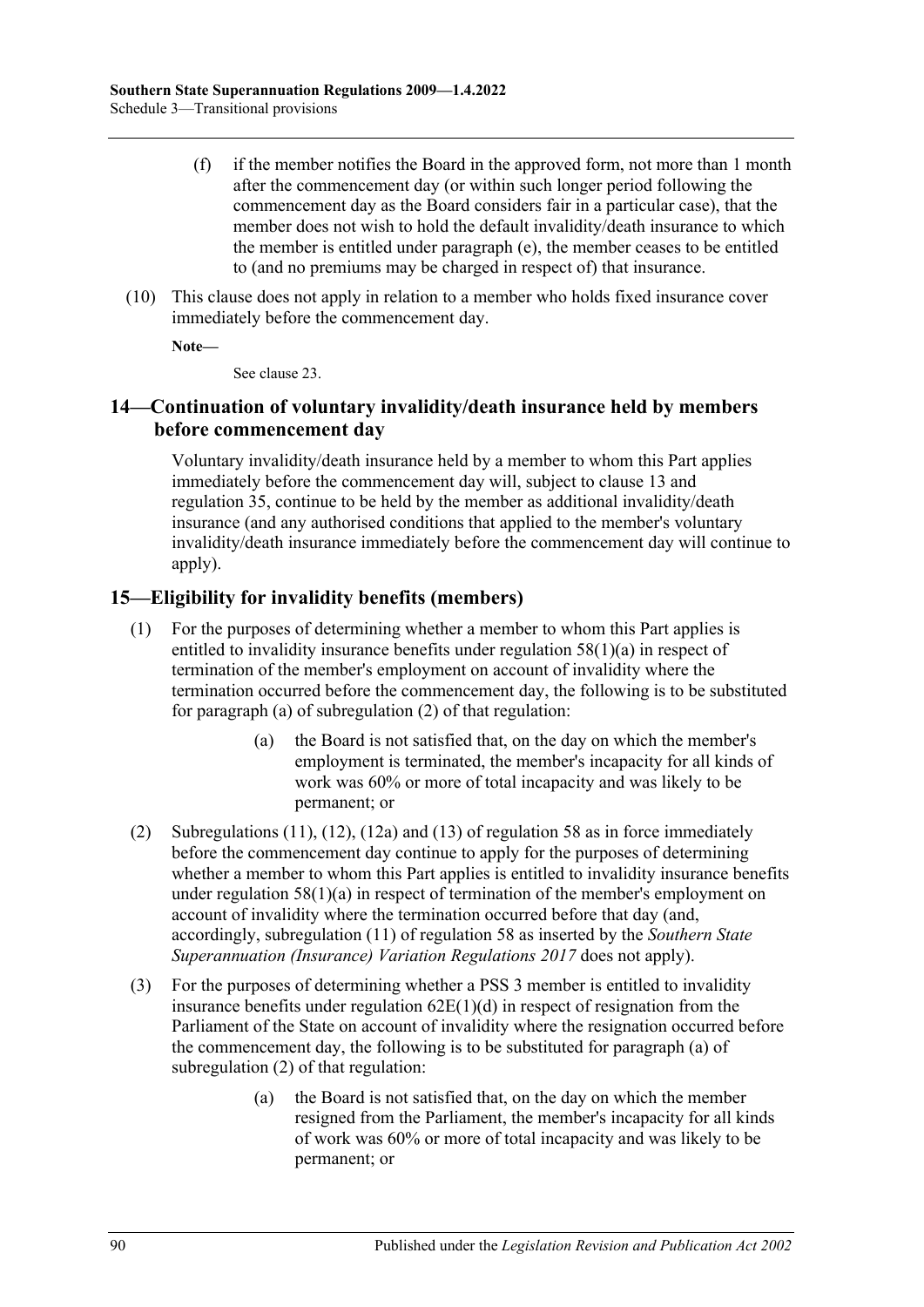## **16—Application of earlier transitional provisions in relation to certain members**

- (1) [Clause](#page-82-1) 2 of this Schedule will cease to apply to a member on and from the commencement day.
- (2) On and from the commencement day, the insurance entitlements of a member to whom [clause](#page-82-1) 2 of this Schedule applied immediately before the commencement day will be as set out in [Part 3](#page-22-0) of these regulations and the other provisions of this Schedule.

## **17—Visiting medical officers**

- (1) [Clause](#page-83-2) 3 of this Schedule will cease to apply to a transferred visiting medical officer (within the meaning of that clause) on and from the commencement day.
- (2) A transferred visiting medical officer to whom [clause](#page-83-2) 3 applied is, on and from the commencement day, entitled, without being required to undergo a medical examination, to maintain the insurance cover that the officer enjoyed under [clause](#page-83-2) 3 immediately before the commencement day.
- <span id="page-90-0"></span>(3) Accordingly, the insurance entitlements of a transferred visiting medical officer will, on and from the commencement day, be as set out in [Part 3](#page-22-0) of these regulations and the other provisions of this Schedule, subject to the following:
	- (a) if a transferred visiting medical officer held VMO standard insurance cover under [clause](#page-83-2) 3 immediately before the commencement day, the officer will cease to hold that cover but will instead hold standard insurance cover of the same value as the cover held by the officer under [clause](#page-83-2) 3;
	- (b) if a transferred visiting medical officer held VMO fixed insurance cover under [clause](#page-83-2) 3 immediately before the commencement day, the officer will cease to hold that cover but will instead hold fixed benefit insurance cover of the same value as the fixed insurance cover held by the officer under [clause](#page-83-2) 3;
	- (c) if, on the commencement day, a transferred visiting medical officer holds 3 or more units of standard invalidity/death insurance cover (or an amount of fixed benefit invalidity/death insurance cover that is equivalent to 3 or more units of standard invalidity/death insurance cover), 3 of those units (or an amount equivalent to 3 units of standard invalidity/death insurance cover) are to be held by the officer as default invalidity/death insurance (and, accordingly, no authorised conditions will apply to those units);
	- (d) if, on the commencement day, a transferred visiting medical officer holds more than 3 units of standard invalidity/death insurance cover (or an amount of fixed benefit invalidity/death insurance cover that is equivalent to more than 3 units of standard invalidity/death insurance cover), those additional units are to be held by the officer as additional invalidity/death insurance;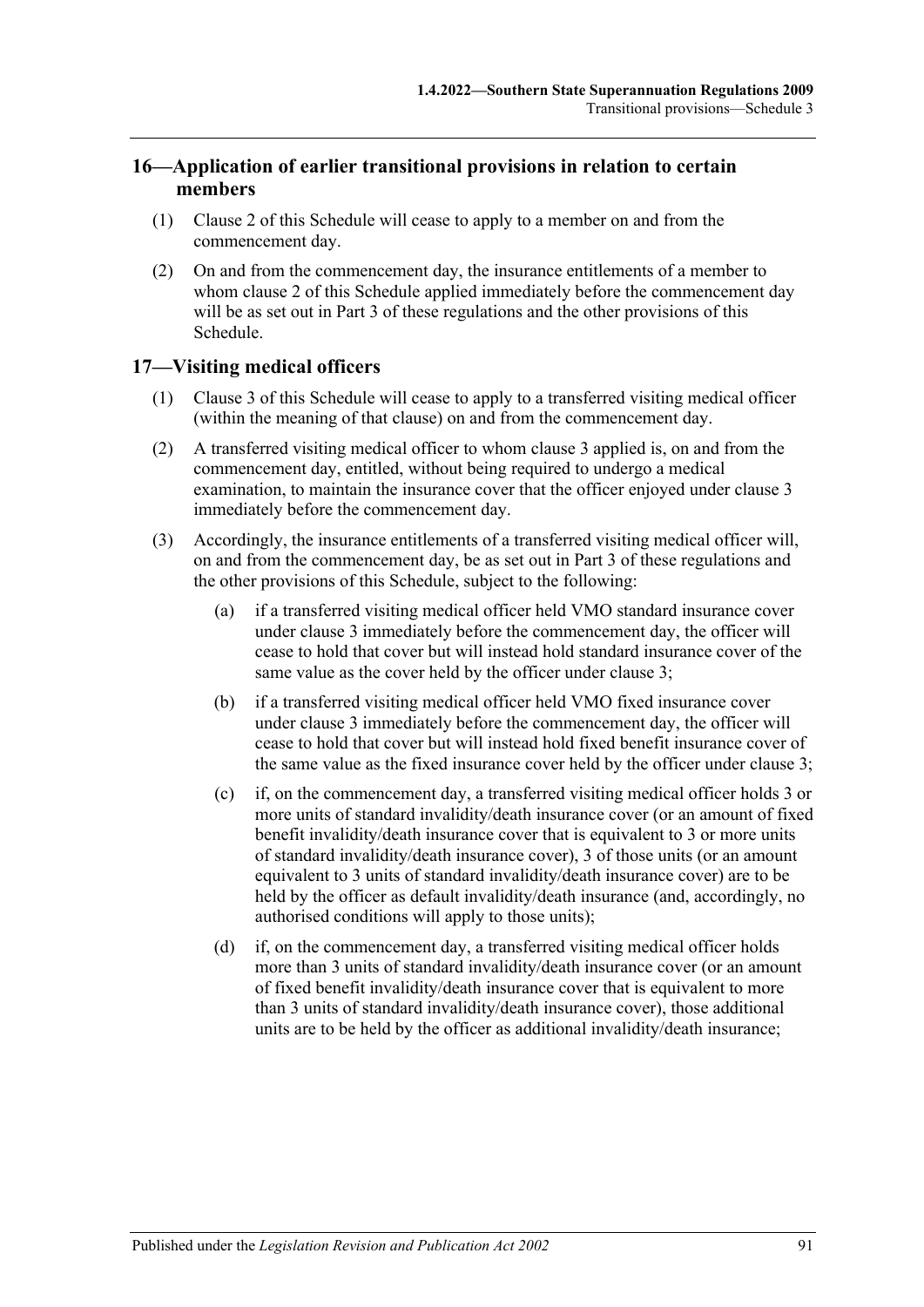- (e) if, on the commencement day, a transferred visiting medical officer would, but for this paragraph, hold only 1 or 2 units of standard invalidity/death insurance (or an amount of fixed benefit invalidity/death insurance that is equivalent to 1 or 2 units of standard invalidity/death insurance cover), the officer will, by virtue of the officer's entitlement to default invalidity/death insurance under [regulation](#page-23-0) 28, in fact hold 3 units of standard invalidity/death insurance (or an equivalent amount of fixed benefit invalidity/death insurance as determined by the Board under [regulation](#page-26-0) 34(3));
- (f) any authorised conditions that applied to the officer's insurance cover under [clause](#page-83-2) 3 immediately before the commencement day will apply to the additional invalidity/death insurance (if any) held by the officer under [Part 3.](#page-22-0)
- (4) Subject to [subclause](#page-90-0) (3), the provisions of [Part 3](#page-22-0) apply in relation to the insurance entitlements of a transferred visiting medical officer.
- (5) In this clause—

*VMO fixed insurance cover* means fixed insurance cover provided to visiting medical officers (and not to other members) before the commencement day in accordance with [clause](#page-83-2) 3;

*VMO standard insurance cover* means standard insurance cover provided to visiting medical officers (and not to other members) before the commencement day in accordance with [clause](#page-83-2) 3.

### <span id="page-91-1"></span>**18—Suspension of insurance to continue**

- (1) Subject to [subclause](#page-91-0) (2), if the insurance held by a member to whom this Part applies (other than a member referred to in [clause](#page-88-2)  $13(6)$ ) is, immediately before the commencement day, suspended under [regulation](#page-27-1) 35 (as in force immediately before that day), suspension of the insurance will continue on and from that day despite the revocation of that regulation.
- <span id="page-91-0"></span>(2) The following provisions apply in relation to insurance suspended under [subclause](#page-91-1) (1):
	- (a) the member may, at any time, by notice in writing to the Board, reinstate the member's suspended insurance;
	- (b) when the insurance ceases to be suspended, the member is entitled (in accordance with [regulation](#page-23-0) 28) to a minimum level of insurance equivalent in value to the member's default insurance cover entitlement;
	- (c) however, insurance benefits are only payable to or in respect of a member (other than a prescribed member) whose employment terminates on account of invalidity or death within 1 year after the member's insurance is reinstated if the invalidity or death is caused by accidental injury.
- (3) [Subclause](#page-91-0) (2) applies even if the member has, on or after the commencement day, ceased to be employed on a casual basis because the member has become a permanent employee.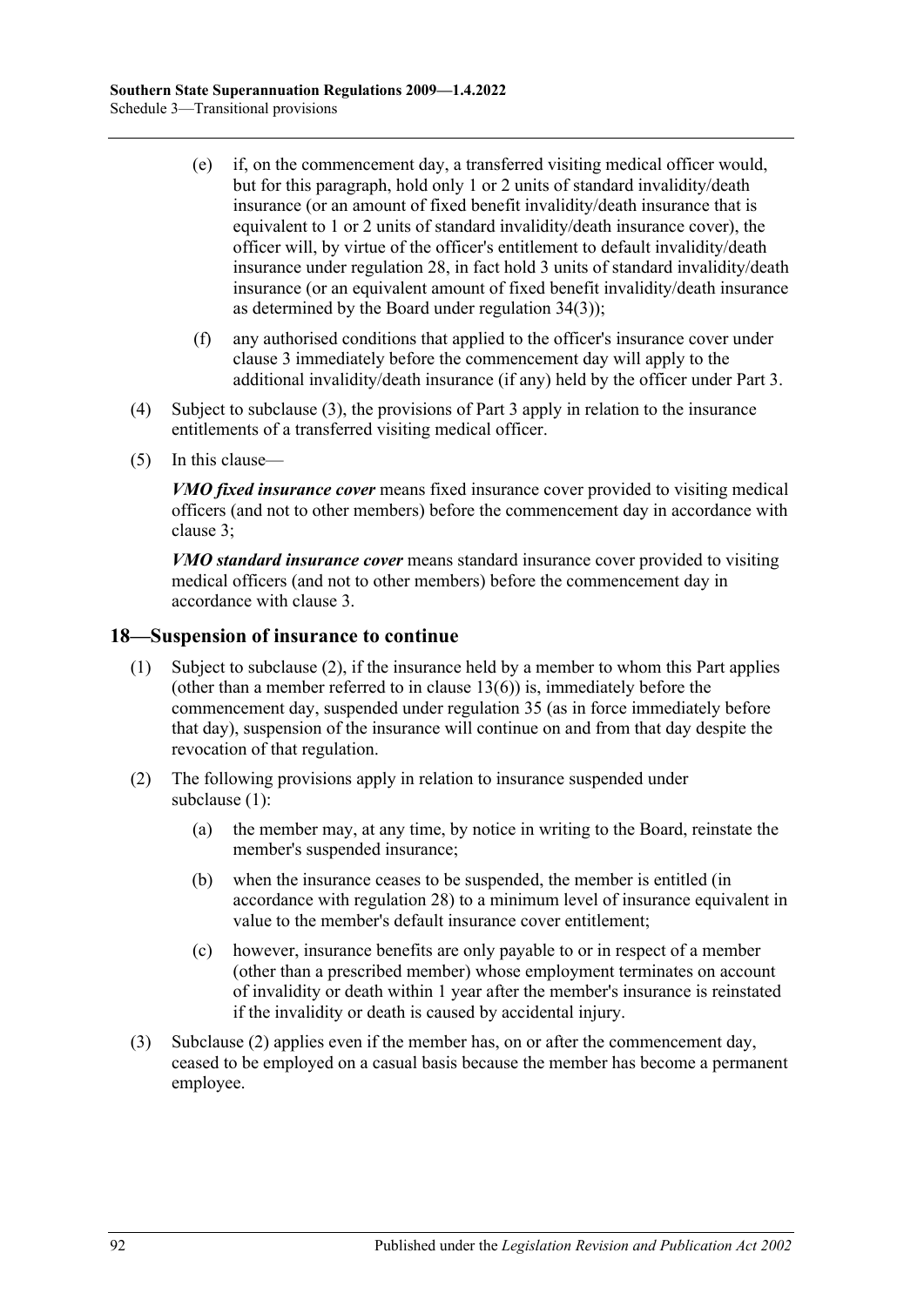### **Subdivision 3—Spouse members**

### **19—Application of Subdivision**

This Subdivision applies to a spouse member of the scheme who was a spouse member immediately before the commencement day.

### **20—Continuation of voluntary invalidity/death insurance held by spouse members before commencement day**

Voluntary death insurance held by a spouse member to whom this Subdivision applies immediately before the commencement day will, subject to [Part 3 Division 3,](#page-39-0) continue to be held by the spouse member as death insurance under that Division (and any authorised conditions that applied to the member's voluntary death insurance immediately before the commencement day will continue to apply).

### **Subdivision 4—Public sector superannuation beneficiaries and their spouses**

### **21—Application of Subdivision**

This Subdivision applies to public sector beneficiaries, and the spouses of public sector beneficiaries, who held insurance under Part 3 Division 4 Subdivision 3 immediately before the commencement day.

### **22—Eligibility for invalidity benefits**

If the employment of a public sector superannuation beneficiary to whom this Subdivision applies who holds invalidity/death insurance under regulation 48 ceases before the commencement day, regulation 48(8) as in force immediately before the commencement day is to apply for the purposes of determining whether the public sector superannuation beneficiary is entitled to invalidity insurance benefits under that regulation.

### **Subdivision 5—Fixed insurance cover**

#### **Note—**

New units of fixed insurance cover have not been available since that class of insurance was closed on 13 November 2014.

### <span id="page-92-0"></span>**23—Continuation of fixed invalidity/death insurance cover held by members before commencement day**

- (1) Subject to this clause, a member who holds fixed insurance cover immediately before the commencement day will continue to hold that insurance cover.
- <span id="page-92-2"></span><span id="page-92-1"></span>(2) When a member who holds fixed insurance cover reaches the age of 65 years—
	- (a) the member's fixed insurance cover will cease; and
	- (b) the member will, if the member is entitled to default invalidity/death insurance under [regulation](#page-23-0) 28, be issued with 3 units of standard invalidity/death insurance cover.
- (3) A member who has fixed insurance cover may not take out standard insurance cover or fixed benefit insurance cover and is not entitled to default invalidity/death insurance except as specified in [subclause](#page-92-1) (2)(b).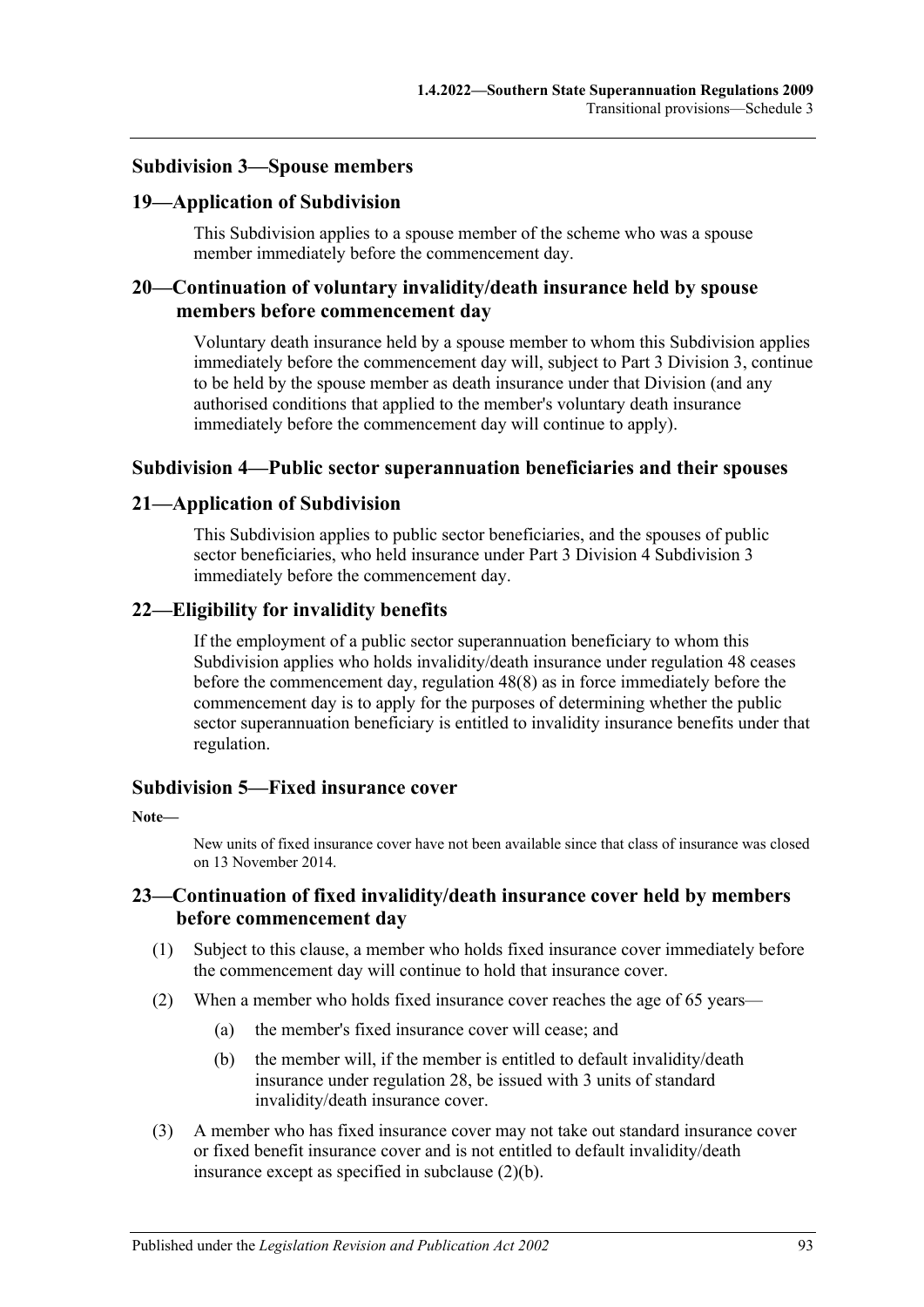- (4) However, the Board may grant an application for standard insurance cover or fixed benefit insurance cover made by a member who has fixed insurance cover if the standard insurance cover or fixed benefit insurance cover does not apply until after the fixed insurance cover has ceased (whether under [subclause](#page-92-2)  $(2)(a)$  or  $(7)(a)$ ).
- (5) For the purposes of this clause, Table 1 of Subdivision 6 applies as follows:
	- (a) the value of a unit of cover is fixed at the amount designated in column 2;
	- (b) the amount of corresponding premium per unit of cover, as designated in column 3, is determined on the basis of the member's age at the time the insurance cover commences.
- <span id="page-93-1"></span>(6) The amount of fixed insurance cover held by a member may be reduced on application by the member to the Board in the approved form.
- <span id="page-93-2"></span><span id="page-93-0"></span>(7) Fixed insurance cover held by a member may, on application to the Board by the member in the approved form—
	- (a) cease; or
	- (b) subject to terms and conditions determined by the Board, be changed to standard insurance cover or fixed benefit insurance cover.
- (8) Despite [subclauses](#page-93-1) (6) and [\(7\),](#page-93-2) fixed insurance held by a prescribed member under the age of 65 years—
	- (a) may not be reduced below an amount equivalent in value to 6 units of standard insurance cover; but
	- (b) may cease if the fixed insurance is replaced, on application by the prescribed member, with standard insurance or fixed benefit insurance that is equivalent in value to 6 units of standard insurance cover (or more).
- (9) In this clause—

*fixed insurance cover* has the same meaning as in regulation 34 as in force immediately before the commencement day.

### **24—Continuation of fixed death insurance cover in limited circumstances (spouse members)**

- (1) Subject to this clause, a spouse member who holds fixed insurance cover immediately before the commencement day will continue to hold that insurance cover.
- <span id="page-93-3"></span>(2) When a spouse member who holds fixed insurance cover reaches the age of 65 years, the spouse member's fixed insurance cover will cease (but the spouse member will be eligible to apply for standard or fixed benefit insurance cover).
- (3) A spouse member who has fixed insurance cover may not take out standard insurance cover or fixed benefit insurance cover.
- (4) However, the Board may grant an application for standard insurance cover or fixed benefit insurance cover made by a spouse member who has fixed insurance cover if the standard insurance cover or fixed benefit insurance cover does not apply until after the fixed insurance cover has ceased (whether under [subclause](#page-93-3)  $(2)$  or  $(6)(a)$ ).
- (5) For the purposes of this clause, Table 2 of Subdivision 6 applies as follows:
	- (a) the value of a unit of cover is fixed at the amount designated in column 2;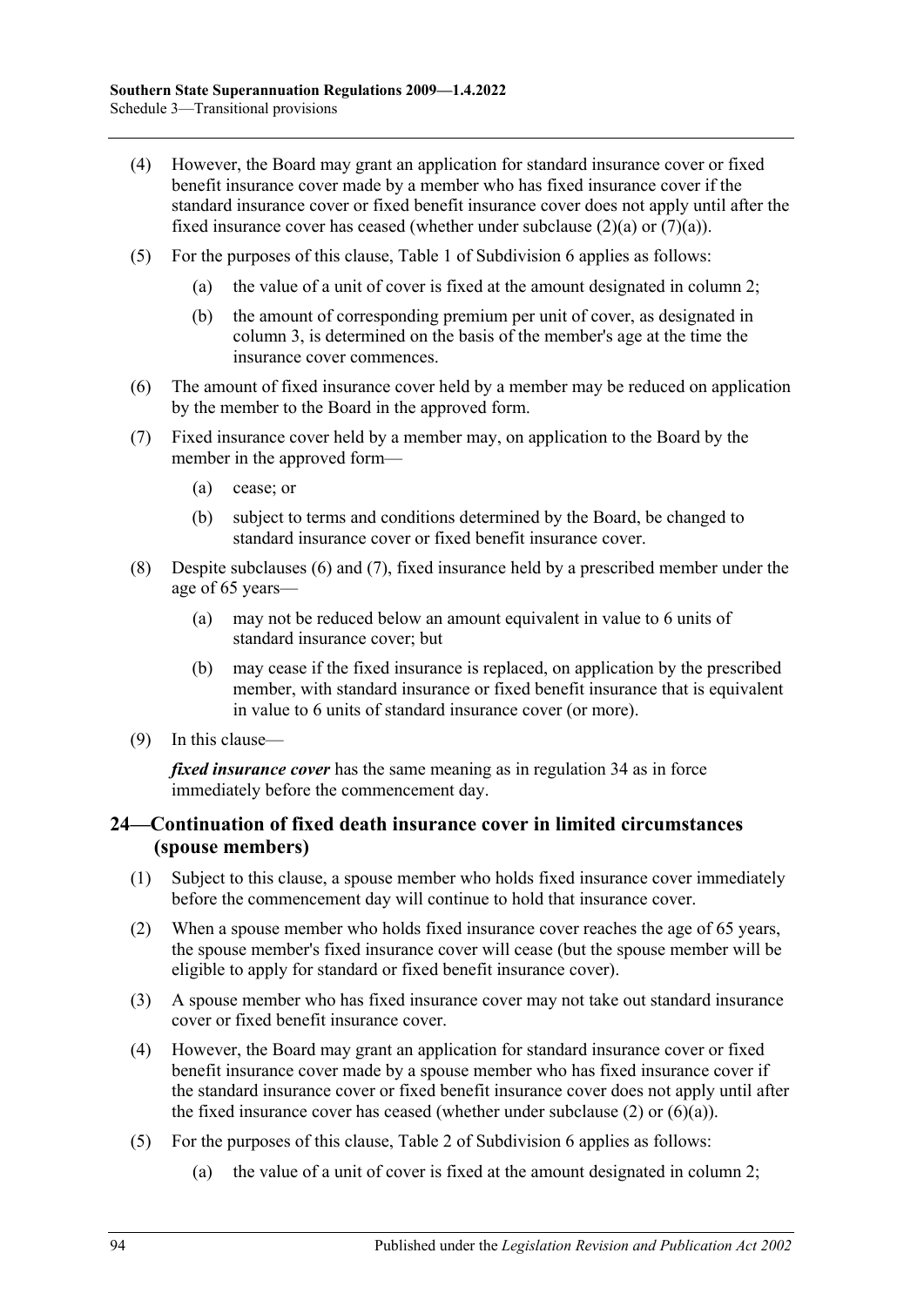- (b) the amount of corresponding premium per unit of cover, as designated in column 3, is determined on the basis of the spouse member's age at the time the insurance cover commences.
- <span id="page-94-0"></span>(6) Fixed insurance cover held by a spouse member may, on application to the Board by the spouse member in the approved form—
	- (a) cease; or
	- (b) subject to terms and conditions determined by the Board, be changed to standard insurance cover or fixed benefit insurance cover.
- (7) In this clause—

*fixed insurance cover* has the same meaning as in regulation 42 as in force immediately before the commencement day.

### **25—Continuation of fixed invalidity/death insurance (public sector superannuation beneficiaries and their spouses)**

- (1) Subject to this clause, a public sector superannuation beneficiary or the spouse of a beneficiary who holds fixed insurance cover immediately before the commencement day will continue to hold that insurance cover.
- <span id="page-94-1"></span>(2) When a public sector superannuation beneficiary or the spouse of a beneficiary who holds fixed insurance cover reaches the age of 65, the fixed insurance cover will cease.
- (3) A public sector superannuation beneficiary or the spouse of a beneficiary who has fixed insurance cover may not take out standard insurance cover or fixed benefit insurance cover.
- (4) However, the Board may grant an application for standard insurance cover or fixed benefit insurance cover made by a public sector superannuation beneficiary or the spouse of a beneficiary who has fixed insurance cover if the standard insurance cover or fixed benefit insurance cover does not apply until after the fixed insurance cover has ceased (whether under [subclause](#page-94-1) (2) or [\(6\)\(a\)\)](#page-94-2).
- (5) For the purposes of this clause, Tables 1 and 2 of Subdivision 6 apply as follows for the purpose of determining the value of units of fixed insurance cover and the premiums payable in respect of those units:
	- (a) the value of a unit of cover is fixed at the amount designated in column 2 of the relevant table;
	- (b) the amount of corresponding premium per unit of cover, as designated in column 3 of the relevant table, is determined on the basis of the age of the beneficiary or spouse at the time the insurance cover commences.
- <span id="page-94-2"></span>(6) Fixed insurance cover held by a public sector superannuation beneficiary or the spouse of a beneficiary may, on application to the Board by the beneficiary or spouse in the approved form—
	- (a) cease; or
	- (b) subject to terms and conditions determined by the Board, be changed to standard insurance cover or fixed benefit insurance cover.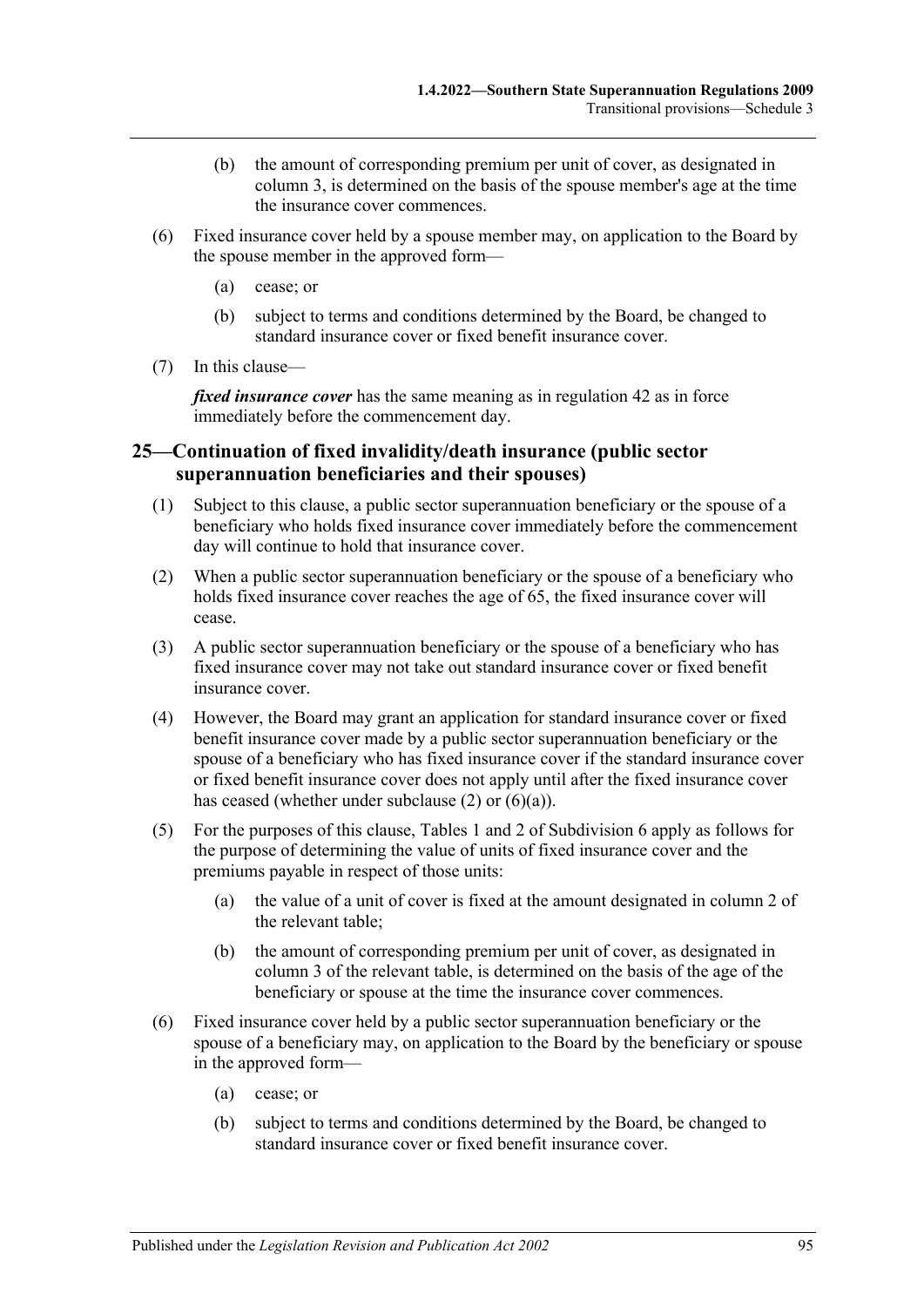#### (7) In this clause—

*fixed insurance cover* has—

- (a) in relation to a public sector superannuation beneficiary—the same meaning as in regulation 34 as in force immediately before the commencement day; and
- (b) in relation to the spouse of a public sector superannuation beneficiary—the same meaning as in regulation 42 as in force immediately before the commencement day.

### **Subdivision 6—Invalidity/death insurance benefits—fixed insurance cover (closed)**

| Age last birthday | One unit  | Cost/week   |  |
|-------------------|-----------|-------------|--|
|                   | \$        | $\mathbb S$ |  |
| 20 and under      | 75 000    | $0.80\,$    |  |
| $21\,$            | 75 000    | 0.85        |  |
| 22                | 75 000    | 0.85        |  |
| 23                | 75 000    | 0.90        |  |
| 24                | 75 000    | 0.95        |  |
| 25                | 75 000    | 1.00        |  |
| $26\,$            | 75 000    | 1.05        |  |
| $27\,$            | $75\;000$ | 1.10        |  |
| $28\,$            | 75 000    | 1.15        |  |
| 29                | 75 000    | 1.20        |  |
| $30\,$            | 75 000    | 1.25        |  |
| 31                | 75 000    | 1.30        |  |
| 32                | 75 000    | 1.40        |  |
| 33                | 75 000    | 1.50        |  |
| 34                | 75 000    | 1.60        |  |
| 35                | 75 000    | 1.70        |  |
| 36                | 75 000    | 1.80        |  |
| 37                | 75 000    | 2.00        |  |
| 38                | 75 000    | 2.10        |  |
| 39                | 75 000    | 2.30        |  |
| 40                | 75 000    | 2.40        |  |
| 41                | 75 000    | 2.60        |  |
| 42                | 75 000    | 2.70        |  |
| 43                | 75 000    | 2.90        |  |
| 44                | 75 000    | 3.10        |  |

#### **Table 1—Invalidity/death insurance**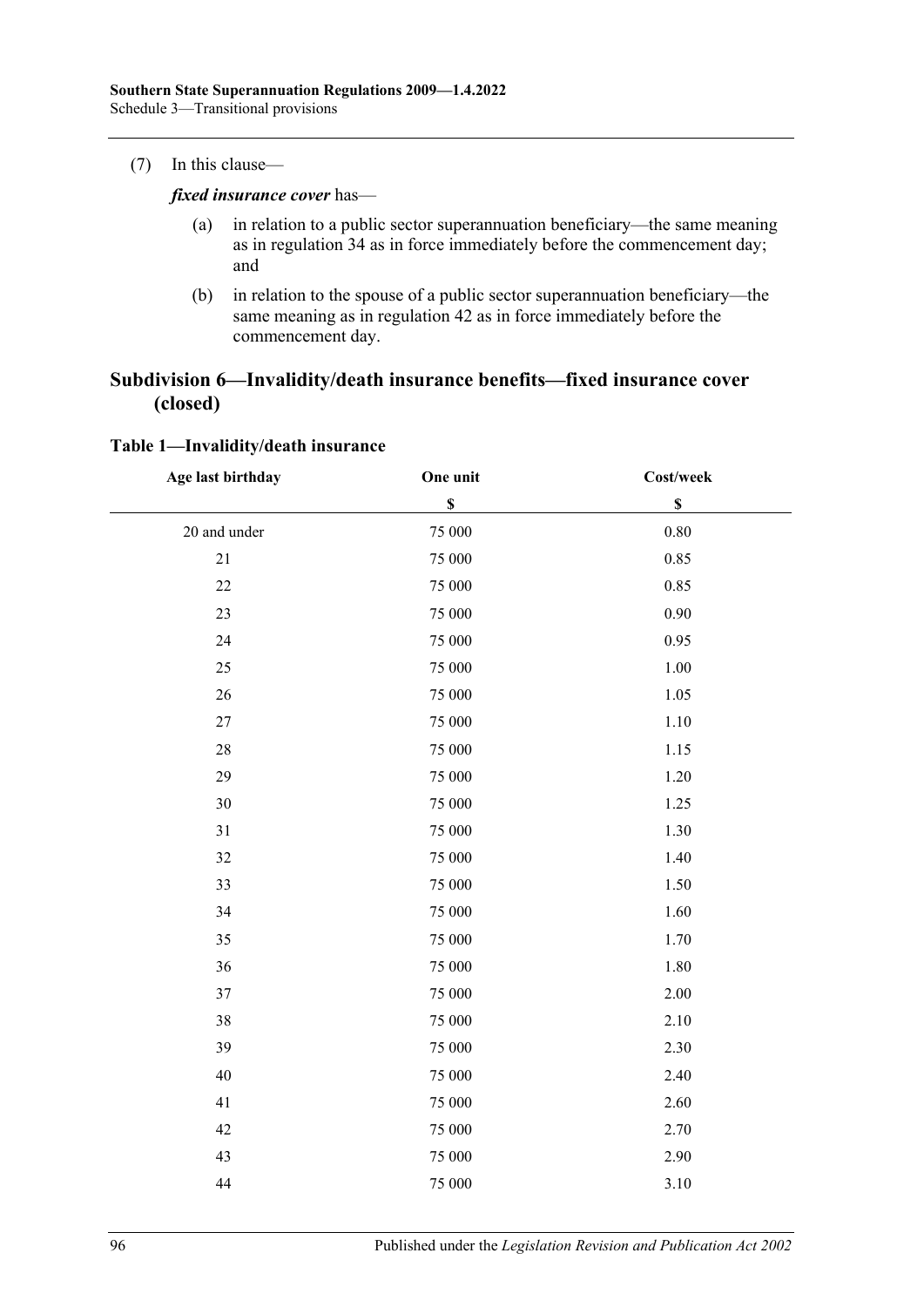#### **1.4.2022—Southern State Superannuation Regulations 2009**

Transitional provisions—Schedule 3

| Age last birthday | One unit         | Cost/week      |
|-------------------|------------------|----------------|
|                   | \$               | $\mathbb S$    |
| 45                | 75 000           | 3.30           |
| 46                | 75 000           | 3.50           |
| 47                | 75 000           | 3.70           |
| 48                | 75 000           | 3.90           |
| 49                | 75 000           | 4.10           |
| 50                | 75 000           | 4.40           |
| 51                | 75 000           | 4.70           |
| 52                | 75 000           | 5.10           |
| 53                | 75 000           | 5.50           |
| 54                | 75 000           | $6.00\,$       |
| 55                | 75 000           | 6.50           |
| 56                | 75 000           | 7.10           |
| 57                | 75 000           | 7.70           |
| 58                | 75 000           | 8.40           |
| 59                | 75 000           | 9.20           |
| 60                | 75 000           | $10.10\,$      |
| 61                | 75 000           | 11.00          |
| 62                | 75 000           | 12.00          |
| 63                | 75 000           | 13.00          |
| 64                | 75 000           | 14.10          |
| 65 or over        | $\boldsymbol{0}$ | not applicable |

## **Table 2—Death insurance**

| Age last birthday | One unit | Cost/week   |  |
|-------------------|----------|-------------|--|
|                   | \$       | $\mathbb S$ |  |
| 20 and under      | 75 000   | 0.55        |  |
| 21                | 75 000   | 0.55        |  |
| 22                | 75 000   | 0.55        |  |
| 23                | 75 000   | 0.55        |  |
| 24                | 75 000   | 0.60        |  |
| 25                | 75 000   | 0.60        |  |
| 26                | 75 000   | 0.65        |  |
| 27                | 75 000   | 0.70        |  |
| 28                | 75 000   | 0.75        |  |
| 29                | 75 000   | 0.80        |  |
| 30                | 75 000   | 0.85        |  |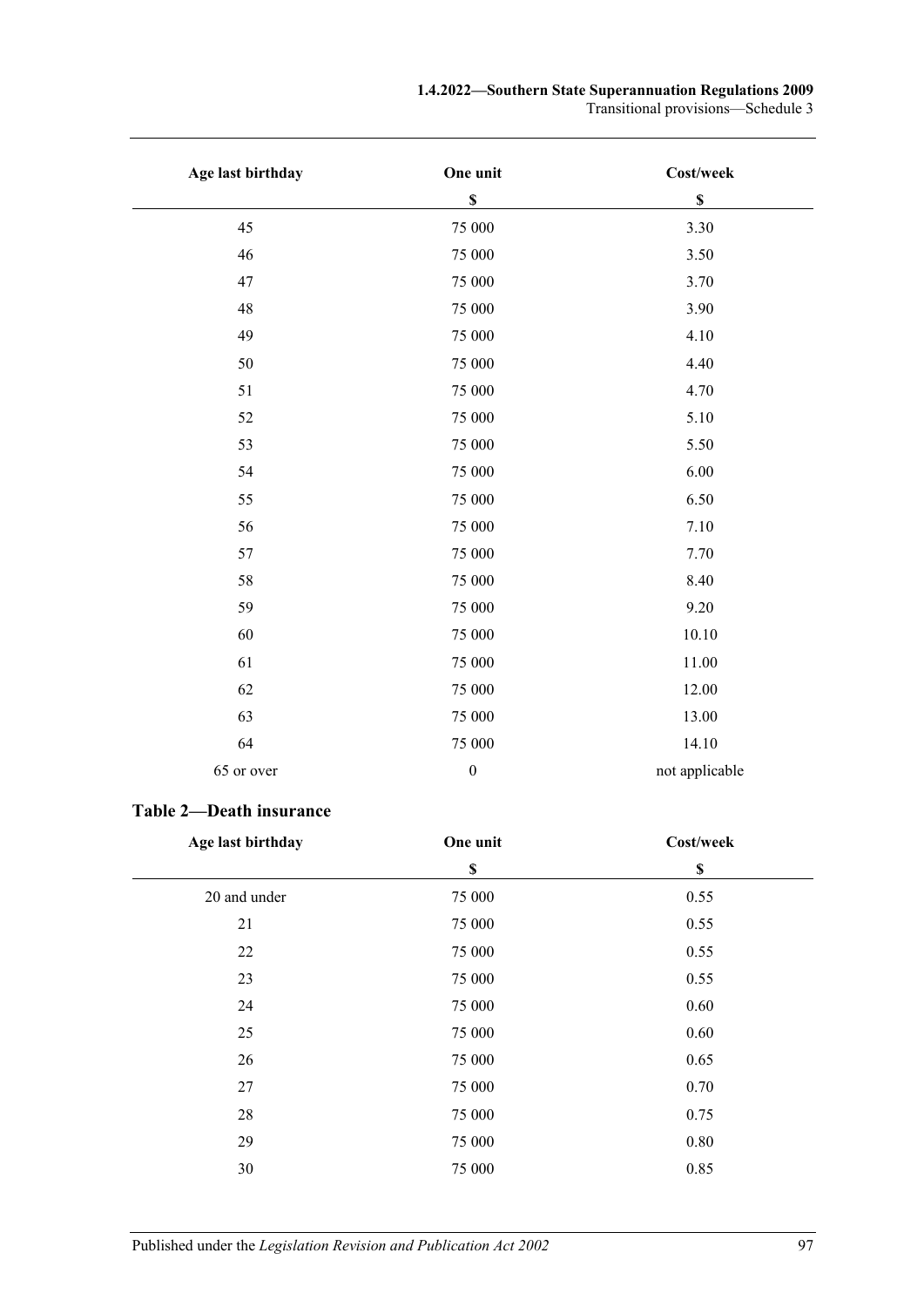#### **Southern State Superannuation Regulations 2009—1.4.2022**

Schedule 3—Transitional provisions

| Age last birthday | One unit         | Cost/week      |
|-------------------|------------------|----------------|
|                   | $\mathbb S$      | $\mathbb S$    |
| 31                | 75 000           | 0.90           |
| 32                | 75 000           | 0.95           |
| 33                | 75 000           | 1.00           |
| 34                | 75 000           | 1.10           |
| 35                | 75 000           | 1.10           |
| 36                | 75 000           | 1.20           |
| $37\,$            | 75 000           | 1.30           |
| 38                | 75 000           | 1.40           |
| 39                | 75 000           | 1.50           |
| 40                | 75 000           | 1.60           |
| 41                | 75 000           | 1.70           |
| 42                | 75 000           | 1.80           |
| 43                | 75 000           | 1.90           |
| $44$              | 75 000           | 2.00           |
| 45                | 75 000           | 2.00           |
| 46                | 75 000           | 2.20           |
| 47                | 75 000           | 2.40           |
| 48                | 75 000           | 2.60           |
| 49                | 75 000           | 2.80           |
| $50\,$            | 75 000           | 3.00           |
| 51                | 75 000           | 3.00           |
| 52                | 75 000           | 3.50           |
| 53                | 75 000           | 3.50           |
| 54                | 75 000           | 4.00           |
| 55                | 75 000           | 4.50           |
| 56                | 75 000           | 5.00           |
| 57                | 75 000           | 5.50           |
| 58                | 75 000           | 6.00           |
| 59                | 75 000           | 6.50           |
| 60                | 75 000           | 7.00           |
| 61                | 75 000           | 7.50           |
| 62                | 75 000           | 7.50           |
| 63                | 75 000           | 8.00           |
| 64                | 75 000           | $8.00\,$       |
| 65 or over        | $\boldsymbol{0}$ | not applicable |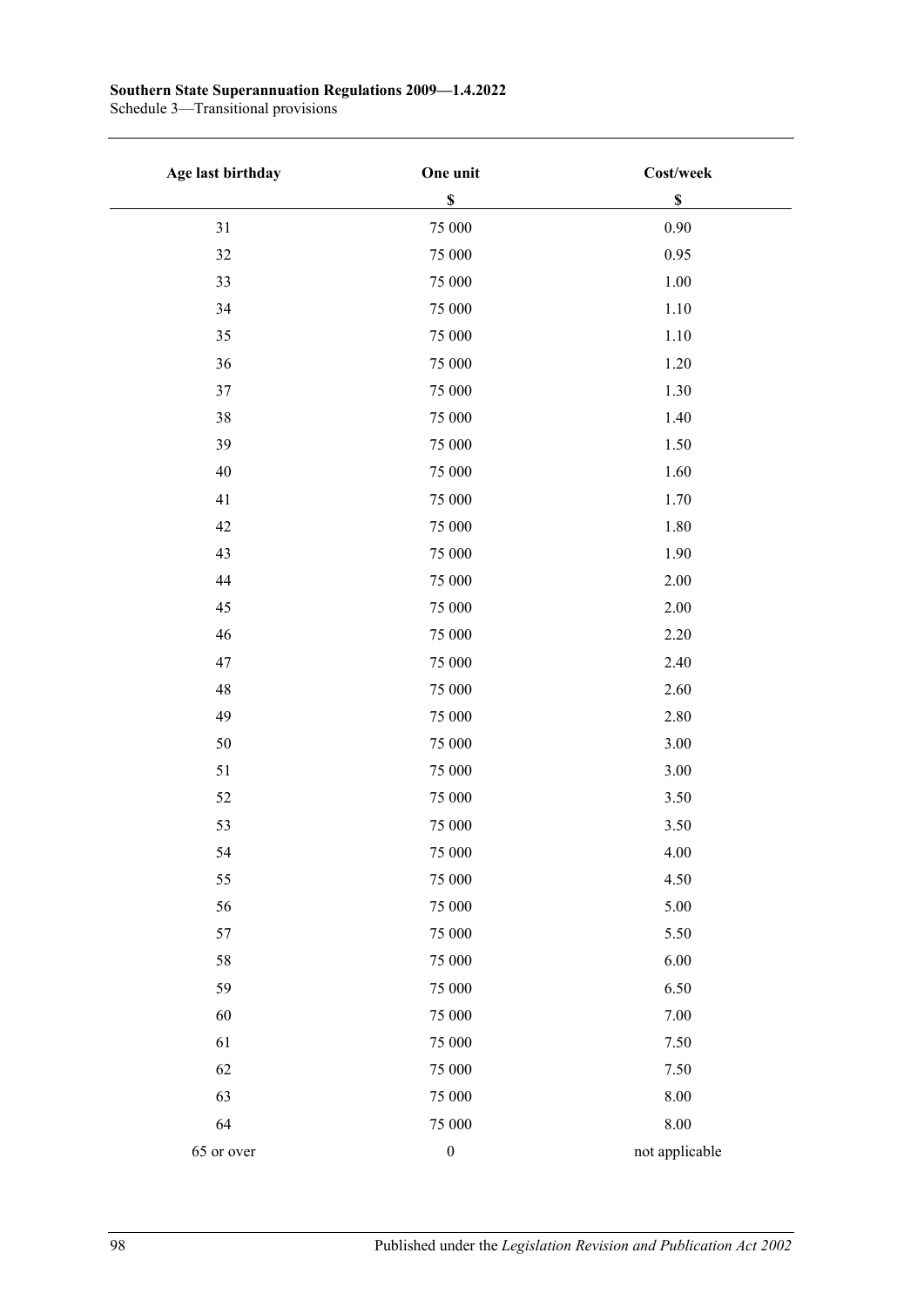## **Division 3—Income protection**

### <span id="page-98-0"></span>**26—Members over 60 on commencement day**

- (1) Subject to this clause, a member who has reached the age of 60 years before the commencement day is not entitled to a disability pension under [regulation](#page-27-0) 36 unless the Board grants an application by the member for income protection cover.
- (2) [Regulation](#page-34-2) 37A applies to an application under [subclause](#page-98-0) (1).
- <span id="page-98-1"></span>(3) If a member who reached the age of 60 years not more than 30 days before the commencement day (or within such longer period before the commencement day as the Board considers fair in a particular case) applies for income protection under [subclause](#page-98-0) (1), the Board may waive any 1 or more of the requirements of [regulation](#page-34-2) 37A when determining the application and may grant the application without conditions regardless of the state of the member's health.
- (4) If a member to whom [subclause](#page-98-1) (3) applies was, before the commencement day, in receipt of a disability pension that ceased only because of the member having reached the age of 60 years, the disability pension received by the member under regulation 36 at the time that the member reached the age of 60 years will be taken into account for the purposes of regulation [36AAD\(2\)](#page-31-0) when determining the duration of any pension paid to the member in respect of the same incapacity after the commencement day.

### **27—Contribution replacement benefit**

A contribution replacement benefit is not payable under [regulation](#page-29-0) 36AAB in connection with a disability pension paid—

- (a) to a member who ceased to be engaged in employment to which the Act applies before the commencement day; or
- (b) in respect of incapacity that commenced before the commencement day.

### **28—Waiting period**

[Regulation](#page-29-1) 36AAC(1) to [\(3\)](#page-30-0) apply for the purposes of determining the applicable waiting period for any disability pension payable in relation to an incapacity for work that commences on or after the commencement day.

### **29—Eligibility for disability pension**

- (1) [Regulation](#page-27-0) 36 as in force on and from the commencement day applies for the purposes of determining a member's eligibility for a disability pension in respect of incapacity for work if the day on which the member is first incapacitated for work as a consequence of the disability occurs on or after the commencement day.
- (2) If the day on which the member is first incapacitated for work as a consequence of the disability occurs before the commencement day, regulation 36(1) as in force immediately before that day applies for the purpose of determining the member's eligibility for a disability pension.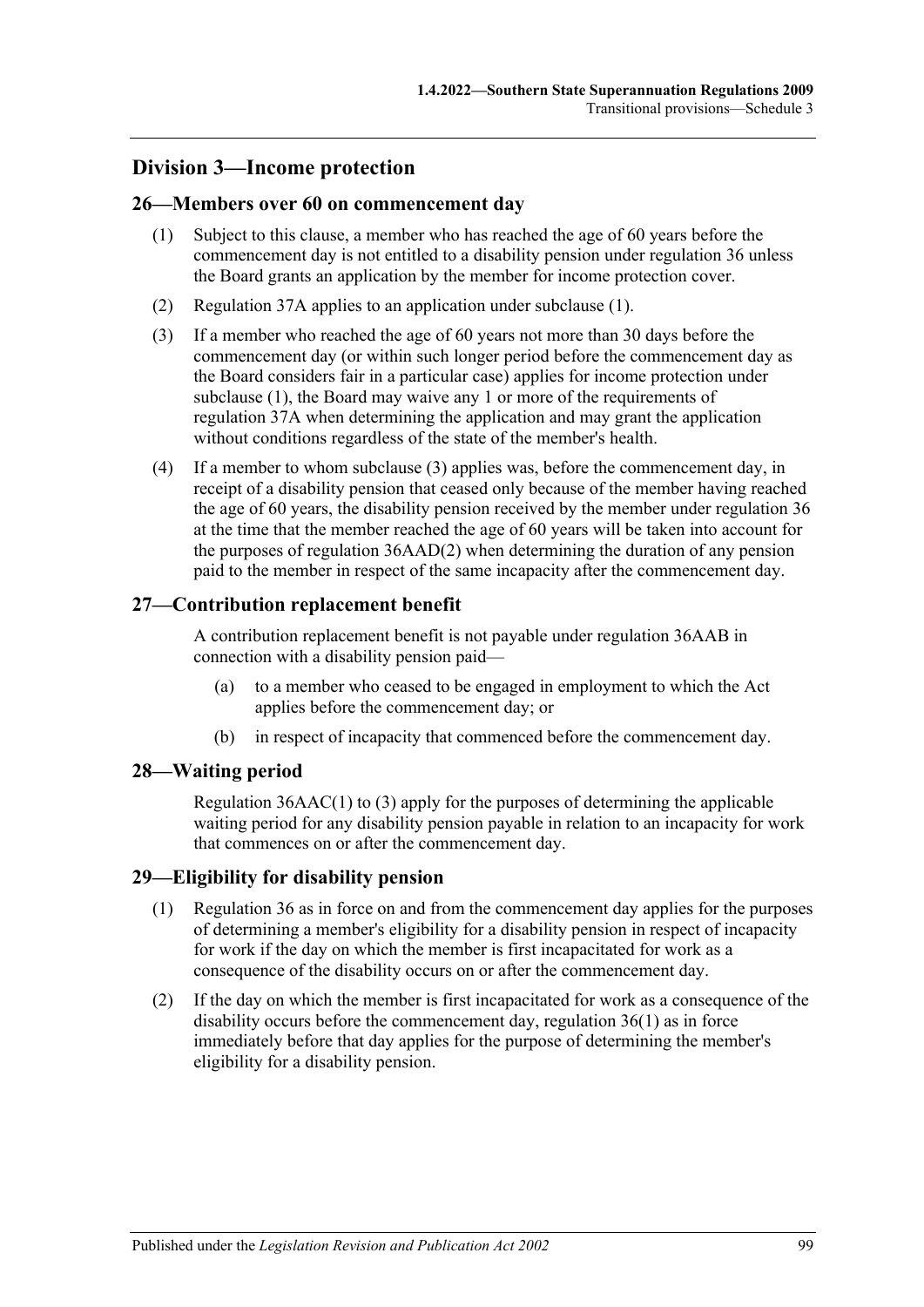### **30—Conditions of income protection to continue**

If an application under [regulation](#page-34-3) 37(4) of these regulations as in force before the commencement day was accepted by the Board subject to authorised conditions under regulation 37(8), those conditions continue to apply in relation to the member's entitlement to a disability pension on and from the commencement day.

### **31—Notional salary and automatic acceptance limit**

- (1) Regulation 36A(1) and (2) as in force immediately before the commencement day continue to apply in relation to a disability pension to which a member became entitled before that day (and, accordingly, [regulation](#page-32-0) 36A(1) and [\(2\)](#page-32-1) as inserted or varied by these regulations apply only in relation to a disability pension to which a member becomes entitled after the commencement day).
- (2) [Regulation](#page-33-0) 36A(3) to [\(9\)](#page-33-1) do not apply in relation to a member to whom this Part applies.
- <span id="page-99-0"></span>(3) However, a member to whom this Part applies may, if the member's notional salary exceeds the automatic acceptance limit, by notice in writing in the approved form, elect to reduce the level of the member's income protection cover by having the member's notional salary fixed at the automatic acceptance limit.
- (4) If a member makes an election under [subclause](#page-99-0) (3)—
	- (a) the member's notional salary under [regulation](#page-32-2) 36A will be taken to be fixed at the automatic acceptance limit; and
	- (b) the member's disability pension premium will accordingly be determined on the basis of the fixed amount.
- <span id="page-99-1"></span>(5) A member who has made an election under [subclause](#page-99-0) (3) may subsequently apply to the Board for an increase in the level of the member's income protection cover.
- (6) If an application by a member under [subclause](#page-99-1) (5) is approved by the Board—
	- (a) the member's notional salary will be determined under [regulation](#page-32-0) 36A(1) or [\(2\),](#page-32-1) as appropriate; and
	- (b) [regulation](#page-33-0) 36A(3) to [\(9\)](#page-33-1) will not apply in relation to the member; and
	- (c) the member's disability pension premium will accordingly be determined on the basis of the member's notional salary.
- (7) [Regulation](#page-34-2) 37A applies to an application under [subclause](#page-99-1) (5).
- (8) If an application under [subclause](#page-99-1) (5) is granted subject to authorised conditions under [regulation](#page-34-2) 37A—
	- (a) any entitlement of the member to a disability pension based on a notional salary set at a level higher than the automatic acceptance limit will be subject to those conditions; and
	- (b) the member's entitlement to a disability pension will continue to be subject to any authorised conditions that applied before the application was granted; and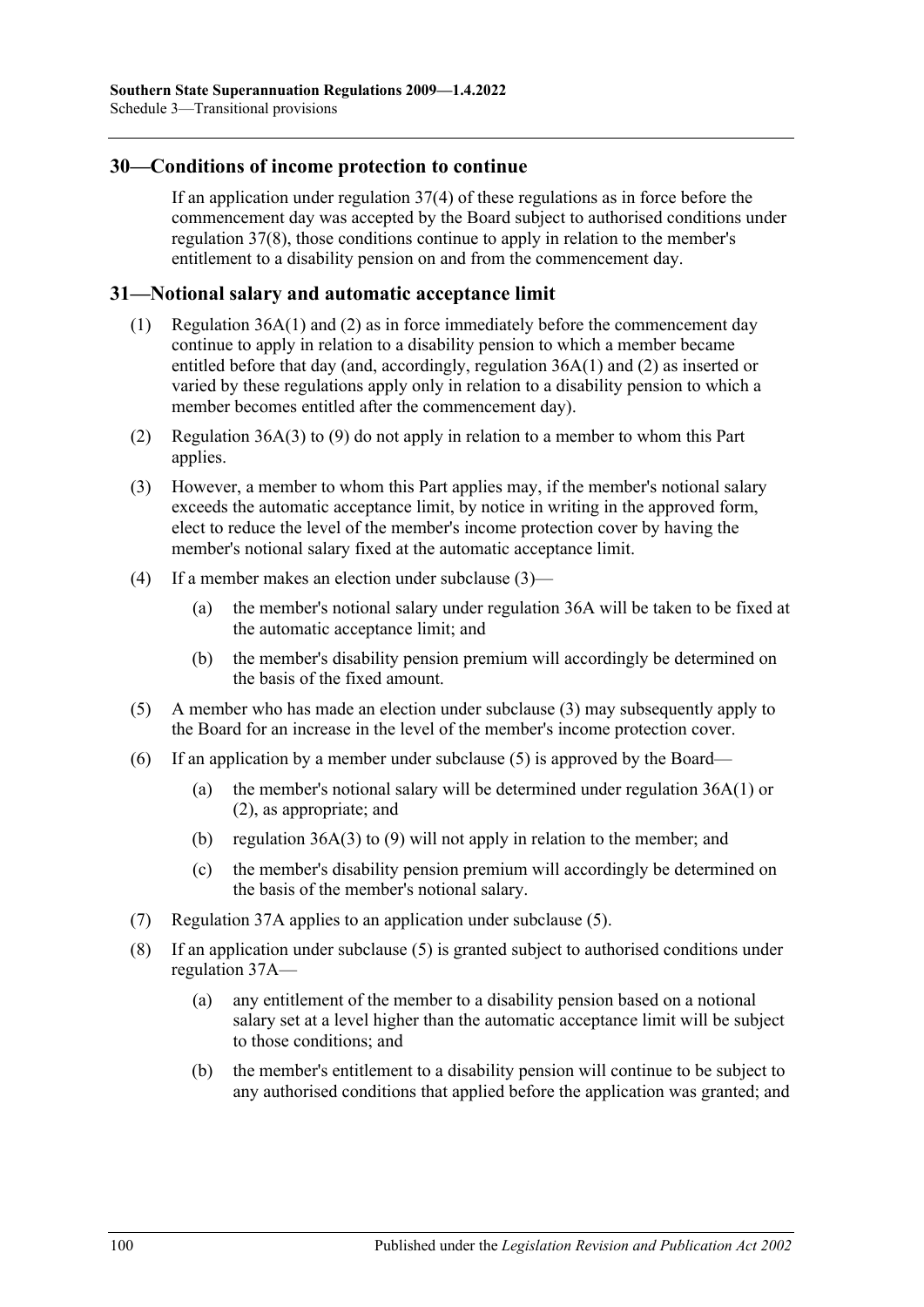- (c) if the member has income protection cover under these regulations that the member was not required to apply for, the member will be entitled, without conditions, to a disability pension based on a notional salary fixed at the automatic acceptance limit (or, if there is a later reduction in the member's salary, at a lower level that corresponds to the member's notional salary as determined under [regulation](#page-32-0) 36A(1) and [\(2\)\)](#page-32-1).
- (9) In this regulation—

*automatic acceptance limit* has the same meaning as in [regulation](#page-32-2) 36A.

### **32—Maximum salary income protection cap**

- (1) [Regulation](#page-34-4) 36B, as in force on and from the commencement day, applies in relation to a member whether the member became a member of the scheme before or after that day.
- (2) However, if, immediately before the commencement day, the notional salary of a member to whom this Part applies exceeded the maximum salary income protection cap (within the meaning of [regulation](#page-34-4) 36B)—
	- (a) the member's notional salary for the purposes of [regulation](#page-32-2) 36A is to be fixed at the level of the member's salary immediately before the commencement day irrespective of any subsequent increase in the member's salary (but any subsequent reduction in the member's salary is to be taken into account in determining the member's notional salary); and
	- (b) the member's disability pension premium will accordingly be determined on the basis of the fixed amount.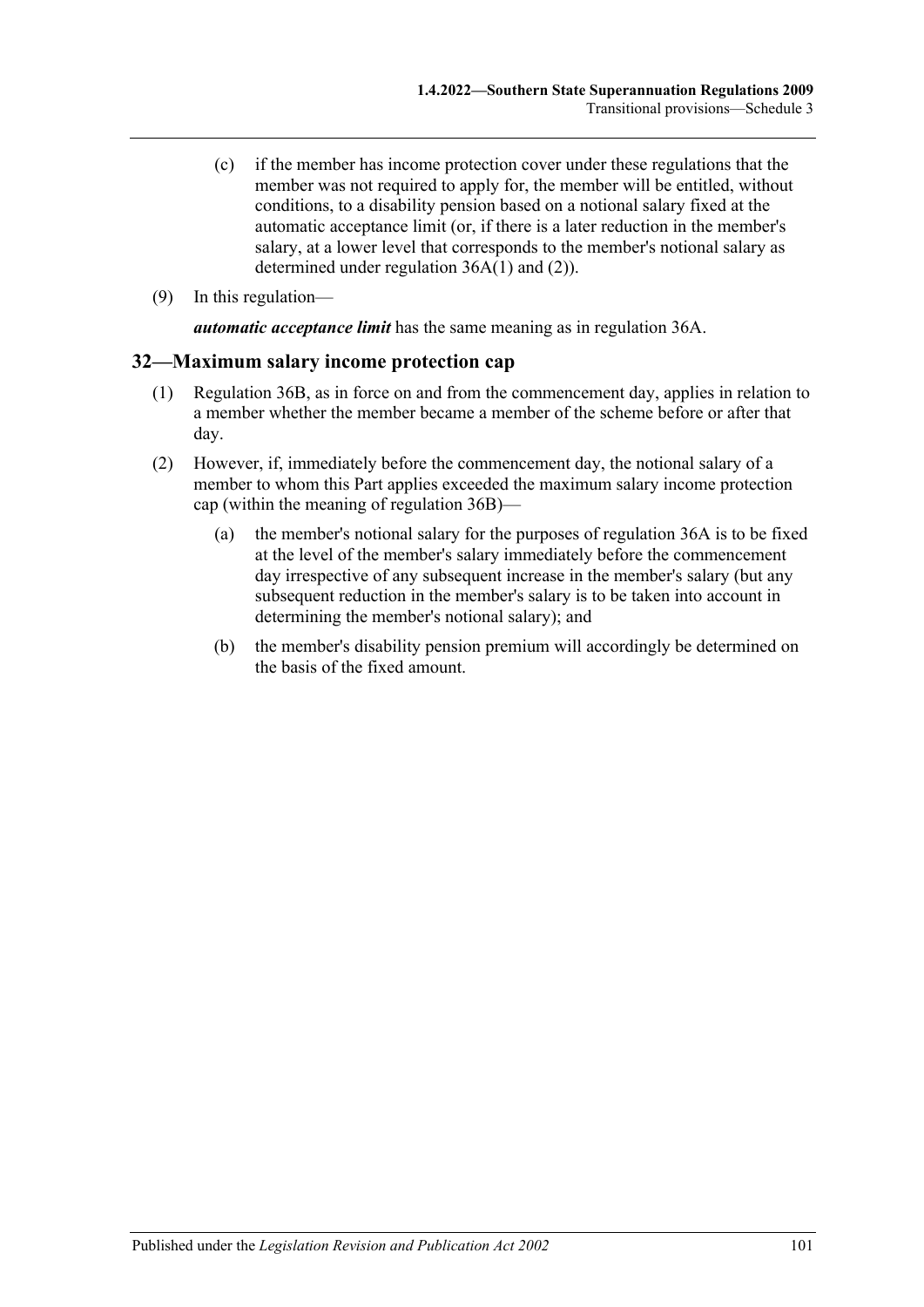# **Legislative history**

## **Notes**

- Variations of this version that are uncommenced are not incorporated into the text.
- Please note—References in the legislation to other legislation or instruments or to titles of bodies or offices are not automatically updated as part of the program for the revision and publication of legislation and therefore may be obsolete.
- Earlier versions of these regulations (historical versions) are listed at the end of the legislative history.
- For further information relating to the Act and subordinate legislation made under the Act see the Index of South Australian Statutes or www.legislation.sa.gov.au.

# **Legislation revoked by principal regulations**

The *Southern State Superannuation Regulations 2009* revoked the following:

*Southern State Superannuation Regulations 1995*

## **Principal regulations and variations**

New entries appear in bold.

| Year     | No  | Reference                | Commencement                                                              |
|----------|-----|--------------------------|---------------------------------------------------------------------------|
| 2009     | 208 | Gazette 23.7.2009 p3290  | 1.8.2009: $r2$                                                            |
| 2010     | 227 | Gazette 18.11.2010 p5362 | 18.11.2010: r 2                                                           |
| 2011     | 161 | Gazette 23.6.2011 p2704  | $1.7.2011:$ r 2                                                           |
| 2012     | 175 | Gazette 12.7.2012 p3115  | 12.7.2012: r 2                                                            |
| 2012 271 |     | Gazette 20.12.2012 p6236 | $31.12.2012$ : r 2                                                        |
| 2013 292 |     | Gazette 19.12.2013 p5008 | $19.12.2013$ : r 2                                                        |
| 2014 219 |     | Gazette 7.8.2014 p3998   | $7.8.2014$ : r 2                                                          |
| 2014     | 267 | Gazette 13.11.2014 p6441 | $13.11.2014$ : r 2                                                        |
| 2015 204 |     | Gazette 27.8.2015 p4116  | $27.8.2015$ : r 2                                                         |
| 2016     | -14 | Gazette 11.2.2016 p462   | $11.2.2016$ : r 2                                                         |
| 2016     | 50  | Gazette 16.6.2016 p2112  | 16.6.2016: r2                                                             |
| 2017     | 349 | Gazette 19.12.2017 p5189 | 3.9.2018-date varied by 53/2018 r 4 (Gazette<br>$3.5.2018$ p $1510$ : r 2 |
| 2018     | 207 | Gazette 30.8.2018 p3277  | 3.9.2018 immediately after 349/2017: r 2                                  |
| 2020     | 63  | Gazette 21.5.2020 p2455  | 21.9.2020: r 2                                                            |
| 2022     | 7   | Gazette 3.2.2022 p194    | 1.4.2022 except Pt 3 & Sch 1<br>$(cl 3)$ —30.11.2022: r 2                 |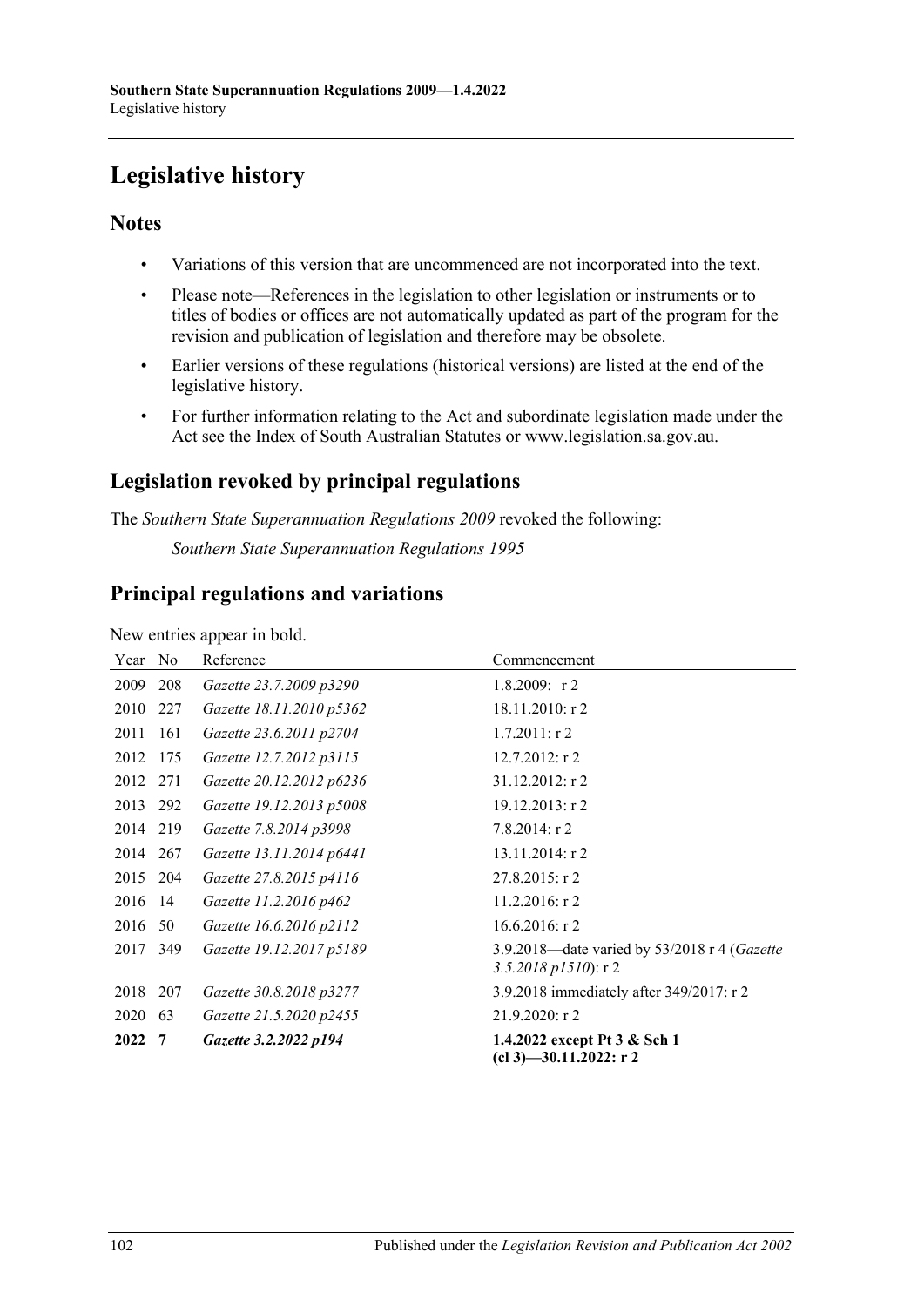# **Provisions varied**

New entries appear in bold.

Entries that relate to provisions that have been deleted appear in italics.

| Provision                                            | How varied                                                     | Commencement                |
|------------------------------------------------------|----------------------------------------------------------------|-----------------------------|
| Pt 1                                                 |                                                                |                             |
| r <sub>2</sub>                                       | omitted under Legislation Revision and<br>Publication Act 2002 | 18.11.2010                  |
| r 3                                                  |                                                                |                             |
| r3(1)                                                |                                                                |                             |
| additional<br>invalidity/death<br>insurance          | inserted by $349/2017$ r 4(1)                                  | 3.9.2018                    |
| additional<br>invalidity/death<br>insurance benefits | inserted by $349/2017$ r 4(1)                                  | 3.9.2018                    |
| basic<br>invalidity/death<br>insurance               | deleted by $349/2017r$ 4(2)                                    | 3.9.2018                    |
| basic<br>invalidity/death<br>insurance benefits      | deleted by $349/2017r$ 4(2)                                    | 3.9.2018                    |
| default<br>invalidity/death<br>insurance             | inserted by $349/2017$ r 4(3)                                  | 3.9.2018                    |
| default<br>invalidity/death<br>insurance benefits    | inserted by $349/2017$ r 4(3)                                  | 3.9.2018                    |
| gainful<br>employment                                | inserted by $349/2017$ r 4(4)                                  | 3.9.2018                    |
| invalidity/death<br>insurance benefits               | varied by 349/2017 r 4(5)                                      | 3.9.2018                    |
| legal personal<br>representative                     | inserted by $50/2016$ r 4(1)                                   | 16.6.2016                   |
| medical<br>practitioner                              | inserted by $227/2010 \text{ r } 4(1)$                         | 18.11.2010                  |
| notional salary                                      | deleted by $271/2012$ r $4(1)$                                 | 31.12.2012                  |
| police disability<br>pension                         | inserted by 175/2012 r 4                                       | 12.7.2012                   |
| PSS <sub>3</sub>                                     | inserted by $161/2011$ r 4                                     | 1.7.2011                    |
| PSS 3 member                                         | inserted by 161/2011 r 4                                       | 1.7.2011                    |
| retirement age                                       | substituted by $7/2022$ r 18(1)                                | 30.11.2022-not incorporated |
| retrenchment                                         | varied by 349/2017 r 4(6)                                      | 3.9.2018                    |
| Super SA Select                                      | inserted by $271/2012$ r 4(2)                                  | 31.12.2012                  |
| Super SA Select<br>member                            | inserted by $271/2012$ r 4(2)                                  | 31.12.2012                  |
| terminal illness                                     | inserted by $227/2010$ r 4(2)                                  | 18.11.2010                  |
|                                                      | varied by 204/2015 r 4                                         | 27.8.2015                   |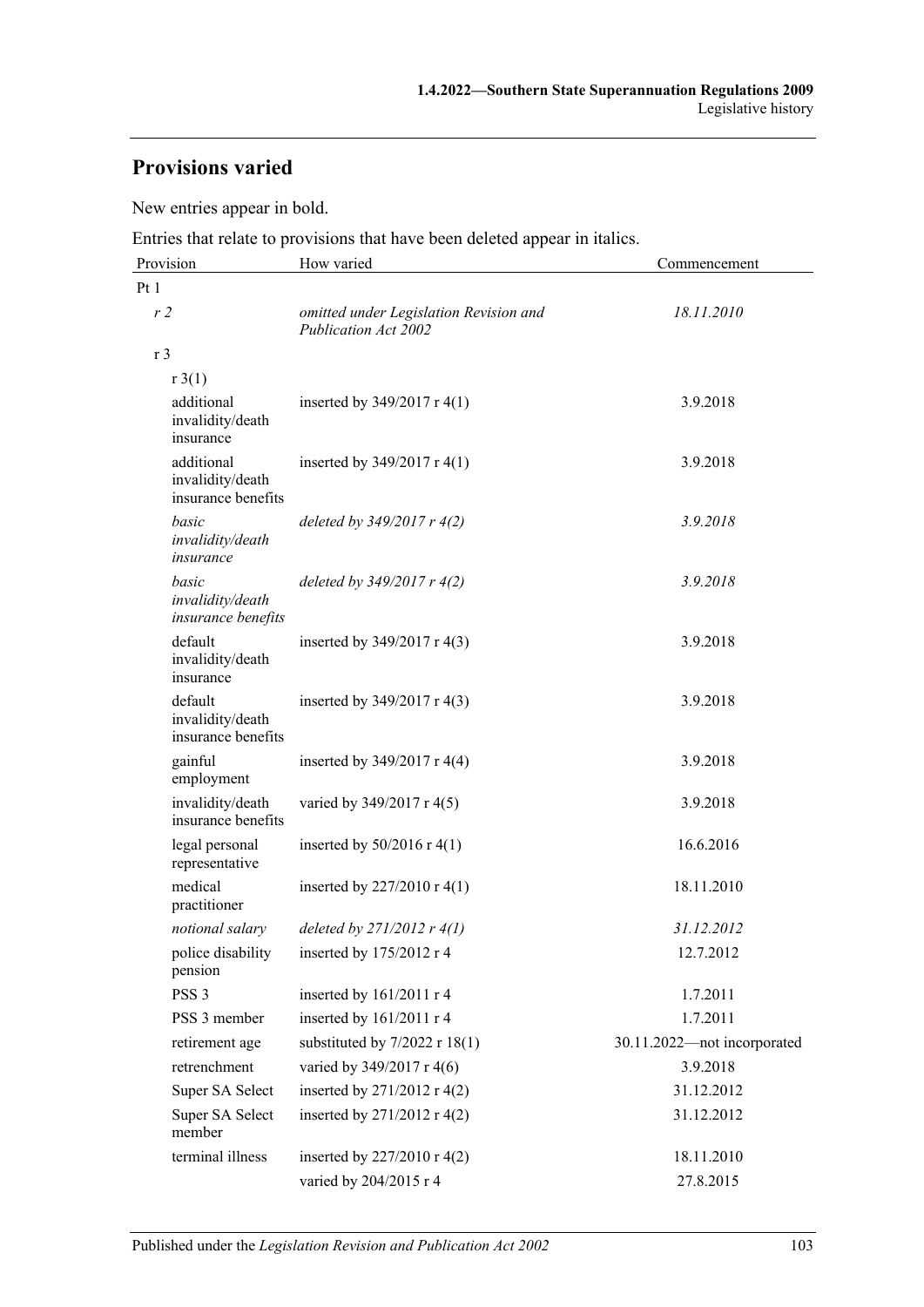#### **Southern State Superannuation Regulations 2009—1.4.2022** Legislative history

| transitional<br>member                              | inserted by $7/2022$ r $18(2)$          | 30.11.2022-not incorporated |
|-----------------------------------------------------|-----------------------------------------|-----------------------------|
| voluntary<br>invalidity/death<br>insurance          | deleted by $349/2017r$ 4(7)             | 3.9.2018                    |
| voluntary<br>invalidity/death<br>insurance benefits | deleted by $349/2017r$ 4(7)             | 3.9.2018                    |
| $r \frac{3(4)}{2}$                                  | inserted by $50/2016$ r 4(2)            | 16.6.2016                   |
| r <sub>4</sub>                                      | varied by 175/2012 r 5                  | 12.7.2012                   |
| r 6                                                 |                                         |                             |
| r(6(1))                                             | substituted by $7/2022$ r 19(1)         | 30.11.2022-not incorporated |
| r(6(2))                                             | amended by 7/2022 r 19(2), (3)          | 30.11.2022-not incorporated |
| r(6(3))                                             | amended by 7/2022 r 19(4)               | 30.11.2022-not incorporated |
| r(6(4))                                             | varied by 349/2017 r 5(1), (2)          | 3.9.2018                    |
|                                                     | amended by 7/2022 r 19(5)-(7)           | 30.11.2022-not incorporated |
| $r\ 6(6)$                                           | deleted by $7/2022r4$                   | 1.4.2022                    |
| r(6(7))                                             | substituted by $349/2017$ r $5(3)$      | 3.9.2018                    |
|                                                     | substituted by $7/2022$ r 19(8)         | 30.11.2022-not incorporated |
| $r 6(8)$ and (9)                                    | inserted by 7/2022 r 19(8)              | 30.11.2022-not incorporated |
| r <sub>7</sub>                                      |                                         |                             |
| r7(1)                                               | amended by 7/2022 r 20(1), (2)          | 30.11.2022-not incorporated |
| r(2)                                                | amended by 7/2022 r 20(3)               | 30.11.2022-not incorporated |
| Pt 2                                                |                                         |                             |
| r <sub>9</sub>                                      |                                         |                             |
| r9(1)                                               | (b), (c), (d) deleted by $207/2018$ r 4 | 3.9.2018                    |
| r9(1a)                                              | inserted by 7/2022 r 21                 | 30.11.2022-not incorporated |
| r9(2)                                               | amended by 7/2022 r 5                   | 1.4.2022                    |
| r9(5a)                                              | inserted by 161/2011 r 5                | 1.7.2011                    |
| r9(5b)                                              | inserted by $175/2012$ r $6(1)$         | 12.7.2012                   |
| r9(8)                                               | varied by 175/2012 r 6(2)               | 12.7.2012                   |
| r9(9)                                               | inserted by 175/2012 r 6(3)             | 12.7.2012                   |
| r 12                                                |                                         |                             |
| r 12(4)                                             | varied by 349/2017 r 6                  | 3.9.2018                    |
| r12(5)                                              |                                         |                             |
| prescribed person                                   | varied by 292/2013 r 4                  | 19.12.2013                  |
|                                                     | varied by 14/2016 r 4                   | 11.2.2016                   |
| r 13                                                |                                         |                             |
| r 13(3)                                             | varied by 175/2012 r 7                  | 12.7.2012                   |
|                                                     | varied by 349/2017 r 7                  | 3.9.2018                    |
| r 13A                                               | inserted by 161/2011 r 6                | 1.7.2011                    |
| r 13A(2)                                            | varied by 349/2017 r 8                  | 3.9.2018                    |
| r 13B                                               | inserted by 271/2012 r 5                | 31.12.2012                  |
| $r 13B(1)$ and (2)                                  | substituted by $7/2022$ r $22(1)$       | 30.11.2022-not incorporated |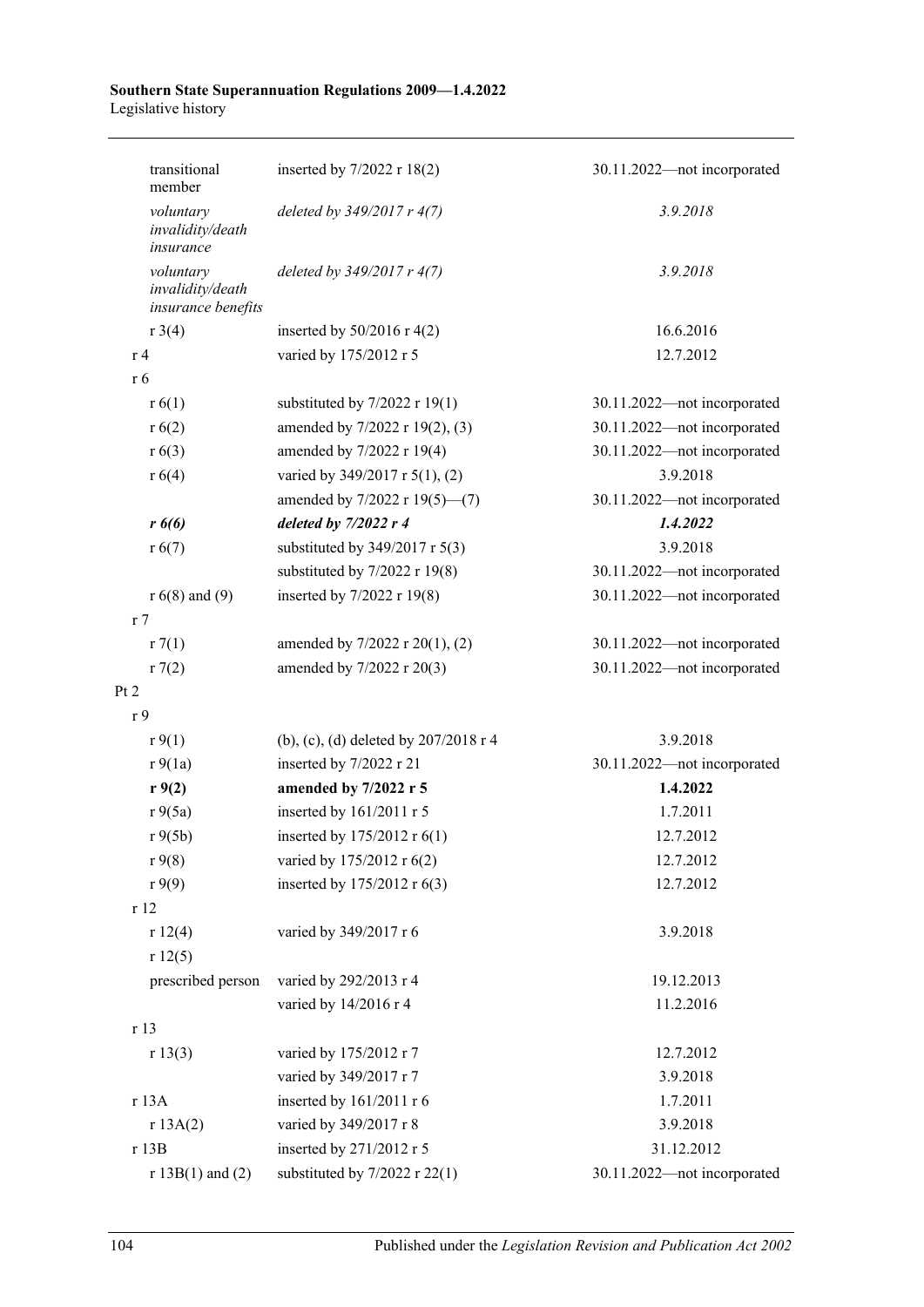| r 13B(2a)                    | inserted by $7/2022$ r $22(1)$                                            | 30.11.2022-not incorporated |
|------------------------------|---------------------------------------------------------------------------|-----------------------------|
| r 13B(3)                     | varied by 349/2017 r 9(1), (2)                                            | 3.9.2018                    |
|                              | substituted by $7/2022$ r 22(2)                                           | 30.11.2022-not incorporated |
| r 13B(4)                     | inserted by 7/2022 r 22(2)                                                | 30.11.2022-not incorporated |
| r14                          |                                                                           |                             |
| r 14(1)                      | amended by $7/2022$ r $6(1)$ , (2)                                        | 1.4.2022                    |
| r 14(3)                      | varied by 271/2012 r 6(1)                                                 | 31.12.2012                  |
| r 14(3a)                     | inserted by $271/2012$ r $6(2)$                                           | 31.12.2012                  |
| r14(8)                       | inserted by 7/2022 r 23                                                   | 30.11.2022-not incorporated |
| r 15                         |                                                                           |                             |
| r 15(1)                      | r 15 varied by 161/2011 r 7                                               | 1.7.2011                    |
|                              | r 15 varied by 175/2012 r 8                                               | 12.7.2012                   |
|                              | r 15 redesignated as r 15(1) by 271/2012 r 7                              | 31.12.2012                  |
| r 15(2)                      | inserted by 271/2012 r 7                                                  | 31.12.2012                  |
|                              | deleted by 7/2022 r 24                                                    | 30.11.2022-not incorporated |
| r 16                         |                                                                           |                             |
| r 16(1a)                     | inserted by $271/2012$ r $8(1)$                                           | 31.12.2012                  |
| r 16(2)                      | varied by 161/2011 r 8(1)                                                 | 1.7.2011                    |
|                              | varied by 271/2012 r 8(2)                                                 | 31.12.2012                  |
|                              | varied by 349/2017 r 10(1)                                                | 3.9.2018                    |
| r 16(3)                      | varied by 161/2011 r 8(2)                                                 | 1.7.2011                    |
|                              | varied by 349/2017 r 10(2), (3)                                           | 3.9.2018                    |
|                              | amended by 7/2022 r 25(1)                                                 | 30.11.2022-not incorporated |
| $r 16(3a)$ and $(3b)$        | inserted by 7/2022 r 25(2)                                                | 30.11.2022-not incorporated |
| r 16(7)                      | substituted by $7/2022$ r $7(1)$                                          | 1.4.2022                    |
| r16(8)                       | deleted by 7/2022 r 25(3)                                                 | 30.11.2022-not incorporated |
| r 16(9a)                     | inserted by $7/2022$ r $7(2)$                                             | 1.4.2022                    |
| r 16(11)                     | substituted by $7/2022$ r $7(3)$                                          | 1.4.2022                    |
| r17                          |                                                                           |                             |
| r17(2)                       | varied by 161/2011 r 9                                                    | 1.7.2011                    |
|                              | varied by 175/2012 r 9                                                    | 12.7.2012                   |
| r 17(2a)                     | inserted by 271/2012 r 9                                                  | 31.12.2012                  |
|                              | deleted by 7/2022 r 26                                                    | 30.11.2022-not incorporated |
| r 18                         |                                                                           |                             |
| r 18(1)                      | $r18$ amended and redesignated as $r18(1)$ by<br>$7/2022$ r $27(1)$ , (2) | 30.11.2022-not incorporated |
| r 18(2)                      | inserted by $7/2022$ r $27(2)$                                            | 30.11.2022-not incorporated |
| r 21                         |                                                                           |                             |
| death insurance              | inserted by 349/2017 r 11(1)                                              | 3.9.2018                    |
| death insurance<br>benefits  | inserted by 349/2017 r 11(1)                                              | 3.9.2018                    |
| voluntary death<br>insurance | deleted by $349/2017$ r $11(2)$                                           | 3.9.2018                    |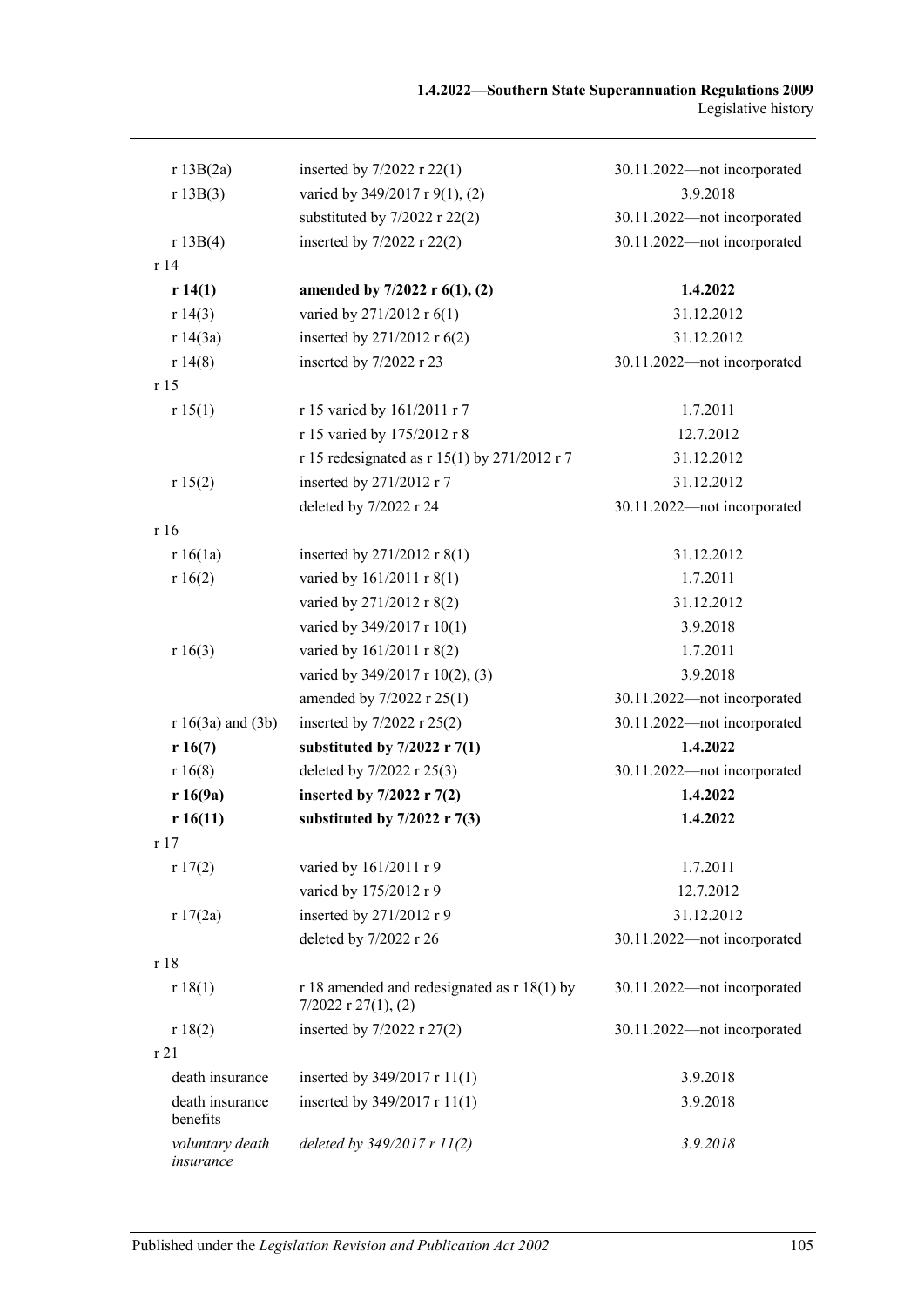#### **Southern State Superannuation Regulations 2009—1.4.2022** Legislative history

| voluntary death<br>insurance benefits                     | deleted by $349/2017$ r $11(2)$ | 3.9.2018                    |
|-----------------------------------------------------------|---------------------------------|-----------------------------|
| r24                                                       |                                 |                             |
| r 24(6)                                                   | substituted by $7/2022$ r 8(1)  | 1.4.2022                    |
| r 24(7)                                                   | amended by 7/2022 r 8(2), (3)   | 1.4.2022                    |
| r 24(7a)                                                  | inserted by $7/2022$ r 8(4)     | 1.4.2022                    |
| r25                                                       |                                 |                             |
| r 25(2)                                                   | varied by 349/2017 r 12(1), (2) | 3.9.2018                    |
| Pt $2A$                                                   | inserted by 7/2022 r 28         | 30.11.2022-not incorporated |
| Pt <sub>3</sub>                                           |                                 |                             |
| Pt 3 Div 1                                                |                                 |                             |
| r26                                                       | varied by 267/2014 r 4          | 13.11.2014                  |
| Pt 3 Div 2                                                |                                 |                             |
| Pt 3 Div 2 Subdiv 1<br>before substitution by<br>349/2017 |                                 |                             |
| r28                                                       |                                 |                             |
| r 28(2)                                                   | varied by 161/2011 r 10         | 1.7.2011                    |
|                                                           | varied by 175/2012 r 10         | 12.7.2012                   |
| Pt 3 Div 2 Subdiv 1                                       | substituted by 349/2017 r 13    | 3.9.2018                    |
| r28                                                       |                                 |                             |
| r 28(2)                                                   | amended by 7/2022 r 9           | 1.4.2022                    |
| Pt 3 Div 2 Subdiv 2                                       |                                 |                             |
| heading                                                   | varied by 349/2017 r 14         | 3.9.2018                    |
| r29                                                       |                                 |                             |
| fixed benefit<br>insurance cover                          | inserted by 349/2017 r 15       | 3.9.2018                    |
| fixed insurance<br>cover                                  | deleted by 349/2017 r 15        | 3.9.2018                    |
| r 30                                                      |                                 |                             |
| $r \ 30(1)$                                               | varied by 349/2017 r 16(1), (2) | 3.9.2018                    |
| $r \, 30(1a)$                                             | inserted by 161/2011 r 11       | 1.7.2011                    |
|                                                           | varied by 349/2017 r 16(3)      | 3.9.2018                    |
| r 30(2)                                                   | varied by 349/2017 r 16(4)      | 3.9.2018                    |
| $r \ 30(3)$                                               | substituted by 349/2017 r 16(5) | 3.9.2018                    |
| $r \ 30(4)$                                               | varied by 175/2012 r 11         | 12.7.2012                   |
|                                                           | varied by 349/2017 r 16(6)      | 3.9.2018                    |
| $r \, 30(4a)$                                             | inserted by 7/2022 r 11         | 1.4.2022                    |
| $r \ 30(5)$                                               | varied by 349/2017 r 16(7)      | 3.9.2018                    |
| $r \ 30(6)$                                               | varied by 349/2017 r 16(8)      | 3.9.2018                    |
| r 31                                                      | varied by 267/2014 r 5          | 13.11.2014                  |
|                                                           | substituted by 349/2017 r 17    | 3.9.2018                    |
| r32                                                       | deleted by 349/2017 r 17        | 3.9.2018                    |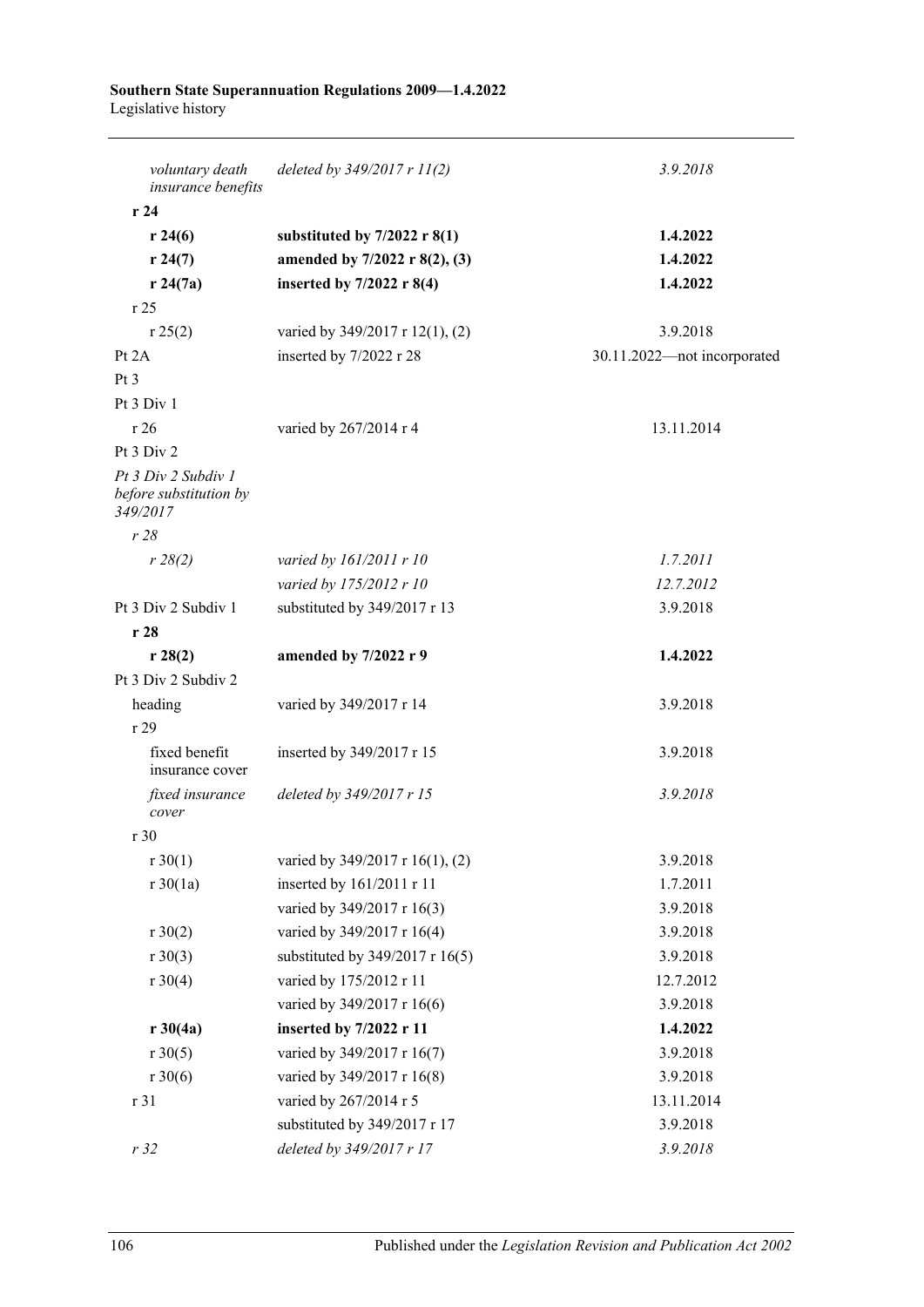| r 36B(3)                                      | amended by 7/2022 r 12                                                            | 1.4.2022                    |
|-----------------------------------------------|-----------------------------------------------------------------------------------|-----------------------------|
| r36B                                          | inserted by 349/2017 r 24                                                         | 3.9.2018                    |
| r 36A(10)                                     | inserted by 349/2017 r 23(3)                                                      | 3.9.2018                    |
| r 36A(9a)                                     | inserted by 207/2018 r 5                                                          | 3.9.2018                    |
| r $36A(3)$ (9)                                | inserted by 349/2017 r 23(3)                                                      | 3.9.2018                    |
| r 36A(2)                                      | varied by 349/2017 r 23(2)                                                        | 3.9.2018                    |
| r 36A(1)                                      | substituted by 349/2017 r 23(1)                                                   | 3.9.2018                    |
| r 36A                                         | inserted by 271/2012 r 11                                                         | 31.12.2012                  |
| rr 36AA-36AAE                                 | inserted by 349/2017 r 22                                                         | 3.9.2018                    |
| $r \frac{36}{4a}$                             | inserted by 7/2022 r 29                                                           | 30.11.2022-not incorporated |
| r 36                                          | substituted by 349/2017 r 22                                                      | 3.9.2018                    |
| notional salary                               | inserted by 271/2012 r 10                                                         | 31.12.2012                  |
| $r \frac{36}{21}$                             | inserted by $227/2010r6(6)$                                                       | 18.11.2010                  |
| $r \frac{36}{9a}$                             | inserted by $227/2010r$ 6(5)                                                      | 18.11.2010                  |
| $r \frac{36}{7a}$                             | inserted by $227/2010r6(4)$                                                       | 18.11.2010                  |
| $r \, 36(6)$                                  | (a) deleted by $227/2010r6(3)$                                                    | 18.11.2010                  |
| $r \frac{36(5a)}{2}$                          | inserted by $227/2010r6(2)$                                                       | 18.11.2010                  |
| $r \frac{36}{2a}$                             | inserted by $227/2010$ r $6(1)$                                                   | 18.11.2010                  |
| $r \frac{36}{2}$                              | substituted by $227/2010r6(1)$                                                    | 18.11.2010                  |
| r 36 before<br>substitution by<br>349/2017    |                                                                                   |                             |
| heading                                       | substituted by 349/2017 r 21                                                      | 3.9.2018                    |
| Pt 3 Div 2 Subdiv 4                           |                                                                                   |                             |
| r 35A                                         | inserted by 349/2017 r 20                                                         | 3.9.2018                    |
| r 35                                          | substituted by 349/2017 r 20                                                      | 3.9.2018                    |
| r 34                                          | substituted by 349/2017 r 19                                                      | 3.9.2018                    |
| $r \frac{34(9)}{9}$<br>revoked<br>regulations | repealed regulations varied to read revoked<br>regulations by $227/2010$ r $5(2)$ | 18.11.2010                  |
| $r \frac{34}{6a} - (6c)$                      | inserted by $267/2014 r 7(2)$                                                     | 13.11.2014                  |
| $r \frac{34}{6}$                              | substituted by $267/2014$ r $7(2)$                                                | 13.11.2014                  |
| $r \frac{34(3)}{2}$                           | varied by 227/2010 r 5(1)                                                         | 18.11.2010                  |
| $r \frac{34(2)}{2}$                           | varied by $267/2014$ r $7(1)$                                                     | 13.11.2014                  |
| r 34 before<br>substitution by<br>349/2017    |                                                                                   |                             |
| heading                                       | substituted by 349/2017 r 18                                                      | 3.9.2018                    |
| Pt 3 Div 2 Subdiv 3                           |                                                                                   |                             |
| r33                                           | deleted by 349/2017 r 17                                                          | 3.9.2018                    |
| r 33(l)                                       | varied by 267/2014 r 6                                                            | 13.11.2014                  |
| r 33 before deletion<br>by 349/2017           |                                                                                   |                             |
|                                               |                                                                                   |                             |

r 37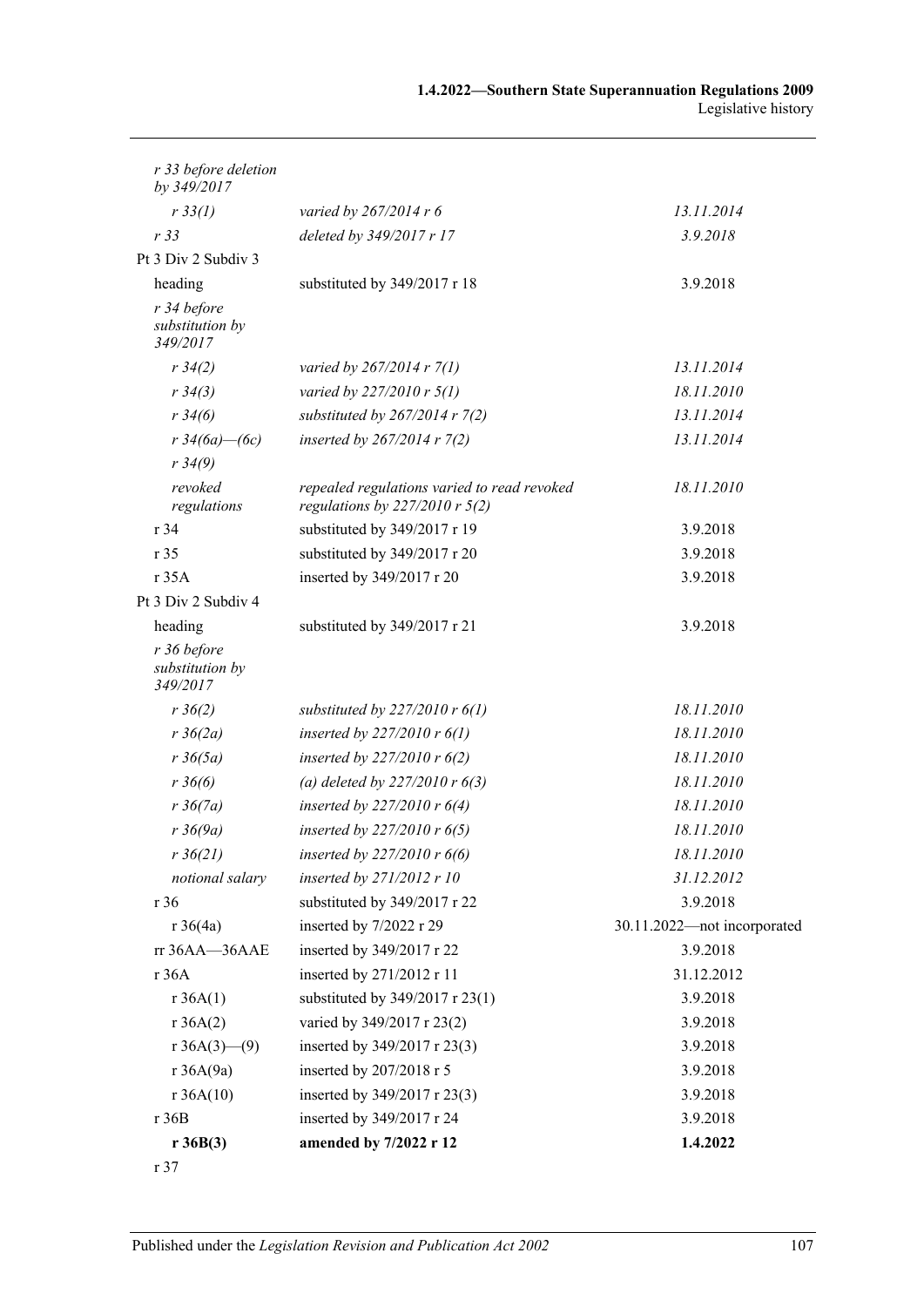#### **Southern State Superannuation Regulations 2009—1.4.2022** Legislative history

| $r \frac{37(1)}{2}$                        | varied by 349/2017 r 25(1)         | 3.9.2018                    |
|--------------------------------------------|------------------------------------|-----------------------------|
| r37(3)                                     | substituted by $292/2013$ r $5(1)$ | 19.12.2013                  |
|                                            | varied by 349/2017 r 25(2)         | 3.9.2018                    |
|                                            | varied by 207/2018 r 6             | 3.9.2018                    |
| $r37(5) - (10)$                            | deleted by 349/2017 r 25(3)        | 3.9.2018                    |
| $r$ 37(12) before                          |                                    |                             |
| deletion by<br>349/2017                    |                                    |                             |
| casual member                              | deleted by $292/2013$ r $5(2)$     | 19.12.2013                  |
| $r \frac{37}{12}$                          | deleted by 349/2017 r 25(4)        | 3.9.2018                    |
| r37A                                       | inserted by 349/2017 r 26          | 3.9.2018                    |
| r 38                                       | varied by 161/2011 r 12            | 1.7.2011                    |
|                                            | varied by 175/2012 r 12            | 12.7.2012                   |
|                                            | varied by 349/2017 r 27            | 3.9.2018                    |
|                                            | amended by 7/2022 r 10             | 1.4.2022                    |
| Pt 3 Div 2 Subdiv 4A                       | inserted by 175/2012 r 13          | 12.7.2012                   |
| r 38A                                      |                                    |                             |
| r 38A(2)                                   | varied by 349/2017 r 28(1)         | 3.9.2018                    |
| r 38A(5)                                   | varied by 349/2017 r 28(2)         | 3.9.2018                    |
| r 38A(8)                                   | varied by 349/2017 r 28(3)         | 3.9.2018                    |
| r 38A(9)                                   | varied by 349/2017 r 28(4)         | 3.9.2018                    |
| Pt 3 Div 2 Subdiv 5                        |                                    |                             |
| r 39                                       |                                    |                             |
| $r \, 39(1)$                               | amended by 7/2022 r 30(1)          | 30.11.2022-not incorporated |
| r 39(2)                                    | varied by 349/2017 r 29            | 3.9.2018                    |
|                                            | substituted by $7/2022$ r $30(2)$  | 30.11.2022-not incorporated |
| $r \, 39(3)$                               | substituted by $7/2022$ r $30(2)$  | 30.11.2022-not incorporated |
| r 39(4)                                    | inserted by 7/2022 r 30(2)         | 30.11.2022-not incorporated |
| Pt 3 Div 3                                 |                                    |                             |
| heading                                    | varied by 349/2017 r 30            | 3.9.2018                    |
| r 40                                       |                                    |                             |
| $r\ 40(1)$                                 | varied by 349/2017 r 31(1), (2)    | 3.9.2018                    |
| $r\ 40(3)$                                 | varied by 349/2017 r 31(3)         | 3.9.2018                    |
| r 41                                       | varied by 267/2014 r 8             | 13.11.2014                  |
|                                            | varied by 349/2017 r 32            | 3.9.2018                    |
| r 42 before<br>substitution by<br>349/2017 |                                    |                             |
| $r\,42(2)$                                 | varied by $267/2014 r 9(1)$        | 13.11.2014                  |
| $r\,42(3)$                                 | substituted by $267/2014$ r $9(2)$ | 13.11.2014                  |
| $r 42(3a) - (3c)$                          | inserted by $267/2014 r 9(2)$      | 13.11.2014                  |
| r 42                                       | substituted by 349/2017 r 33       | 3.9.2018                    |
| r 43                                       |                                    |                             |
| r 43(2)                                    | varied by 349/2017 r 34(1)         | 3.9.2018                    |
|                                            |                                    |                             |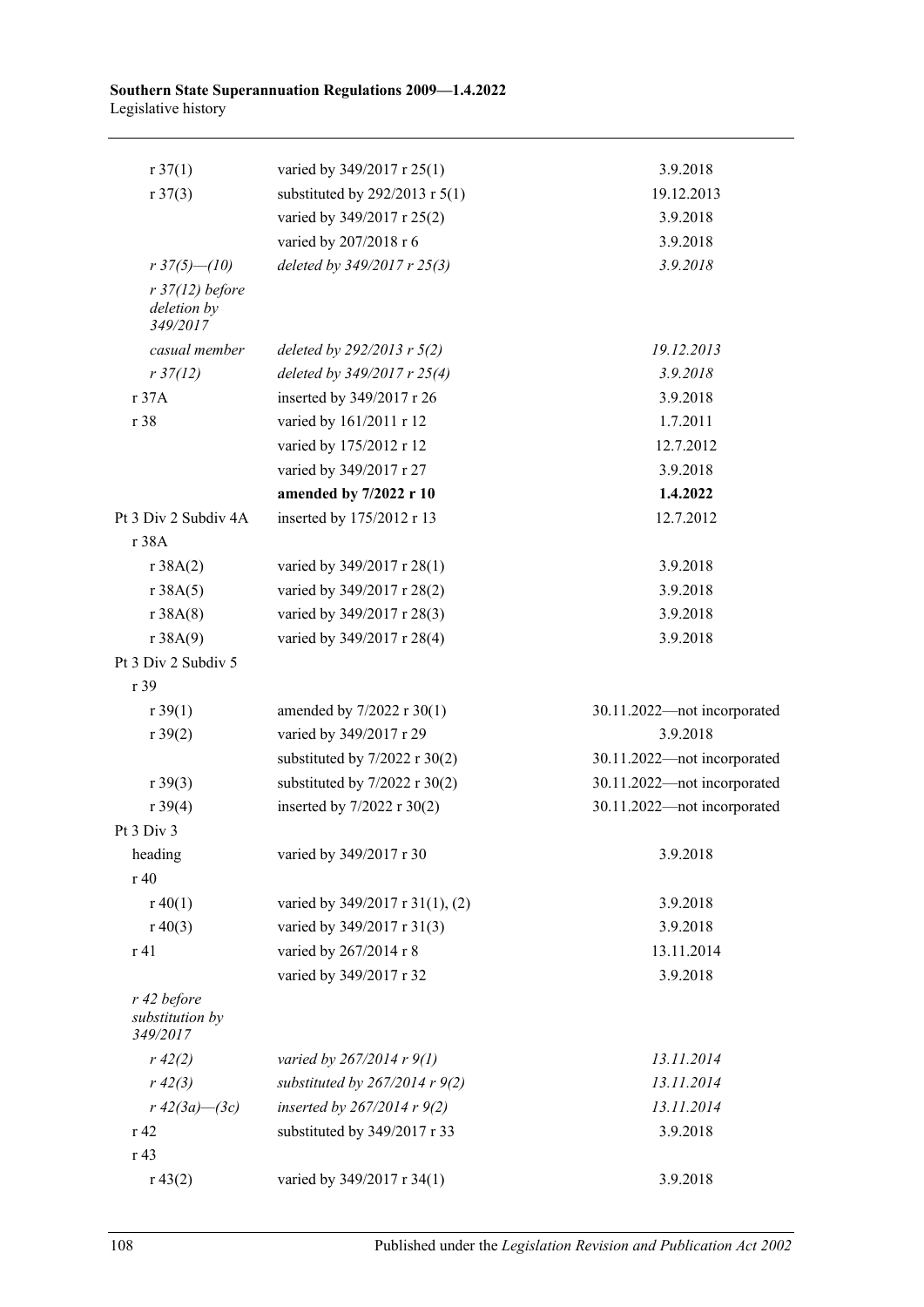|                                            | substituted by 7/2022 r 31        | 30.11.2022-not incorporated |
|--------------------------------------------|-----------------------------------|-----------------------------|
| $r\,43(3)$                                 | inserted by 349/2017 r 34(2)      | 3.9.2018                    |
|                                            | substituted by 7/2022 r 31        | 30.11.2022-not incorporated |
| Pt 3 Div 4                                 |                                   |                             |
| Pt 3 Div 4 Subdiv 1                        |                                   |                             |
| r 44                                       |                                   |                             |
| invalidity/death<br>insurance              | inserted by 349/2017 r 35         | 3.9.2018                    |
| public sector<br>superannuation<br>scheme  | substituted by 7/2022 r 13        | 1.4.2022                    |
| r 47 before<br>substitution by<br>349/2017 |                                   |                             |
| r 47(1)                                    | varied by $267/2014$ r $10(1)$    | 13.11.2014                  |
| $r 47(1a) - (1d)$                          | inserted by $267/2014$ r $10(2)$  | 13.11.2014                  |
| $r\,47(2)$                                 | varied by 267/2014 r 10(3)        | 13.11.2014                  |
| $r\,47(3)$ —(6)                            | inserted by $267/2014$ r $10(4)$  | 13.11.2014                  |
| r 48 before<br>substitution by<br>349/2017 |                                   |                             |
| r 48(7)                                    | varied by 267/2014 r 11           | 13.11.2014                  |
| $r \, 48(9a)$                              | inserted by 227/2010 r 7          | 18.11.2010                  |
| r 48(10)                                   | substituted by $50/2016$ r 5      | 16.6.2016                   |
| Pt 3 Div 4 Subdiv 3                        | substituted by 349/2017 r 36      | 3.9.2018                    |
| r 47                                       |                                   |                             |
| r 47(4)                                    | amended by 7/2022 r 32(1)         | 30.11.2022-not incorporated |
| $r\,47(5)$                                 | substituted by $7/2022$ r $32(2)$ | 30.11.2022-not incorporated |
| $r\,47(11)$                                | amended by 7/2022 r 14            | 1.4.2022                    |
| Pt 3 Div 5                                 |                                   |                             |
| r 49                                       |                                   |                             |
| r 49(1)                                    | varied by 349/2017 r 37(1), (2)   | 3.9.2018                    |
| $r\,49(1a)$                                | inserted by 227/2010 r 8          | 18.11.2010                  |
|                                            | deleted by 349/2017 r 37(3)       | 3.9.2018                    |
| r 49(4)                                    | varied by 349/2017 r 37(4)        | 3.9.2018                    |
| r 49(4a)                                   | inserted by 349/2017 r 37(5)      | 3.9.2018                    |
| r 49(8)                                    |                                   |                             |
| authorised<br>condition                    | varied by 349/2017 r 37(6)        | 3.9.2018                    |
| Pt 4                                       |                                   |                             |
| Pt 4 Div 1                                 |                                   |                             |
| Pt 4 Div 1 Subdiv 1                        |                                   |                             |
| heading                                    | inserted by 161/2011 r 13         | 1.7.2011                    |
| Pt 4 Div 1 Subdiv 2                        |                                   |                             |
| heading                                    | inserted by 161/2011 r 14         | 1.7.2011                    |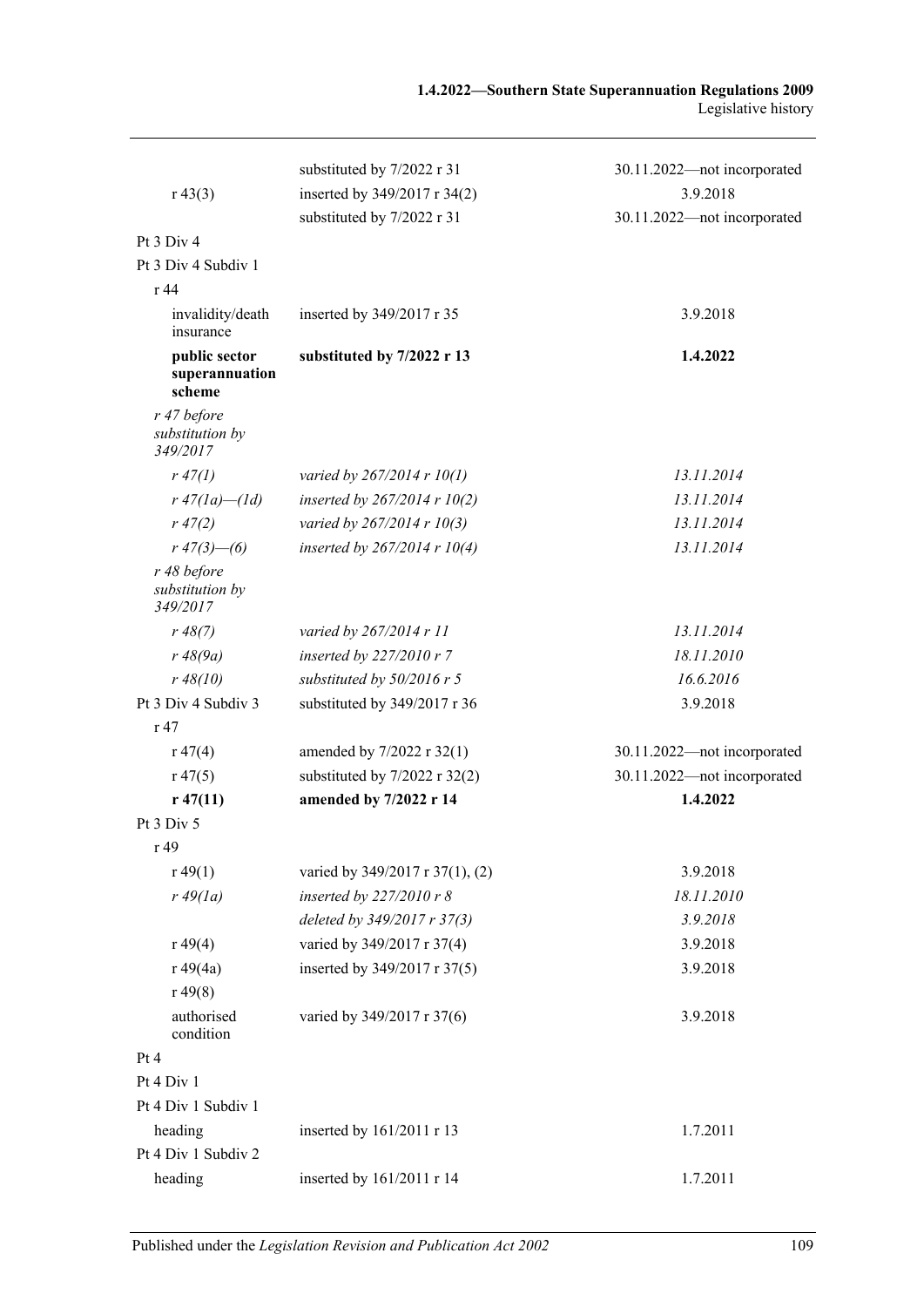#### **Southern State Superannuation Regulations 2009—1.4.2022** Legislative history

| r 52A                                    | inserted by 161/2011 r 15         | 1.7.2011                    |
|------------------------------------------|-----------------------------------|-----------------------------|
| r 53 before<br>substitution by<br>7/2022 |                                   |                             |
| r 53(4)                                  | (a) deleted by $50/2016$ r $6(1)$ | 16.6.2016                   |
| r 53(4a)                                 | inserted by $50/2016$ r $6(2)$    | 16.6.2016                   |
| r <sub>53</sub>                          | deleted by 7/2022 r 33            | 30.11.2022-not incorporated |
| r 53A                                    | inserted by 207/2018 r 7          | 3.9.2018                    |
| r 55                                     |                                   |                             |
| r 55(1)                                  | varied by 271/2012 r 12           | 31.12.2012                  |
| r 55(7)                                  | varied by 227/2010 r 9            | 18.11.2010                  |
|                                          | varied by 50/2016 r 7             | 16.6.2016                   |
|                                          | varied by 349/2017 r 38           | 3.9.2018                    |
| r 56A                                    | inserted by 175/2012 r 14         | 12.7.2012                   |
|                                          | varied by 50/2016 r 8(1)          | 16.6.2016                   |
|                                          | (b) deleted by $50/2016$ r 8(2)   | 16.6.2016                   |
| r 58                                     |                                   |                             |
| r 58(1)                                  | varied by 227/2010 r 10(1)        | 18.11.2010                  |
|                                          | varied by 349/2017 r 39(1)-(3)    | 3.9.2018                    |
| r 58(2)                                  | substituted by 227/2010 r 10(2)   | 18.11.2010                  |
|                                          | varied by 349/2017 r 39(4), (5)   | 3.9.2018                    |
| $r 58(3)$ - (6)                          | deleted by 227/2010 r 10(2)       | 18.11.2010                  |
| r 58(7)                                  | varied by 349/2017 r 39(6)        | 3.9.2018                    |
|                                          | amended by 7/2022 r 34(1), (2)    | 30.11.2022-not incorporated |
| r 58(9)                                  | substituted by 271/2012 r 13      | 31.12.2012                  |
|                                          | varied by 349/2017 r 39(7)        | 3.9.2018                    |
|                                          | amended by 7/2022 r 34(3)         | 30.11.2022-not incorporated |
| r 58(9aa)                                | inserted by $7/2022$ r 34(4)      | 30.11.2022-not incorporated |
| r 58(9a)                                 | inserted by 271/2012 r 13         | 31.12.2012                  |
| r 58(11)                                 | varied by 227/2010 r 10(3)        | 18.11.2010                  |
|                                          | substituted by 349/2017 r 39(8)   | 3.9.2018                    |
| r 58(12)                                 | substituted by 349/2017 r 39(8)   | 3.9.2018                    |
| r 58(12a)                                | inserted by $227/2010r10(4)$      | 18.11.2010                  |
|                                          | deleted by 349/2017 r 39(8)       | 3.9.2018                    |
| r 58(13)                                 | varied by 227/2010 r 10(5)        | 18.11.2010                  |
|                                          | substituted by 349/2017 r 39(8)   | 3.9.2018                    |
| r 58(14)                                 | varied by 349/2017 r 39(9)        | 3.9.2018                    |
|                                          | deleted by $7/2022$ r 15          | 1.4.2022                    |
| $r 58(15)$ and (16)                      | deleted by 349/2017 r 39(10)      | 3.9.2018                    |
| r 58(16a)                                | inserted by 227/2010 r 10(6)      | 18.11.2010                  |
|                                          | varied by 349/2017 r 39(11)       | 3.9.2018                    |
| r 58(17)                                 |                                   |                             |
| terminal illness                         | deleted by 227/2010 r 10(7)       | 18.11.2010                  |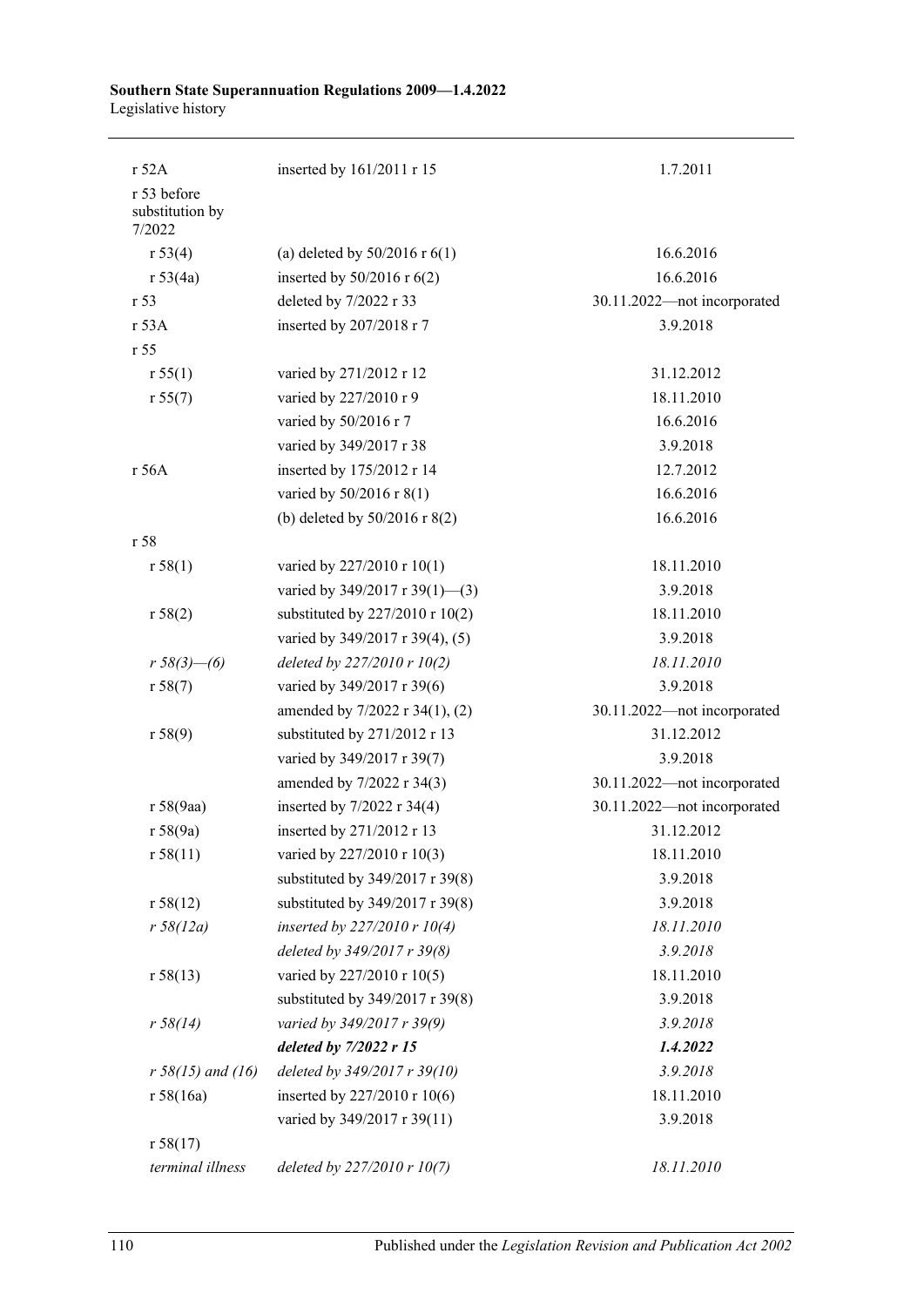| voluntary<br>separation<br>package | substituted by 349/2017 r 39(12)   | 3.9.2018                    |
|------------------------------------|------------------------------------|-----------------------------|
| r 59                               |                                    | 16.6.2016                   |
| r 59(1)                            | varied by $50/2016$ r $9(1)$       |                             |
| r 59(2)                            | varied by 50/2016 r 9(2)           | 16.6.2016                   |
|                                    | varied by 349/2017 r 40(1), (2)    | 3.9.2018                    |
| r 59(4)                            | varied by 349/2017 r 40(3)         | 3.9.2018                    |
|                                    | substituted by $7/2022$ r $35(1)$  | 30.11.2022-not incorporated |
| r 59(5)                            | varied by $349/2017$ r $40(4)$ (6) | 3.9.2018                    |
| r 59(5a)                           | inserted by 7/2022 r 35(2)         | 30.11.2022-not incorporated |
| r 59(7)                            | varied by 50/2016 r 9(3)           | 16.6.2016                   |
| r 59(8)                            | substituted by 271/2012 r 14       | 31.12.2012                  |
|                                    | varied by 50/2016 r 9(4)-(7)       | 16.6.2016                   |
|                                    | varied by 349/2017 r 40(7)         | 3.9.2018                    |
|                                    | amended by 7/2022 r 35(3)          | 30.11.2022-not incorporated |
| r 59(8aa)                          | inserted by 7/2022 r 35(4)         | 30.11.2022-not incorporated |
| r 59(8a)                           | inserted by 271/2012 r 14          | 31.12.2012                  |
|                                    | varied by 50/2016 r 9(8)           | 16.6.2016                   |
|                                    | amended by 7/2022 r 35(5)          | 30.11.2022-not incorporated |
| r 59(10)                           | varied by 50/2016 r 9(9)           | 16.6.2016                   |
| r 59(11)                           | varied by 50/2016 r 9(10)          | 16.6.2016                   |
|                                    | varied by 349/2017 r 40(8)         | 3.9.2018                    |
| r 59A                              | inserted by 7/2022 r 36            | 30.11.2022-not incorporated |
| r 61                               |                                    |                             |
| r 61(1)                            | varied by 50/2016 r 10(1)          | 16.6.2016                   |
| r 61(2)                            | varied by 50/2016 r 10(2), (3)     | 16.6.2016                   |
| r 61(3)                            | varied by $50/2016$ r $10(4)$ (7)  | 16.6.2016                   |
| r 61(5)                            | varied by 50/2016 r 10(8), (9)     | 16.6.2016                   |
| r 62AA                             | inserted by 219/2014 r 4           | 7.8.2014                    |
| r 62AA(1)                          | varied by 207/2018 r 8             | 3.9.2018                    |
| r 62AAB                            | inserted by 50/2016 r 11           | 16.6.2016                   |
| r 62AAB(1)                         | varied by 207/2018 r 9             | 3.9.2018                    |
| Pt 4 Div 1 Subdiv 3                | inserted by 161/2011 r 16          | 1.7.2011                    |
| r 62D                              | varied by 50/2016 r 12             | 16.6.2016                   |
|                                    | varied by 349/2017 r 41            | 3.9.2018                    |
| r 62E                              |                                    |                             |
| r 62E(1)                           | varied by 349/2017 r 42(1)         | 3.9.2018                    |
| r 62E(2)                           | varied by 349/2017 r 42(2), (3)    | 3.9.2018                    |
| r 62F                              |                                    |                             |
| r 62F(1)                           | varied by 50/2016 r 13(1)          | 16.6.2016                   |
| r 62F(2)                           | varied by 50/2016 r 13(2)          | 16.6.2016                   |
| r 62F(4)                           | varied by 349/2017 r 43            | 3.9.2018                    |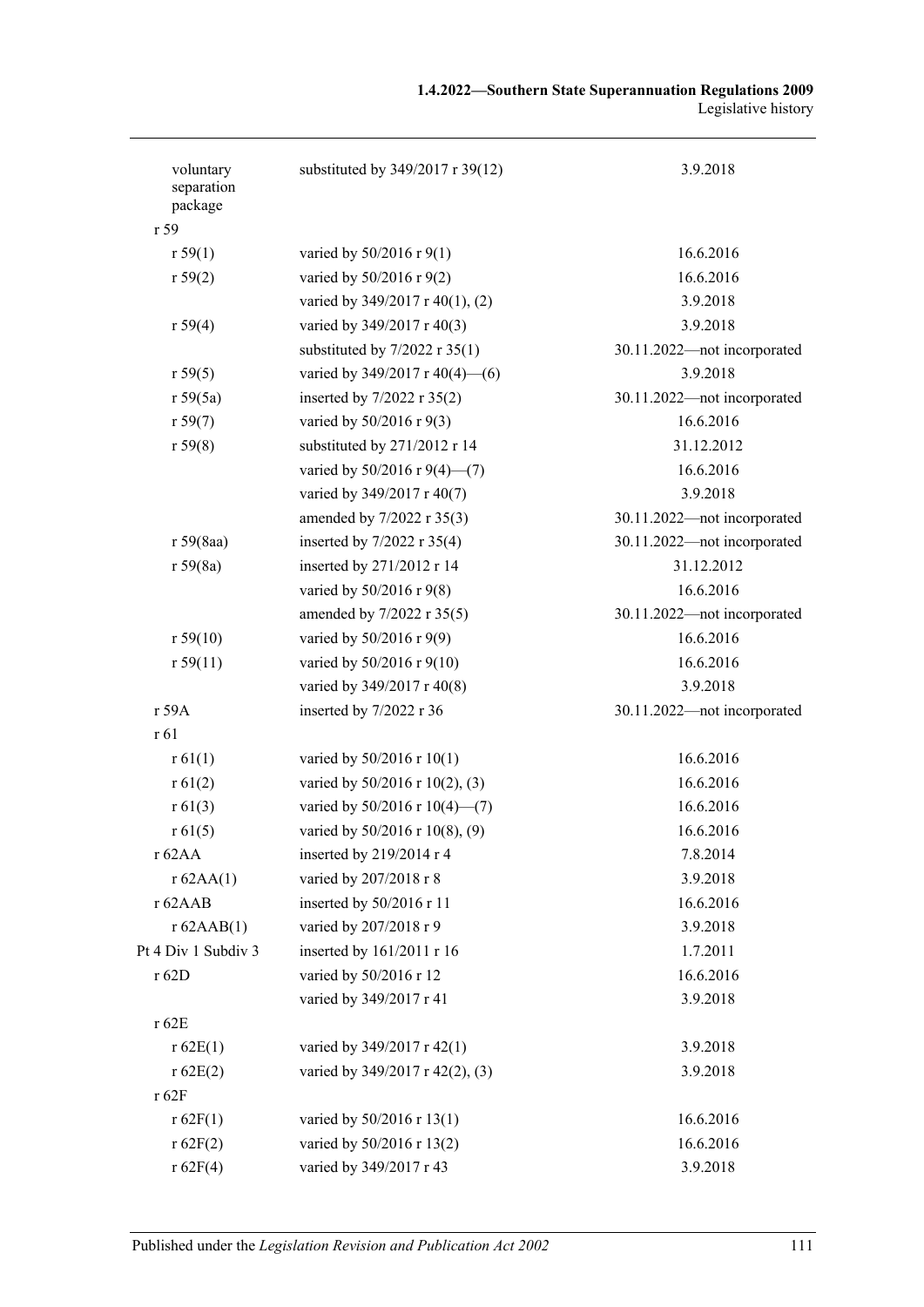#### **Southern State Superannuation Regulations 2009—1.4.2022** Legislative history

| r 62F(5)         | varied by 50/2016 r 13(3)                                                              | 16.6.2016                   |
|------------------|----------------------------------------------------------------------------------------|-----------------------------|
| r 62F(6)         | varied by 50/2016 r 13(4)                                                              | 16.6.2016                   |
| Pt 4 Div 2       |                                                                                        |                             |
| r <sub>63</sub>  |                                                                                        |                             |
| r 63(1)          | varied by 227/2010 r 11(1), (2)                                                        | 18.11.2010                  |
|                  | varied by 50/2016 r 14(1), (2)                                                         | 16.6.2016                   |
|                  | amended by 7/2022 r 37(1), (2)                                                         | 30.11.2022-not incorporated |
| r 63(2)          | amended by 7/2022 r 37(3)                                                              | 30.11.2022-not incorporated |
| r 63(3)          | substituted by $227/2010$ r $11(3)$                                                    | 18.11.2010                  |
|                  | substituted by 349/2017 r 44(1)                                                        | 3.9.2018                    |
| r 63(4)          | varied by 50/2016 r 14(3)                                                              | 16.6.2016                   |
|                  | varied by 349/2017 r 44(2)                                                             | 3.9.2018                    |
| r 63(5a)         | inserted by 349/2017 r 44(3)                                                           | 3.9.2018                    |
| r 63(7)          |                                                                                        |                             |
| complying fund   | inserted by $7/2022$ r $37(4)$                                                         | 30.11.2022-not incorporated |
| r 63A            | inserted by 207/2018 r 10                                                              | 3.9.2018                    |
| r 68             |                                                                                        |                             |
| r 68(5)          | substituted by 7/2022 r 38                                                             | 30.11.2022-not incorporated |
| $Pt\ 6$          |                                                                                        |                             |
| r 73A            | inserted by 277/2010 r 12                                                              | 18.11.2010                  |
| r 73A(3)         | amended by 7/2022 r 16                                                                 | 1.4.2022                    |
| r 73A(4)         | varied by 349/2017 r 45                                                                | 3.9.2018                    |
| r 76             |                                                                                        |                             |
| r76(1)           | r 76 redesignated as r 76(1) by 7/2022 r 17                                            | 1.4.2022                    |
| r76(1)           | amended by 7/2022 r 39                                                                 | 30.11.2022-not incorporated |
| r76(2)           | inserted by 7/2022 r 17                                                                | 1.4.2022                    |
| r 78             |                                                                                        |                             |
| r 78(1)          | varied by 349/2017 r 46                                                                | 3.9.2018                    |
|                  | amended by 7/2022 r 40                                                                 | 30.11.2022-not incorporated |
| r 78(2)          | varied by 175/2012 r 15                                                                | 12.7.2012                   |
| r 79             | inserted by 63/2020 r 4                                                                | 21.9.2020                   |
| Schs 1 and 2     | substituted by 349/2017 r 47                                                           | 3.9.2018                    |
| Sch <sub>3</sub> |                                                                                        |                             |
| Pt 1             | omitted under Legislation Revision and<br><b>Publication Act 2002</b>                  | 18.11.2010                  |
| heading          | Pt 2 heading deleted and Pt 1 heading inserted<br>in its place by $349/2017$ r $48(1)$ | 3.9.2018                    |
| cl <sub>4</sub>  |                                                                                        |                             |
| FS               | varied by 204/2015 r 5                                                                 | 27.8.2015                   |
| Pt 2             | inserted by 349/2017 r 48(2)                                                           | 3.9.2018                    |
| $cl$ 13          |                                                                                        |                             |
| cl $13(7)$ —(9)  | deleted by 207/2018 r 11                                                               | 3.9.2018                    |